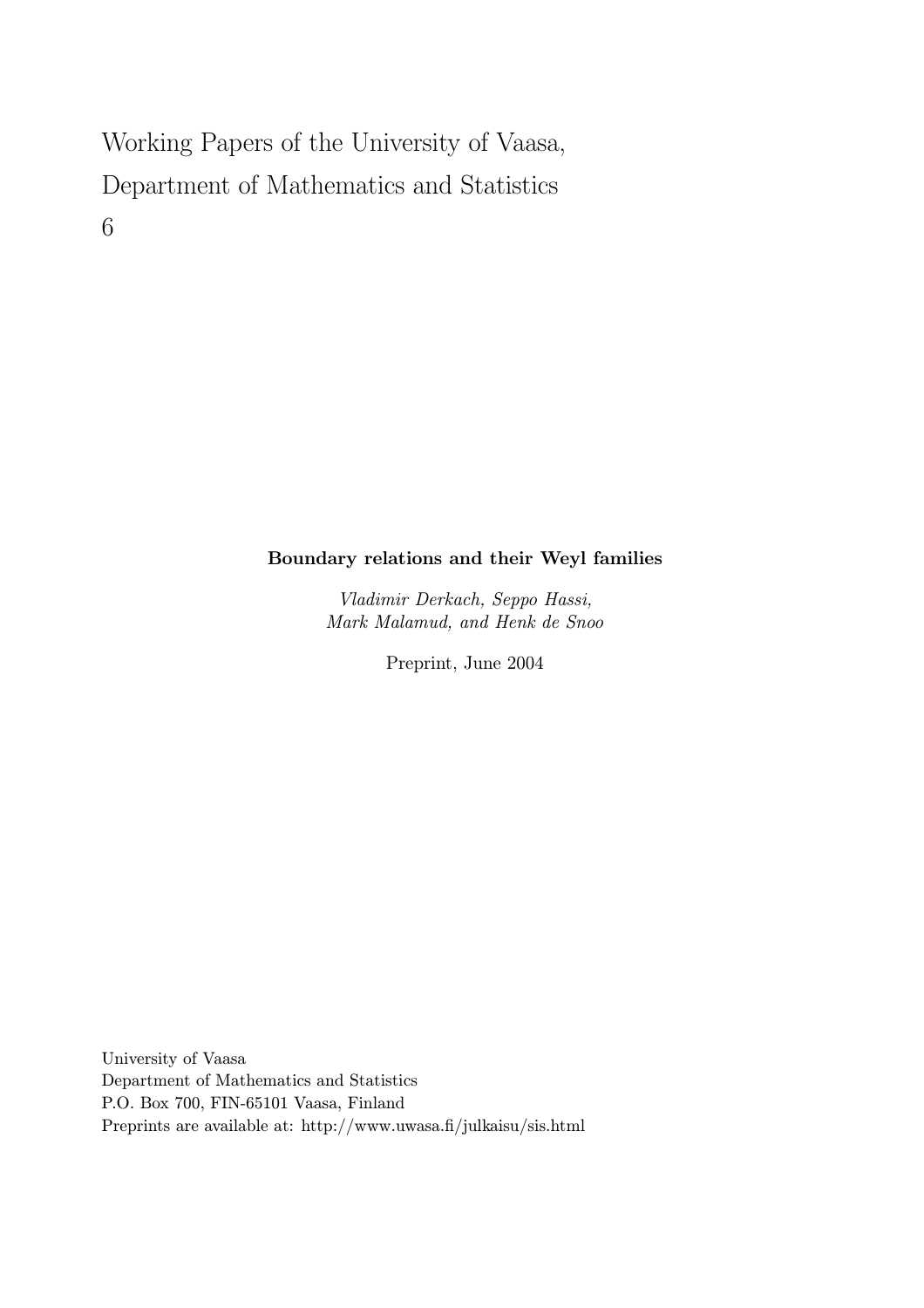#### BOUNDARY RELATIONS AND THEIR WEYL FAMILIES

VLADIMIR DERKACH, SEPPO HASSI, MARK MALAMUD, AND HENK DE SNOO

Abstract. The concepts of boundary relations and the corresponding Weyl families are introduced. Let  $S$  be a closed symmetric linear operator or, more generally, a closed symmetric relation in a Hilbert space  $\mathfrak{H}$ , let  $\mathcal{H}$  be an auxiliary Hilbert space, let  $J_{\mathfrak{H}} = \begin{pmatrix} 0 & -iI_{\mathfrak{H}} \\ iI_{\mathfrak{G}} & 0 \end{pmatrix}$  $iI_{\mathfrak{H}}=0$  $\lambda$ , and let  $J_{\mathcal{H}}$  be defined analogously. A unitary relation Γ from the Kreĭn space  $(\mathfrak{H}^2, J_{\mathfrak{H}})$  to the Kreĭn space  $(\mathcal{H}^2, J_\mathcal{H})$  is called a *boundary relation* for the adjoint S<sup>∗</sup> if ker  $\Gamma = S$ . The corresponding Weyl family  $M(\lambda)$  is defined as the family of images of the defect subspaces  $\widehat{\mathfrak{N}}_{\lambda}$  ( $\lambda \in \mathbb{C}_+ \cup \mathbb{C}_-$ ) under  $\Gamma$ . Here  $\Gamma$  need not be surjective and is allowed to be even multivalued. While this leads to fruitful connections between certain classes of holomorphic families of linear relations on the complex Hilbert space  $H$  and the class of unitary relations  $\Gamma : (\mathfrak{H}^2, J_{\mathfrak{H}}) \to (\mathcal{H}^2, J_{\mathcal{H}})$ , it also generalizes the notion of so-called boundary value space and extends essentially the applicability of abstract boundary mappings in the connection of boundary value problems. Moreover, these new notions yield, for instance, the following realization theorem: every  $\mathcal{H}\text{-valued maximal dissipative (for } \lambda \in \mathbb{C}_+$ ) holomorphic family of linear relations is the Weyl family of a boundary relation, which is unique up to unitary equivalence if certain minimality conditions are satisfied. Further connections between analytic properties of Weyl families and geometric properties of boundary relations are investigated and some applications are given.

#### 1. INTRODUCTION

Up till the seventies most papers about the extension theory of symmetric operators in a Hilbert space were mainly based on von Neumann's formula or a simplified version of it when the symmetric operator has points of regular type on the real line. Later an alternative approach was proposed by V.M. Bruck and A.N. Kochubei (see [17] and the references therein), which is based on an abstract version of Green's identity. The basic object that arises here is the notion of a boundary triplet, also called a boundary value space, see [17, 12, 13, 9].

**Definition 1.1.** ([17]) Let S be a closed densely defined symmetric operator in a Hilbert space 5. A triplet  $\{\mathcal{H}, \Gamma_0, \Gamma_1\}$ , where  $\mathcal{H}$  is a Hilbert space and  $\Gamma_i$ ,  $i = 0, 1$ , are operators from dom  $S^*$  to  $H$ , is said to be an (ordinary) boundary triplet for  $S^*$ , if:

(BT1) the abstract Green's identity

(1.1) 
$$
(S^*f,g)-(f,S^*g)=(\Gamma_1f,\Gamma_0g)_{\mathcal{H}}-(\Gamma_0f,\Gamma_1g)_{\mathcal{H}}
$$

holds for all  $f, q \in \text{dom } S^*$ ;

<sup>1991</sup> Mathematics Subject Classification. Primary 47A06, 47A20, 47A56, 47B25; Secondary 47A48, 47B50.

Key words and phrases. Symmetric operator, selfadioint extension, Kreĭn space, unitary relation, boundary triplet, boundary relation, Weyl function, Weyl family, Nevanlinna family.

The present research was supported by the Research Institute for Technology at the University of Vaasa and by the Academy of Finland (projects 203226, 208055).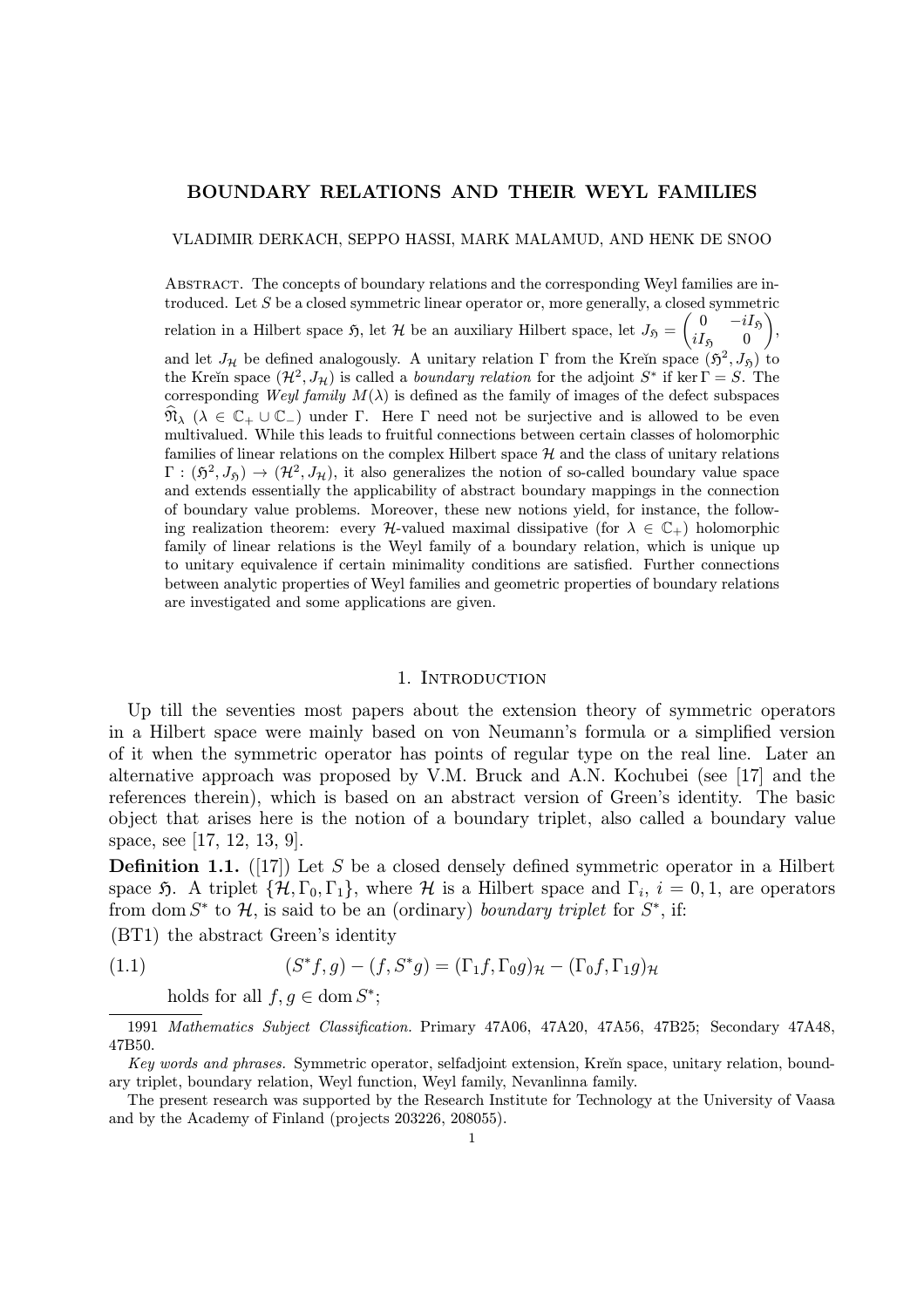(BT2) the closed linear mapping  $\Gamma := {\{\Gamma_0, \Gamma_1\}}: \text{dom } S^* \to \mathcal{H} \oplus \mathcal{H}$  is surjective.

Here and in the following  $[\tilde{\mathfrak{H}}, \tilde{\mathfrak{K}}]$  stands for the set of all bounded linear operators between the Banach spaces  $\mathfrak{H}$  and  $\mathfrak{K}$ ; when  $\mathfrak{K} = \mathfrak{H}$  this is abbreviated to [ $\mathfrak{H}$ ]. For the present paper it is useful to interpret the mapping  $\Gamma$  in a different manner. Identify the operator  $S^*$  with its graph in  $\mathfrak{H}^2 = \mathfrak{H} \oplus \mathfrak{H}$  and provide the Hilbert spaces  $\mathfrak{H}^2$  and  $\mathcal{H}^2 = \mathcal{H} \oplus \mathcal{H}$  with the inner products induced by the operators  $J_{\mathfrak{H}}$  and  $J_{\mathcal{H}}$  of the form

$$
J=\begin{pmatrix} 0 & -iI \\ iI & 0 \end{pmatrix}.
$$

Then  $(\mathfrak{H}^2, J_{\mathfrak{H}})$  and  $(\mathcal{H}^2, J_{\mathcal{H}})$  are Kreĭn spaces and Definition 1.1 is equivalent to the fact that the mapping  $\Gamma$  is a partial isometry from the subspace  $S^*$  of the Kreĭn space  $(\mathfrak{H}^2, J_{\mathfrak{H}})$  onto the Kreĭn space  $(\mathcal{H}^2, J_{\mathcal{H}})$ .

In [11, 12] the concept of a Weyl function was associated to an ordinary boundary triplet as an abstract version of the m-function appearing in boundary value problems for differential operators.

**Definition 1.2.** ([11, 12]) Let  $\Pi = \{H, \Gamma_0, \Gamma_1\}$  be a boundary triplet for  $S^*$ . The operatorvalued function  $M(\lambda)$  defined by

(1.2) 
$$
\Gamma_1 f_{\lambda} = M(\lambda) \Gamma_0 f_{\lambda}, \quad f_{\lambda} \in \mathfrak{N}_{\lambda} := \ker (S^* - \lambda), \quad \lambda \in \mathbb{C} \setminus \mathbb{R},
$$

is called the *Weyl function*, corresponding to the triplet  $\Pi$ .

The mappings  $\Gamma_0$  and  $\Gamma_1$  induce two selfadjoint extensions  $A_0$  and  $A_1$  of S, given by dom  $A_i := \ker \Gamma_i$ ,  $i \in \{0,1\}$ . By definition the Weyl function  $M(\cdot)$  is an operator-valued function with values in  $[\mathcal{H}]$ , which is holomorphic on  $\rho(A_0)$ , while the inverse  $M(\cdot)^{-1}$  is holomorphic on  $\rho(A_1)$ .

The motivation for the introduction of (abstract) Weyl functions goes back to the theory of singular Sturm-Liouville operators. Let  $-d^2/dx^2 + q$  be a Sturm-Liouville operator in the Hilbert space  $L^2(0,\infty)$  with a real potential q, which is assumed to be in the limit-point case at  $\infty$ . The corresponding minimal operator S is densely defined, closed, and symmetric; its defect numbers are  $(1, 1)$ . For y in the domain of the corresponding maximal operator  $S^*$ one can define  $\Gamma_0 y = y(0)$  and  $\Gamma_1 y = y'(0)$ . Then  $\{\mathbb{C}, \Gamma_0, \Gamma_1\}$  is a boundary triplet for  $S^*$  and the corresponding Weyl function  $M(\cdot)$  coincides with the m-function introduced originally by H. Weyl [33] and E.C. Titchmarsh [32].

The (abstract) Weyl function  $M(\cdot)$  plays an important role in the spectral theory of the selfadjoint extension  $A_0$  (where dom  $A_0 = \ker \Gamma_0$ ) of S. The selfadjoint extension  $A_0$  of S generates the so-called  $\gamma$ -field defined by  $\gamma(\lambda) := (\Gamma_0 \upharpoonright \mathfrak{N}_{\lambda}(S^*))^{-1}$ . Then  $\gamma(\cdot)$  is an operator function with values in  $[\mathcal{H}, \mathfrak{N}_{\lambda}]$ , which is holomorphic on  $\rho(A_0)$  and satisfies

(1.3) 
$$
\gamma(\lambda) = [I + (\lambda - \mu)(A_0 - \lambda)^{-1}] \gamma(\mu), \quad \lambda, \mu \in \rho(A_0),
$$

cf. [22]. It was shown in [12], [24] that the Weyl function  $M(\cdot)$  satisfies the identity

(1.4) 
$$
M(\lambda) - M(\mu)^* = (\lambda - \bar{\mu})\gamma(\mu)^*\gamma(\lambda), \quad \lambda, \mu \in \rho(A_0).
$$

The condition in Definition 1.1 that the operator  $S$  is densely defined can be relaxed. However, if S is nondensely defined, then the adjoint  $S^*$  of S is a linear relation and the mappings  $\Gamma_i$  now belong to  $[S^*, \mathcal{H}]$ , where  $S^*$  is considered as a subspace of  $\mathfrak{H}^2$  equipped with the graph norm. In this case the condition (BT1) is replaced by

$$
(1.5) \qquad (f',g) - (f,g') = (\Gamma_1 \widehat{f}, \Gamma_0 \widehat{g})_{\mathcal{H}} - (\Gamma_0 \widehat{f}, \Gamma_1 \widehat{g})_{\mathcal{H}}, \quad \widehat{f} := \{f,f'\}, \widehat{g} := \{g,g'\} \in S^*,
$$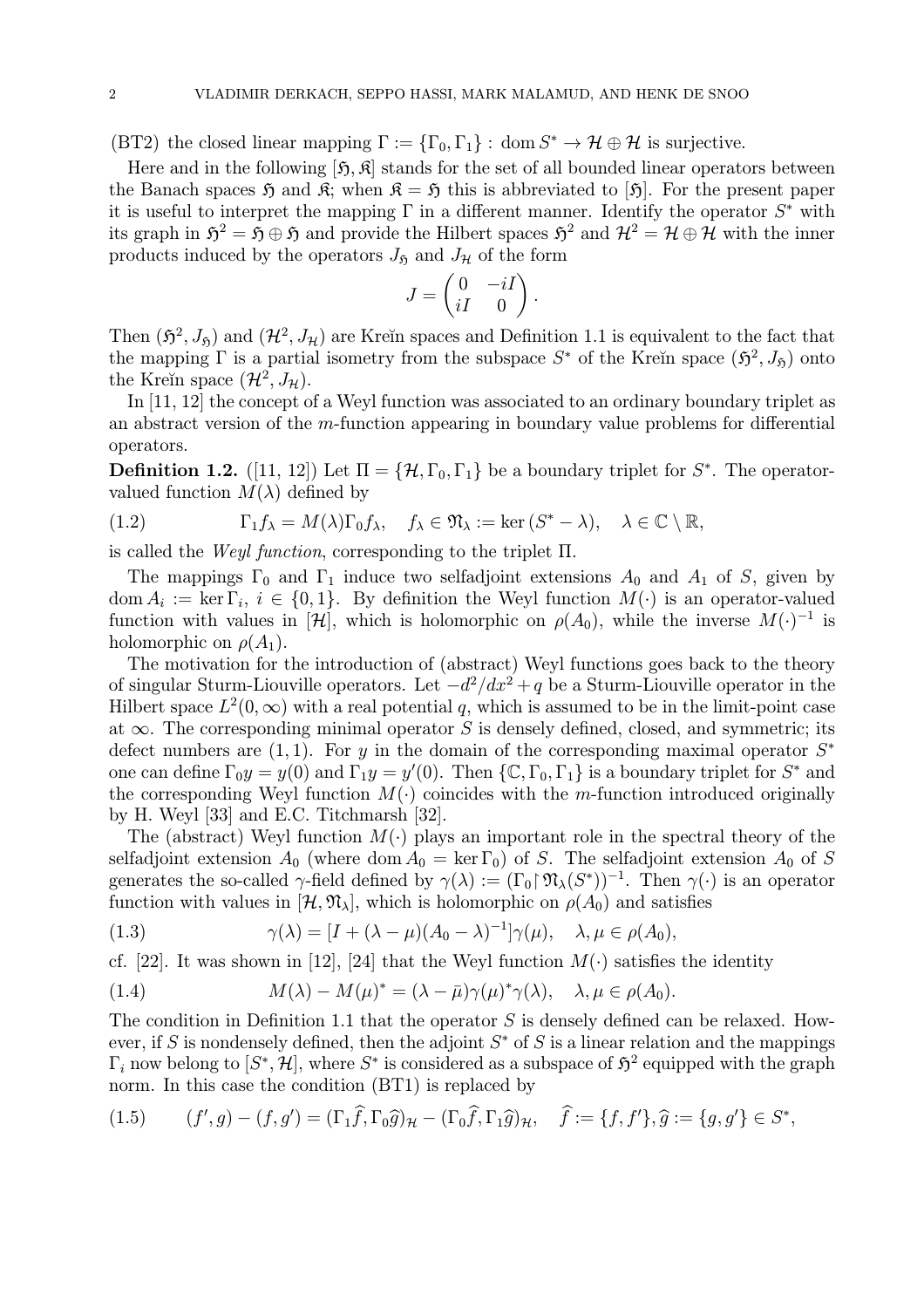and the condition (BT2) requires the closed linear mapping  $\Gamma := {\{\Gamma_0, \Gamma_1\}} : S^* \to H \oplus H$  to be surjective. Moreover, the definition of the Weyl function takes the form

(1.6) 
$$
\Gamma_1 \widehat{f}_{\lambda} = M(\lambda) \Gamma_0 \widehat{f}_{\lambda}, \quad \widehat{f}_{\lambda} := \{ f_{\lambda}, \lambda f_{\lambda} \} \in S^*,
$$

and, similarly, one modifies the definition of the  $\gamma$ -field, cf. [13], [24].

Recall that the class  $R[\mathcal{H}]$  of *Nevanlinna functions* (also called Pick or Herglotz functions, see [15], [16]) is the set of all operator functions  $M(\cdot)$  with values in [H] which are holomorphic on  $\mathbb{C} \setminus \mathbb{R}$ , and satisfy  $M(\lambda) = M(\bar{\lambda})^*$  and  $\text{Im }\lambda \text{Im }M(\lambda) \geq 0, \lambda \in \mathbb{C} \setminus \mathbb{R}$ . The subclass  $R^s[\mathcal{H}]$ of strict Nevanlinna functions in R[H] is the set of all functions  $M(\cdot) \in R[H]$  for which  $0 \notin \sigma_p(\text{Im }M(i))$ . The subclass  $R^u[\mathcal{H}]$  of uniformly strict Nevanlinna functions in  $R^s[\mathcal{H}]$  is the set of all functions  $M(\cdot) \in R[\mathcal{H}]$  for which  $0 \in \rho(\text{Im }M(i))$ . The identity (1.4) means that  $M(\cdot)$  is a Q-function of the pair  $\{S, A_0\}$  in the sense of M.G. Kreĭn and H. Langer, see [22, 23], and hence it belongs to the subclass  $R^u[\mathcal{H}]$  (whether S is densely defined or not). As a Q-function it determines the pair  $\{S, A_0\}$  up to a unitary equivalence. It was shown in [11, 13] that for each Nevanlinna function in  $R^u[\mathcal{H}]$  there exists a boundary triplet in the above sense for which it is the Weyl function. In [13] the concept of boundary triplet in Definition 1.1 has been extended to the case where the corresponding Weyl function belongs to the subclass  $R^s[\mathcal{H}]$  and the inverse result for this subclass has been established.

Now the natural problem arises, whether every Nevanlinna function in the class  $R[\mathcal{H}]$  can be interpreted as a Weyl function of some generalized boundary triplet. In fact, the same question can be asked for the more general notion of an arbitrary Nevanlinna family (see the definition below). This last problem is also inspired by the Kre˘ın-Naimark formula for generalized resolvents of a symmetric operator S:

$$
(1.7) \tP_{\mathfrak{H}}(\widetilde{A}-\lambda))^{-1}|_{\mathfrak{H}}=(A_0-\lambda)^{-1}-\gamma(\lambda)(M(\lambda)+\tau(\lambda))^{-1}\gamma(\overline{\lambda})^*, \quad \lambda\in\mathbb{C}\setminus\mathbb{R},
$$

which establishes a bijective correspondence between the set of all selfadjoint (canonical and exit space) extensions  $\widetilde{A}$  of A and the set of all Nevanlinna families  $\tau(\cdot)$ . Here  $P_{\mathfrak{H}}$  is the orthogonal projection from the exit space onto  $\mathfrak{H}$ . While  $M(\cdot)$  in (1.7) appears as a Weyl function of an (ordinary) boundary triplet (or as a Q-function of the pair  $\{S, A_0\}$ ), there is in general no analogous interpretation for the family  $\tau(\cdot)$  in (1.7).

The class of all *Nevanlinna families*  $M(\cdot)$  in  $H$  is denoted by  $R(H)$ ; it is the set of holomorphic families of linear relations  $M(\lambda) : \mathcal{H} \to \mathcal{H}$ ,  $\lambda \in \mathbb{C} \setminus \mathbb{R}$ , (i.e.  $M(\lambda)$ ) is a linear subspace of  $\mathcal{H} \oplus \mathcal{H}$ , which satisfy

(NF1)  $M(\lambda)$  is dissipative for all  $\lambda \in \mathbb{C}_+$ ;

(NF2)  $M(\lambda) = M(\overline{\lambda})^*$  for all  $\lambda \in \mathbb{C}_+ \cup \mathbb{C}_-$ ;

(NF3)  $0 \in \rho(M(\lambda) + i)$  for one (equivalently for all)  $\lambda \in \mathbb{C}_+$ .

Nevanlinna families are maximal dissipative in the upper halfplane by the properties (NF1) and (NF3), and maximal accumulative in the lower halfplane by the symmetry property (NF2). When  $M(\cdot)$  is a Nevanlinna function in  $R[\mathcal{H}]$  it is clear that the property (NF3) is automatically satisfied. In the present paper the new concepts of a boundary relation and the corresponding Weyl family are introduced. These new concepts make it possible to realize every Nevanlinna family (possibly unbounded and even multivalued) as the Weyl family of a boundary relation. In a forthcoming paper the usefulness of these new concepts will be demonstrated for the Kreĭn-Naimark theory of generalized resolvents. In particular, it will be shown that  $\tau(\cdot)$  is the Weyl family of the symmetric relation  $S_2$  which is given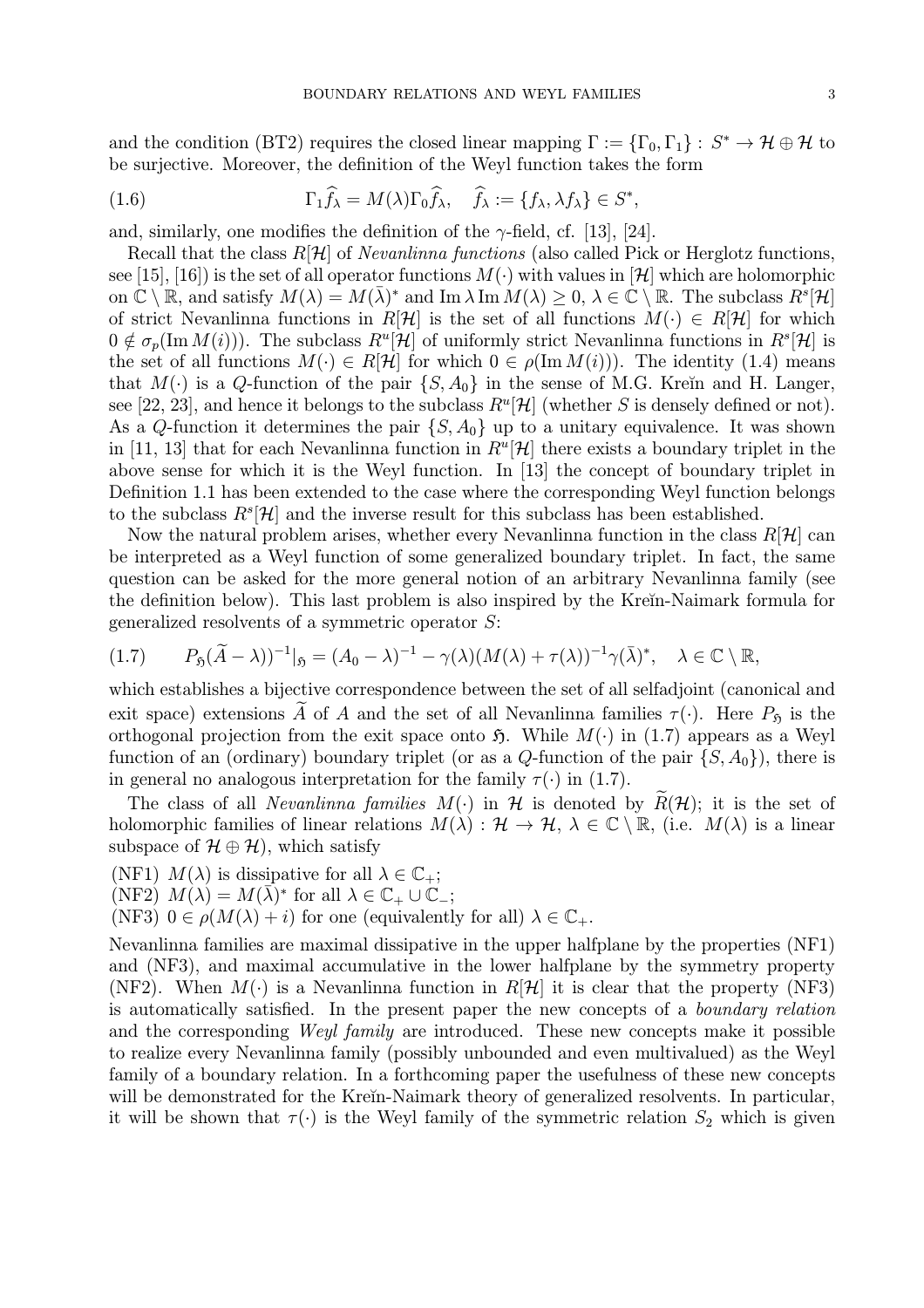by  $S_2 := \widetilde{A} \cap (\widetilde{\mathfrak{H}} \ominus \mathfrak{H})^2$ , where  $\widetilde{A}$  is associated to an appropriate boundary relation. In the special case when  $\tau(\cdot) \in R^u[\mathcal{H}]$  this fact has been established by the authors in [9].

In order to explain these new notions assume for the moment that  $S$  is densely defined and rewrite Green's identity (1.1) in assumption (BT1) of Definition 1.1 as

(1.8) 
$$
(S^*f,g) - (\Gamma_1f, \Gamma_0g)_{\mathcal{H}} = (f, S^*g) - (\Gamma_0f, \Gamma_1g)_{\mathcal{H}}, \quad f, g \in \text{dom } S^*.
$$

The interpretation of  $(1.8)$  is that the operator  $\ddot{A}$  defined by

(1.9) 
$$
\widetilde{A} : \begin{pmatrix} f \\ \Gamma_0 f \end{pmatrix} \mapsto \begin{pmatrix} S^* f \\ -\Gamma_1 f \end{pmatrix}, \quad f \in \text{dom } S^*,
$$

is symmetric in  $\mathfrak{H} \oplus \mathcal{H}$ . Moreover, the assumption (BT2) of Definition 1.1 guarantees that A is selfadjoint in  $\mathfrak{H} \oplus \mathcal{H}$ . If S is not densely defined, similar observations can be made when (1.9) is appropriately interpreted. The precise definition of a boundary relation will be given in Section 3, but in an equivalent form it can be reformulated as follows. A pair  $\{\mathcal{H}, \Gamma\}$ , where  $\Gamma : \mathfrak{H}^2 \to \mathcal{H}^2$  is a closed linear relation (i.e. a linear subspace of  $\mathfrak{H}^2 \oplus \mathcal{H}^2$ ) is said to be a boundary relation for  $S^*$  if dom Γ is dense in  $S^*$  and if the transform  $\widetilde{A}$  of  $\Gamma$  determined by

(1.10) 
$$
\widetilde{A} = \left\{ \left\{ \begin{pmatrix} f \\ h \end{pmatrix}, \begin{pmatrix} f' \\ -h' \end{pmatrix} \right\} : \left\{ \begin{pmatrix} f \\ f' \end{pmatrix}, \begin{pmatrix} h \\ h' \end{pmatrix} \right\} \in \Gamma \right\}
$$

is a selfadjoint relation in  $\mathfrak{H} \oplus \mathcal{H}$ . The linear relation Γ from the Kreĭn space  $(\mathfrak{H}^2, J_{\mathfrak{H}})$  to the Kreĭn space  $(\mathcal{H}^2, J_\mathcal{H})$  turns out to be unitary in the sense of relations, cf. [27]. In this definition  $S$  is not necessarily densely defined and  $S$  is allowed to have infinite and unequal defect numbers. The corresponding Weyl family is now defined by

(1.11) 
$$
M(\lambda) = \Gamma\left(\{\{f, f'\} \in \text{dom}\,\Gamma : f' = \lambda f\}\right)
$$

as an extension of Definition 1.2. The given assumptions are enough to guarantee that the Weyl family  $M(\cdot)$  is a Nevanlinna family in the sense of Definition (NF1)–(NF3). Moreover, one of the main results in this paper shows that every Nevanlinna family can be realized as a Weyl family of some boundary relation which is unique, up to unitary equivalence, when a certain minimality condition is satisfied; see Theorem 3.9. The proof is based on the generalized Naimark theorem and does not use any operator model as was done in the case of a uniformly strict Nevanlinna function (see [22], [23], [13]). Note in this connection that a simple proof of the Naimark dilation theorem is recently presented in [25]. Observe that the definition of boundary relation allows  $\Gamma$  to be multivalued in which case it may happen that  $\Gamma$  is indecomposable into the orthogonal sum  $\Gamma_0 \oplus \Gamma_1$ , where  $\Gamma_j : \mathfrak{H}^2 \to \mathcal{H}$ ,  $j = 0, 1$ . When the decomposition  $\Gamma = \Gamma_0 \oplus \Gamma_1$  makes sense, the new concept of the boundary relation reduces to a natural generalization of the notion of an ordinary boundary triplet in Definition 1.1 as well as of the notion of a generalized boundary triplet in [13]; in this case the notation "boundary triplet" will still be kept for  $\Gamma$  in the present paper.

The connection between the boundary relation  $\Gamma$  and the selfadjoint operator or, in general, relation  $\tilde{A}$  plays a fundamental role in the sequel. The interpretation of  $\tilde{A}$  is that of a selfadjoint exit space extension of S determined by the boundary relation  $\Gamma$ . The given procedure can be applied, for instance, in the linearization of boundary value problems with eigenvalue parameters in the boundary conditions; here arbitrary (finite or infinite and equal or unequal) defect numbers for the underlying operators are allowed. This will be further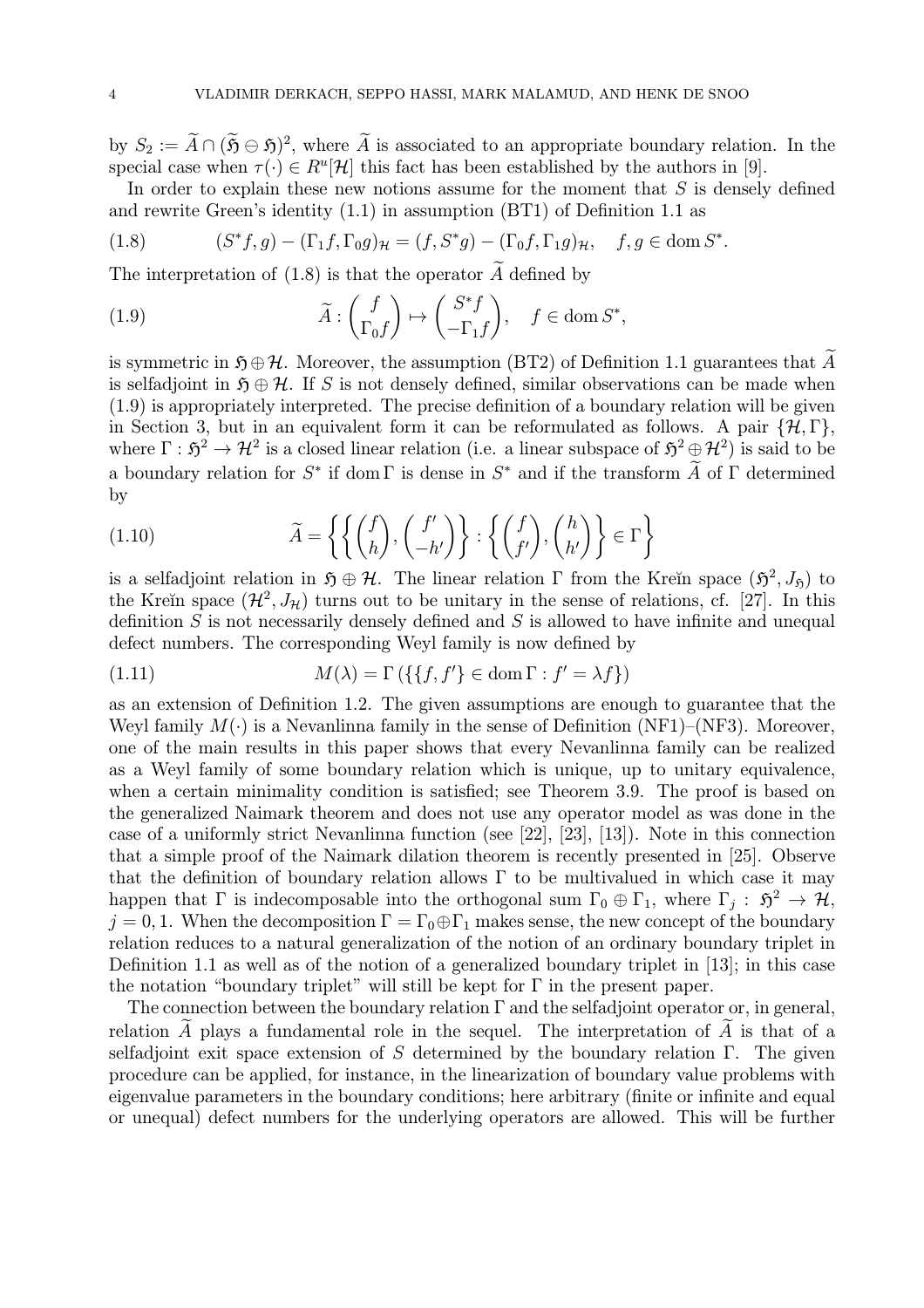investigated in the forthcoming paper as well as the extension of the notions of boundary relations and the corresponding Weyl families to the case where S is defined on a space with an indefinite inner product. The appearance of unbounded Weyl functions is not excluded here either; this makes it unnecessary to find regularizations for boundary mappings for treating boundary value problems involving partial differential operators, cf. [17], [13]. The present paper establishes for the first time on a general level the link between the abstracts boundary triplets (here the mapping  $\Gamma$ ) and the exit space extensions A (the transform  $\mathcal J$ which connects  $\Gamma$  and  $\widetilde{A}$ ). In what follows, this connection is effectively used in building up the general theory of boundary relations and their Weyl families and it plays a key role in proving some of the central theorems of the present paper. Some of the main results of the paper have been announced in [10].

In Section 2 some preparatory material is presented, including results on linear relations in Kreĭn spaces. Here the main transform  $\mathcal J$  acting between two Kreĭn spaces is introduced and its properties are investigated. In Section 3 the concepts of boundary relation and the corresponding Weyl family are introduced. The main result of this section is the following inverse theorem: every Nevalinna family can be realized as the Weyl function of a boundary relation. In Section 4 the investigation of geometrical properties of boundary relations and the analytical properties of the corresponding Weyl families is continued. Several known results on Q-functions or equivalently Weyl functions of ordinary boundary triplets are extended to wider subclasses of Nevanlinna families. In particular, geometrical properties of boundary relations whose Weyl families  $M(\lambda)$  are domain invariant are studied in detail. In Section 5 the connection between the new concepts and the earlier concepts of boundary triplets and the corresponding Weyl functions is investigated. Section 6 contains several examples, which demonstrate the applicability of the new concepts and sharpness of several statements in the earlier sections of the paper, as well as some new unexpectable effects.

#### 2. Preliminaries

2.1. Linear relations in Hilbert spaces. Let  $\mathfrak{H}_1$  and  $\mathfrak{H}_2$  be separable Hilbert spaces. A subspace  $T \subset \mathfrak{H}_1 \oplus \mathfrak{H}_2$  is called a linear relation from  $\mathfrak{H}_1$  to  $\mathfrak{H}_2$ . It is also convenient to write  $\Gamma : \mathfrak{H}_1 \to \mathfrak{H}_2$  and interpret  $\Gamma$  as a multivalued linear mapping from  $\mathfrak{H}_1$  into  $\mathfrak{H}_2$ . In the case where  $\mathfrak{H}_1 = \mathfrak{H}_2(=\mathfrak{H})$ , Γ is called a linear relation in  $\mathfrak{H}$ . In what follows  $[\mathfrak{H}_1, \mathfrak{H}_2]$ denotes the set of all bounded linear operators from  $\mathfrak{H}_1$  to  $\mathfrak{H}_2$ ;  $[\mathfrak{H}]$  is the set of all bounded linear operators in  $\mathfrak{H}$ ; dom T, ker T, ran T, and mul T are the domain, kernel, range, and the multivalued part of the linear relation T, respectively. The inverse  $T^{-1}$  is a relation from  $\mathfrak{H}_2$ to  $\mathfrak{H}_1$  defined by  $\{f', f\} : \{f, f'\} \in T\}$ . The adjoint  $T^*$  is the closed linear relation from  $\mathfrak{H}_2$  to  $\mathfrak{H}_1$  defined by

(2.1) 
$$
T^* = \{ \{h, k\} \in \mathfrak{H}_2 \oplus \mathfrak{H}_1 : (k, f)_{\mathfrak{H}_1} = (h, g)_{\mathfrak{H}_2}, \{f, g\} \in T \},
$$

(see [4], [6]). Moreover,  $\rho(T)$  ( $\rho(T)$ ) is the set of regular (regular type) points of T. Often a linear operator T will be identified with its graph. The sum  $T_1 + T_2$  and the componentwise sum  $T_1 + T_2$  of two linear relations  $T_1$  and  $T_2$  are defined by

(2.2) 
$$
T_1 + T_2 = \{ \{f, g + h\} : \{f, g\} \in T_1, \{f, h\} \in T_2 \},
$$

$$
T_1 \widehat{+} T_2 = \{ \{f + h, g + k\} : \{f, g\} \in T_1, \{h, k\} \in T_2 \}.
$$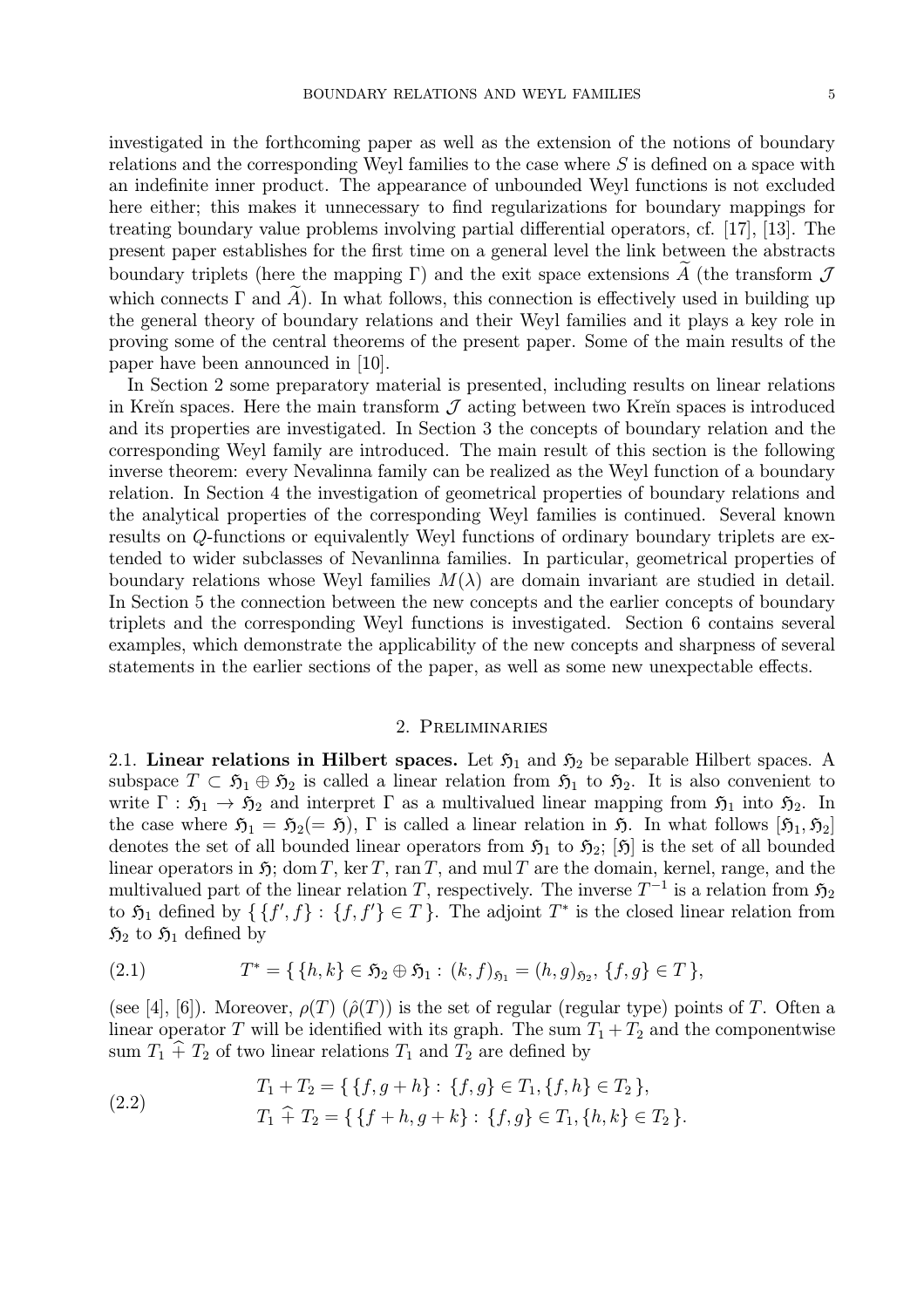Clearly,

(2.3) 
$$
\ker (T_1 - T_2) = \text{dom} (T_1 \cap T_2), \quad \ker (T_1^{-1} - T_2^{-1}) = \text{ran} (T_1 \cap T_2).
$$

The null spaces of  $T - \lambda$ ,  $\lambda \in \mathbb{C}$ , are defined by

(2.4) 
$$
\mathfrak{N}_{\lambda}(T) = \ker (T - \lambda), \quad \mathfrak{N}_{\lambda}(T) = \{ \{ f, \lambda f \} \in T : f \in \mathfrak{N}_{\lambda}(T) \}.
$$

Recall the following simple result (cf. [13, Lemma 2.1]), which will be used in the proof of the next proposition.

**Lemma 2.1.** ([13]) Let  $\mathfrak{X}$  and  $\mathfrak{Y}$  be Banach spaces, let  $\mathfrak{M}$  be a closed linear subspace of  $\mathfrak{X}$ . and let  $P \in [\mathfrak{X}, \mathfrak{Y}]$  be surjective. Then the range PM is closed in  $\mathfrak{Y}$  if and only if the sum of the linear subspaces  $\mathfrak{M} + \mathfrak{N}$  is closed in  $\mathfrak{X}$ , where  $\mathfrak{N} := \ker P$ .

**Proposition 2.2.** Let T be a closed linear relation from a Hilbert space  $\mathfrak{H}_1$  to a Hilbert space  $\mathfrak{H}_2$ . Then:

- (i) dom T is closed if and only if dom  $T^*$  is closed;
- (ii) ran T is closed if and only if ran  $T^*$  is closed.

*Proof.* The statement (i) is equivalent to the statement (ii) (by inversion of T). So it suffices to prove the last statement. Let P be the orthoprojection from  $\mathfrak{H}_1 \oplus \mathfrak{H}_2$  onto  $\mathfrak{H}_2$ , so that ker  $P = \mathfrak{H}_1 \oplus \{0\}$ . Assume that ran  $T = PT$  is closed. Then by Lemma 2.1 also  $T \uparrow (\mathfrak{H}_1 \oplus \{0\})$ is closed. By a theorem of Kato [19, Chapter 4, Theorem 4.8] the corresponding sum of the orthogonal complements in  $\mathfrak{H}_1 \oplus \mathfrak{H}_2$ 

$$
(2.5) \t\t T^{\perp} + (\{0\} \oplus \mathfrak{H}_2)
$$

is also closed. The operator  $J : \mathfrak{H}_1 \oplus \mathfrak{H}_2 \to \mathfrak{H}_2 \oplus \mathfrak{H}_1$  given by  $J\{h, h'\} = \{-h', h\}$  is unitary, and it follows from (2.1) that  $T^* = JT^{\perp}$ . Hence, (2.5) implies that

$$
T^*\,\,\widehat{+}\,(\mathfrak{H}_2\oplus\{0\}),
$$

is also closed. In other words,  $T^* \hat{+}$  ker Q is closed. Here Q is the orthoprojection from  $\mathfrak{H}_2 \oplus \mathfrak{H}_1$  onto  $\mathfrak{H}_1$ , so that ker  $Q = \mathfrak{H}_2 \oplus \{0\}$ . Another application of Lemma 2.1 shows that  $QT^* = \text{ran } T^*$  is closed.  $QT^* = \operatorname{ran} T^*$  is closed.

Recall that a linear relation T in  $\mathfrak{H}$  is called *symmetric (dissipative* or *accumulative)* if Im  $(h', h) = 0 \geq 0$  or  $\leq 0$ , respectively) for all  $\{h, h'\} \in T$ . These properties remain invariant under closures. By polarization it follows that a linear relation  $T$  in  $\mathfrak H$  is symmetric if and only if  $T \,\subset T^*$ . A linear relation T in  $\mathfrak H$  is called *selfadjoint* if  $T = T^*$ , and it is called *essentially selfadjoint* if  $\cos T = T^*$ . A dissipative (accumulative) linear relation T in  $\mathfrak H$  is called maximal dissipative (maximal accumulative) if it has no proper dissipative (accumulative) extensions. Clearly, a linear relation  $T$  is selfadjoint if and only if it is both maximal dissipative and maximal accumulative.

Assume that T is closed. If T is dissipative or accumulative, then mul  $T \subset \text{mul } T^*$ . In this case the orthogonal decomposition  $\mathfrak{H} = (\text{mul }T)^{\perp} \oplus \text{mul }T$  induces an orthogonal decomposition of T as

$$
T = T_s \oplus T_{\infty}, \quad T_{\infty} = \{0\} \oplus \text{mul } T, \quad T_s = \{ \{f, g\} \in T : g \perp \text{mul } T \},
$$

where  $T_{\infty}$  is a selfadjoint relation in mul T and  $T_s$  is an operator in  $\mathfrak{H} \oplus \text{mul } T$  with  $\overline{\text{dom}} T_s = \overline{\text{dom}} T = (\text{mul } T^*)^{\perp}$ , which is dissipative or accumulative. Moreover, if the relation T is maximal dissipative or accumulative, then  $m\mu T = muT^*$ . In this case the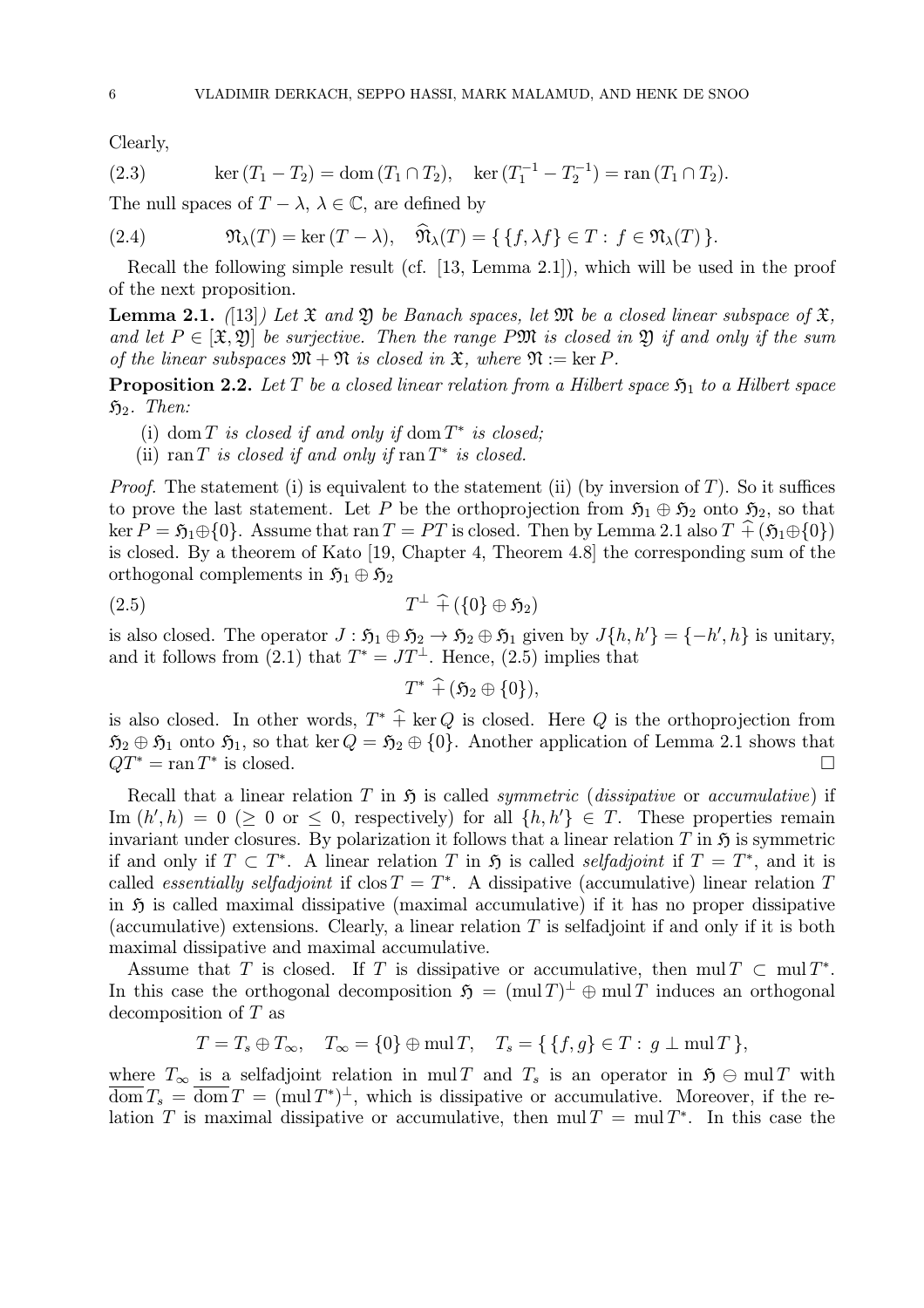orthogonal decomposition  $(\overline{\text{dom }T})^{\perp} = \text{mul }T^*$  shows that  $T_s$  is a densely defined dissipative or accumulative operator in  $(\text{mul } T)^{\perp}$ , which is maximal (as an operator). In particular, if T is a selfadjoint relation, then there is such a decomposition where  $T_s$  is a selfadjoint operator (densely defined in  $(\text{mul }T)^{\perp}$ ).

Let S be a closed symmetric linear relation in a Hilbert spaces  $\mathfrak{H}$ . Then the adjoint relation  $S<sup>*</sup>$  can be decomposed via the von Neumann formula:

(2.6) 
$$
S^* = S \widehat{+} \widehat{\mathfrak{N}}_{\lambda}(S^*) \widehat{+} \widehat{\mathfrak{N}}_{\overline{\lambda}}(S^*), \quad \lambda \in \mathbb{C} \setminus \mathbb{R}, \quad \text{direct sums,}
$$

where  $\mathfrak{N}_{\lambda}(S^*)$  is defined as in (2.4). When  $\lambda = \pm i$  the decomposition (2.6) is orthogonal:

(2.7) 
$$
S^* = S \oplus \mathfrak{N}_i(S^*) \oplus \mathfrak{N}_{-i}(S^*),
$$

where the orthogonality is with respect to the inner product topology in  $S^*$ , cf. [4], [6]. A symmetric linear relation  $S$  is called *simple* if there is no nontrivial orthogonal decomposition of the Hilbert space  $\mathfrak{H} = \mathfrak{H}_1 \oplus \mathfrak{H}_2$  and no corresponding orthogonal decomposition  $S =$  $S_1 \oplus S_2$  with  $S_1$  a symmetric relation in  $\mathfrak{H}_1$  and  $S_2$  a selfadjoint relation in  $\mathfrak{H}_2$ . The above decomposition  $S = S_s \oplus S_{\infty}$  shows that a simple closed symmetric relation is necessarily an operator. Recall that (cf. [23]) a closed symmetric linear relation S in a Hilbert space  $\mathfrak{H}$  is simple if and only if

$$
\mathfrak{H}=\overline{\operatorname{span}}\,\{\,\mathfrak{N}_{\lambda}(S^*):\,\lambda\in\mathbb{C}\setminus\mathbb{R}\,\}.
$$

2.2. Linear relations in Kreĭn spaces. Now let  $\mathfrak{H}$  and  $\mathcal{H}$  be Hilbert spaces and let  $j_{\mathfrak{H}}$ and  $j<sub>H</sub>$  be signature operators in them. Recall that a bounded linear operator j in a Hilbert space is a signature operator, if  $j = j^* = j^{-1}$ . Interpret the spaces  $\mathfrak{H}$  and  $\mathcal{H}$  are Kreĭn space whose inner product is determined by the fundamental symmetries  $j_{\mathfrak{H}}$  and  $j_{\mathcal{H}}$ . Then the adjoint of a linear relation T from the Kreĭn space  $(5, j_5)$  to the Kreĭn space  $(\mathcal{H}, j_\mathcal{H})$  is given by  $T^{[*]} = j_{\mathfrak{H}}T^*j_{\mathcal{H}}$ . It satisfies the following equalities familiar from the Hilbert space case

(2.8) 
$$
(\text{dom } T)^{[\perp]} = \text{mul } T^{[*]}, \quad (\text{ran } T)^{[\perp]} = \text{ker } T^{[*]}
$$

Here the orthogonal complements, denoted by  $\lfloor \perp \rfloor$ , are with respect to the Kreĭn space structures. The inner products in  $(\mathfrak{H}, j_{\mathfrak{H}}), (\mathcal{H}, j_{\mathcal{H}})$  will be denoted by

.

$$
[\varphi, \psi]_{\mathcal{H}} = (j_{\mathfrak{H}}\varphi, \psi)_{\mathcal{H}}, \quad [\varphi', \psi']_{\mathfrak{H}} = (j_{\mathfrak{H}}\varphi', \psi')_{\mathfrak{H}} \quad \varphi, \psi \in \mathcal{H}, \quad \varphi', \psi' \in \mathfrak{H}.
$$

A linear relation T from the Kreĭn space  $(\mathfrak{H}, j_{\mathfrak{H}})$  to the Kreĭn space  $(\mathcal{H}, j_{\mathcal{H}})$  is called *isometric* if

(2.9) 
$$
[\varphi', \varphi']_{\mathcal{H}} = [\varphi, \varphi]_{\mathfrak{H}}, \quad {\varphi, \varphi'} \in T,
$$

and *contractive* or *expanding* if equality in (2.9) is replaced by  $\leq$  or by  $\geq$ , respectively. These properties are invariant under closures. By polarization it follows that a linear relation  $T$  is isometric if and only if  $T^{-1} \subset T^{[*]}$ . A linear relation T is called unitary if  $T^{-1} = T^{[*]}$ ; it is called *essentially unitary* if  $(\text{clos } T)^{-1} = T^{[*]}.$ 

The first statement in the next proposition can be found in a paper of Yu.L. Shmul'jan n, see [27]. Namely he mentioned that it can be obtained by combining [27, Theorem 3] with one result of Spitkovski' in [28]. A simple and essentially different proof of this statement is presented below. The second statement is proved in [27, Theorem 2] by using a result of R. Arens [2].

**Proposition 2.3.** Let T be a unitary relation from the Kre $\check{n}$  space  $(\mathfrak{H}, i_{\mathfrak{h}})$  to the Kre $\check{n}$ space  $(\mathcal{H}, i_{\mathcal{H}})$ . Then: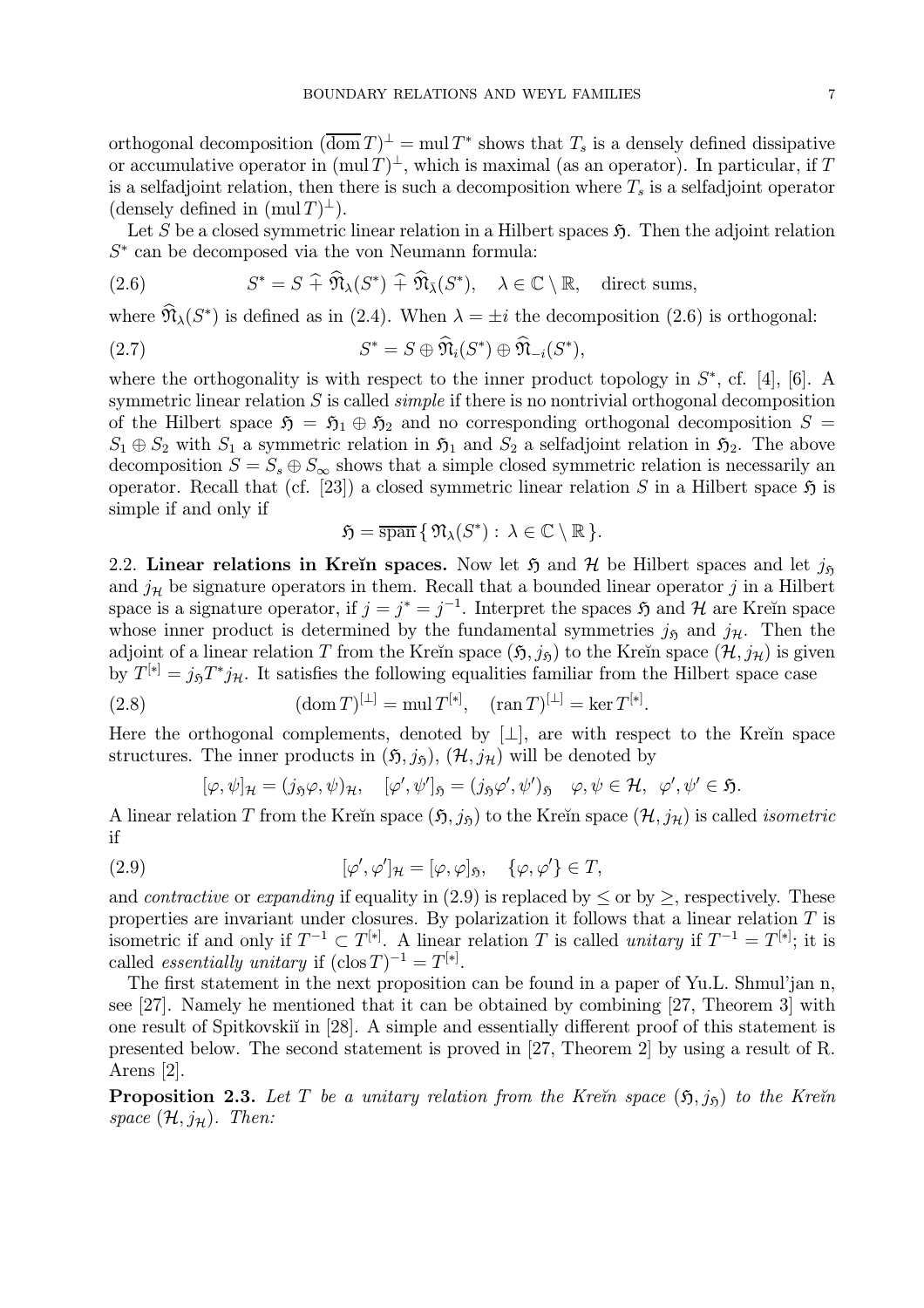- (i) dom  $T$  is closed if and only if  $ran T$  is closed;
- (ii) the following equalities hold:

(2.10) 
$$
\ker T = (\text{dom } T)^{[\perp]}, \quad \text{mul } T = (\text{ran } T)^{[\perp]}.
$$

*Proof.* By definition T satisfies the identity  $T^{-1} = T^{[*]}$ , where the Kreĭn space adjoint  $T^{[*]}$ of T is connected to the Hilbert space adjoint  $T^*$  via  $T^{[*]} = j_{\mathfrak{H}}T^*j_{\mathcal{H}}$ . It is clear that dom  $T^{[*]}$  $(\text{ran }T^{[*]})$  is closed if and only if dom  $T^*$  (resp. ran  $T^*$ ) is closed. Therefore, for a unitary relation  $T$  the equivalence dom  $T$  is closed if and only if ran  $T$  is closed follows now from Proposition 2.2.

To get the identities (2.10) it is enough to apply (2.8) and the equality  $T^{-1} = T^{[*]}$ .  $\Box$ 

In its present generality it is useful to give criteria for a unitary relation  $T : (\mathfrak{H}, j_{\mathfrak{H}}) \rightarrow$  $(\mathcal{H}, j_{\mathcal{H}})$  to be an operator (not necessarily densely defined).

**Corollary 2.4.** Let T be a unitary relation from the Kreĭn space  $(5, j_5)$  to the Kreĭn space  $(\mathcal{H}, j_{\mathcal{H}})$ . Then:

- (i) T is single-valued if and only if  $\overline{ran} T = H$ ;
- (ii) T is a densely defined operator if and only if  $\overline{ran} T = \mathcal{H}$  and  $\ker T = \{0\};$
- (iii) T is bounded and single-valued if and only if  $\text{ran } T = \mathcal{H}$ ;
- (iv)  $T \in [5, \mathcal{H}]$  if and only if  $\text{ran } T = \mathcal{H}$  and  $\text{ker } T = \{0\}.$

*Proof.* By Proposition 2.3 mul  $T = (\text{ran } T)^{[\perp]}$  and this gives (i). Moreover, according to Proposition 2.3 ran T is closed if and only if dom T is closed, and thus (iii) follows from the closed graph theorem. To get (ii) and (iv) is remains to apply the identity ker  $T = (\text{dom } T)^{\perp \perp}$ in Proposition 2.3. -

Using Kreĭn space terminology, Proposition 2.3 shows that for a unitary relation  $T$ , the isotropic part of dom T is equal to ker T and the isotropic part of ran T is equal to mul T. For an isometric relation T from the Kreĭn space  $(5, j_5)$  to the Kreĭn space  $(\mathcal{H}, j_{\mathcal{H}})$  the situation is different. It follows from  $T^{-1} \subset T^{[*]}$  and the identities (2.8) that

(2.11) 
$$
\ker T \subset (\operatorname{dom} T)^{[\perp]}, \quad \operatorname{mul} T \subset (\operatorname{ran} T)^{[\perp]},
$$

so that ker T is contained in the isotropic part of dom T and mul T is contained in the isotropic part of  $ran T$ . It turns out that isometric relations whose domain satisfies the additional property

(2.12) (dom T) [⊥] <sup>⊂</sup> dom <sup>T</sup>

play a central role in the construction of boundary mappings. The following results give sufficient conditions for such an isometric relation  $T$  to be unitary. The connection to ordinary boundary triplets becomes clear in Section 5.

**Proposition 2.5.** Let T be an isometric linear relation from the Krein space  $(\mathfrak{H},j_{\mathfrak{h}})$  to the Kre $\check{\mathit{n}}$  space  $(\mathcal{H},j_{\mathcal{H}})$ . If the conditions

.

- (i)  $(\text{dom } T)^{[\perp]} \subset \text{dom } T$ ;
- $(iii)$  (ran T)<sup>[⊥]</sup> ⊂ mul T,

are satisfied, then T also satisfies

$$
(2.13)\qquad \qquad \ker T = (\text{dom } T)^{[\perp]}
$$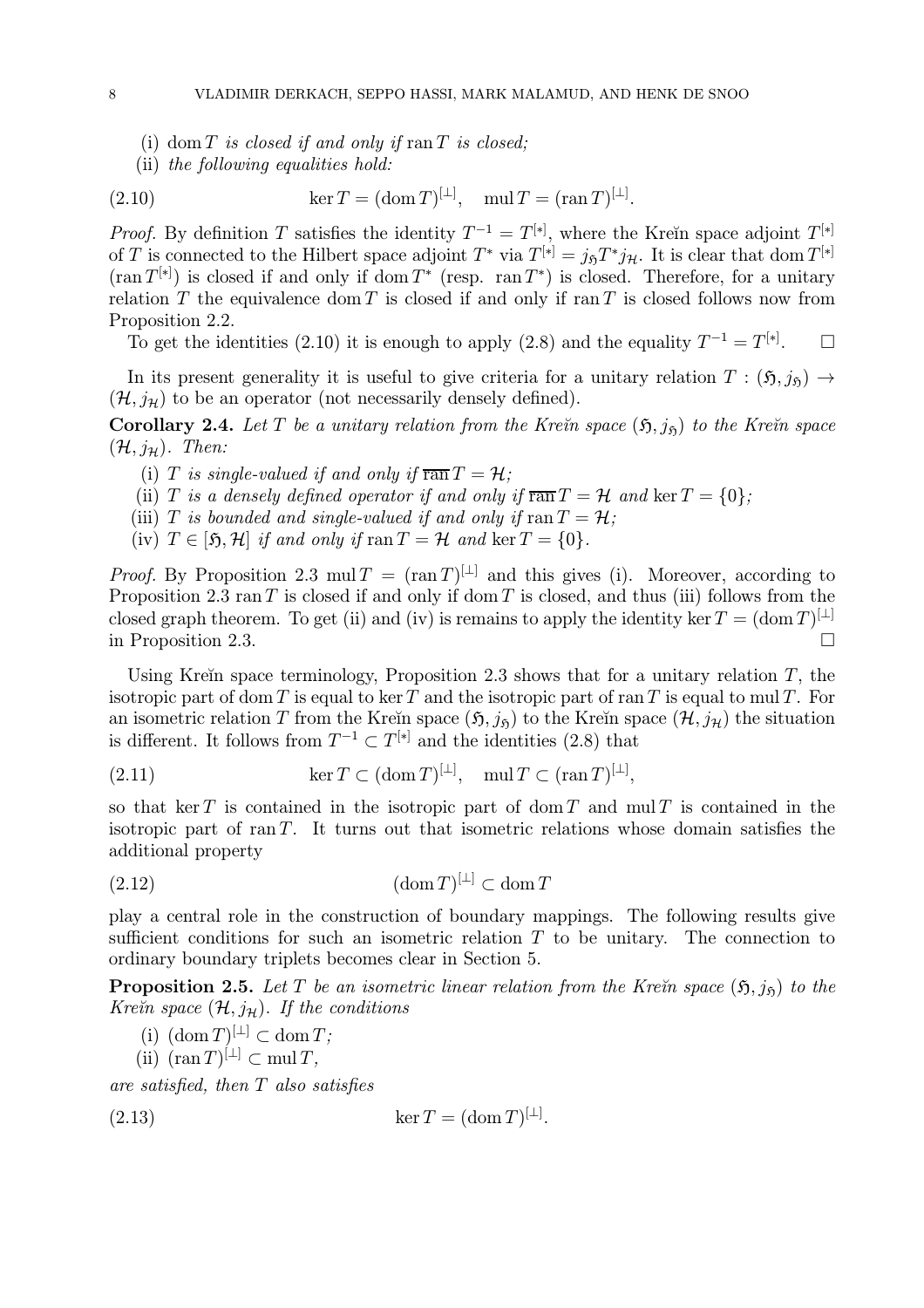Moreover, if the condition (2.13) and the condition

$$
(2.14) \t\t\t dom T^{[*]} \subset \operatorname{ran} T
$$

are satisfied, then T is a unitary relation.

*Proof.* Assume that  $f \in (\text{dom } T)^{[\perp]}$  so that  $[f, h]_5 = 0$  for all  $h \in \text{dom } T$ . By assumption (i) there exists an element  $f' \in \mathcal{H}$  so that  $\{f, f'\} \in T$ . Hence for all  $\{h, h'\} \in T$ 

$$
[f',h']_{\mathcal{H}}=[f,h]_{\mathfrak{H}}=0,
$$

so that  $f \in (\operatorname{ran} T)^{[\perp]}$ . Hence, assumption (ii) implies that  $f' \in \operatorname{mul} T$ . Therefore  $f \in \ker T$ , so that  $(\text{dom } T)^{[\perp]} \subset \text{ker } T$ . Hence, (2.11) implies that (2.13) is satisfied.

Now assume that (2.13) and (2.14) hold. Let  $\{f, f'\} \in T^{[*]}$  so that  $[f', h]_{\mathfrak{H}} = [f, h']_{\mathcal{H}}$  for all  $\{h, h'\} \in T$ . The condition (2.14) implies the existence of an element  $\varphi \in \mathfrak{H}$  such that  $\{\varphi, f\} \in T$ . Since T is isometric it follows that  $[f, h']_{\mathcal{H}} = [\varphi, h]_{\mathfrak{H}}$ , so that  $[f', h]_{\mathfrak{H}} = [\varphi, h]_{\mathfrak{H}}$ for all  $h \in \text{dom } T$ . This implies that  $f' = \varphi + \gamma$  with  $\gamma \in (\text{dom } T)^{[\perp]}$ . The condition (2.13) shows that  $\gamma \in \ker T$ . Hence

$$
\{f', f\} = \{\varphi + \gamma, f\} = \{\varphi, f\} + \{\gamma, 0\} \in T,
$$

which implies that  $T^{[*]}\subset T^{-1}$ .

Corollary 2.6. Condition (ii) in Proposition 2.5 is automatically satisfied when ran  $T$  is dense in H, in which case T is an operator. In particular, if (i) holds and ran  $T = H$ , then  $\text{dom } T$  is closed and  $T$  is a bounded unitary operator.

*Proof.* Finally, assume that ran T is dense in  $H$ . Since  $(\text{ran } T)^{[\perp]} = \{0\}$ , clearly (ii) is satisfied. Since T is isometric it follows from the second inclusion in  $(2.11)$  that T is an operator.

Now assume ran  $T = H$ . Hence, ran T is dense in H, so that (ii) follows and (2.13) automatically follows. Moreover, (2.14) is also automatically satisfied, so that (ii) implies that T is a unitary operator. It follows from Proposition 2.3 that dom T is closed. The boundedness of  $T$  follows from the closed graph theorem.  $\Box$ 

Clearly, with T also the inverse  $T^{-1}$  is isometric. Hence, a formal inversion in Proposition 2.5 gives the following equivalent version.

**Proposition 2.7.** Let T be an isometric linear relation from the Kre $\tilde{m}$  space  $(\mathfrak{H},j_{\mathfrak{H}})$  to the Kre $\check{\mathit{n}}$  space  $(\mathcal{H}, j_{\mathcal{H}})$ . If the conditions

(i)  $(\operatorname{ran} T)^{[\perp]} \subset \operatorname{ran} T;$ <br>(ii)  $(\operatorname{dom} T)^{[\perp]} \subset \operatorname{mul} T$ 

$$
(ii) \; (\operatorname{dom} T)^{[\perp]} \subset \operatorname{mul} T,
$$

are satisfied, then T also satisfies

(2.15)  $\text{mul } T = (\text{ran } T)^{[\perp]}$ .

Moreover, if the condition (2.15) and the condition

 $(2.16)$  ran  $T^{[*]}\subset \text{dom } T$ ,

are satisfied, then  $T$  is a unitary relation.

Corollary 2.8. Condition (ii) in Proposition 2.7 is automatically satisfied when dom  $T$  is dense in H, in which case  $T^{-1}$  is an operator. In particular, if (i) holds and dom  $T = H$ . then ran T is closed and  $T^{-1}$  is a bounded unitary operator.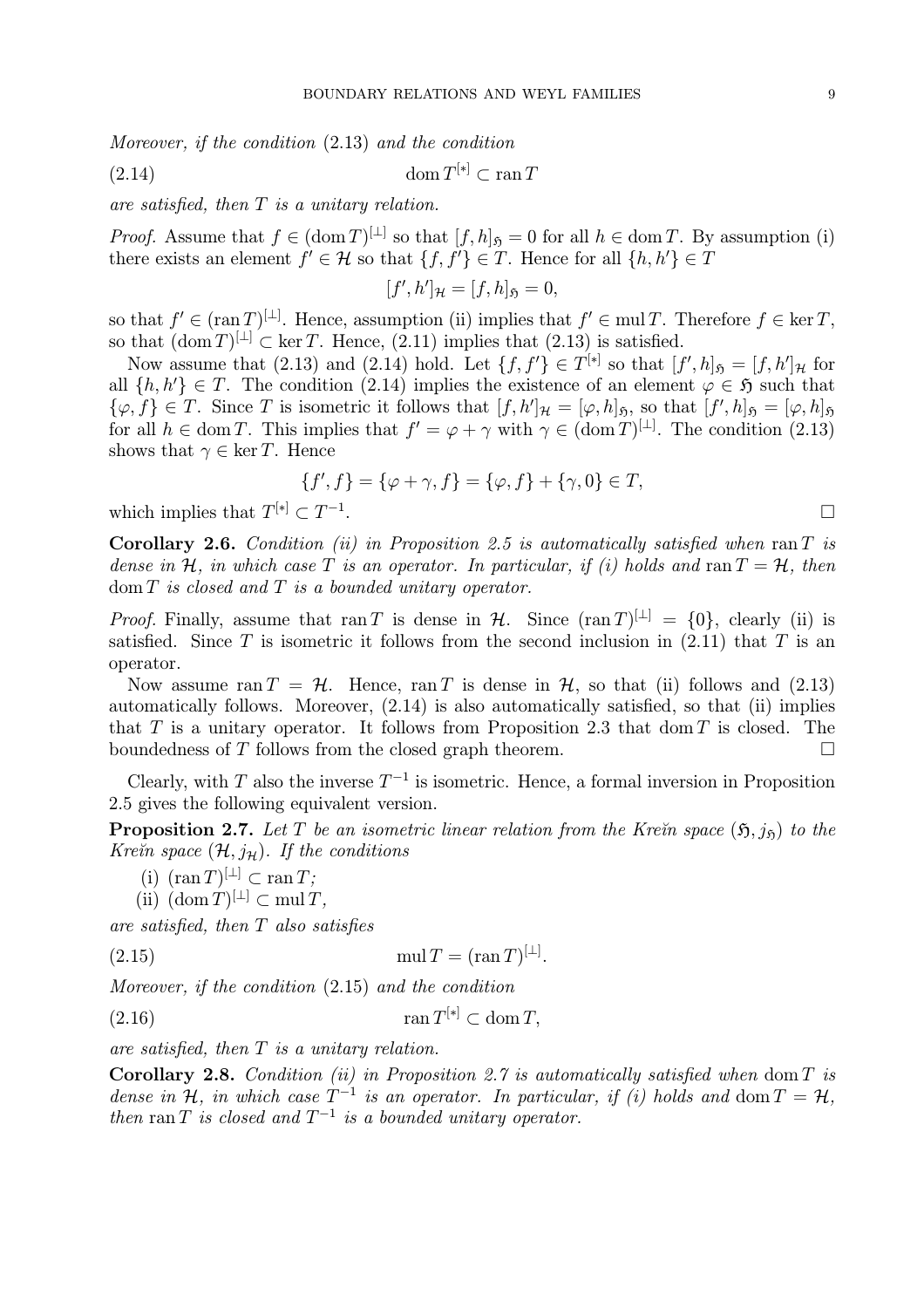Since with  $T$  also the closure of  $T$  is isometric, it is possible to replace in Propositions 2.5, 2.7, and their corollaries the relation  $T$  by its closure to conclude that  $T$  is an essentially unitary relation.

Let T be an isometric operator from the Kreĭn space  $(\mathfrak{H},j_{\tilde{\mathfrak{n}}})$  to the Kreĭn space  $(\mathcal{H},j_{\mathcal{H}})$ such that  $\overline{\text{dom}} T = \mathfrak{H}$  and  $\overline{\text{ran}} T = \mathcal{H}$ . If either (2.14) or (2.16) holds, then T and  $T^{-1}$  are unitary relations, which are in general unbounded, see Example 6.4. In particular, if either  $\overline{\text{dom}} T = \mathfrak{H}$  and ran  $T = \mathcal{H}$ , or dom  $T = \mathfrak{H}$  and  $\overline{\text{ran}} T = \mathcal{H}$ , then by Corollary 2.6 or 2.8 both T and  $T^{-1}$  are unitary operators, which are bounded (cf. [3, Chapter 2, Definition 5.1 and Corollary 5.8]).

In what follows it is convenient to interpret the Hilbert space  $\mathfrak{H}^2 = \mathfrak{H} \oplus \mathfrak{H}$  as a Kreĭn space  $(\mathfrak{H}^2, J_{\mathfrak{H}})$  whose inner product is determined by the fundamental symmetry  $J_{\mathfrak{H}}$ :

.

(2.17) 
$$
J_{\mathfrak{H}} := \begin{pmatrix} 0 & -iI_{\mathfrak{H}} \\ iI_{\mathfrak{H}} & 0 \end{pmatrix}
$$

The adjoint  $T^*$  in (2.1) of a linear relation T in the Hilbert space  $\mathfrak{H}$  can be written in terms of  $J_{\mathfrak{H}}$  as:

(2.18) 
$$
T^* = J_{\mathfrak{H}} T^{\perp} = (J_{\mathfrak{H}} T)^{\perp}.
$$

The following connections between linear relations in the Hilbert space  $\mathfrak{H}$  and subspaces in the Kreĭn space  $(\mathfrak{H}^2, J_{\mathfrak{H}})$  will be useful.

**Proposition 2.9** ([3]). Let T be a linear relation in the Hilbert space  $\mathfrak{H}$ . Then

- (i) T is symmetric (selfadjoint) if and only if T is a neutral (hypermaximal neutral) subspace of  $(\mathfrak{H}^2, J_{\mathfrak{h}})$ ;
- (ii)  $T$  is dissipative (maximal dissipative) if and only if  $T$  is a nonnegative (maximal nonnegative) subspace of  $(\mathfrak{H}^2, J_{\mathfrak{H}})$ ;
- (iii) T is a accumulative (maximal accumulative) if and only if T is a nonpositive (maximal nonpositive) subspace of  $(\mathfrak{H}^2, J_{\mathfrak{H}})$ .

2.3. The main transform. Let  $\mathfrak{H}$  and  $\mathcal{H}$  be Hilbert spaces and define their orthogonal sum as  $\widetilde{\mathfrak{H}} = \mathfrak{H} \oplus \mathcal{H}$ . In this section linear relations from  $\mathfrak{H}^2$  to  $\mathcal{H}^2$  will be related to linear relations in  $\widetilde{\mathfrak{H}}$ , i.e., from  $\widetilde{\mathfrak{H}}$  to  $\widetilde{\mathfrak{H}}$ . For this purpose some interpretation of notation is needed. An element of a linear relation  $\Gamma$  from  $\mathfrak{H}^2$  to  $\mathcal{H}^2$  is usually denoted by  $\{\hat{f}, \hat{h}\}$  with the understanding that  $\hat{f} = \{f, f'\} \in \tilde{\mathfrak{H}}^2$  and  $\hat{h} = \{h, h'\} \in \mathcal{H}^2$ . However, it will also be convenient to think of such a general element as

$$
\{\widehat{f},\widehat{h}\} = \left\{ \begin{pmatrix} f \\ f' \end{pmatrix}, \begin{pmatrix} h \\ h' \end{pmatrix} \right\} \quad \text{with} \quad \widehat{f} = \begin{pmatrix} f \\ f' \end{pmatrix} \in \begin{pmatrix} \mathfrak{H} \\ \mathfrak{H} \end{pmatrix}, \quad \widehat{h} = \begin{pmatrix} h \\ h' \end{pmatrix} \in \begin{pmatrix} \mathcal{H} \\ \mathcal{H} \end{pmatrix}.
$$

This interpretation will be assumed whenever needed without explicit mention. A similar interpretation applies to the notation of the elements of a linear relation  $\tilde{A}$  in  $\tilde{B}$ . Explicitly, the linear relations  $\Gamma$  and  $\tilde{A}$  are interpreted to act as follows:

(2.19) 
$$
\Gamma : \begin{pmatrix} \mathfrak{H} \\ \mathfrak{H} \end{pmatrix} \to \begin{pmatrix} \mathcal{H} \\ \mathcal{H} \end{pmatrix}, \quad \widetilde{A} : \begin{pmatrix} \mathfrak{H} \\ \mathcal{H} \end{pmatrix} \to \begin{pmatrix} \mathfrak{H} \\ \mathcal{H} \end{pmatrix}.
$$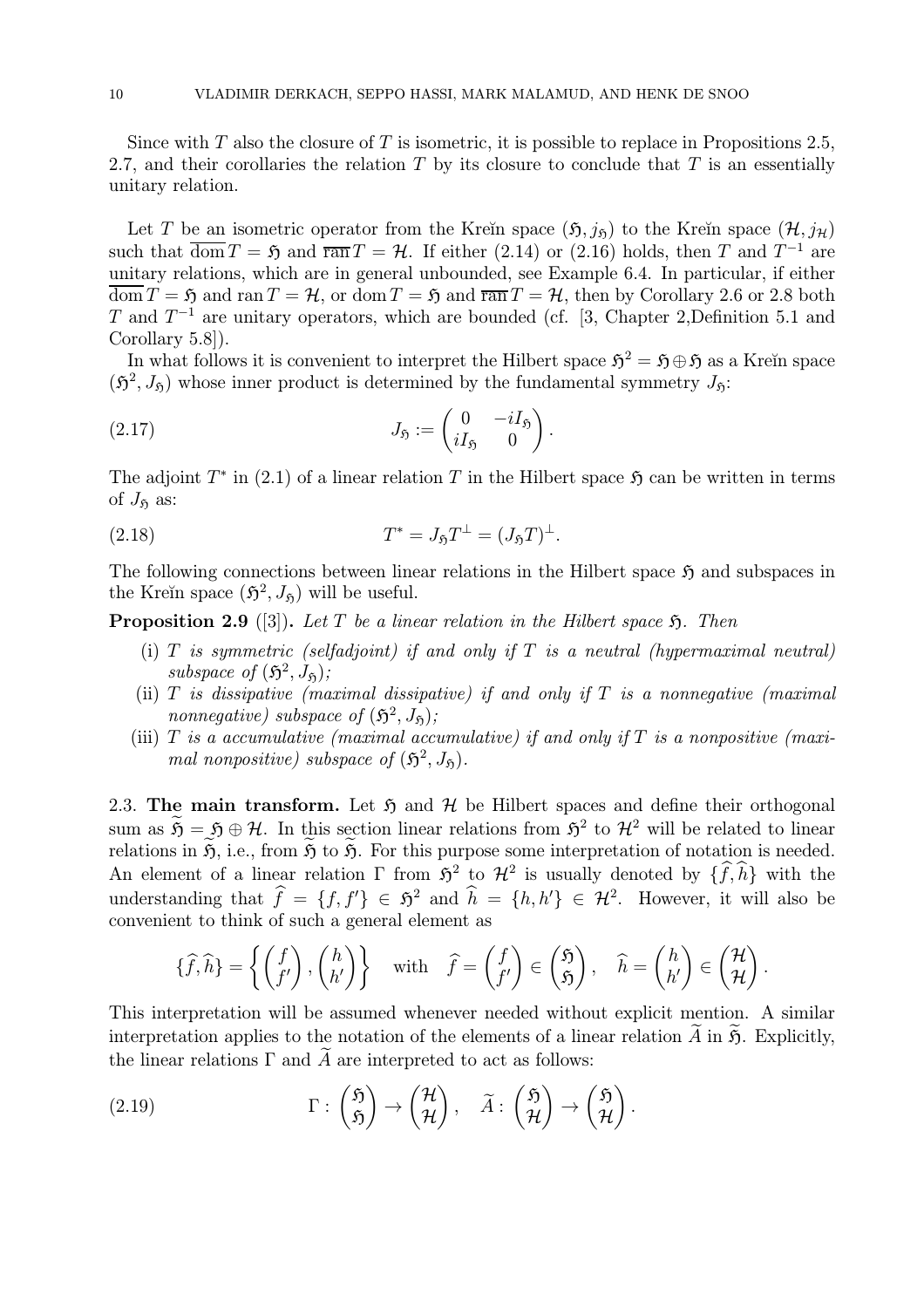In this sense, the following linear transform from  $5^2 \oplus \mathcal{H}^2$  to  $(5 \oplus \mathcal{H})^2$ 

(2.20) 
$$
\mathcal{J} : \Gamma \mapsto \widetilde{A} := \left\{ \left\{ \begin{pmatrix} f \\ h \end{pmatrix}, \begin{pmatrix} f' \\ -h' \end{pmatrix} \right\} : \left\{ \begin{pmatrix} f \\ f' \end{pmatrix}, \begin{pmatrix} h \\ h' \end{pmatrix} \right\} \in \Gamma \right\}
$$

defines a one-to-one correspondence between the (closed) linear relations  $\Gamma : \mathfrak{H}^2 \to \mathcal{H}^2$  and the (closed) linear relations  $\widetilde{A}$  in  $\widetilde{S} = S \oplus H$ . The correspondence in (2.20) is denoted by  $\widetilde{A} = \mathcal{J} \Gamma$ .

**Proposition 2.10.** Let the linear relation  $\Gamma$  from  $(\mathfrak{H}^2, J_{\mathfrak{H}})$  to  $(\mathcal{H}^2, J_{\mathfrak{H}})$  and the linear relation  $\widetilde{A}$  in  $\mathfrak{H} \oplus \mathcal{H}$  be connected by  $\widetilde{A} = \mathcal{J} \Gamma$ . Then

$$
\widetilde{A}^* = \mathcal{J}((\Gamma^{[*]})^{-1}).
$$

Moreover, the transform  $\mathcal J$  establishes a one-to-one correspondence between the isometric (contractive, expanding, unitary) relations  $\Gamma$  from  $(\mathfrak{H}^2, J_{\mathfrak{H}})$  to  $(\mathcal{H}^2, J_{\mathcal{H}})$  and the symmetric (dissipative, accumulative, selfadjoint) relations in  $\mathfrak{H} \oplus \mathcal{H}$ .

Proof. It is straightforward to check that for all elements of the form

$$
\left\{ \begin{pmatrix} f \\ f' \end{pmatrix}, \begin{pmatrix} h \\ h' \end{pmatrix} \right\}, \left\{ \begin{pmatrix} g \\ g' \end{pmatrix}, \begin{pmatrix} k \\ k' \end{pmatrix} \right\} \in \begin{pmatrix} \mathfrak{H} \\ \mathfrak{H} \end{pmatrix} \oplus \begin{pmatrix} \mathcal{H} \\ \mathcal{H} \end{pmatrix},
$$

the following identity is satisfied:

(2.22)  
\n
$$
\frac{1}{i} \left\{ \left( \begin{pmatrix} f' \\ -h' \end{pmatrix}, \begin{pmatrix} g \\ k \end{pmatrix} \right)_{\mathfrak{H}\oplus\mathcal{H}} - \left( \begin{pmatrix} f \\ h \end{pmatrix}, \begin{pmatrix} g' \\ -k' \end{pmatrix} \right)_{\mathfrak{H}\oplus\mathcal{H}} \right\}
$$
\n
$$
= \left( J_{\mathfrak{H}} \begin{pmatrix} f \\ f' \end{pmatrix}, \begin{pmatrix} g \\ g' \end{pmatrix} \right)_{\mathfrak{H}^2} - \left( J_{\mathcal{H}} \begin{pmatrix} h \\ h' \end{pmatrix}, \begin{pmatrix} k \\ k' \end{pmatrix} \right)_{\mathcal{H}^2}.
$$

This identity implies the equivalence:

$$
\left\{ \begin{pmatrix} f \\ h \end{pmatrix}, \begin{pmatrix} f' \\ -h' \end{pmatrix} \right\} \in \widetilde{A}^* \Leftrightarrow \left\{ \begin{pmatrix} h \\ h' \end{pmatrix}, \begin{pmatrix} f \\ f' \end{pmatrix} \right\} \in \Gamma^{[*]},
$$

which leads to the identity (2.21). Hence it follows that

$$
\widetilde{A} \subset \widetilde{A}^* \Leftrightarrow \Gamma^{-1} \subset \Gamma^{[*]}, \quad \widetilde{A} = \widetilde{A}^* \Leftrightarrow \Gamma^{-1} = \Gamma^{[*]}.
$$

Observe that (2.22) in particular leads to the following identity:

$$
2\mathrm{Im}\,\left(\begin{pmatrix}f'\\-h'\end{pmatrix},\begin{pmatrix}f\\h\end{pmatrix}\right)_{\mathfrak{H}\oplus\mathcal{H}}=\left(J_{\mathfrak{H}}\begin{pmatrix}f\\f'\end{pmatrix},\begin{pmatrix}f\\f'\end{pmatrix}\right)_{\mathfrak{H}^2}-\left(J_{\mathcal{H}}\begin{pmatrix}h\\h'\end{pmatrix},\begin{pmatrix}h\\h'\end{pmatrix}\right)_{\mathcal{H}^2}
$$

This implies the connection between the contractive (expanding) relations  $\Gamma$  from  $(\mathfrak{H}^2, J_{\mathfrak{H}})$ to  $(\mathcal{H}^2, J_\mathcal{H})$  and the dissipative (accumulative) relations  $\widetilde{A}$  in  $\mathfrak{H} \oplus \mathcal{H}$ .

**Remark 2.11.** Let  $\mathcal C$  be a Cayley transform of  $\widetilde{A}$ 

$$
\mathcal{C} : \widetilde{A} \mapsto U = \left\{ \{u' + iu, u' - iu\} : \{u, u'\} \in \widetilde{A} \right\}.
$$

Then the transform  $C \circ \mathcal{J}$  is a kind of Potapov-Ginzburg transform (see [27]) which establishes a one-to-one correspondence between isometric (contractive, expanding, unitary) relations from  $(\mathfrak{H}^2, J_{\mathfrak{h}})$  to  $(\mathcal{H}^2, J_{\mathcal{H}})$  and isometric (contractive, expanding, unitary) operators in  $\mathfrak{H} \oplus \mathcal{H}$ .

.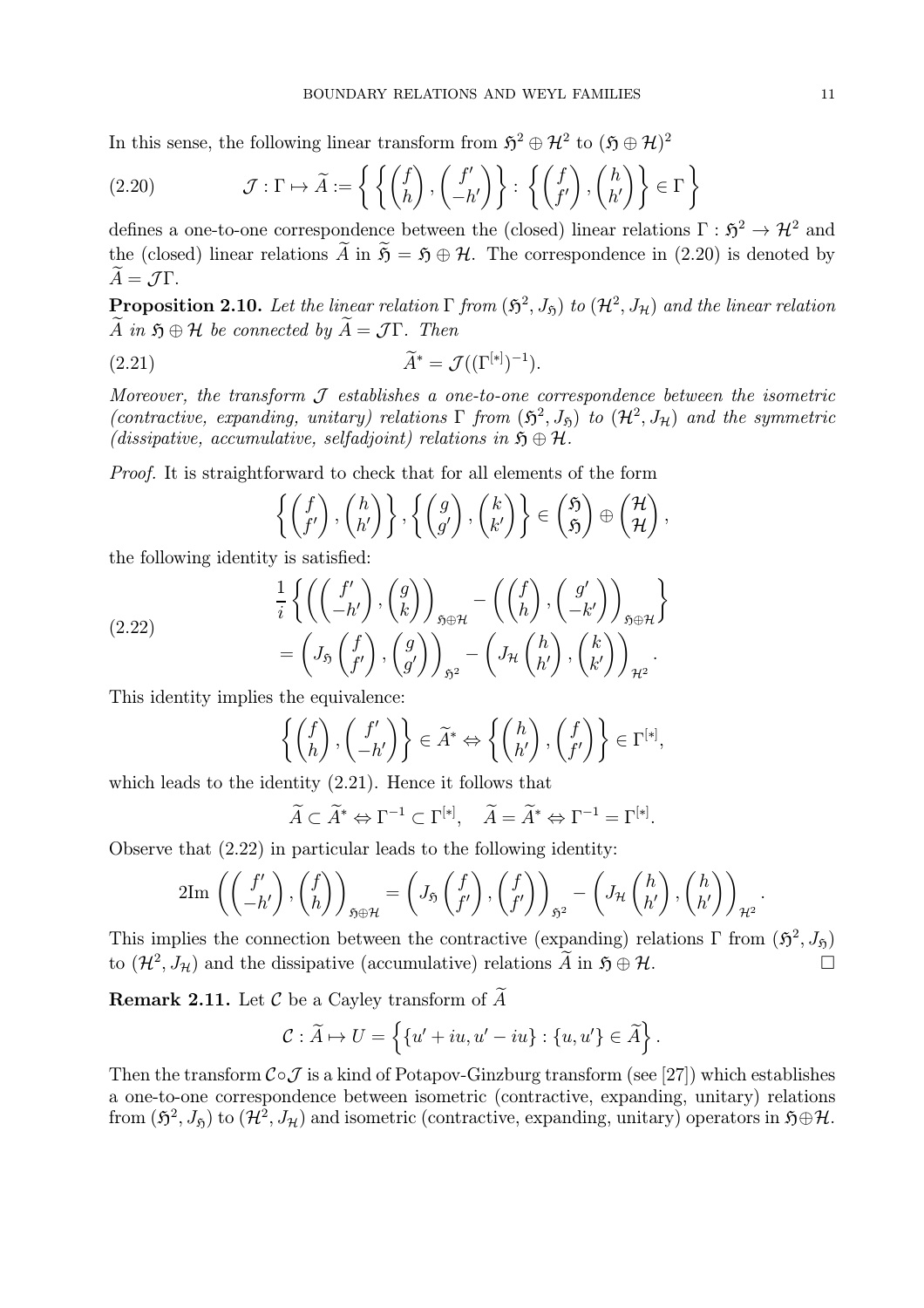With the Hilbert spaces  $\mathfrak{H}$  and  $\mathcal{H}$  define the orthogonal sum  $\widetilde{\mathfrak{H}} = \mathfrak{H} \oplus \mathcal{H}$ . The following identifications will be used:

(2.23) 
$$
\mathfrak{H}_1 = \begin{pmatrix} \mathfrak{H} \\ 0 \end{pmatrix}, \quad \mathfrak{H}_2 = \begin{pmatrix} 0 \\ \mathcal{H} \end{pmatrix}, \quad \widetilde{\mathfrak{H}} = \mathfrak{H}_1 \oplus \mathfrak{H}_2 = \begin{pmatrix} \mathfrak{H} \\ \mathcal{H} \end{pmatrix}.
$$

Let  $P_j$  be the orthogonal projection from  $\tilde{\mathfrak{H}}$  onto  $\mathfrak{H}_j$ ,  $j = 1, 2$ .

**Proposition 2.12.** Let the linear relations  $\Gamma$  and  $\widetilde{A}$  be related by (2.20), i.e.  $\widetilde{A} = \mathcal{J}\Gamma$ . Then the linear relations

(2.24) 
$$
S_1 = \ker \Gamma, \quad -S_2 = \text{mul } \Gamma, \quad T_1 = \text{dom } \Gamma, \quad -T_2 = \text{ran } \Gamma,
$$

are given by

(2.25) 
$$
S_j = \widetilde{A} \cap \widetilde{S}_j^2, \quad T_j = \left\{ \{ P_j \varphi, P_j \varphi' \} : \{ \varphi, \varphi' \} \in \widetilde{A} \right\}.
$$

Moreover, if A is a symmetric linear relation in  $\mathfrak{H}$ , then  $T_j \subset S_j^*$  and in particular  $S_j$  is a symmetric linear relation in  $\mathfrak{H}_j$ ,  $j = 1, 2$ . If, in addition,  $\widetilde{A}$  is selfadjoint, then

(2.26) 
$$
\cos T_j = S_j^* \quad j = 1, 2.
$$

*Proof.* The equalities (2.25) are immediate from (2.20). The inclusions  $T_j \,\subset S_j^*$  with A symmetric (Γ isometric) and the equalities (2.26) with  $\tilde{A}$  selfadjoint (Γ unitary) are implied<br>by Proposition 2.3 in view of (2.24) and (2.18) by Proposition 2.3 in view of  $(2.24)$  and  $(2.18)$ .

If for  $j = 1$  or  $j = 2$ , the relation  $S_j$  is densely defined, then it follows from (2.26) that clos  $T_j = S_j^*$  is an operator, and (2.25) shows that  $P_j$  mul  $A = \{0\}$ .

The next result gives some mapping properties of isometric relations in product spaces.

**Proposition 2.13.** Let  $\Gamma$  be an isometric relation from  $(\mathfrak{H}^2, J_{\mathfrak{H}})$  to  $(\mathcal{H}^2, J_{\mathfrak{H}})$  and let  $A \subset$ dom  $\Gamma$  be a linear relation in  $\mathfrak{H}^2$ . Then:

- (i) A is symmetric (dissipative, accumulative) in  $\mathfrak{H}^2$  if and only if  $\Gamma(A)$  is symmetric (dissipative, accumulative) in  $\mathcal{H}^2$ ;
- (ii) if  $A^* \subset \text{dom }\Gamma$  then  $\Gamma(A^*) \subset \Gamma(A)^*$ ;
- (iii) if  $A^* \subset$  dom  $\Gamma$  and  $\Gamma(A)$  is essentially selfadjoint in  $\mathcal{H}^2$ , then A is essentially selfadjoint in  $\mathfrak{H}^2$ .

*Proof.* (i) By definition  $\Gamma(A) = \{ h : \{ f, h \} \in \Gamma \text{ for some } f \in A \}$  and the statement follows from

$$
2\mathrm{Im}\,(f',f) = \left(J_{\mathfrak{H}}\left(\begin{matrix}f\\f'\end{matrix}\right),\left(\begin{matrix}f\\f'\end{matrix}\right)\right)_{\mathfrak{H}^2} = \left(J_{\mathcal{H}}\left(\begin{matrix}h\\h'\end{matrix}\right),\left(\begin{matrix}h\\h'\end{matrix}\right)\right)_{\mathcal{H}^2} = 2\mathrm{Im}\,(h',h).
$$

(ii) Let  $\widehat{g} \in A^*$  and let  $\{\widehat{g}, k\} \in \Gamma$ . Then for every  $h \in \Gamma(A)$  one obtains

$$
0 = \left(J_{\mathfrak{H}}\left(\begin{matrix}g\\g'\end{matrix}\right), \left(\begin{matrix}f\\f'\end{matrix}\right)\right)_{\mathfrak{H}^2} = \left(J_{\mathcal{H}}\left(\begin{matrix}k\\k'\end{matrix}\right), \left(\begin{matrix}h\\h'\end{matrix}\right)\right)_{\mathcal{H}^2},
$$

since here  $f \in A$ . This means that  $k \in \Gamma(A)^*$  and hence  $\Gamma(A^*) \subset \Gamma(A)^*$ .

(iii) If  $\Gamma(A)$  is essentially selfadjoint, then by part (i) A is symmetric. Now part (ii) shows that  $\Gamma(A) \subset \Gamma(A^*) \subset \Gamma(A)^*$ . Hence,  $\text{clos } \Gamma(A) = \text{clos } \Gamma(A^*)$  and  $\Gamma(A^*)$  is essentially selfadjoint. Therefore,  $A^*$  must be symmetric by part (i) and consequently  $A^* = A^{**} =$  $\cos A.$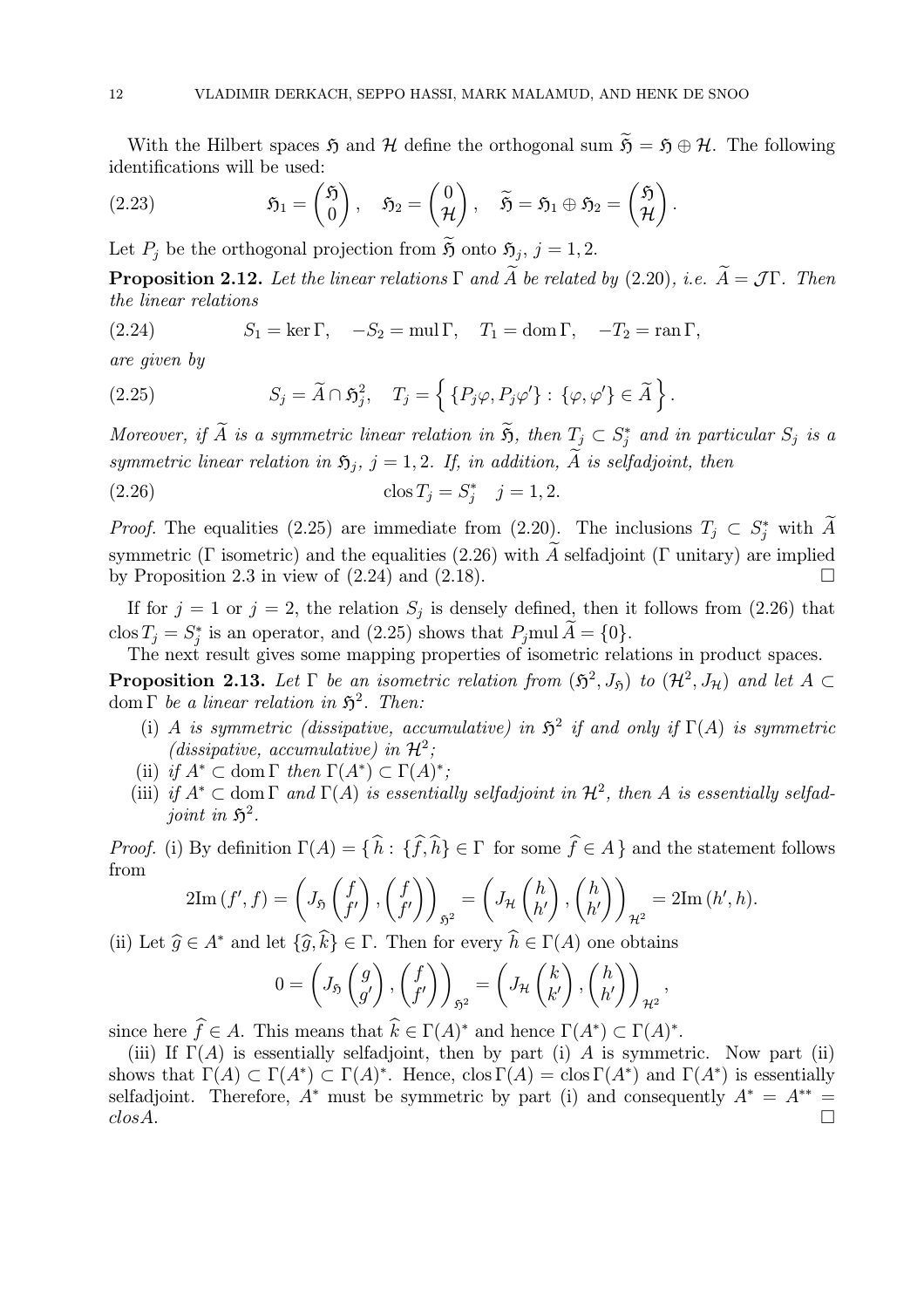2.4. Orthogonal couplings. Let  $\mathfrak{H}_1$  and  $\mathfrak{H}_2$  be arbitrary Hilbert spaces (not necessarily the same as in  $(2.23)$  and let A be a selfadjoint linear relation in the orthogonal sum  $\mathfrak{H} = \mathfrak{H}_1 \oplus \mathfrak{H}_2$ . Then the formula (2.25) defines closed symmetric linear relations  $S_1$  and  $S_2$ , and not necessarily closed linear relations  $T_1$  and  $T_2$ , in  $\mathfrak{H}_1$  and  $\mathfrak{H}_2$ , respectively. The relation A can be interpreted as a selfadjoint extension of the orthogonal sum  $S_1 \oplus S_2$ . It is called the *orthogonal coupling* of  $S_1$  and  $T_2$  (or of  $T_1$  and  $S_2$ ), see [30]. The selfadjoint relation A is said to be *minimal* with respect to the Hilbert space  $\mathfrak{H}_i$  (j is fixed, j=1,2) if

(2.27) 
$$
\qquad \qquad \mathfrak{H}_1 \oplus \mathfrak{H}_2 = \overline{\operatorname{span}} \left\{ \mathfrak{H}_j + (\widetilde{A} - \lambda)^{-1} \mathfrak{H}_j : \lambda \in \rho(\widetilde{A}) \right\}.
$$

The null spaces associated to  $T$  as in  $(2.4)$  are said to be "defect spaces" of the linear relations  $T_j$ , i.e.,

(2.28) 
$$
\mathfrak{N}_{\lambda}(T_j) = \ker (T_j - \lambda), \quad \widehat{\mathfrak{N}}_{\lambda}(T_j) = \{ \{ f, \lambda f \} \in T_j : f \in \mathfrak{N}_{\lambda}(T_j) \}.
$$

For the notational convenience the usual defect spaces of  $S_j$  are denoted here by  $\mathfrak{N}_\lambda(S_j^*)$  and  $\mathfrak{N}_{\lambda}(S^*_j).$ 

**Lemma 2.14.** Let  $\widetilde{A}$  be a selfadjoint linear relation in  $\widetilde{S} = S_1 \oplus S_2$ , and let the linear relations  $S_j$  and  $T_j$ ,  $j = 1, 2$ , be defined by (2.25). Then:

- (i)  $\mathfrak{N}_{\lambda}(T_1) = P_1(\widetilde{A} \lambda)^{-1} \mathfrak{H}_2, \mathfrak{N}_{\lambda}(T_2) = P_2(\widetilde{A} \lambda)^{-1} \mathfrak{H}_1;$
- (ii)  $\mathfrak{N}_{\lambda}(T_j)$  is dense in  $\mathfrak{N}_{\lambda}(S_j^*)$  for all  $\lambda \in \mathbb{C}_+ \cup \mathbb{C}_-, j = 1, 2;$
- (iii) The deficiency indices of  $S_1$  and  $-S_2$  coincide:  $n_{\pm}(S_1) = n_{\mp}(S_2)$ ;
- (iv) A is minimal with respect to  $\mathfrak{H}_1$  (resp.  $\mathfrak{H}_2$ ) if and only if  $S_2$  (resp.  $S_1$ ) is simple.

Proof. First observe that

(2.29) 
$$
(\widetilde{A} - \lambda)^{-1} \begin{pmatrix} f' - \lambda f \\ -h' - \lambda h \end{pmatrix} = \begin{pmatrix} f \\ h \end{pmatrix}, \quad \left\{ \begin{pmatrix} f \\ h \end{pmatrix}, \begin{pmatrix} f' \\ -h' \end{pmatrix} \right\} \in \widetilde{A}.
$$

(i) Note in (2.29) that  $f \in \mathfrak{N}_{\lambda}(T_1)$  if and only if  $f' = \lambda f$ . This gives the first assertion. The proof of the second assertion is similar.

(ii) Since ran  $(S_1 - \lambda) = \{ f' - \lambda f : f \in \text{dom } S_1 \}$  the following identities follow easily from (2.29):

(2.30) 
$$
\ker P_2(\widetilde{A} - \lambda)^{-1} \upharpoonright \mathfrak{H}_1 = \operatorname{ran}(S_1 - \lambda), \quad \ker P_1(\widetilde{A} - \lambda)^{-1} \upharpoonright \mathfrak{H}_2 = \operatorname{ran}(S_2 - \lambda).
$$

Note that  $\overline{\operatorname{ran}} X^* = (\ker X)^{\perp}$  for any bounded linear operator X. Thus the identities in (2.30) imply that the ranges of

$$
P_1(\widetilde{A}-\lambda)^{-1}\upharpoonright \mathfrak{H}_2=\left(P_2(\widetilde{A}-\bar{\lambda})^{-1}\upharpoonright \mathfrak{H}_1\right)^*,\quad P_2(\widetilde{A}-\lambda)^{-1}\upharpoonright \mathfrak{H}_1=\left(P_1(\widetilde{A}-\bar{\lambda})^{-1}\upharpoonright \mathfrak{H}_2\right)^*,
$$

are dense subsets of  $\mathfrak{N}_{\lambda}(S_1^*)$  and  $\mathfrak{N}_{\lambda}(S_2^*)$  for all  $\lambda \in \mathbb{C}_+ \cup \mathbb{C}_-$ , respectively.

(iii) In view of (2.30) the statements (i) and (ii) can be rewritten in the form

(2.31) 
$$
\overline{\operatorname{span}} P_1(\widetilde{A} - \lambda)^{-1} \mathfrak{N}_{\bar{\lambda}}(S_2^*) = \mathfrak{N}_{\lambda}(S_1^*), \quad \overline{\operatorname{span}} P_2(\widetilde{A} - \lambda)^{-1} \mathfrak{N}_{\bar{\lambda}}(S_1^*) = \mathfrak{N}_{\lambda}(S_2^*),
$$

respectively. These identities imply the equality of the defect numbers.

(iv) If A is minimal with respect to  $\mathfrak{H}_1$ , then it follows from (i), (ii), and (2.27) that

$$
\mathfrak{H}_2 = \overline{\operatorname{span}} \{ P_2(\widetilde{A} - \lambda)^{-1} \mathfrak{H}_1 : \lambda \in \rho(\widetilde{A}) \} = \overline{\operatorname{span}} \{ \mathfrak{N}_\lambda(S_2^*) : \lambda \in \rho(\widetilde{A}) \},
$$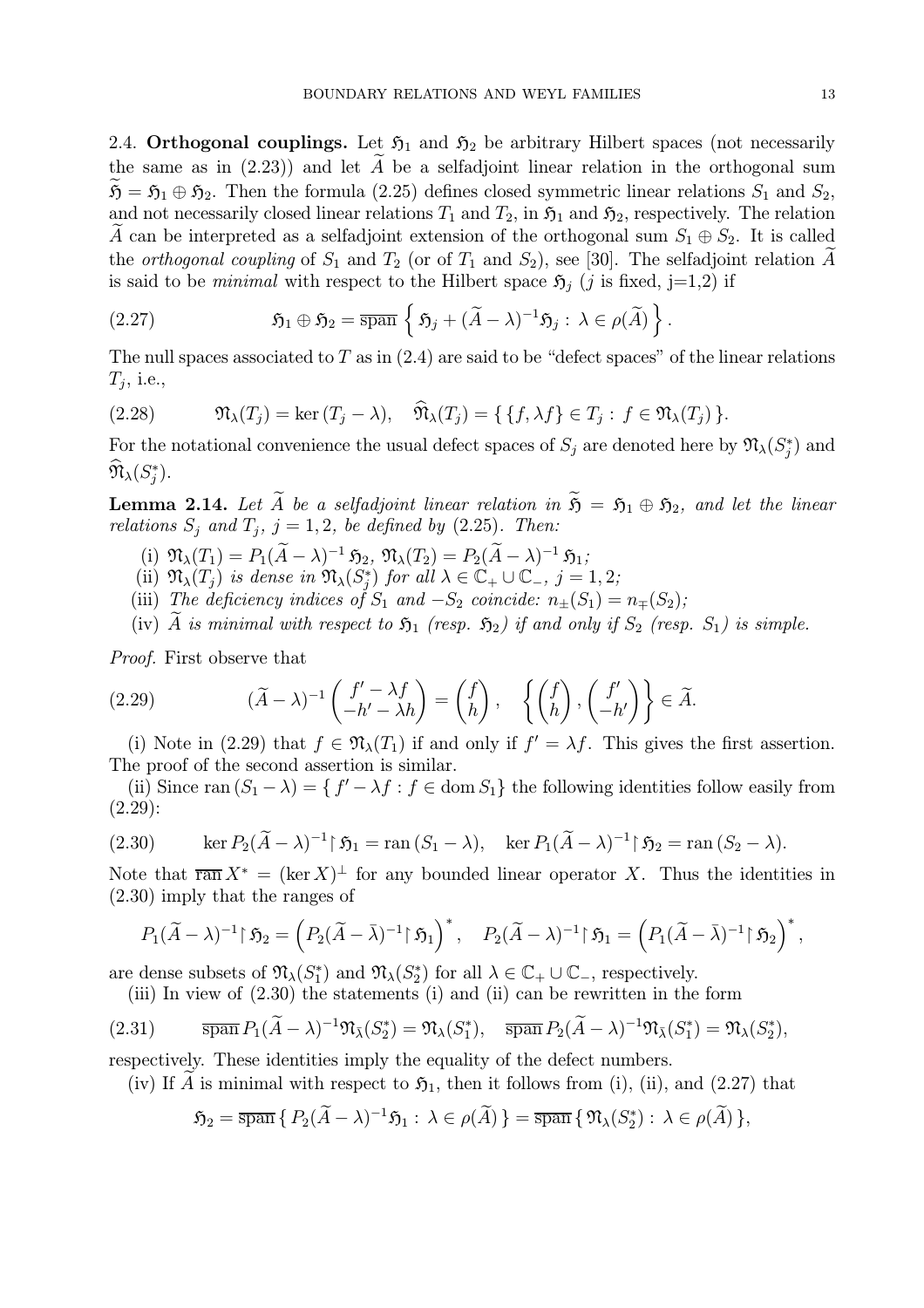so that  $S_2$  is simple. Conversely, if  $S_2$  is simple, then clearly (2.27) is satisfied and  $\widetilde{A}$  is minimal with respect to  $\widetilde{B}_1$ minimal with respect to  $\mathfrak{H}_1$ .

**Proposition 2.15.** Let  $\widetilde{A}$  be a selfadjoint relation in  $\widetilde{S} = S_1 \oplus S_2$ , and let the linear relations  $T_1$  and  $T_2$  be given by (2.25). Then  $T_1$  is closed if and only if  $T_2$  is closed.

*Proof.* Let  $\Gamma$  be defined by  $\widetilde{A} = \mathcal{J}\Gamma$ , so that  $\Gamma$  is a unitary relation. By definition  $T_1 = \text{dom }\Gamma$  and  $T_2 = \text{ran }\Gamma$ . Hence the statement follows from Proposition 2.3 and  $T_2 = \text{ran } \Gamma$ . Hence, the statement follows from Proposition 2.3.

2.5. Nevanlinna families. A family of linear relations  $M(\lambda)$ ,  $\lambda \in \mathbb{C} \setminus \mathbb{R}$ , in a Hilbert space  $H$  is called a Nevanlinna family if

- (i) for every  $\lambda \in \mathbb{C}^+(\mathbb{C}^-)$  the relation  $M(\lambda)$  is (maximal) dissipative (resp. accumulative);
- (ii)  $M(\lambda)^* = M(\overline{\lambda}), \ \lambda \in \mathbb{C} \setminus \mathbb{R};$
- (iii) for some, and hence for all,  $\mu \in \mathbb{C}^+(\mathbb{C}^-)$  the operator family  $(M(\lambda) + \mu)^{-1} \in [\mathcal{H}]$  is holomorphic for all  $\lambda \in \mathbb{C}^+(\mathbb{C}^-)$ .

By the maximality condition, each relation  $M(\lambda)$ ,  $\lambda \in \mathbb{C} \setminus \mathbb{R}$ , is necessarily closed. The class of all Nevanlinna families in a Hilbert space is denoted by  $R(\mathcal{H})$ . Nevanlinna families were considered in [21], [14], and [23], where the following orthogonal decomposition can be found.

**Proposition 2.16.** If  $M(\cdot) \in \widetilde{R}(\mathcal{H})$ , then the multivalued part mul $M(\lambda)$  is independent of  $\lambda \in \mathbb{C} \setminus \mathbb{R}$ , so that

(2.32) 
$$
M(\lambda) = M_s(\lambda) \oplus M_\infty, \quad M_\infty = \{0\} \oplus \text{mul } M(\lambda), \quad \lambda \in \mathbb{C} \setminus \mathbb{R},
$$

where  $M_s(\lambda)$  is a Nevanlinna family of densely defined operators in  $\mathcal{H} \ominus \text{mul } M(\lambda)$ .

Clearly, if  $M(\cdot) \in \widetilde{R}(\mathcal{H})$ , then  $M_{\infty} \subset M(\lambda) \cap M(\lambda)^*$  for all  $\lambda \in \mathbb{C} \setminus \mathbb{R}$ . The following subclasses of the class  $\widetilde{R}(\mathcal{H})$  will be useful:

 $R(\mathcal{H})$  is the set of all  $M(\cdot) \in \widetilde{R}(\mathcal{H})$  for which mul  $M(\lambda) = \{0\};$ 

 $R^{s}(\mathcal{H})$  is the set of all  $M(\cdot) \in \widetilde{R}(\mathcal{H})$  for which  $M(\lambda) \cap M(\lambda)^{*} = \{0\}$  for all  $\lambda \in \mathbb{C} \setminus \mathbb{R}$ ;

 $R^u(\mathcal{H})$  is the set of all  $M(\cdot) \in \widetilde{R}(\mathcal{H})$  for which  $M(\lambda) \hat{+} M(\lambda)^* = \mathcal{H}^2$  for all  $\lambda \in \mathbb{C} \setminus \mathbb{R}$ .

Hence,  $M(\cdot) \in R^{s}(\mathcal{H})$  or  $M(\cdot) \in R^{u}(\mathcal{H})$ , if  $M(\lambda)$  and  $M(\lambda)^{*}$  are disjoint or transversal, respectively, for every  $\lambda \in \mathbb{C} \setminus \mathbb{R}$ . With the classes  $R(\mathcal{H}), R(\mathcal{H}), R^s(\mathcal{H})$ , and  $R^u(\mathcal{H})$  correspond the classes  $\hat{R}_{inv}(\mathcal{H})$ ,  $R_{inv}(\mathcal{H})$ ,  $R_{inv}^s(\mathcal{H})$ , and  $R_{inv}^u(\mathcal{H})$  of Nevanlinna families  $M(\cdot)$  whose domain dom  $M(\lambda)$  does not depend on  $\lambda \in \mathbb{C} \setminus \mathbb{R}$ . Furthermore, the following subclasses of  $\widetilde{R}(\mathcal{H})$  will be important:

 $\widetilde{R}[\mathcal{H}]$  is the set of all  $M(\cdot) \in \widetilde{R}(\mathcal{H})$  for which dom  $M(\lambda)$  is closed for all  $\lambda \in \mathbb{C} \setminus \mathbb{R}$ ;  $R[\mathcal{H}]$  is the set of all  $M(\cdot) \in \widetilde{R}[\mathcal{H}]$  for which dom  $M(\lambda) = \mathcal{H}$  for all  $\lambda \in \mathbb{C} \setminus \mathbb{R}$ ;  $R^{s}[\mathcal{H}]$  is the set of all  $M(\cdot) \in R[\mathcal{H}]$  for which ker Im  $M(\lambda) = \{0\}$  for all  $\lambda \in \mathbb{C} \setminus \mathbb{R}$ ;  $R^u[\mathcal{H}]$  is the set of all  $M(\cdot) \in R^s[\mathcal{H}]$  for which  $0 \in \rho(\text{Im } M(\lambda))$  for all  $\lambda \in \mathbb{C} \setminus \mathbb{R}$ .

Remark 2.17. In Section 4 (cf. also the Appendix) it will be shown that various properties which were used above to define different subclasses of Nevanlinna families are independent from  $\lambda \in \mathbb{C} \setminus \mathbb{R}$ . This means that the corresponding subclasses of  $\widetilde{R}(\mathcal{H})$  can be equivalently defined by assuming the corresponding property of  $M(\lambda)$  only at a single point  $\lambda \in \mathbb{C} \setminus \mathbb{R}$ .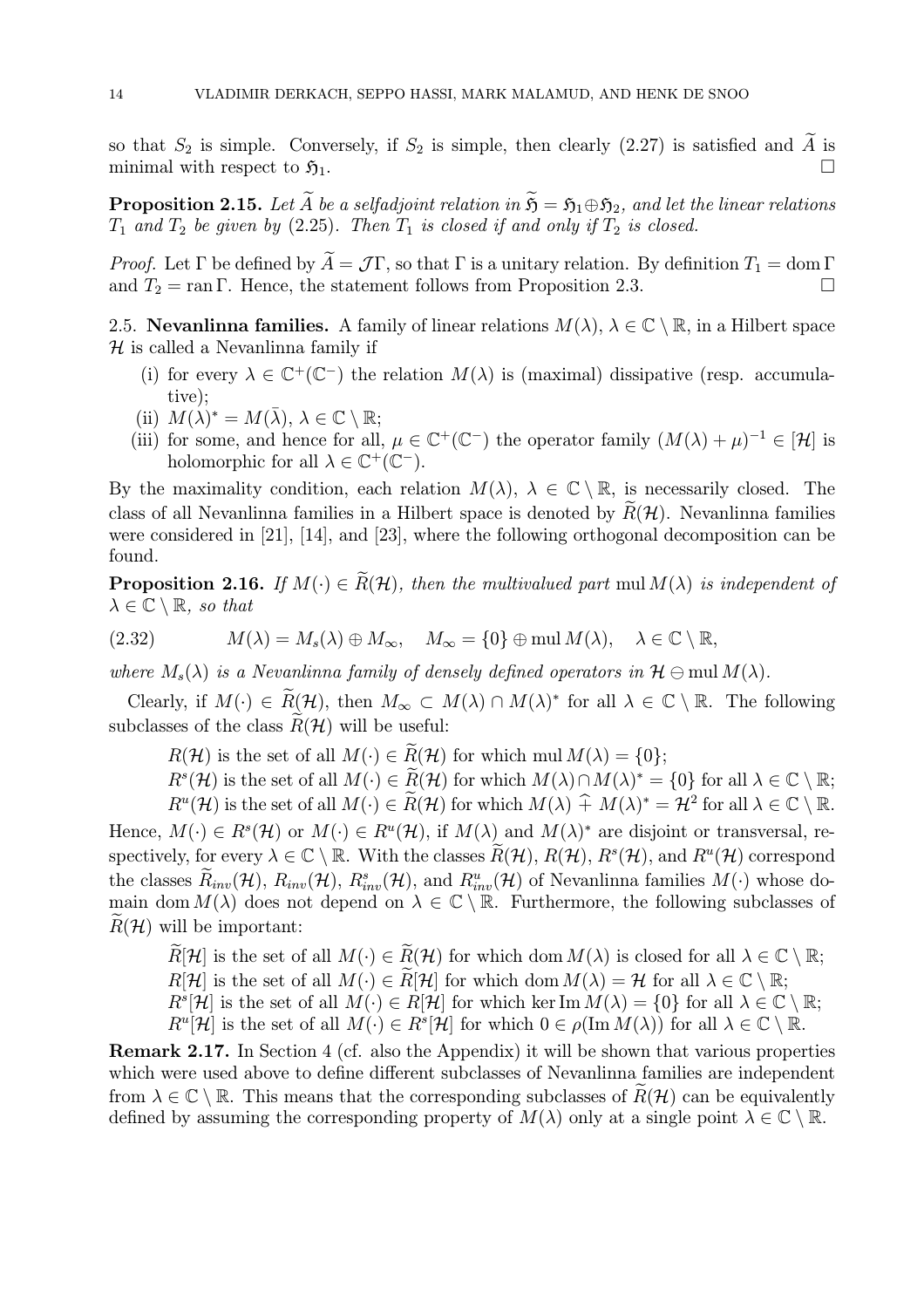For each  $M(\cdot)$  in  $\widetilde{R}[\mathcal{H}]$  or its subclasses, the operator  $M_s(\lambda)$  is necessarily bounded. In what follows, the Nevanlinna functions in  $R^{s}[\mathcal{H}]$  and  $R^{u}[\mathcal{H}]$  will be called *strict* and uniformly strict, respectively.

# **Proposition 2.18.** Let  $M(\cdot) \in \widetilde{R}(\mathcal{H})$ . Then the following statements are equivalent:

- (i)  $M(\cdot) \in R^u(\mathcal{H});$
- (ii)  $M(\lambda) \in [\mathcal{H}]$  and  $0 \in \rho(\text{Im } M(\lambda))$  for some, and hence for all,  $\lambda \in \mathbb{C} \setminus \mathbb{R}$ .

The result in Proposition 2.18 is a consequence of Propositions 4.5 and 5.3, see also Theorem 4.13 and Proposition 4.22; one further independent proof is given in the Appendix, Proposition A.8).

The definitions and Proposition 2.18 give rise to the inclusions and the equalities in the following array:

$$
R^{u}(\mathcal{H}) \quad \subset \quad R^{s}(\mathcal{H}) \quad \subset \quad R(\mathcal{H}) \quad \subset \quad R(\mathcal{H})
$$
\n
$$
\parallel \qquad \qquad \cup \qquad \qquad \cup \qquad \qquad \cup
$$
\n
$$
R^{u}_{inv}(\mathcal{H}) \quad \subset \quad R^{s}_{inv}(\mathcal{H}) \quad \subset \quad R_{inv}(\mathcal{H}) \quad \subset \quad \widetilde{R}_{inv}(\mathcal{H})
$$
\n
$$
\parallel \qquad \qquad \cup \qquad \qquad \cup \qquad \qquad \cup \qquad \qquad \cup
$$
\n
$$
R^{u}[\mathcal{H}] \quad \subset \quad R^{s}[\mathcal{H}] \quad \subset \quad R[\mathcal{H}] \quad \subset \quad \widetilde{R}[\mathcal{H}]
$$

In the infinite dimensional situation each of the inclusions is strict. However, in the finitedimensional situation the vertical inclusions in this array reduce to equalities (2.34)

$$
R^{s}(\mathcal{H})=R^{s}_{inv}(\mathcal{H})=R^{s}[\mathcal{H}], \quad R(\mathcal{H})=R_{inv}(\mathcal{H})=R[\mathcal{H}], \quad \widetilde{R}(\mathcal{H})=\widetilde{R}_{inv}(\mathcal{H})=\widetilde{R}[\mathcal{H}].
$$

If  $M(\cdot) \in R[\mathcal{H}]$ , then it admits the following integral representation

(2.35) 
$$
M(\lambda) = A + B\lambda + \int_{\mathbb{R}} \left( \frac{1}{t - \lambda} - \frac{t}{t^2 + 1} \right) d\Sigma(t), \quad \int_{\mathbb{R}} \frac{d\Sigma(t)}{t^2 + 1} \in [\mathcal{H}],
$$

where  $A = A^* \in [\mathcal{H}]$ ,  $0 \leq B = B^* \in [\mathcal{H}]$ , the  $[\mathcal{H}]$ -valued family  $\Sigma(\cdot)$  is nondecreasing, and the integral is uniformly convergent in the strong topology, cf. [5].

#### 3. Boundary relations and Weyl families

3.1. Definition of a boundary relation and its Weyl family. Let  $S$  be a closed symmetric linear relation in the Hilbert space  $\mathfrak{H}$ . It is not assumed that the defect numbers of S are equal or finite. A boundary relation for  $S^*$  is defined as follows.

**Definition 3.1.** Let S be a closed symmetric linear relation in a Hilbert space  $\mathfrak{H}$  and let  $\mathcal{H}$ be an auxiliary Hilbert space. A linear relation  $\Gamma : \mathfrak{H}^2 \mapsto \mathcal{H}^2$  is called a boundary relation for  $S^*$ , if:

(G1) dom  $\Gamma$  is dense in  $S^*$  and the identity

(3.1) 
$$
(f', g)_{\mathfrak{H}} - (f, g')_{\mathfrak{H}} = (h', k)_{\mathcal{H}} - (h, k')_{\mathcal{H}},
$$

holds for every  $\{f, h\}$ ,  $\{\widehat{g}, k\} \in \Gamma$ ;

(G2) Γ is maximal in the sense that if  $\{\widehat{g}, \widehat{k}\} \in \mathfrak{H}^2 \oplus \mathcal{H}^2$  satisfies (3.1) for every  $\{\widehat{f}, \widehat{h}\} \in \Gamma$ , then  $\{\widehat{g}, \widehat{k}\} \in \Gamma$ .

Here  $\hat{f} = \{f, f'\}, \hat{g} = \{g, g'\} \in \text{dom}\,\Gamma(\subset \mathfrak{H}^2), \hat{h} = \{h, h'\}, \hat{k} = \{k, k'\} \in \text{ran}\,\Gamma(\subset \mathcal{H}^2)).$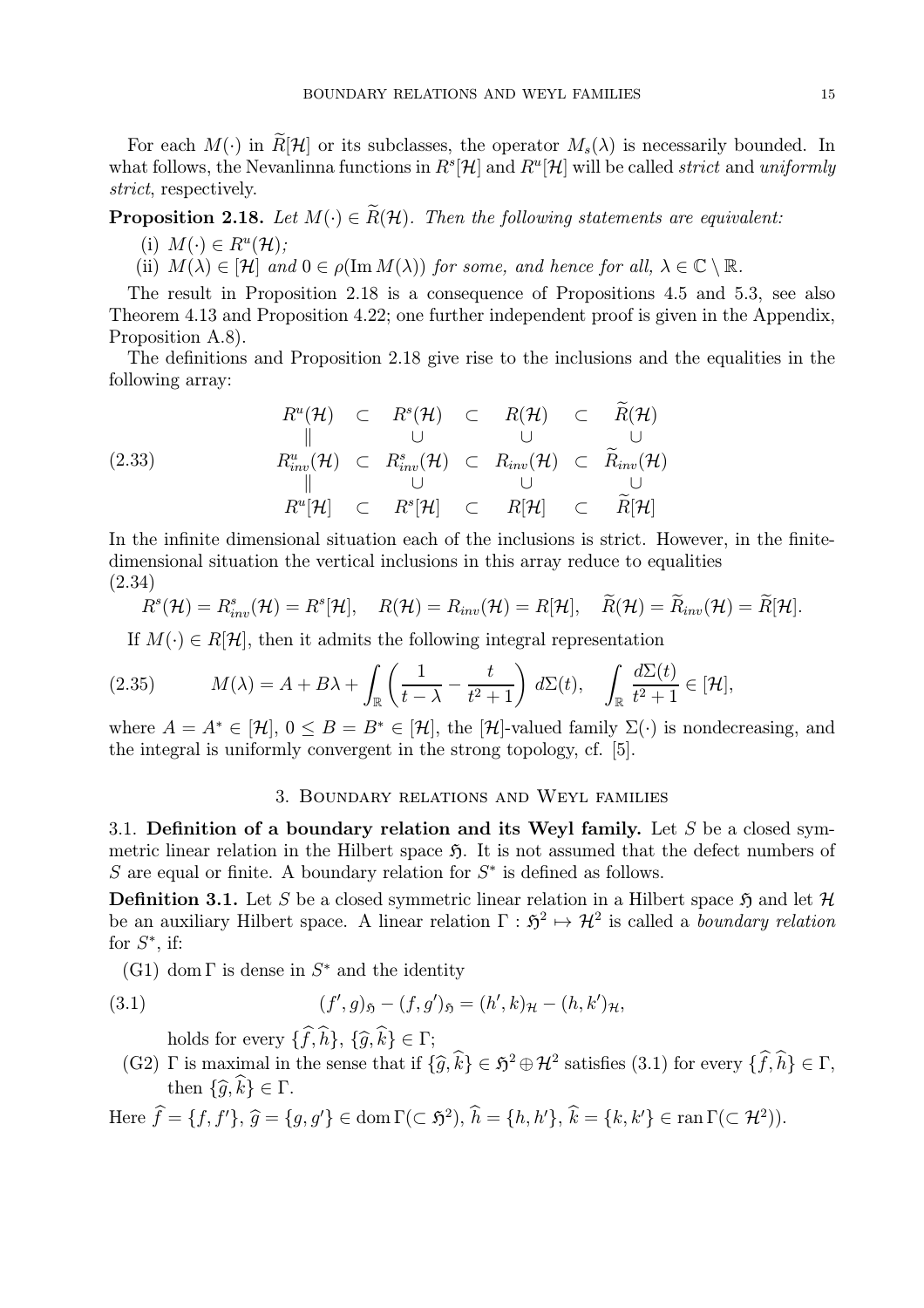The condition (3.1) in (G1) can be interpreted as an abstract Green's identity. Using the terminology of Kreĭn spaces (3.1) means that  $\Gamma$  is an isometric relation from the Kreĭn space  $(\mathfrak{H}^2, J_{\mathfrak{H}})$  to the Kreĭn space  $(\mathcal{H}^2, J_{\mathcal{H}})$ , since

(3.2) 
$$
(J_{\mathfrak{H}}\widehat{f},\widehat{g})_{\mathfrak{H}^2}=(J_{\mathcal{H}}\widehat{h},\widehat{k})_{\mathcal{H}^2},\quad \{\widehat{f},\widehat{h}\},\quad \{\widehat{g},\widehat{k}\}\in\Gamma.
$$

The maximality condition (G2) and Proposition 2.3 now imply the following result.

**Proposition 3.2.** Let  $\Gamma : \mathfrak{H}^2 \mapsto \mathcal{H}^2$  be a boundary relation for  $S^*$ . Then  $\Gamma$  is a unitary relation from the Kreĭn space  $(\mathfrak{H}^2, J_{\mathfrak{H}})$  to the Kreĭn space  $(\mathcal{H}^2, J_{\mathcal{H}})$ . Moreover,  $S = \ker \Gamma$ .

*Proof.* In view of (3.2)  $\Gamma$  is isometric, i.e.,  $\Gamma^{-1} \subset \Gamma^{[*]}$ . Now assume that  $\{\hat{k}, \hat{g}\} \in \Gamma^{[*]}$ . Then

$$
(J_{\mathfrak{H}}\widehat{g},\widehat{f})_{\mathfrak{H}^2}-(J_{\mathcal{H}}\widehat{k},\widehat{h})_{\mathcal{H}^2}=0,
$$

holds for every  $\{f, h\} \in \Gamma$  and hence  $(3.1)$  is satisfied. By assumption  $(G2)$  one concludes that  ${\{\widehat{g}, \widehat{k}\}} \in \Gamma$ , or equivalently, that  ${\{\widehat{k}, \widehat{g}\}} \in \Gamma^{-1}$ . This proves the reverse inclusion  $\Gamma^{[*]} \subset \Gamma^{-1}$ . Since  $\overline{\text{dom}} \Gamma = S^*$ , the identity  $S = \ker \Gamma$  is implied by Proposition 2.3 and (2.18):

$$
\ker \Gamma = (\operatorname{dom} \Gamma)^{[\perp]} = (S^*)^{[\perp]} = S.
$$

This completes the proof.  $\Box$ 

Note that the boundary relation  $\Gamma$  is automatically closed and linear, since it is a unitary relation from the Kreĭn space  $(\mathfrak{H}^2, J_{\mathfrak{H}})$  to the Kreĭn space  $(\mathcal{H}^2, J_{\mathcal{H}})$ . However, it can be multivalued, nondensely defined, or unbounded.

Let  $\Gamma$  be a boundary relation for  $S^*$  and let  $T = \text{dom }\Gamma$ . According to Proposition 2.12 (see  $(2.26)$ ) the linear relation T in  $\mathfrak{H}$  satisfies

(3.3) 
$$
S \subset T \subset S^*, \quad \cos T = S^*.
$$

The defect spaces  $\mathfrak{N}_{\lambda}(T)$  and  $\mathfrak{N}_{\lambda}(T)$  for T are defined as in (2.28). For all  $\{f_{\lambda}, h\}, \{\widehat{g}_{\mu}, k\} \in \Gamma$ with  $f_{\lambda} \in \mathfrak{N}_{\lambda}(T)$  and  $\widehat{g}_{\mu} \in \mathfrak{N}_{\mu}(T)$  one has

(3.4) 
$$
(\lambda - \bar{\mu})(f_{\lambda}, g_{\mu})_{\mathfrak{H}} = (h', k)_{\mathcal{H}} - (h, k')_{\mathcal{H}}, \quad \lambda, \mu \in \mathbb{C} \setminus \mathbb{R},
$$

which follows from the identity (3.1). Hence, the subspace  $\widehat{\mathfrak{N}}_{\lambda}(T)$  is positive in the Kreĭn space  $(\mathfrak{H}^2, J_{\mathfrak{H}})$  for  $\lambda \in \mathbb{C}_+$  and negative for  $\lambda \in \mathbb{C}_-$ .

Definition 3.3. The Weyl family  $M(\lambda)$  of S corresponding to the boundary relation  $\Gamma$ :  $\mathfrak{H}^2 \mapsto \mathcal{H}^2$  is defined by

(3.5) 
$$
M(\lambda) := \Gamma(\widehat{\mathfrak{N}}_{\lambda}(T)) := \left\{ \widehat{h} \in \mathcal{H}^2 : \{\widehat{f}_{\lambda}, \widehat{h}\} \in \Gamma \text{ for some } \widehat{f}_{\lambda} = \{f, \lambda f\} \in \mathfrak{H}^2 \right\}.
$$

In the case where  $M(\lambda)$  is operator-valued it is called the Weyl function of S corresponding to the boundary relation Γ.

It will be shown that each Weyl family is a Nevanlinna family, and conversely, that each Nevanlinna family can be realized as the Weyl family of a minimal boundary relation.

**Definition 3.4.** The boundary relation  $\Gamma : \mathfrak{H}^2 \mapsto \mathcal{H}^2$  is called *minimal*, if

$$
\mathfrak{H}=\mathfrak{H}_{min}:=\overline{\operatorname{span}}\{\,\mathfrak{N}_{\lambda}(T):\,\lambda\in\mathbb{C}_{+}\cup\mathbb{C}_{-}\,\}.
$$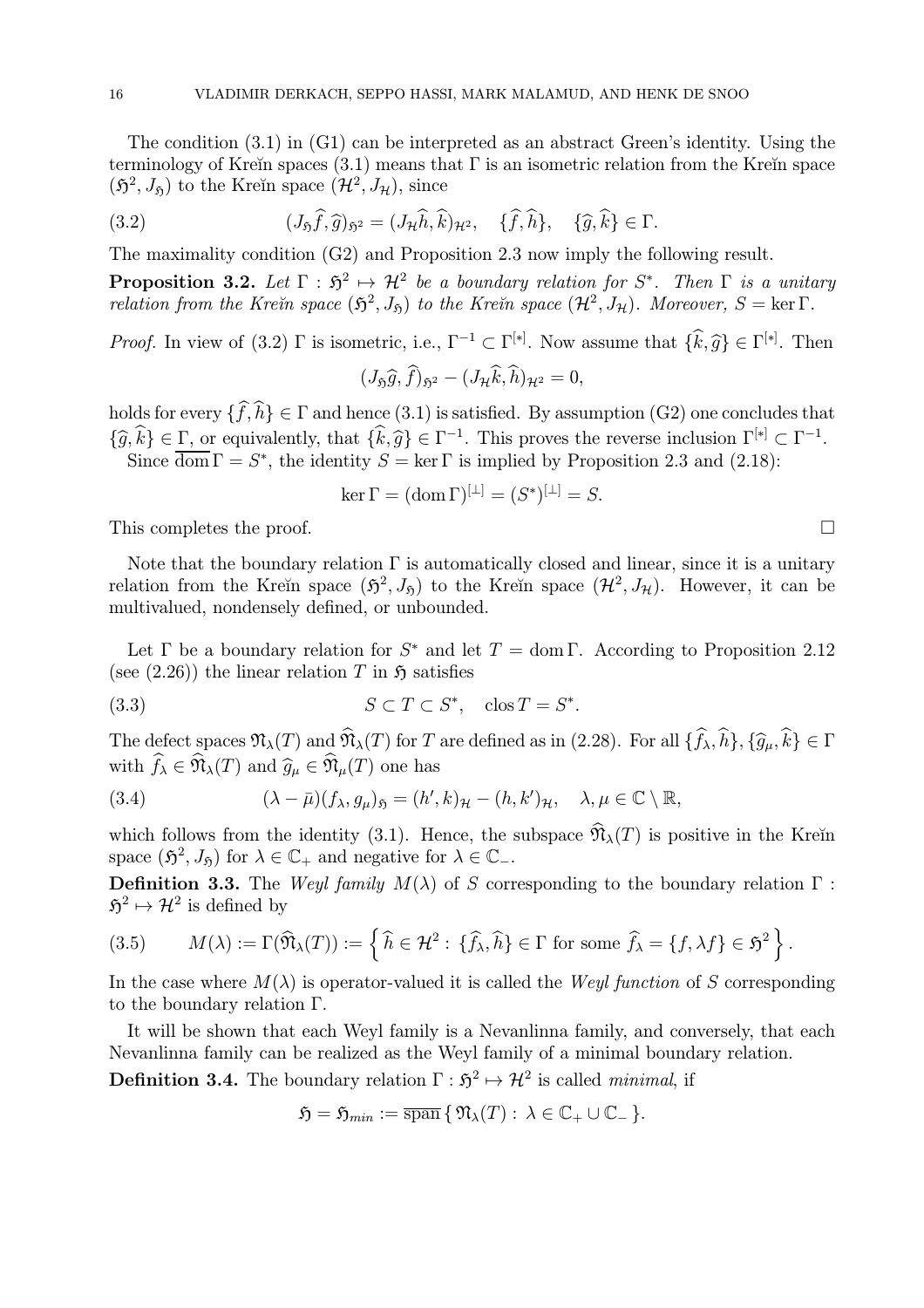Since  $\mathfrak{N}_{\lambda}(T)$  is dense in  $\mathfrak{N}_{\lambda}(S^*)$  (cf. Lemma 2.14) the boundary relation  $\Gamma : \mathfrak{H}^2 \mapsto \mathcal{H}^2$  is minimal if and only if S is simple. In general, if  $S_{min}$  is the simple part of S the restriction  $\Gamma_{min}: \mathfrak{H}_{min}^2 \mapsto \mathcal{H}^2$  of the linear relation  $\Gamma$  to  $\mathfrak{H}_{min}$  is a boundary relation for  $S_{min}^*$ . Clearly, the Weyl families corresponding to the linear relations  $\Gamma$  and  $\Gamma_{min}$  coincide.

Associate with Γ the following linear relations which are not necessarily closed: (3.6)

$$
\Gamma_0 = \left\{ \{\widehat{f}, h\} : \{\widehat{f}, \widehat{h}\} \in \Gamma, \,\widehat{h} = \{h, h'\} \right\}, \quad \Gamma_1 = \left\{ \{\widehat{f}, h'\} : \{\widehat{f}, \widehat{h}\} \in \Gamma, \,\widehat{h} = \{h, h'\} \right\}.
$$

It is clear that

(3.7) 
$$
\operatorname{dom} M(\lambda) = \Gamma_0(\widehat{\mathfrak{N}}_{\lambda}(T)) \subset \operatorname{ran} \Gamma_0, \quad \operatorname{ran} M(\lambda) = \Gamma_1(\widehat{\mathfrak{N}}_{\lambda}(T)) \subset \operatorname{ran} \Gamma_1.
$$

If the boundary relation  $\Gamma$  is single-valued the triplet  $\{\mathcal{H}, \Gamma_0, \Gamma_1\}$  will be called a *boundary* triplet associated with the boundary relation  $\Gamma : \mathfrak{H}^2 \to \mathcal{H}^2$ . In this case the Weyl family corresponding to the boundary triplet  $\{\mathcal{H}, \Gamma_0, \Gamma_1\}$  can be also defined via the equality

(3.8) 
$$
\Gamma_1(\lbrace f_\lambda, \lambda f_\lambda \rbrace) = M(\lambda) \Gamma_0(\lbrace f_\lambda, \lambda f_\lambda \rbrace), \quad \lbrace f_\lambda, \lambda f_\lambda \rbrace \in T.
$$

Finally, observe the following useful fact. Let  $\Gamma : \mathfrak{H}^2 \mapsto \mathcal{H}^2$  be a boundary relation for  $S^*$ . Then

(3.9) 
$$
\Gamma^{\top} = \begin{pmatrix} 0 & 1 \\ -1 & 0 \end{pmatrix} \Gamma
$$

is a unitary relation from  $\mathfrak{H}^2$  to  $\mathcal{H}^2$ . Clearly,  $\Gamma^{\top}$  is also a boundary relation for  $S^*$  (so that, in particular, ker  $\Gamma^{\top} = S$ ). Consequently, if  $M(\cdot)$  is the Weyl family for  $\Gamma$ , then  $-M(\cdot)^{-1}$  is the Weyl family for  $\Gamma^{\top}$ .

3.2. Orthogonal coupling associated with a boundary relation. In this subsection the linear transform  $\mathcal J$  introduced in Subsection 2.3 will be used in order to obtain some criteria for a linear relation  $\Gamma : \mathfrak{H}^2 \mapsto \mathcal{H}^2$  to be a boundary relation. For a boundary relation Γ from  $\mathfrak{H}^2$  to  $\mathcal{H}^2$  the relation  $\widetilde{A} = \mathcal{J}\Gamma$  is defined by (2.20). In the following proposition some results of Subsection 2.3 are reformulated in terms of boundary relations.

**Proposition 3.5.** Let  $\Gamma$  be a subspace in  $\mathfrak{H}^2 \oplus \mathcal{H}^2$  and let  $S = \ker \Gamma$ . Then  $\Gamma$  is a boundary relation for S<sup>\*</sup> if and only if  $\widetilde{A} = \mathcal{J}\Gamma$  is a selfadjoint linear relation in  $\mathfrak{H} \oplus \mathcal{H}$ . In this case the boundary relation  $\Gamma$  is minimal if and only if  $\widetilde{A} = \mathcal{J}\Gamma$  is a minimal selfadjoint extension of  $S_2 = \text{mul }\Gamma$ .

Proof. The first statement is immediate from Propositions 2.10 and 2.12 and Definition 3.1. By Definition 3.4 the minimality of the linear relation  $\Gamma$  is equivalent to the simplicity of S which, in turn, is equivalent to the minimality of  $\widetilde{A} = \mathcal{J}\Gamma$  as a selfadjoint extension of  $S_2$ (see Lemma  $2.14$ ).

**Proposition 3.6.** The linear relation  $\Gamma : \mathfrak{H}^2 \mapsto \mathcal{H}^2$  is a boundary relation for  $S^*$  if and only if

- (i) dom  $\Gamma$  is dense in  $S^*$ :
- (ii)  $\Gamma$  is closed and isometric from the Kre $\tilde{m}$  space  $(\mathfrak{H}^2, J_{\mathfrak{H}})$  to the Kre $\tilde{m}$  space  $(\mathcal{H}^2, J_{\mathcal{H}})$ ;
- (iii) ran  $(\Gamma(\widehat{\mathfrak{N}}_{\lambda}(T)) + \lambda)(= \text{ran} (M(\lambda) + \lambda)) = \mathfrak{H}$  for some (and, hence, for all)  $\lambda \in \mathbb{C}_+$ and for some (and, hence, for all)  $\lambda \in \mathbb{C}_-.$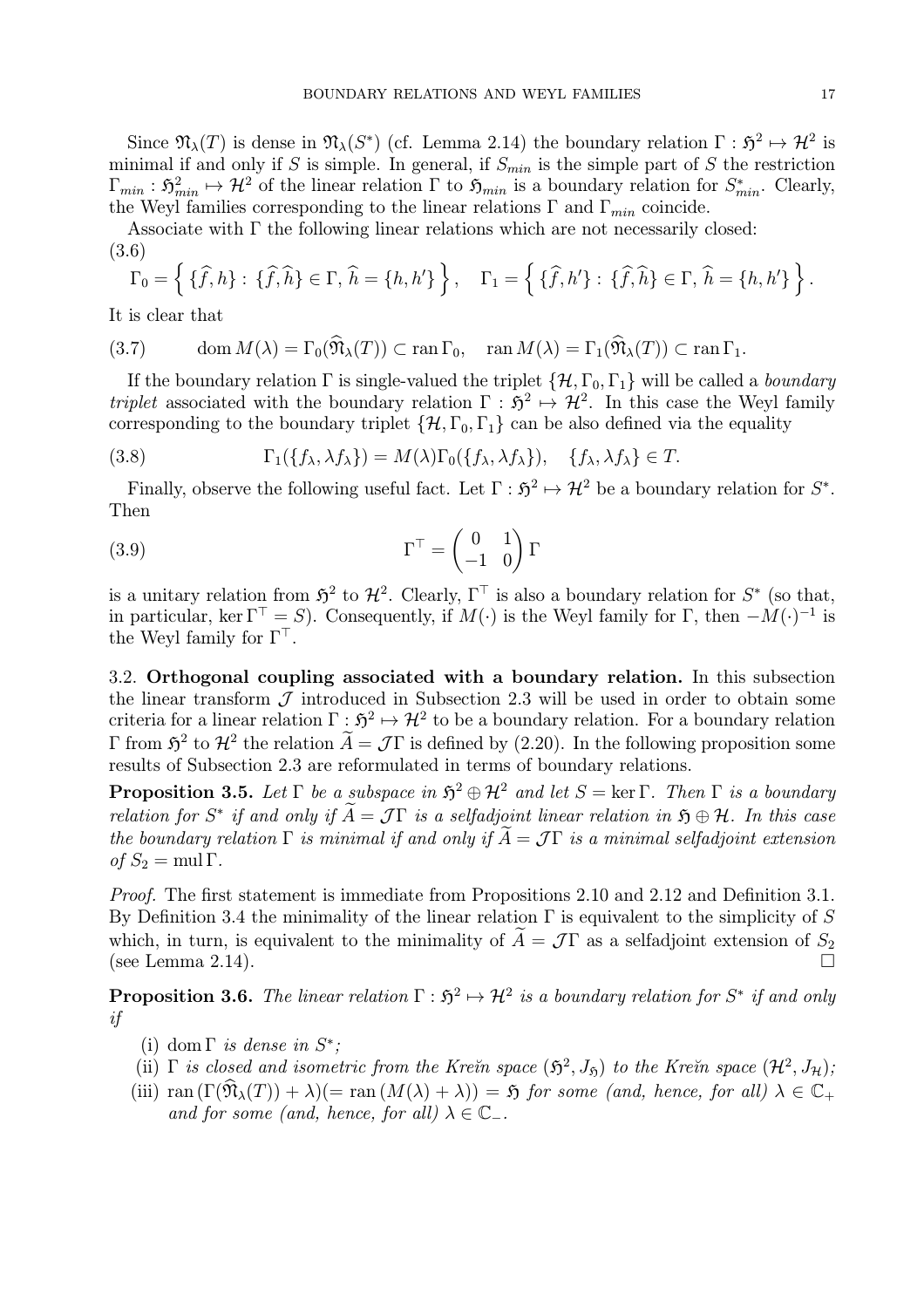*Proof.* Let  $\Gamma$  be a boundary relation for  $S^*$ . Then (i) is satisfied by definition. Furthermore, by Proposition 3.2, Γ is a unitary relation from the Kreĭn space  $(\mathfrak{H}^2, J_{\mathfrak{H}})$  to the Kreĭn space  $(\mathcal{H}^2, J_\mathcal{H})$ . Hence, (ii) is also satisfied. The transform  $\widetilde{A} = \mathcal{J}\Gamma$  is selfadjoint, so that ran  $(\widetilde{A} \lambda$ ) = 5  $\oplus$  H for all  $\lambda \in \mathbb{C} \setminus \mathbb{R}$ . In particular,

(3.10) 
$$
\mathfrak{H}_2 := \begin{pmatrix} 0 \\ \mathcal{H} \end{pmatrix} \subset \text{ran} \, (\widetilde{A} - \lambda).
$$

It follows from (2.20) that

(3.11) 
$$
\widetilde{A} - \lambda = \left\{ \left\{ \begin{pmatrix} f \\ h \end{pmatrix}, \begin{pmatrix} f' - \lambda f \\ -h' - \lambda h \end{pmatrix} \right\} : \left\{ \begin{pmatrix} f \\ f' \end{pmatrix}, \begin{pmatrix} h \\ h' \end{pmatrix} \right\} \in \Gamma \right\},
$$

which together with  $(3.5)$  and  $(3.10)$  gives (iii).

Conversely, assume that the linear relation  $\Gamma$  satisfies (i), (ii), and (iii). By (ii) and Proposition 2.10 it follows that  $\ddot{A} = \mathcal{J}\Gamma$  is closed and symmetric. In order to prove that  $\ddot{A}$  is selfadjoint it suffices to show that ran  $(\widetilde{A}-\lambda)$  is dense for some  $\lambda \in \mathbb{C}_+$  and for some  $\lambda \in \mathbb{C}_-$ . It follows from (iii) and (3.11) that  $\mathfrak{H}_2 \subset \text{ran } (\tilde{A} - \lambda)$ . To complete the argument, assume that  $\varphi \in \mathfrak{H}_1$  is orthogonal to ran  $(\widetilde{A}-\lambda)$ . This implies that  $\{\varphi, \overline{\lambda}\varphi\} \in T^*$ , where  $T = \text{dom }\Gamma$ . By (i) T is dense in  $S^*$  and hence  $S = T^*$  and  $\{\varphi, \bar{\lambda}\varphi\} \in S$ . Since S is symmetric this yields  $\varphi = 0$ .  $\varphi = 0.$ 

Next it will be shown that for every closed symmetric linear relation  $S$  there exists a boundary relation for  $S^*$ ; in the case of equal defect numbers this fact is well known.

Proposition 3.7. Let S be any closed symmetric linear relation with arbitrary defect numbers in a Hilbert space  $\mathfrak{H}$ . Then there exists a boundary relation  $\Gamma : \mathfrak{H}^2 \mapsto \mathcal{H}^2$  for  $S^*$ .

*Proof.* Let  $\widetilde{A}$  be any selfadjoint exit space extension of S with the property  $\widetilde{A} \cap \widetilde{D}^2 = S$ . Then by Proposition 2.12 the transform  $\Gamma = \mathcal{J}^{-1}\widetilde{A}$  of  $\widetilde{A}$  satisfies ker  $\Gamma = S$  and hence by Proposition 3.5  $\Gamma$  defines a boundary relation for  $S^*$ . A particular construction of such an extension  $\overline{A}$  can be given as follows.

In the orthogonal sum  $\mathfrak{H} \oplus \mathfrak{H}$  the relation  $S \oplus (-S)$  is closed and symmetric with equal defect numbers. Define the relation  $\widetilde{A}$  in  $\mathfrak{H} \oplus \mathfrak{H}$  by

$$
(3.12) \quad \widetilde{A} = \left\{ \widehat{f} = \left\{ \begin{pmatrix} f_1 \\ f_2 \end{pmatrix}, \begin{pmatrix} f'_1 \\ -f'_2 \end{pmatrix} \right\} : \widehat{f}_1 = \{f_1, f'_1\}, \widehat{f}_2 = \{f_2, f'_2\} \in S^*, P_{\mathfrak{N}} \widehat{f}_1 = P_{\mathfrak{N}} \widehat{f}_2 \right\},
$$

where  $P_{\mathfrak{N}}$  is the orthogonal projection from  $S^*$  onto  $\mathfrak{N} = \widehat{\mathfrak{N}}_i(S^*) \oplus \widehat{\mathfrak{N}}_{-i}(S^*)$ , cf. (2.7). The elements  $f_j \in S^*$ ,  $j = 1, 2$ , in (3.12) have the representations

$$
\{f_j, f'_j\} = \{h_j, h'_j\} \widehat{+} \{\varphi_i, i\varphi_i\} \widehat{+} \{\varphi_{-i}, -i\varphi_{-i}\},\
$$

where  $\{h_j, h'_j\} \in S$ ,  $\{\varphi_i, i\varphi_i\} \in S^*$ ,  $\{\varphi_{-i}, -i\varphi_{-i}\} \in S^*$ . With this notation a typical element of the Cayley transform U of  $\widetilde{A}$ 

$$
U = \{ \{u' - iu, u' + iu\} : \{u, u'\} \in \widetilde{A} \},
$$

is of the form

$$
\left\{ \begin{pmatrix} h'_1 - ih_1 - 2i\varphi_{-i} \\ -(h'_2 + ih_2) - 2i\varphi_i \end{pmatrix}, \begin{pmatrix} h'_1 + ih_1 + 2i\varphi_i \\ -(h'_2 - ih_2) + 2i\varphi_{-i} \end{pmatrix} \right\}.
$$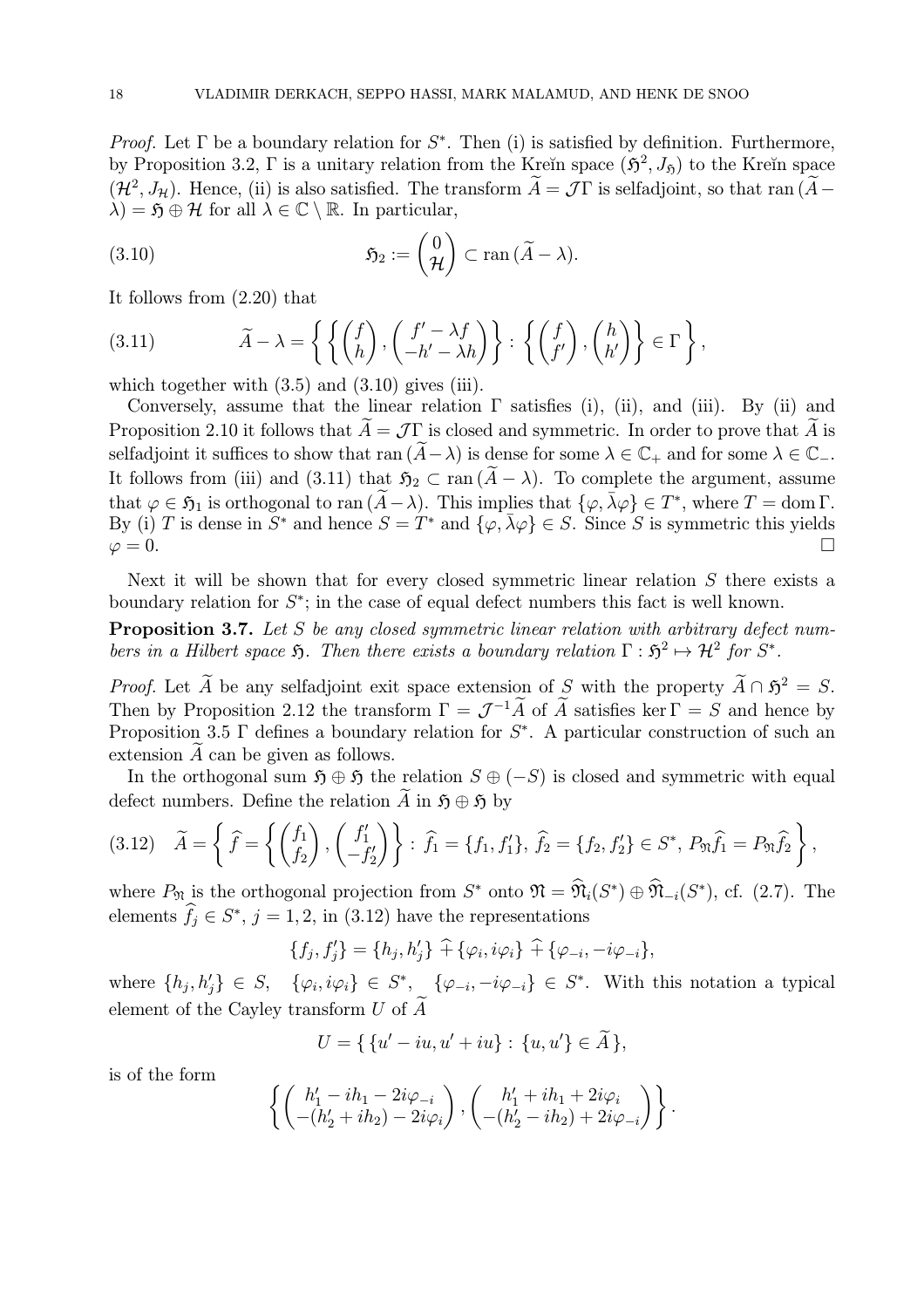This shows immediately that U is isometric and that dom  $U = \text{ran } U = \mathfrak{H} \oplus \mathcal{H}$ , so that U is unitary. Hence A is a selfadjoint relation and it clearly extends  $S \oplus (-S)$ . Moreover, clearly  $S \subset \widetilde{A} \cap \mathfrak{H}^2$ . In order to prove the reverse inclusion, assume that

$$
\widehat{f} = \left\{ \begin{pmatrix} f_1 \\ f_2 \end{pmatrix}, \begin{pmatrix} f'_1 \\ -f'_2 \end{pmatrix} \right\} \in \widetilde{A} \cap \mathfrak{H}^2.
$$

Then  $f_2 = f_2' = 0$ , and by the definition (3.12) of the relation A, it follows that  $P_{\mathfrak{N}} f_1 = 0$ , so that  $\{f_1, f'_1\} \in S$ . Hence  $\widetilde{A} \cap \mathfrak{H}^2 \subset S$ , and consequently,  $\widetilde{A} \cap \mathfrak{H}^2 = S$ .

**Remark 3.8.** One can simplify the construction of the extension  $\widetilde{A}$  in the previous proposition when  $S$  is a closed symmetric operator with equal defect numbers. Let  $V$  be an isometric mapping from  $\mathfrak{N}_{-i}(S^*)$  onto  $\mathfrak{N}_i(S^*)$  and let  $\mathcal{H} = \mathfrak{N}_i(S^*)$ . Define the linear relation A by

$$
\widetilde{A} = \left\{ \left\{ \begin{pmatrix} f \\ \varphi_i + V \varphi_{-i} \end{pmatrix}, \begin{pmatrix} f' \\ -i\varphi_i + iV \varphi_{-i} \end{pmatrix} \right\} : \ \widehat{f} = \{f, f'\} \in S^*, \ \varphi_{\pm i} = \pi_{\pm i} \widehat{f} \right\},\
$$

where  $\pi_{\pm i}$  are the orthoprojections onto  $\mathfrak{N}_{\pm i}(S^*)$  in the decomposition (2.7). Then  $\widetilde{A}$  is a selfadjoint extention of S such that  $\widetilde{A} \cap \mathfrak{H}^2 = S$ .

The transform  $\Gamma = \mathcal{J}^{-1}\widetilde{A}$  defines a boundary relation for  $S^*$  with the additional property ran  $\Gamma = H^2$  (so that dom  $\Gamma = S^*$ , mul  $\Gamma = \{0,0\}$ , which implies that  $\Gamma$  is a bounded linear operator)], cf. Corollary 2.6. It corresponds to an ordinary boundary triplet  $\{\mathcal{H}, \Gamma_0, \Gamma_1\}$ with the boundary operators  $\Gamma_0$ ,  $\Gamma_1$  given by

(3.13) 
$$
\Gamma_0 \widehat{f} = \pi_i \widehat{f} + V \pi_{-i} \widehat{f}, \quad \Gamma_1 \widehat{f} = i \pi_i \widehat{f} - i V \pi_{-i} \widehat{f},
$$

cf. [24]. In the case of a densely defined operator S with equal defect numbers, the statement of Proposition 3.7 and the formulas  $(3.13)$  go back to V. Bruck and A. Kochubeĭ (see [17]).

3.3. A characterization of Weyl families: the main realization theorem. As was shown in [13] for every Nevanlinna function  $M(\cdot) \in R^u[\mathcal{H}]$  there exist a symmetric operator S in a Hilbert space  $\mathfrak H$  and an ordinary boundary triplet  $\{H, \Gamma_0, \Gamma_1\}$  such that the corresponding Weyl function is  $M(\cdot)$ . Since every Weyl function is also a Q-function of the pair  $\{S, A_0\}$ (see [13]) this gives a realization for every R-function as a Q-function of a pair  $\{S, A_0\}$ . The latter problem has been originally solved by M.G. Kreĭn and H. Langer in [22] for the case  $\overline{\text{dom}} S = \mathfrak{H}$  and extended to the case  $\overline{\text{dom}} S \neq \mathfrak{H}$  in [23]. That every function  $M(\cdot)$  from  $R^{s}[\mathcal{H}]$  can be realized as the Weyl function of an appropriate generalized boundary triplet was shown in [13]. In this subsection this realization theorem is extended to the class  $\tilde{R}(\mathcal{H})$ of all Nevanlinna families and arbitrary boundary relations. The present approach is based on the generalized Naimark theorem and hence it differs from those used in [22], [23], [13].

Two boundary relations  $\Gamma^{(j)} : (\mathfrak{H}^{(j)})^2 \to \mathcal{H}^2$ ,  $j = 1, 2$ , are said to be unitary equivalent if there is a unitary operator  $U : \mathfrak{H}^{(1)} \to \mathfrak{H}^{(2)}$  such that

(3.14) 
$$
\Gamma^{(2)} = \left\{ \left\{ \begin{pmatrix} Uf \\ Uf' \end{pmatrix}, \begin{pmatrix} h \\ h' \end{pmatrix} \right\} : \left\{ \begin{pmatrix} f \\ f' \end{pmatrix}, \begin{pmatrix} h \\ h' \end{pmatrix} \right\} \in \Gamma^{(1)} \right\}.
$$

If the boundary relations  $\Gamma^{(1)}$  and  $\Gamma^{(2)}$  satisfy (3.14) and  $S_j = \ker \Gamma^{(j)}$ ,  $T_j = \text{dom } \Gamma^{(j)}$ ,  $j = 1, 2$ , then  $S_2 = US_1U^{-1}$  and  $T_2 = UT_1U^{-1}$ .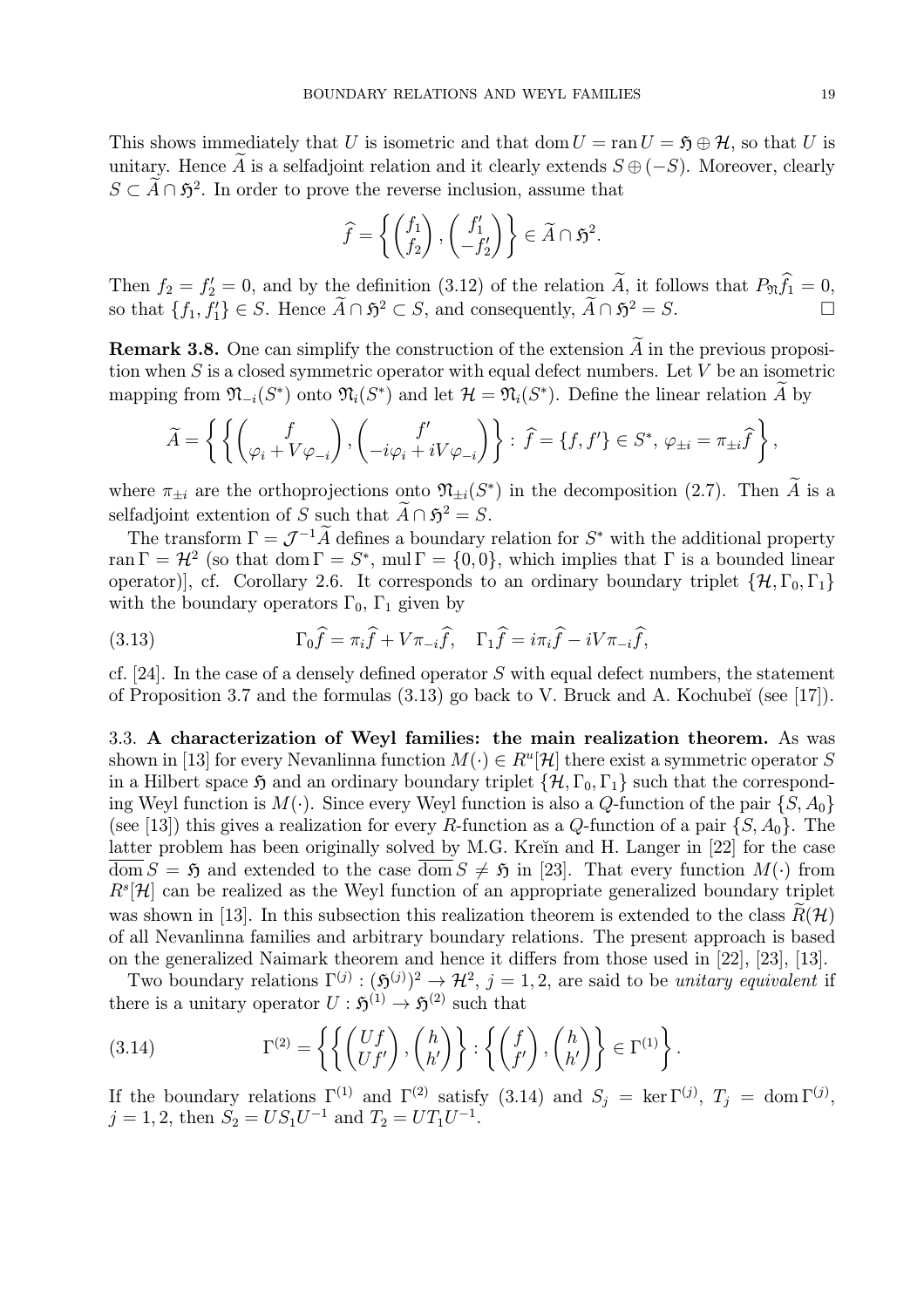**Theorem 3.9.** Let  $\Gamma : \mathfrak{H}^2 \to \mathcal{H}^2$  be a boundary relation for  $S^*$ . Then the corresponding Weyl family  $M(\cdot)$  belongs to the class  $\widetilde{R}(\mathcal{H})$ .

Conversely, if  $M(\cdot)$  belongs to the class  $\widetilde{R}(\mathcal{H})$  then there exists (up to unitary equivalence) a unique minimal boundary relation whose Weyl function coincides with  $M(\cdot)$ .

*Proof. Necessity.* If  $\Gamma : \mathfrak{H}^2 \to \mathcal{H}^2$  is a boundary relation, so that  $\widetilde{A}$  is selfadjoint, it follows from the (2.20), (3.11) that

$$
(\widetilde{A} - \lambda)^{-1} \begin{pmatrix} f' - \lambda f \\ -h' - \lambda h \end{pmatrix} = \begin{pmatrix} f \\ h \end{pmatrix}, \quad \left\{ \begin{pmatrix} f \\ f' \end{pmatrix}, \begin{pmatrix} h \\ h' \end{pmatrix} \right\} \in \Gamma,
$$

which implies

(3.15) 
$$
R(\lambda) := P_{\mathcal{H}}(\widetilde{A} - \lambda)^{-1} \upharpoonright \mathcal{H} = -(M(\lambda) + \lambda)^{-1}, \quad \lambda \in \mathbb{C} \setminus \mathbb{R}.
$$

The latter equality can be rewritten as

$$
M(\lambda) = \{ \{ R(\lambda)h, -(I + \lambda R(\lambda))h \} : h \in \mathcal{H} \}.
$$

Since the kernel

$$
K(\lambda,\mu) = \frac{R(\lambda) - R(\mu)^*}{\lambda - \bar{\mu}} - R(\mu)^* R(\lambda) = P_{\mathcal{H}}(\widetilde{A} - \bar{\mu})^{-1} (I - P_{\mathcal{H}})(\widetilde{A} - \lambda)^{-1} |_{\mathcal{H}}
$$

is nonnegative (see [29]) it follows that  $M(\lambda)$  is a Nevanlinna family. Indeed, for every

$$
\{f, f'\} = \{ \{R(\lambda)h, -(I + \lambda R(\lambda))h\} \in M(\lambda) \quad (h \in \mathcal{H})
$$

one obtains

$$
\frac{(f',f)-(f,f')}{\lambda-\overline{\lambda}}=(K(\lambda,\lambda)h,h)\geq 0.
$$

Sufficiency. Assume that  $M(\cdot)$  belongs to  $\widetilde{R}(\mathcal{H})$ . Then  $M_1(\lambda) := -(M(\lambda) + \lambda)^{-1}$  belongs to  $R[\mathcal{H}]$  and therefore it admits an integral representation of the form (2.35). The estimate  $||M_1(iy)|| \leq 1/y$  and the monotonicity of  $y \text{Im } M_1(iy)$  show that the strong limit  $s - \lim_{y \to \infty} y \text{Im } M_1(iy)$  exists and defines a bounded operator in H such that

$$
0 \leq s - \lim_{y \to \infty} y \text{Im } M_1(iy) \leq I_{\mathcal{H}}.
$$

Moreover,  $s - \lim_{y\to\infty} M_1(iy) = 0$ . Hence, the integral representation of  $M_1(\lambda)$  takes the form

(3.16) 
$$
M_1(\lambda) = \int_{\mathbb{R}} \frac{d\Sigma(t)}{t - \lambda}, \qquad 0 \leq \int_{\mathbb{R}} d\Sigma(t) = s - \lim_{y \to \infty} y \text{Im } M_1(iy) \leq I_{\mathcal{H}}.
$$

Without loss of generality one may assume that  $\Sigma(-\infty) = 0$ , in which case  $0 \le \Sigma(+\infty)$ :=  $s - \lim_{t\to\infty} \Sigma(t) \leq I_{\mathcal{H}}$ . It follows from the generalized Naimark theorem (cf. [1, 29]) that there is an orthogonal dilation  $E(t)$  of  $\Sigma(t)$  (i.e. a spectral family of a selfadjoint linear relation A in some Hilbert space  $\mathfrak{H} \supset \mathcal{H}$  with  $\Sigma(t) = P_{\mathcal{H}}E(t) \upharpoonright_{\mathcal{H}}$  for all  $t \in \mathbb{R}$ . Note that  $E(\infty)$  is an orthogonal projection in  $\widetilde{\mathfrak{H}}$ , which is equal to  $I_{\widetilde{\mathfrak{H}}}$  if and only if  $\widetilde{A}$  is an operator. The linear relation  $\widetilde{A}$  can be chosen minimal in the sence that

(3.17) 
$$
\widetilde{\mathfrak{H}} = \overline{\operatorname{span}} \{ \mathcal{H}, E(t) \mathcal{H} : t \in \mathbb{R} \},
$$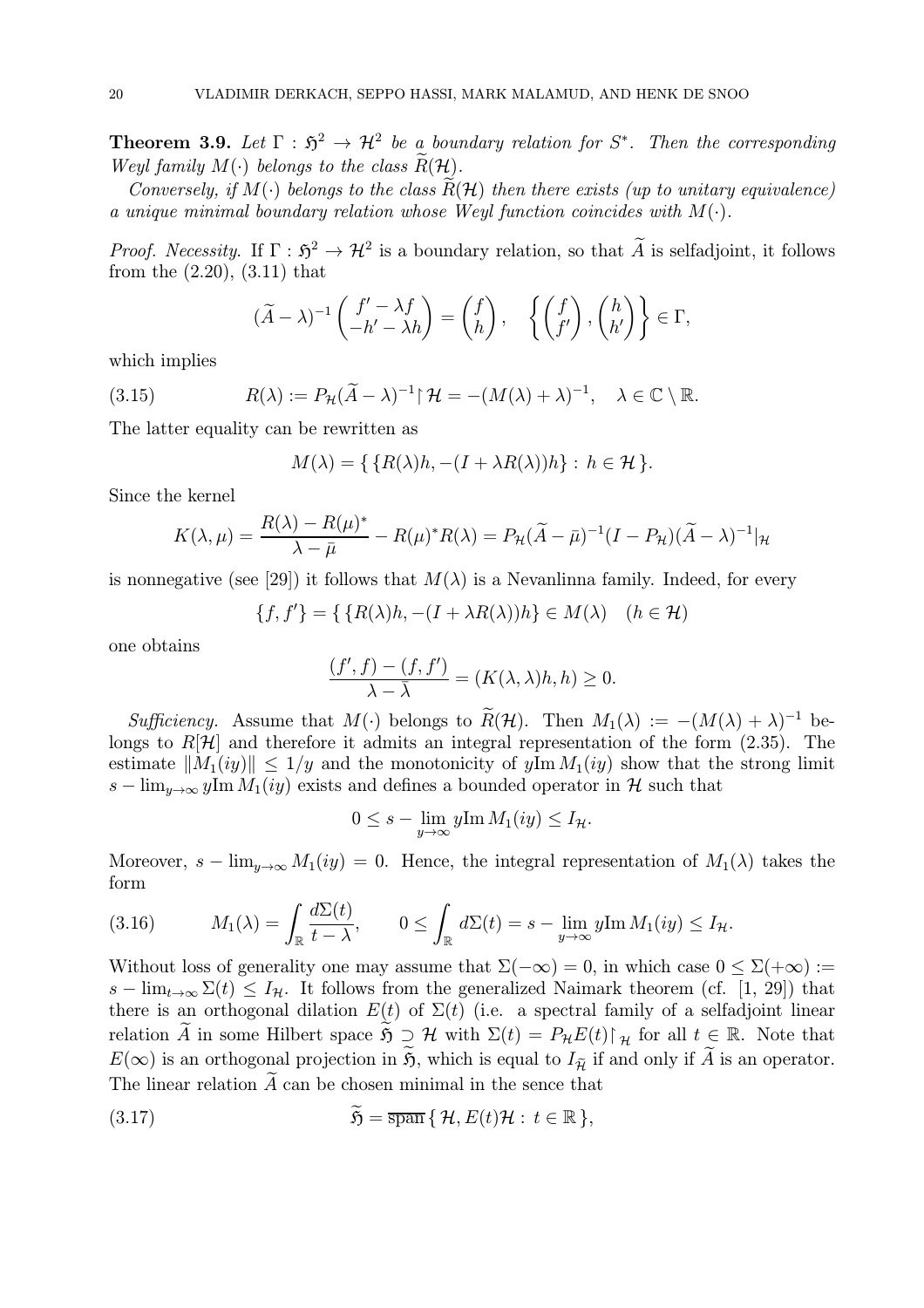which, of course, is equivalent to the minimality of the selfadjoint extension  $\widetilde{A}$  with respect to H. The multivalued part of a minimal selfadjoint extension  $\widetilde{A}$  is trivial if and only if  $\Sigma(+\infty)=I_{\mathcal{H}}.$ 

It follows from (3.16) that  $M_1(\lambda)$  takes the form

(3.18) 
$$
M_1(\lambda) = P_{\mathcal{H}}(\widetilde{A} - \lambda)^{-1} \upharpoonright_{\mathcal{H}}, \quad \lambda \in \mathbb{C} \setminus \mathbb{R},
$$

where  $\widetilde{A}$  is a minimal selfadjoint relation with the above properties. Let  $\mathfrak{H} = \widetilde{B} \oplus \mathcal{H}$ . Decompose the graph of  $\widetilde{A}$  as in (2.20) according to the decomposition  $\widetilde{B} = \widetilde{B} \oplus \mathcal{H}$  and let  $\Gamma = \mathcal{J}^{-1}\widetilde{A}$ . Due to Proposition 3.5  $\Gamma$  defines a boundary relation for  $S^*$  where  $S :=$ ker  $\Gamma = \widetilde{A} \cap (\widetilde{B} \ominus \mathcal{H})^2$ . By Lemma 2.14  $\Gamma$  is minimal by the minimality of the selfadjoint extension  $\widetilde{A}$  with respect to  $\mathcal{H}$ , see (3.17). Now the first part of the present proof shows that the Weyl family associated with  $\Gamma$  satisfies (3.15) with the compressed resolvent of  $\tilde{A}$ in H given by (3.18). Therefore, the Weyl family associated with  $\Gamma$  coincides with the given family  $M(\cdot) \in R_{\mathcal{H}}$ .

Uniqueness. To prove the uniqueness assume that  $\Gamma^{(j)} : (\mathfrak{H}^{(j)})^2 \to \mathcal{H}^2$ ,  $j = 1, 2$ , are two minimal boundary relations with the same Weyl family  $M(\lambda)$ . Then  $\tilde{A}^{(j)} = \mathcal{J}\Gamma^{(j)}$ ,  $j = 1, 2$ , are two selfadjoint linear relations in Hilbert spaces  $\tilde{\mathfrak{H}}^{(j)}(\supset \mathcal{H})$  minimal with respect to  $\mathcal{H}$ and such that

(3.19) 
$$
P_{\mathcal{H}}(\widetilde{A}^{(j)} - \lambda)^{-1} | \mathcal{H} = -(M(\lambda) + \lambda)^{-1}, \quad \lambda \in \mathbb{C} \setminus \mathbb{R}.
$$

Then the corresponding resolutions of identities  $E^{(j)}(t)$  also have the minimality properties

$$
\widetilde{\mathfrak{H}}^{(j)} = \text{clos}\,\mathcal{L}^{(j)}, \quad \mathcal{L}^{(j)} = \text{span}\{\,\mathcal{H}, E^{(j)}(t)\mathcal{H} : t \in \mathbb{R}\,\}
$$

and by the Stieltjes inversion formula they satisfy the equality  $P_{\mathcal{H}}E^{(1)}(t) \upharpoonright_{\mathcal{H}} = P_{\mathcal{H}}E^{(2)}(t) \upharpoonright_{\mathcal{H}}$ , for all  $t \in \mathbb{R}$ . Define the mapping  $U_0: \mathcal{L}^{(1)} \to \mathcal{L}^{(2)}$  by the equalities

(3.20) 
$$
U_0 h = h, \quad U_0 E^{(1)}(t) h = E^{(2)}(t) h, \quad h \in \mathcal{H}, \ t \in \mathbb{R}.
$$

It follows from

$$
\|E^{(1)}(t)h\|^2_{\tilde{\mathfrak{H}}^{(1)}}=\int_{(-\infty,t]}d(E^{(1)}(s)h,h)_{\tilde{\mathfrak{H}}^{(1)}}=\int_{(-\infty,t]}d(E^{(2)}(s)h,h)_{\tilde{\mathfrak{H}}^{(2)}}=\|E^{(2)}(t)h\|^2_{\tilde{\mathfrak{H}}^{(2)}},\,\,h\in\mathcal{H}
$$

that  $U_0$  is a well-defined isometric mapping from  $\mathcal{L}^{(1)}$  onto  $\mathcal{L}^{(2)}$ . Its closure  $\widetilde{U}$  is a unitary operator from  $\widetilde{\mathfrak{H}}^{(1)}$  onto  $\widetilde{\mathfrak{H}}^{(2)}$  and according to the decompositions  $\widetilde{\mathfrak{H}}^{(j)} = \mathfrak{H}^{(j)} \oplus \mathcal{H}$  it can be represented as  $\tilde{U} = U \oplus I_{\mathcal{H}}$ , where  $U : \tilde{\mathfrak{H}}^{(1)} \to \tilde{\mathfrak{H}}^{(2)}$  is unitary. It follows from (3.20) that  $\widetilde{U}E_1(t) = E_2(t)\widetilde{U}$  for all  $t \in \mathbb{R}$  and, therefore, the selfadjoint linear relations  $\widetilde{A}^{(j)}$  are unitary equivalent

$$
\widetilde{A}^{(2)} = \left\{ \left\{ \begin{pmatrix} Uf \\ h \end{pmatrix}, \begin{pmatrix} Uf' \\ -h' \end{pmatrix} \right\} : \left\{ \begin{pmatrix} f \\ h \end{pmatrix}, \begin{pmatrix} f' \\ -h' \end{pmatrix} \right\} \in \widetilde{A}^{(1)} \right\}.
$$

This leads to the unitary equivalence (3.14) of the boundary relations  $\Gamma^{(1)}$  and  $\Gamma^{(2)}$ .  $\Box$ 

#### 4. Weyl families of symmetric operators

4.1. Subclasses of Weyl families. The main theorem in the previous section gives a one-to-one correspondence between Nevanlinna families and boundary relations. In this subsection geometric characterizations of subclasses of Nevanlinna families or functions are given in terms of the boundary relation. The following preliminary result is important.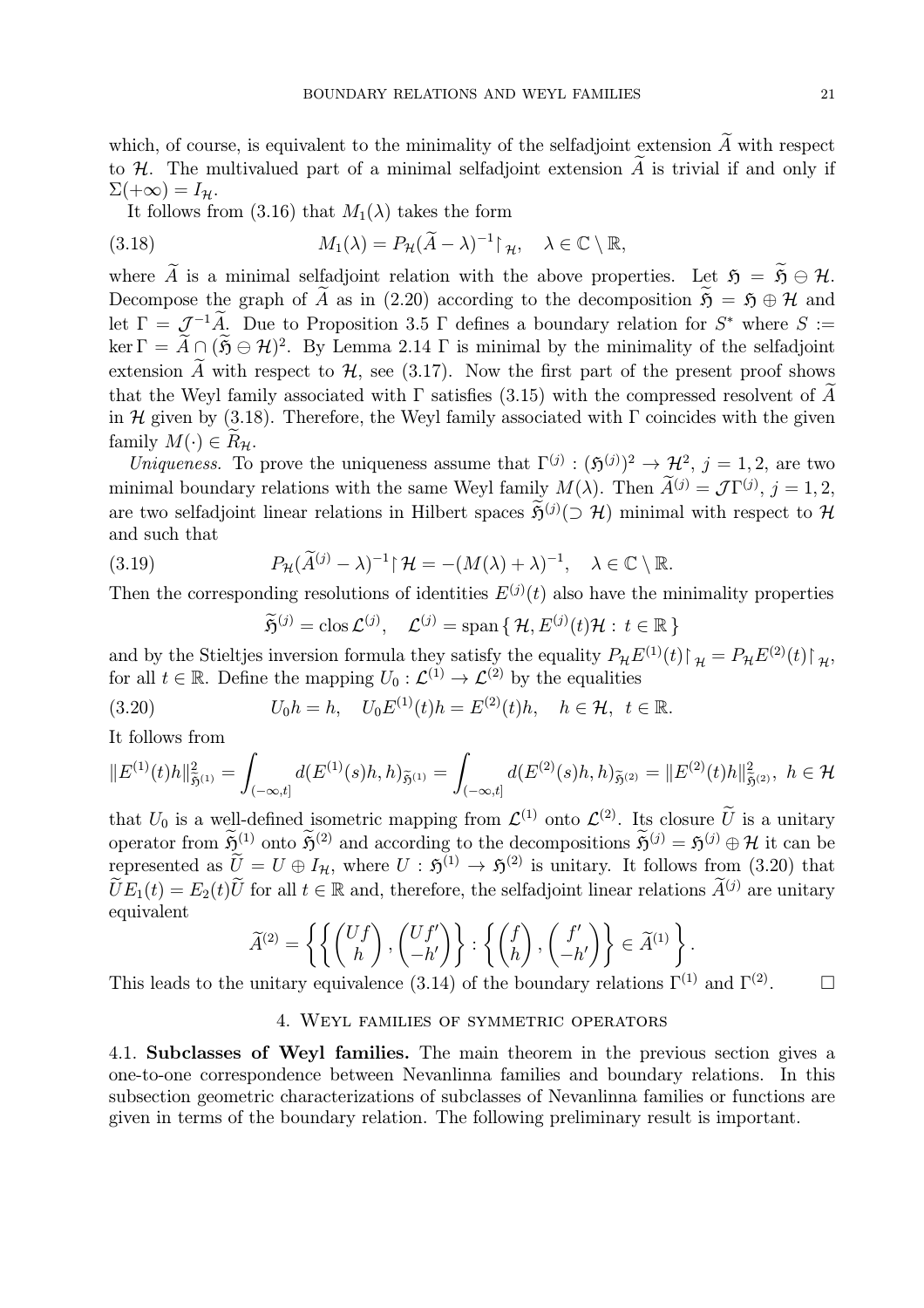**Lemma 4.1.** Let  $\Gamma : \mathfrak{H}^2 \to \mathcal{H}^2$  be a boundary relation for  $S^*$  with the Weyl family  $M(\lambda) =$  $\Gamma(\widehat{\mathfrak{N}}_{\lambda}(T))$ . Then the following equalities hold for every  $\lambda \in \mathbb{C} \setminus \mathbb{R}$ :

- (i)  $M(\lambda) \cap M(\lambda)^* = \text{mul } \Gamma$  and  $\text{clos } (M(\lambda) \hat{+} M(\lambda)^*) = \overline{\text{ran }} \Gamma$ ;
- (ii)  $\{\ker M(\lambda), 0\} = \text{mul }\Gamma \cap (\mathcal{H} \oplus \{0\})$  and  $\{0, \text{mul }M(\lambda)\} = \text{mul }\Gamma \cap (\{0\} \oplus \mathcal{H})$ ;
- (iii) ker  $(M(\lambda) M(\lambda)^*) = \text{mul }\Gamma_0$  and ker  $(M(\lambda)^{-1} M(\lambda)^{-*}) = \text{mul }\Gamma_1$ .

*Proof.* (i) Let  $\{0, h\} \in \Gamma$ ,  $h = \{h, h'\}$ . Then (3.1) and (3.4) show that for every  $\lambda \in \mathbb{C} \setminus \mathbb{R}$ and  $\{k, k'\}\in \Gamma(\mathfrak{N}_{\lambda}(T))$  the identity  $(h', k) - (h, k') = 0$  holds. Hence,  $h \in M(\lambda)^*$  for all  $\lambda \in \mathbb{C} \setminus \mathbb{R}$ , which proves that  $\text{mul } \Gamma \subset M(\lambda) \cap M(\lambda)^*, \lambda \in \mathbb{C} \setminus \mathbb{R}$ . Conversely, if  $h \in$  $M(\lambda) \cap M(\lambda)$ <sup>\*</sup>,  $\lambda \in \mathbb{C} \setminus \mathbb{R}$ , then  $\{f_{\lambda}, h\} \in \Gamma$  for some  $f_{\lambda} \in \mathfrak{N}_{\lambda}(T)$  and, moreover, according to  $(3.4)$   $(\lambda - \bar{\lambda}) ||f_{\lambda}||^2 = 0$ , which implies that  $\hat{f}_{\lambda} = \{0, 0\}$ . Therefore,  $\{0, \hat{h}\} \in \Gamma$  and this proves the reverse inclusion  $M(\lambda) \cap M(\lambda)^* \subset \text{mul } \Gamma$ ,  $\lambda \in \mathbb{C} \setminus \mathbb{R}$ . Hence the first statement of (i) has been shown.

The second statement in (i) follows from the first one by taking adjoints. Then use the symmetry property  $M(\lambda)^* = M(\overline{\lambda})$  and apply Proposition 2.12.

(ii) Let  $h = \{h, 0\} \in \text{mul }\Gamma$ ,  $h \in \mathcal{H}$ . Then  $h \in M(\lambda)$  for all  $\lambda \in \mathbb{C} \setminus \mathbb{R}$ , so that  $h \in$  $\ker M(\lambda), \ \lambda \in \mathbb{C} \setminus \mathbb{R}$ . Conversely, assume that  $h \in \ker M(\lambda)$ , i.e., that  $h = \{h, 0\} \in M(\lambda)$ for some  $\lambda \in \mathbb{C} \setminus \mathbb{R}$ . Then  $\{f_{\lambda}, h\} \in \Gamma$  for some  $f_{\lambda} = \{f_{\lambda}, \lambda f_{\lambda}\} \in \mathfrak{N}_{\lambda}(T)$  and (3.4) gives  $(\lambda - \bar{\lambda}) ||f_{\lambda}||^2 = (0, h) - (h, 0) = 0.$  Hence,  $f_{\lambda} = 0$  and  $\hat{f}_{\lambda} = 0$ , which shows that  $\hat{h} \in \mathbb{R}$ mul  $\Gamma \cap (\mathcal{H} \oplus \{0\})$ . This proves the first equality in (i). The proof of the second equality is similar.

(iii) These identities follow immediately from (i) and (2.3), and the definition in (3.6).  $\Box$ 

Remark 4.2. Lemma 4.1 combined with the realization theorem proved in the previous section (see Theorem 3.9) yields immediately the following invariance results for an arbitrary Nevanlinna family  $M(\cdot) \in R(\mathcal{H})$ :

(4.1)  $M(\lambda) \cap M(\lambda)^*$ , ker  $M(\lambda)$ , mul  $M(\lambda)$ , ker  $(M(\lambda) - M(\lambda)^*)$ , ker  $(M(\lambda)^{-1} - M(\lambda)^{-*})$ do not depend on  $\lambda \in \mathbb{C} \setminus \mathbb{R}$ .

This indicates that via Theorem 3.9 boundary relations in fact offer a new method for

studying function and spectral theoretical properties of Nevanlinna families by means of geometric properties of boundary relations, and vice versa. Observe, that direct function theoretical proofs for the invariance properties of Nevanlinna families formulated in (4.1) maybe based e.g. on an application of the maximality principle. By using so-called Nevanlinna pairs some operator theoretical proofs for the corresponding invariance properties are presented in the Appendix (see Proposition A.6).

Lemma 4.1 gives also the following result.

Corollary 4.3. Let  $\Gamma : \mathfrak{H}^2 \to \mathcal{H}^2$  be a boundary relation for  $S^*$  with the Weyl family  $M(\lambda) = \Gamma(\widehat{\mathfrak{N}}_{\lambda}(T))$ . Then the following equalities hold for every  $\lambda \in \mathbb{C} \setminus \mathbb{R}$ :

(4.2) 
$$
\overline{\text{dom}} M(\lambda) = \overline{\text{ran}} \Gamma_0, \quad \overline{\text{ran}} M(\lambda) = \overline{\text{ran}} \Gamma_1.
$$

*Proof.* The definition of the Weyl family  $M(\lambda)$ , the symmetry property  $M(\lambda)^* = M(\overline{\lambda})$ , and part (i) of Lemma 4.1 imply that

(4.3) 
$$
M(\lambda) \hat{+} M(\bar{\lambda}) \subset \text{ran } \Gamma = \text{clos } (M(\lambda) \hat{+} M(\bar{\lambda})), \quad \lambda \in \mathbb{C} \setminus \mathbb{R}.
$$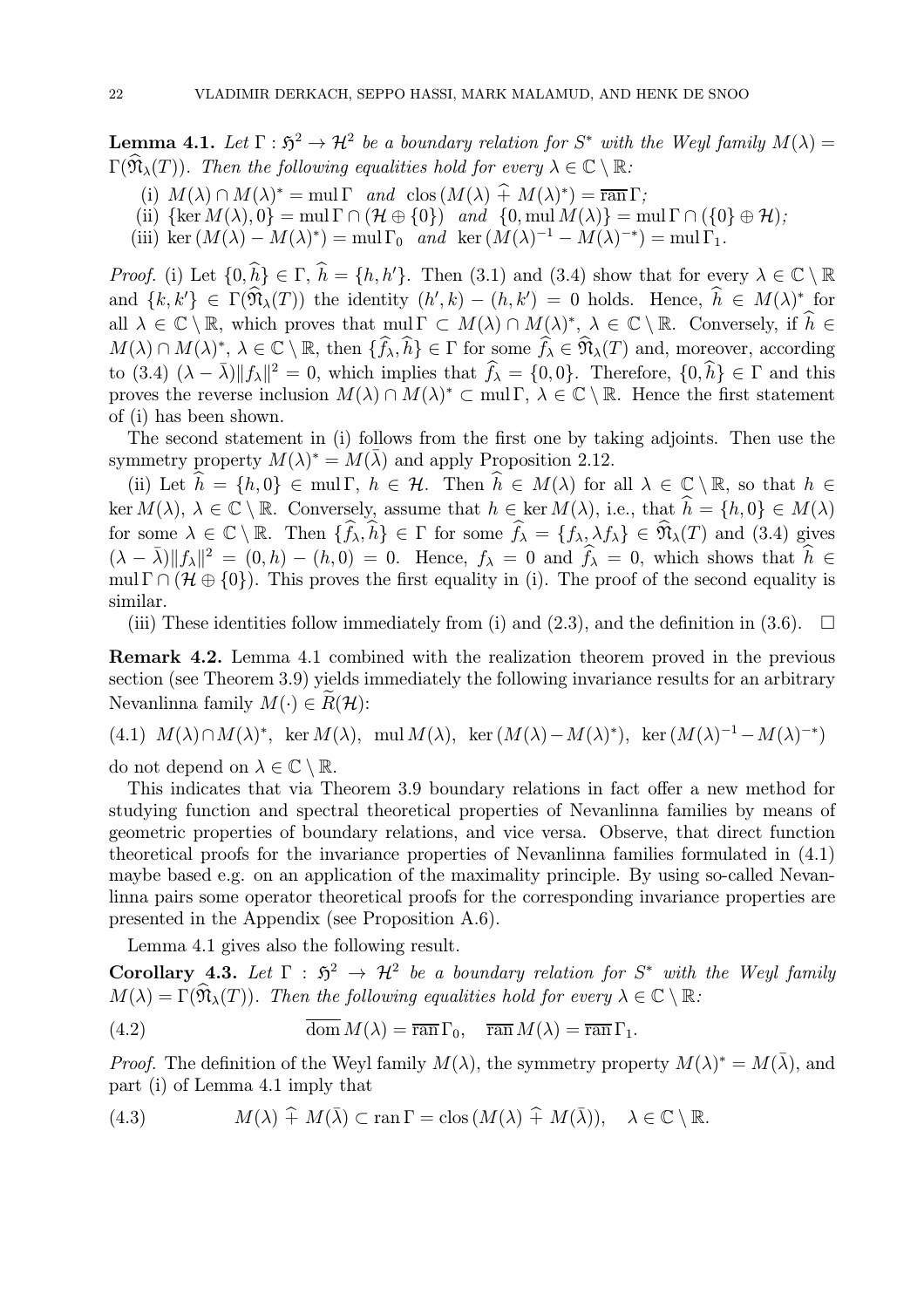Since mul  $M(\lambda)$  is independent from  $\lambda \in \mathbb{C} \setminus \mathbb{R}$ , the equality  $\overline{\text{dom}} M(\lambda) = \overline{\text{dom}} M(\overline{\lambda})$  holds.<br>Now the identities (4.2) follow from (4.3) Now the identities  $(4.2)$  follow from  $(4.3)$ .

In general, the first inclusion in  $(4.3)$  need not be an equality, cf. Example 6.4. However, sufficient conditions for the equality to hold can be found in the next lemma.

**Lemma 4.4.** Let  $\Gamma : \mathfrak{H}^2 \to \mathcal{H}^2$  be a boundary relation for  $S^*$  with corresponding Weyl family  $M(\lambda) = \Gamma(\widehat{\mathfrak{N}}_{\lambda}(T))$ . Then the following statements are equivalent:

- (i) ran  $\Gamma$  *is closed*;
- (ii)  $M(\lambda) + M(\lambda)^*$  is closed for some (equivalently for every)  $\lambda \in \mathbb{C} \setminus \mathbb{R}$ ;
- (iii)  $T = S^*$ .

If any one of these conditions is satisfied, then

(4.4) 
$$
M(\lambda) \widehat{+} M(\lambda)^* = \operatorname{ran} \Gamma, \quad \lambda \in \mathbb{C} \setminus \mathbb{R}.
$$

*Proof.* (i)  $\Leftrightarrow$  (iii) This is clear from Proposition 2.3 since  $T = \text{dom } \Gamma$  dense in  $S^*$ .

(ii)  $\Rightarrow$  (i) If (ii) holds for some  $\lambda \in \mathbb{C} \setminus \mathbb{R}$ , then part (i) of Lemma 4.1 and the inclusion (4.3) yield

$$
\operatorname{ran} \Gamma \subset \overline{\operatorname{ran}} \Gamma = M(\lambda) + M(\lambda)^* \subset \operatorname{ran} \Gamma.
$$

(iii)  $\Rightarrow$  (ii) Von Neumann's formula (2.6) implies that for every  $\lambda \in \mathbb{C} \setminus \mathbb{R}$ 

$$
\Gamma(\mathfrak{N}_{\lambda}(T)) \widehat{+} \Gamma(\mathfrak{N}_{\bar{\lambda}}(T)) = \operatorname{ran} \Gamma,
$$

which is closed since ran  $\Gamma$  is closed by the equivalence of (i) and (iii).

If one of the conditions (i), (ii), or (iii) is satisfied, then the identity  $(4.4)$  is clear from the above arguments.  $\Box$ 

**Proposition 4.5.** Let  $\Gamma : \mathfrak{H}^2 \to \mathcal{H}^2$  be a boundary relation for  $S^*$  with corresponding Weyl family  $M(\lambda) = \Gamma(\mathfrak{N}_{\lambda}(T))$ . Then:

- (i)  $M(\cdot) \in R(\mathcal{H})$  if and only if mul  $\Gamma \cap (\{0\} \oplus \mathcal{H}) = \{0\};$
- (ii)  $M(\cdot) \in R^{s}(\mathcal{H})$  if and only if ran  $\Gamma$  is dense in  $\mathcal{H}^{2}$ ;
- (iii)  $M(\cdot) \in R^u(\mathcal{H})$  if and only if ran  $\Gamma = \mathcal{H}^2$ .

*Proof.* (i) Observe that  $M(\cdot) \in R(H)$  if and only if  $mcl M(\lambda) = \{0\}$ . Hence, the statement follows from part (ii) of Lemma 4.1.

(ii) By definition  $M(\cdot) \in R^{s}(\mathcal{H})$  if and only if  $M(\lambda) \cap M(\lambda)^{*} = \{0\}$ . The statement now follows from part (i) of Lemma 4.1 and Proposition 2.3.

(iii) By definition  $M(\cdot) \in R^u(\mathcal{H})$  if and only if  $M(\lambda) \hat{+} M(\lambda)^* = \mathcal{H}^2$ . Hence, if  $M(\cdot) \in$  $R^u(\mathcal{H})$ , then clearly ran  $\Gamma = \mathcal{H}^2$ , cf. the inclusion (4.3). Conversely, if ran  $\Gamma = \mathcal{H}^2$ , then ran Γ is closed, so that by Lemma 4.1 and Lemma 4.4,  $M(\lambda) \hat{+} M(\lambda)^* = \text{ran } \Gamma = \mathcal{H}^2$ , and thus  $M(\cdot) \in R^u(\mathcal{H})$ . thus  $M(\cdot) \in R^u(\mathcal{H})$ .

The class  $\widetilde{R}_{inv}(\mathcal{H})$  is the set of all  $M(\cdot) \in \widetilde{R}(\mathcal{H})$  such that  $\Gamma_0(\widehat{N}_\lambda(T)) = \mathcal{H}_0$  for some linear subspace  $\mathcal{H}_0 \subset \mathcal{H}$  with clos  $\mathcal{H}_0 = (\text{mul } M(\lambda))^{\perp}$ .

**Corollary 4.6.** The invariant subclasses  $R_{inv}(\mathcal{H})$  and  $R_{inv}^s(\mathcal{H})$  are characterized by:

- (i)  $M(\cdot) \in R_{inv}(\mathcal{H})$  if and only if mul  $\Gamma \cap (\{0\} \oplus \mathcal{H}) = \{0\}$  and  $\Gamma_0(\widehat{\mathfrak{N}}_{\lambda}(T)) = \mathcal{H}_0$  for some dense linear subspace  $\mathcal{H}_0 \subset \mathcal{H}$ ;
- (ii)  $M(\cdot) \in R_{inv}^s(\mathcal{H})$  if and only if  $mul \Gamma = \{0\}$  and  $\Gamma_0(\mathfrak{N}_\lambda(T)) = \mathcal{H}_0$  for some dense linear subspace  $\mathcal{H}_0 \subset \mathcal{H}$ .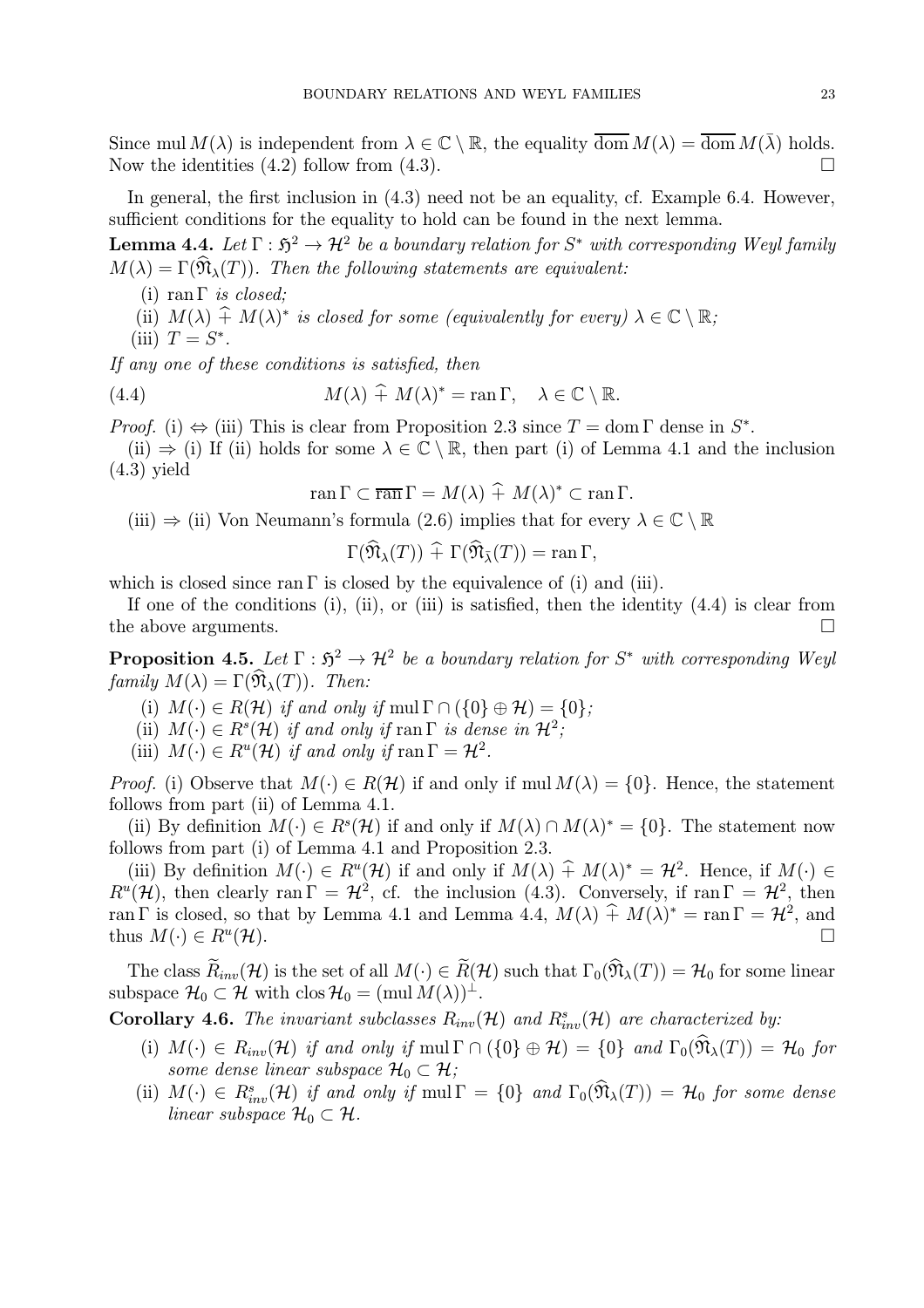**Proposition 4.7.** Let  $\Gamma : \mathfrak{H}^2 \to \mathcal{H}^2$  be a boundary relation for  $S^*$  with corresponding Weyl family  $M(\lambda) = \Gamma(\widehat{\mathfrak{N}}_{\lambda}(T))$ . Then:

- (i)  $M(\cdot) \in \widetilde{R}[\mathcal{H}]$  if and only if  $\Gamma_0(\widehat{\mathfrak{N}}_{\lambda}(T)) = \mathcal{H}_0$ ,  $\lambda \in \mathbb{C} \setminus \mathbb{R}$ , where  $\mathcal{H}_0 \subset \mathcal{H}$  is a closed linear subspace;
- (ii)  $M(\cdot) \in R[\mathcal{H}]$  if and only if  $\Gamma_0(\widehat{\mathfrak{N}}_{\lambda}(T)) = \mathcal{H}, \lambda \in \mathbb{C} \setminus \mathbb{R};$
- (iii)  $M(\cdot) \in R^s[\mathcal{H}]$  if and only if  $mul \Gamma_0 = \{0\}$  and  $\Gamma_0(\widehat{\mathfrak{N}}_{\lambda}(T)) = \mathcal{H}, \lambda \in \mathbb{C} \setminus \mathbb{R}.$

*Proof.* For any  $M(\cdot) \in \widetilde{R}(\mathcal{H})$  the following orthogonal decomposition holds:

 $\mathcal{H} = \overline{\text{dom}} M(\lambda) \oplus \text{mul } M(\lambda),$ 

and the multivalued part mul  $M(\lambda)$  does not depend on  $\lambda \in \mathbb{C} \setminus \mathbb{R}$ . Define  $\mathcal{H}_0 = \mathcal{H} \ominus$ mul  $M(\lambda)$ . Since  $\Gamma_0(\widehat{\mathfrak{N}}_{\lambda}(T)) = \text{dom } M(\lambda)$ , parts (i) and (ii) follow from the definitions of  $\widetilde{R}[\mathcal{H}]$  and  $\widetilde{R}[\mathcal{H}]$ . As to (iii):  $M(\cdot) \in R^s[\mathcal{H}]$  if and only if  $M(\lambda) \in R[\mathcal{H}]$  and ker Im  $M(\lambda) =$ <br>{0}. Hence, the assertion follows from Lemma 4.1.  $\{0\}$ . Hence, the assertion follows from Lemma 4.1.

4.2. Boundary relations and their  $\gamma$ -fields. The identity (3.4) implies that for all  $\lambda \in$  $\mathbb{C} \setminus \mathbb{R},$ 

$$
\ker(\Gamma_0 \upharpoonright \widehat{\mathfrak{N}}_{\lambda}(T)) = \{0\}, \quad \ker(\Gamma_1 \upharpoonright \widehat{\mathfrak{N}}_{\lambda}(T)) = \{0\}, \quad \ker(\Gamma \upharpoonright \widehat{\mathfrak{N}}_{\lambda}(T)) = \{0\}.
$$

In particular, the inverse of  $\Gamma_0 \upharpoonright \widehat{\mathfrak{N}}_{\lambda}(T)$  is a single-valued linear mapping from  $\Gamma_0(\widehat{\mathfrak{N}}_{\lambda}(T))$  = dom  $M(\lambda)$  onto  $\widehat{\mathfrak{N}}_{\lambda}(T)$ ; it is denoted by  $\widehat{\gamma}(\lambda) := (\Gamma_0 \widehat{\mathfrak{N}}_{\lambda}(T))^{-1}$ . The  $\gamma$ -field  $\gamma(\cdot)$  associated with the boundary relation  $\Gamma : \mathfrak{H}^2 \to \mathcal{H}^2$  is defined by

(4.5) 
$$
\gamma(\lambda) = \{ \{h, f_{\lambda}\} : \{\widehat{f}_{\lambda}, \widehat{h}\} \in \Gamma, \widehat{f}_{\lambda} = \{f_{\lambda}, \lambda f_{\lambda}\} \}, \quad \lambda \in \mathbb{C} \setminus \mathbb{R},
$$

so that  $\gamma(\lambda)$  corresponds to the first component of the mapping  $\hat{\gamma}(\lambda)$ . It maps  $\Gamma_0(\hat{\mathfrak{N}}_{\lambda}(T))$ onto  $\mathfrak{N}_{\lambda}(T)$  and satisfies  $\gamma(\lambda)\Gamma_0 f_{\lambda} = f_{\lambda}$  for all  $f_{\lambda} \in \mathfrak{N}_{\lambda}(T)$ . With  $\gamma(\lambda)$  the relation  $\Gamma \upharpoonright \mathfrak{N}_{\lambda}(T)$ can be rewritten as follows

$$
(4.6) \qquad \Gamma \upharpoonright \widehat{\mathfrak{N}}_{\lambda}(T) := \{ \{ \{ \gamma(\lambda)h, \lambda \gamma(\lambda)h \}, \{h, h' \} \} : \{h, h' \} \in M(\lambda) \}, \quad \lambda \in \mathbb{C} \setminus \mathbb{R}.
$$

In the case that  $\Gamma$  is single-valued one can decompose  $\Gamma = \Gamma_0 \oplus \Gamma_1$ . Then by part (ii) of Lemma 4.1 the corresponding Weyl family  $M(\cdot)$  is operator-valued. In this case the identity (4.6) takes the form

(4.7) 
$$
\Gamma_0 \widehat{\gamma}(\lambda) h = h, \quad \Gamma_1 \widehat{\gamma}(\lambda) h = M(\lambda) h, \quad h \in \text{dom } M(\lambda), \quad \lambda \in \mathbb{C} \setminus \mathbb{R}.
$$

These formulas are typically used in the case of ordinary boundary triplets for defining the corresponding Weyl function.

**Proposition 4.8.** Let  $\Gamma : \mathfrak{H}^2 \to \mathcal{H}^2$  be a boundary relation for  $S^*$  with corresponding Weyl family  $M(\lambda) = \Gamma(\widehat{\mathfrak{N}}_{\lambda}(T))$  and let  $\widetilde{A} = \mathcal{J}\Gamma$  be as in (2.20). Then the corresponding  $\gamma$ -field  $\gamma(\cdot)$  in (4.5) and the Weyl family  $M(\cdot)$  are connected by

(4.8) 
$$
(\widetilde{A} - \lambda)^{-1} \begin{pmatrix} 0 \\ \varphi \end{pmatrix} = - \begin{pmatrix} \gamma(\lambda)(M(\lambda) + \lambda)^{-1} \varphi \\ (M(\lambda) + \lambda)^{-1} \varphi \end{pmatrix}, \quad \varphi \in \mathcal{H}, \quad \lambda \in \mathbb{C} \setminus \mathbb{R}.
$$

Furthermore, the  $\gamma$ -field  $\gamma(\cdot)$  satisfies with  $\lambda, \mu \in \mathbb{C} \setminus \mathbb{R}$  the identity (4.9)

$$
\frac{(M_s(\lambda)h, k)_{\mathcal{H}} - (h, M_s(\mu)k)_{\mathcal{H}}}{\lambda - \bar{\mu}} = (\gamma(\lambda)h, \gamma(\mu)k)_{\mathfrak{H}}, \quad h \in \text{dom } M(\lambda), \quad k \in \text{dom } M(\mu),
$$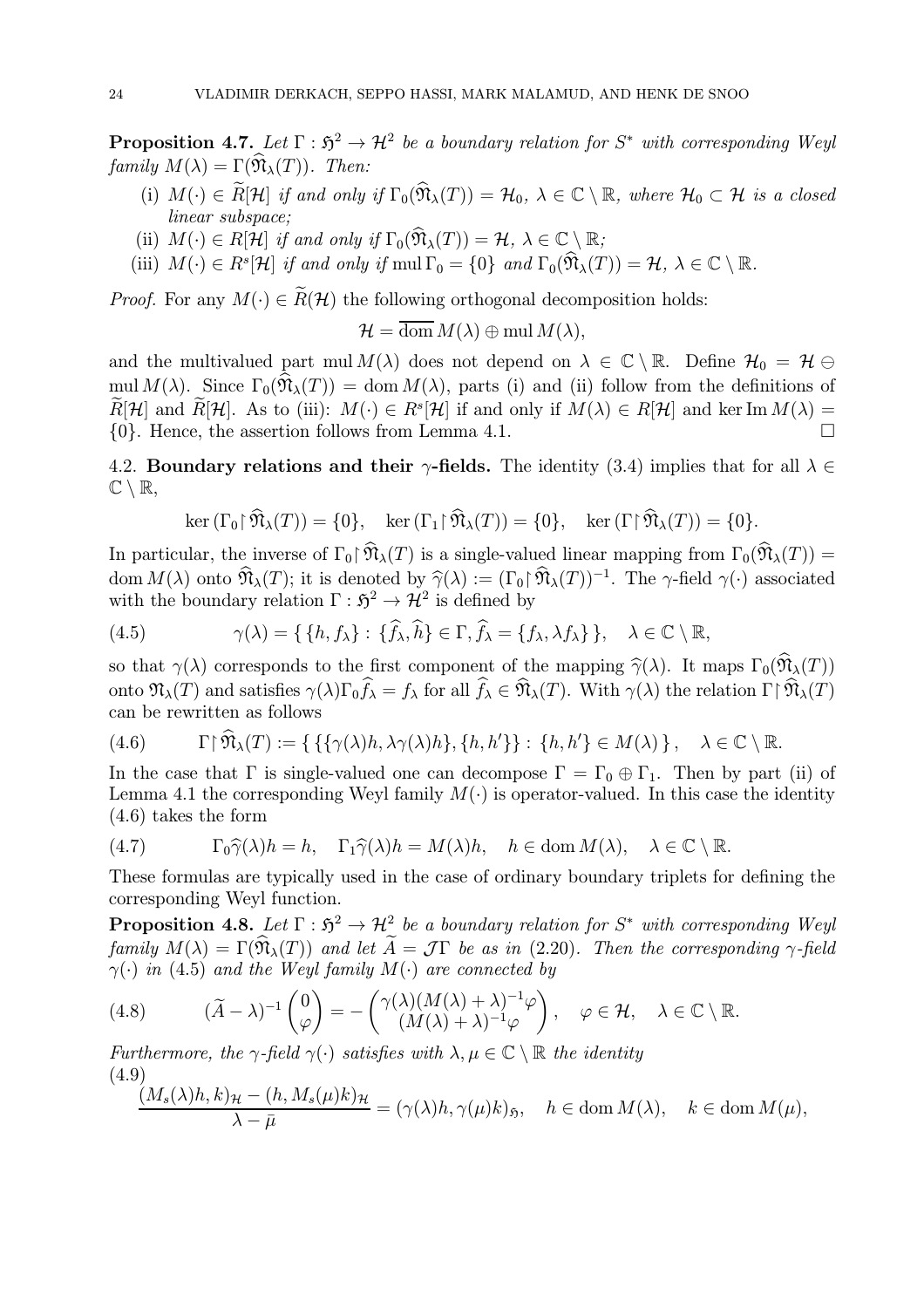and, in particular,

(4.10) 
$$
\ker \gamma(\lambda) = \text{mul } \Gamma_0 = \ker (M(\lambda) - M(\lambda)^*).
$$

Proof. It follows from (2.20) and (4.5) that

$$
(\widetilde{A} - \lambda)^{-1} \begin{pmatrix} 0 \\ -h' - \lambda h \end{pmatrix} = \begin{pmatrix} \gamma(\lambda)h \\ h \end{pmatrix}, \quad h \in \Gamma_0(\widehat{\mathfrak{N}}_{\lambda}(T)),
$$

which gives  $(4.8)$  immediately. The identity  $(4.9)$  follows from  $(3.4)$  and the description  $(4.6)$ . Finally, the identities in (4.10) are obtained from the definition (4.5) and Lemma 4.1.  $\Box$ 

The identity (4.8) shows the sense in which the mapping  $\gamma(\lambda)$ :  $\Gamma_0(\hat{\mathfrak{N}}_{\lambda}(T)) \to \mathfrak{N}_{\lambda}(T)$  can be seen to be holomorphic. In general, the closure of the mapping  $\gamma(\lambda)$  is not single-valued, cf. Example 6.6. However, there is a useful sufficient condition which guarantees that the closure of  $\gamma(\lambda)$  is single-valued.

**Proposition 4.9.** Assume that for some  $\lambda \in \mathbb{C} \setminus \mathbb{R}$  the inclusion

(4.11) 
$$
\Gamma_0(\widehat{\mathfrak{N}}_{\lambda}(T)) \subset \Gamma_0(\widehat{\mathfrak{N}}_{\overline{\lambda}}(T))
$$

is satisfied. Then  $\gamma(\lambda)$  admits a single-valued closure.

*Proof.* It follows from (4.9) that for all  $h \in \text{dom } M(\lambda)$ 

$$
(\lambda - \bar{\lambda})(\gamma(\lambda)h, \gamma(\lambda)h)_{\mathfrak{H}} = (M_s(\lambda)h, h)_{\mathcal{H}} - (h, M_s(\lambda)h)_{\mathcal{H}},
$$

and the assumption dom  $M(\lambda) \subset \text{dom } M(\lambda)^*$  implies then that

(4.12) 
$$
(\gamma(\lambda)h, \gamma(\lambda)h)_{\mathfrak{H}} = \left(\frac{M_s(\lambda) - M_s(\lambda)^*}{\lambda - \bar{\lambda}}h, h\right)_{\mathcal{H}}.
$$

Now, for each  $\lambda \in \mathbb{C} \setminus \mathbb{R}$ , the operator

$$
N(\lambda) := \frac{M_s(\lambda) - M_s(\lambda)^*}{\lambda - \overline{\lambda}}
$$

is a nonnegative densely defined operator in  $\mathcal{H}\ominus \text{mul }M(\lambda)$ . Therefore, both quadratic forms in (4.12) are closable (see [19]). Hence,  $\gamma(\lambda)$  admits a single-valued closure. in (4.12) are closable (see [19]). Hence,  $\gamma(\lambda)$  admits a single-valued closure.

It follows from the identity  $(N(\lambda)h, h) = (\gamma(\lambda)h, \gamma(\lambda)h), h \in \text{dom } M(\lambda)$ , that the operator  $N(\lambda)$  is nonnegative. Hence, it has a Friedrichs extension  $N_F(\lambda)$ . According to the Second Representation Theorem (see [19]) the single-valued closure of  $\gamma(\lambda)$ , denoted by  $\gamma^{**}(\lambda)$ , satisfies dom  $\gamma^{**}(\lambda) = \text{dom } N_F(\lambda)^{1/2}$ . Observe that the original mapping is onto  $\mathfrak{N}_{\lambda}(T)$  and its closure is into  $\mathfrak{N}_{\lambda}(S^*)$ . In general the closure does not map onto  $\mathfrak{N}_{\lambda}(S^*)$ , cf. Example 6.7. In the case when (4.11) fails to hold it may happen that the closure of  $\gamma(\lambda)$  is multivalued, see Example 6.6.

4.3. Characterization of domain invariance. The boundary relation for  $S^*$  and the associated mappings  $\Gamma_0$  and  $\Gamma_1$  in (3.6) induce two linear relations:

(4.13) 
$$
A_0 = \ker \Gamma_0, \quad A_1 = \ker \Gamma_1,
$$

in the Hilbert space  $\mathfrak{H}$ . Clearly, these relations are symmetric and satisfy

$$
S\subset A_0\subset T, \quad S\subset A_1\subset T.
$$

The relations  $A_0$  and  $A_1$  need not be closed and their defect numbers may be unequal, cf. Example 6.3. The following lemma is useful in the further study of these relations.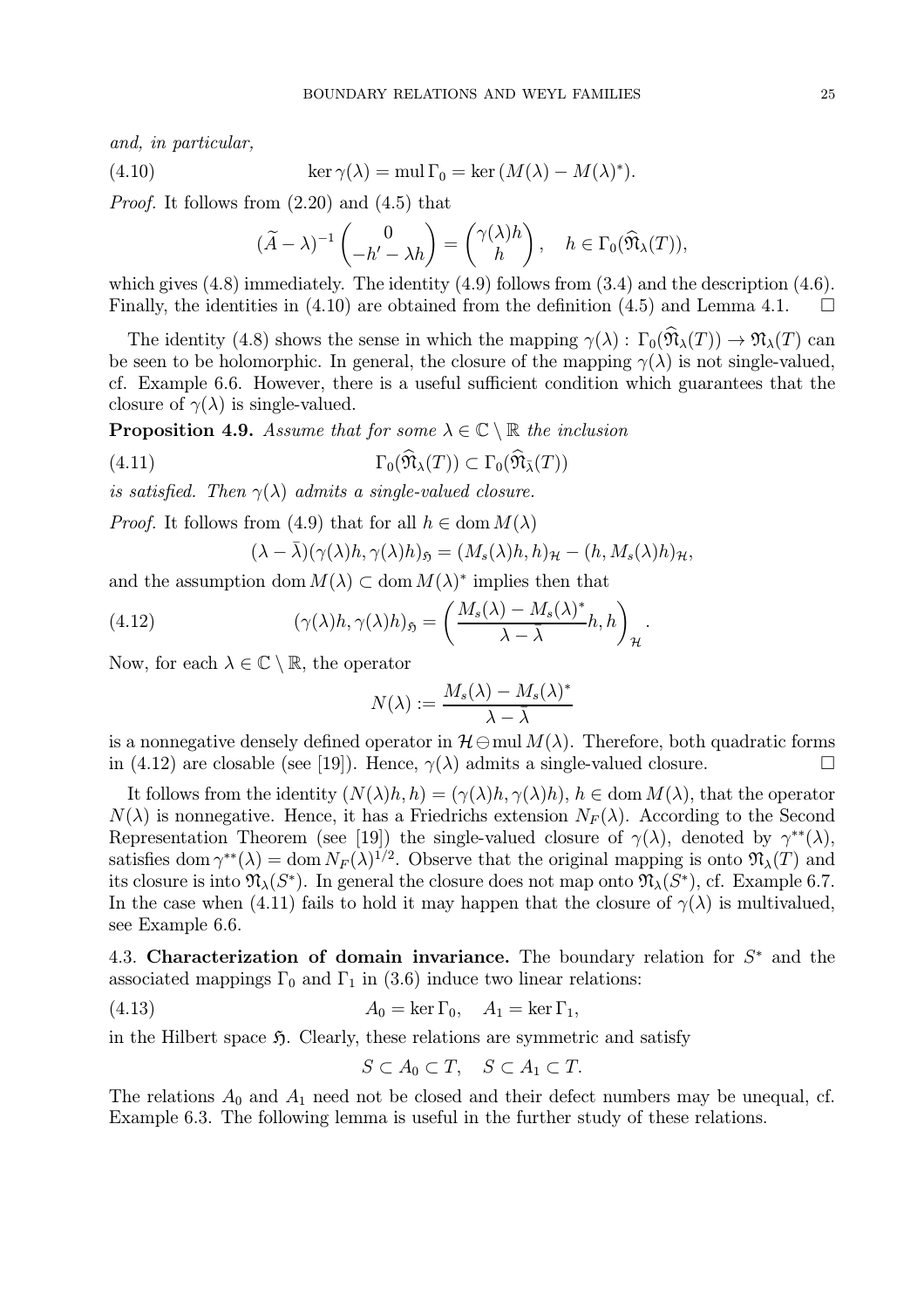**Lemma 4.10.** Let  $\Gamma : \mathcal{H}^2 \to \mathfrak{H}^2$  be a boundary relation for  $S^*$ . Then for  $j = 1, 2$ : (i)  $\Gamma_j(\widehat{\mathfrak{N}}_{\lambda}(T)) \subset \text{ran }\Gamma_j \subset \text{clos }(\Gamma_j(\widehat{\mathfrak{N}}_{\lambda}(T)))$  for all  $\lambda \in \mathbb{C} \setminus \mathbb{R}$ ;

- 
- (ii)  $\text{ran } \Gamma_j^{[*]} = \text{ker } \Gamma_j$ , where  $\Gamma_j$  is understood as a linear subspace of  $\mathfrak{H}^2 \oplus \mathcal{H}^2$ ;
- (iii) if  $\text{ran }\Gamma_i$  is closed, then  $A_i$  is closed.

The condition in (iii) is satisfied if  $\Gamma_i(\widehat{\mathfrak{N}}_{\lambda}(T))$  is closed for some  $\lambda \in \mathbb{C} \setminus \mathbb{R}$ .

*Proof.* (i) The first inclusion is obvious. Since by definition  $\Gamma_0(\widehat{\mathfrak{N}}_{\lambda}(T)) = \text{dom } M(\lambda)$  and  $\Gamma_1(\widehat{\mathfrak{N}}_{\lambda}(T)) = \text{ran } M(\lambda)$ , the second inclusion is immediate from Corollary 4.3.

(ii) Identifying  $\Gamma_0$  as a linear subspace of  $\Gamma \subset \mathfrak{H}^2 \oplus \mathcal{H}^2$  it takes the form

$$
\Gamma_0 = \{ \{\hat{f}, \{h, 0\}\} : \{\hat{f}, \{h, h'\}\} \in \Gamma \}.
$$

Assume that  $\widehat{g} \in \text{ran }\Gamma_0^{[*]},$  i.e.  $\{\widehat{k}, \widehat{g}\} \in \Gamma_0^{[*]}$  for some  $\widehat{k} = \{k, k'\}$ . Then for all  $\{\widehat{f}, \{h, 0\}\} \in \Gamma_0$ ,

$$
0 = \left(J_{\mathfrak{H}}\widehat{g}, \widehat{f}\right) - \left(J_{\mathcal{H}}\{k, k'\}, \{h, 0\}\right) = \left(J_{\mathfrak{H}}\widehat{g}, \widehat{f}\right) - \left(J_{\mathcal{H}}\{0, k'\}, \{h, h'\}\right).
$$

This means that  $\{\{0, k'\}, \widehat{g}\} \in \Gamma^{[*]} = \Gamma^{-1}$  or equivalently that  $\{\widehat{g}, \{0, k'\}\} \in \Gamma$ , i.e.,  $\widehat{g} \in A_0 =$ ker  $\Gamma_0$ . Therefore, ran  $\Gamma_0^{[*]} = \ker \Gamma_0$ . Similarly one proves the identity ran  $\Gamma_1^{[*]} = \ker \Gamma_1$ .

(iii) Let ran  $\Gamma_j$  be closed. Then also ran  $(\Gamma_j)^{**}$  is closed. By Proposition 2.2, more precisely by its Kreĭn space version, equivalently then ran  $\Gamma_j^{[*]}$  is closed. Now the assertion follows from the equalities in (ii).

The last statement is clear from the inclusions in (i).

The condition in (iii) is sufficient, but not necessary. In fact, in Example 6.5 ran  $\Gamma_0$  is not closed, while  $A_0$  is selfadjoint.

Proposition 4.11. The following statements are equivalent:

(i)  $\mathcal{H}_0 := \Gamma_0(\mathfrak{N}_\lambda(T))$  is independent from  $\lambda \in \mathbb{C}^+$  (resp. from  $\lambda \in \mathbb{C}^-$ );

(ii)  $\mathfrak{N}_{\mu}(T) \subset \text{ran} (A_0 - \lambda)$  for all  $\lambda, \mu \in \mathbb{C}^+$  (resp. for all  $\lambda, \mu \in \mathbb{C}^-$ ),  $\lambda \neq \mu$ .

If one of these conditions is satisfied, then the  $\gamma$ -field  $\gamma(\cdot)$  satisfies

(4.14) 
$$
\gamma(\lambda) = [I + (\lambda - \mu)(A_0 - \lambda)^{-1}] \gamma(\mu), \quad \lambda, \mu \in \mathbb{C}^+(\mathbb{C}^-).
$$

Proof. (i)  $\Rightarrow$  (ii) Let  $\mathcal{H}_0 = \Gamma_0(\widehat{\mathfrak{N}}_{\lambda}(T))$  for all  $\lambda \in \mathbb{C}^+$ . It follows from (4.6) that for every  $h \in \mathcal{H}_0$  there exist  $h', h'' \in \mathcal{H}$  such that

$$
(4.15)
$$

 $\{\{\gamma(\lambda)h, \lambda\gamma(\lambda)h\}, \{h, h'\}\}\in \Gamma\upharpoonright \mathfrak{N}_{\lambda}(T)\subset \Gamma$ ,  $\{\{\gamma(\mu)h, \mu\gamma(\mu)h\}, \{h, h''\}\}\in \Gamma\upharpoonright \mathfrak{N}_{\mu}(T)\subset \Gamma$ . Hence,

$$
\{\{(\gamma(\lambda)-\gamma(\mu))h,(\lambda\gamma(\lambda)-\mu\gamma(\mu))h\},\{0,h'-h''\}\}\in\Gamma,
$$

and therefore

(4.16) 
$$
\{(\gamma(\lambda)-\gamma(\mu))h,(\lambda\gamma(\lambda)-\mu\gamma(\mu))h\}\in A_0.
$$

It follows from (4.16) that

$$
\{(\gamma(\lambda)-\gamma(\mu))h,(\lambda-\mu)\gamma(\mu)h\}\in A_0-\lambda,
$$

so that  $\gamma(\mu)h \in \text{ran} (A_0 - \lambda)$  for every  $h \in \mathcal{H}_0$ . Therefore (ii) follows.

(ii)  $\Rightarrow$  (i) Let  $h \in \Gamma_0(\widehat{\mathfrak{N}}_u(T))$ . By definition there is an element  $h' \in \mathcal{H}$  so that

(4.17) 
$$
\{\{\gamma(\mu)h, \mu\gamma(\mu)h\}, \{h, h'\}\}\in \Gamma.
$$

$$
\Box
$$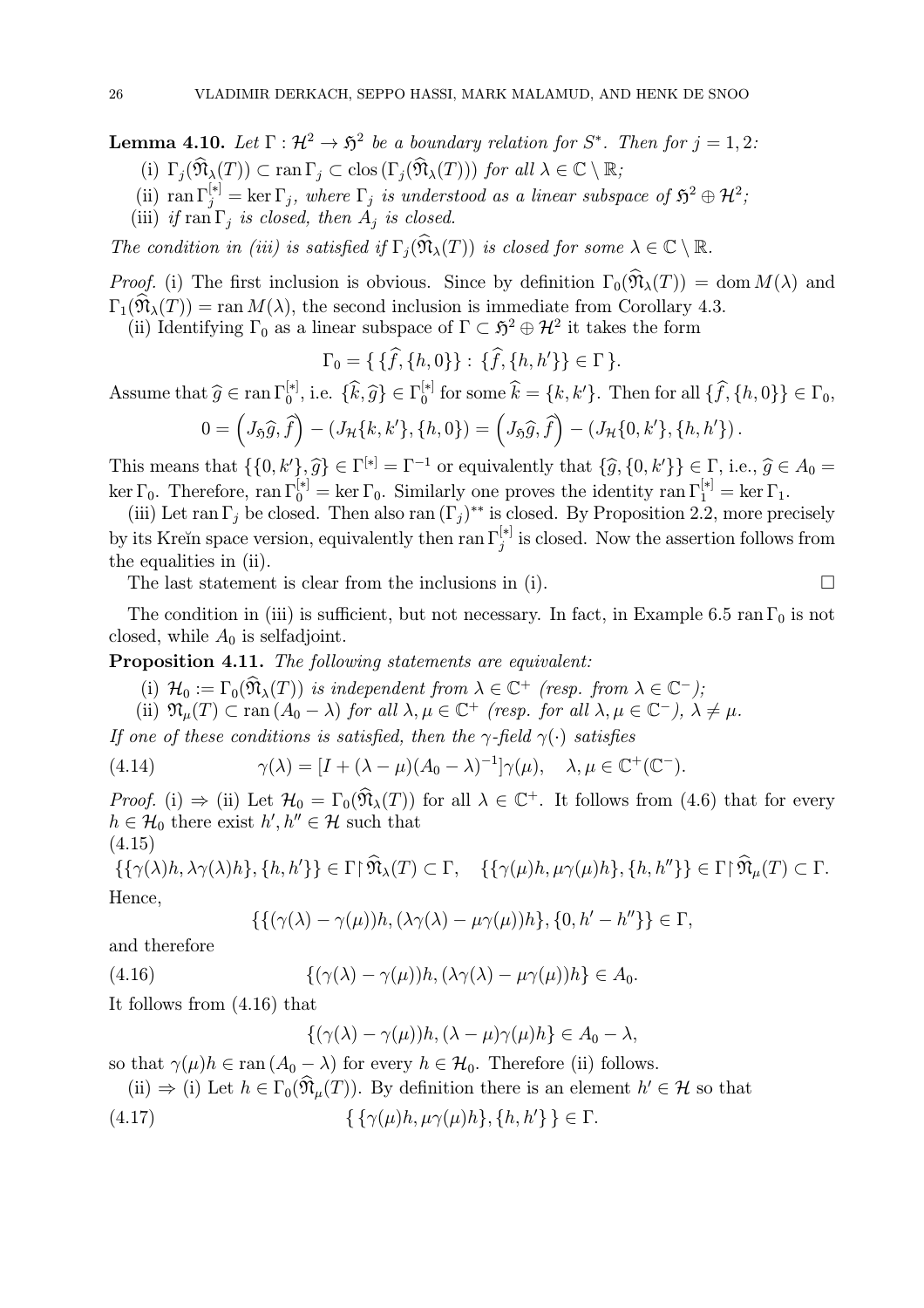The assumption in (ii) shows that  $\gamma(\mu)h \in \text{ran } (A_0 - \lambda)$ , so that there is an element  $k \in \mathfrak{H}$ such that  $\{k, \gamma(\mu)h + \lambda k\} \in A_0$ . Hence, there exists  $\varphi \in \mathcal{H}$  such that

(4.18) 
$$
\{\{(\lambda-\mu)k,(\lambda-\mu)\gamma(\mu)h+\lambda(\lambda-\mu)k\},\{0,\varphi\}\}\in\Gamma.
$$

It follows from (4.17) and (4.18) that

$$
\{\{\gamma(\mu)h+(\lambda-\mu)k,\lambda(\gamma(\mu)h+(\lambda-\mu)k)\},\{h,h'+\varphi\}\}\in\Gamma.
$$

In other words,  $h \in \Gamma_0(\widehat{\mathfrak{N}}_{\lambda}(T))$ . Hence  $\Gamma_0(\widehat{\mathfrak{N}}_{\mu}(T)) \subset \Gamma_0(\widehat{\mathfrak{N}}_{\lambda}(T))$ , and equality follows by symmetry.

Now assume that one of the equivalent conditions (i) or (ii) is satisfied. The assumption (i) implies the identity (4.16), which may be rewritten as

$$
\{\gamma(\mu)h, \gamma(\lambda)h\} \in I + (\lambda - \mu)(A - \lambda)^{-1},
$$

where  $(A_0 - \lambda)^{-1}$  is a bounded linear operator on ran  $(A_0 - \lambda)$ , since  $A_0$  is symmetric. Hence  $(4.14)$  is valid.

Corollary 4.12. If (i) or equivalently (ii) in Proposition 4.11 holds for all  $\lambda, \mu \in \mathbb{C} \setminus \mathbb{R}$ , then  $A_0$  is essentially selfadjoint and (4.14) holds for all  $\lambda, \mu \in \mathbb{C} \setminus \mathbb{R}$ .

*Proof.* Assume first that S is simple. Then part (ii) of Proposition 4.11 implies that  $\overline{\text{ran}}$  ( $A_0 \lambda$ ) = 5,  $\lambda \in \mathbb{C} \setminus \mathbb{R}$ , so that  $A_0$  is essentially selfadjoint. If S is not simple, decompose S =  $S' \oplus S''$  where  $S''$  is selfadjoint. The symmetric extension  $A_0$  of S decomposes accordingly:  $A_0 = A'_0 \oplus S''$ . The earlier argument shows that  $A'_0$  is essentially selfadjoint, so that  $A_0$  itself is also essentially selfadjoint.

The case of equality in the first inclusion of (i) in Lemma 4.10 is characterized in the following theorem.

**Theorem 4.13.** The following statements are equivalent for every fixed  $\lambda \in \mathbb{C}^+(\mathbb{C}^-)$ :

(i) ran  $(A_0 - \lambda) = \mathfrak{H}$  (i.e.  $A_0$  is maximal symmetric);

(ii)  $T = A_0 \widehat{+} \widehat{\mathfrak{N}}_{\lambda}(T);$ 

(iii)  $\Gamma_0(\widehat{\mathfrak{N}}_{\lambda}(T)) = \text{ran }\Gamma_0$ .

If (i), (ii), or (iii) holds for some  $\lambda \in \mathbb{C}^+(\mathbb{C}^-)$ , then (i), (ii), and (iii) hold for every  $\lambda \in \mathbb{C}^+(\mathbb{C}^-)$  and, moreover, S satisfies

$$
(4.19) \quad S = \{ \{f, g\} \in A_0^* : (g - \bar{\lambda}f, \gamma(\lambda)h)_{\mathfrak{H}} = 0, \ h \in \mathcal{H}_0 := \Gamma_0(\widehat{\mathfrak{N}}_{\lambda}(T)) \}, \quad \lambda \in \mathbb{C}^+(\mathbb{C}^-).
$$
  
*Proof.* (i)  $\Rightarrow$  (ii) If ran  $(A_0 - \lambda) = \mathfrak{H}$  for  $\lambda \in \mathbb{C}^+$ , it follows that

$$
S^* = A_0 \widehat{+} \widehat{\mathfrak{N}}_{\lambda}(S^*).
$$

Now observe that  $T \subset S^*$ ,  $A_0 \subset T$ , and  $T \cap \widehat{\mathfrak{N}}_{\lambda}(S^*) = \widehat{\mathfrak{N}}_{\lambda}(T)$ , which gives (ii).

 $(ii) \Rightarrow (i)$  The identity in (ii) shows that

$$
\operatorname{ran}(T - \lambda) = \operatorname{ran}(A_0 - \lambda), \quad \lambda \in \mathbb{C}^+.
$$

Since A is selfadjoint, it follows from (2.20) and (2.25) that ran  $(T - \lambda) = \mathfrak{H}$  for every  $\lambda \in \mathbb{C} \setminus \mathbb{R}$ . Hence, in particular ran  $(A_0 - \lambda) = \mathfrak{H}$  for  $\lambda \in \mathbb{C}^+$ , which gives (i).

(ii)  $\Rightarrow$  (iii) Let  $h \in \text{ran } \Gamma_0$ , so that  $\{f, \{h, h'\}\}\in \Gamma$  for some  $h' \in \mathcal{H}, f \in T$ . Decompose  $f = f_0 + f_\lambda$ , where  $\{f_0, \{0, k\}\}\in \Gamma$  and  $\{f_\lambda, \{h, h'-k\}\}\in \mathfrak{N}_\lambda(T)$ . This shows that  $h \in \Gamma_0(\widehat{\mathfrak{N}}_{\lambda}(T))$ , and (iii) follows.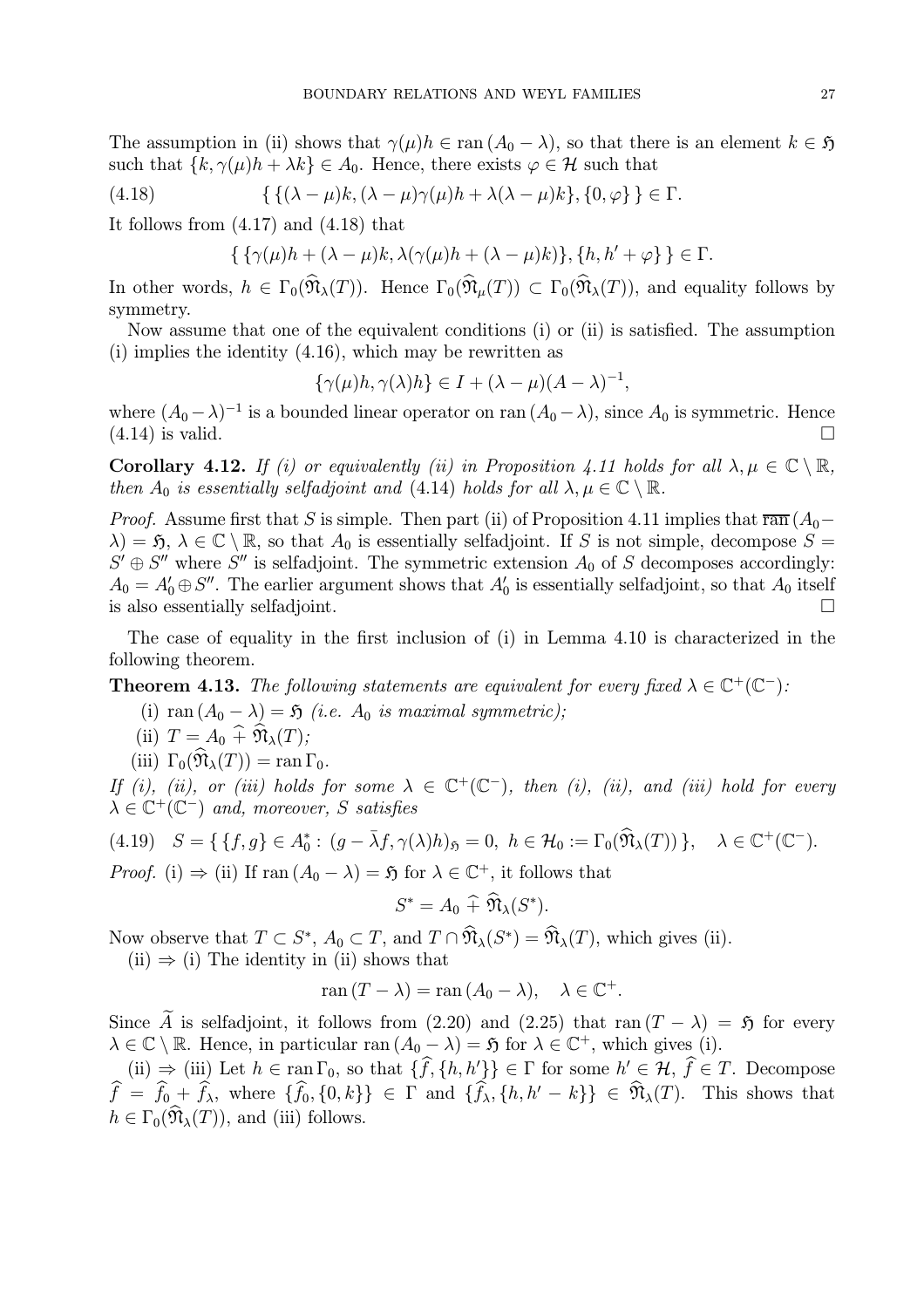(iii)  $\Rightarrow$  (ii) Since clearly  $A_0 \,\hat{\hat{\theta}}_1(x) \subset T$ , it suffices to prove the reverse inclusion. Let  $f \in T$ , so that  $\{f, \{h, h'\}\}\in \Gamma$  for some  $h, h' \in \mathcal{H}$ . According to (iii) there exists  $f_{\lambda} \in \mathfrak{N}_{\lambda}(T)$ , such that  $\{f_{\lambda}, h\} \in \Gamma_0$ , i.e.,  $\{f_{\lambda}, \{h_{\lambda}, h''\}\}\subsetneq \Gamma$  for some  $h'' \in \mathcal{H}$ . This implies that  $\{f - f_\lambda, \{0, h' - h''\}\}\in \Gamma$ , and therefore  $f_0 := f - f_\lambda \in A_0$ , which shows that  $f =$  $f_0 + f_\lambda \in A_0 + \mathfrak{N}_\lambda(T)$ . Hence, (ii) follows.

If any of the equivalent statements (i), (ii), or (iii) holds for some  $\lambda \in \mathbb{C}^+(\mathbb{C}^-)$  then symmetry of  $A_0$  forces that these statements hold for every  $\lambda \in \mathbb{C}^+(\mathbb{C}^-)$ . Moreover, it follows from (ii) that

$$
T^* = A_0^* \cap \left(\widehat{\mathfrak{N}}_{\lambda}(T)\right)^*,
$$

which leads to the identity  $(4.19)$ .

As a consequence of Theorem 4.13 one obtains criteria for  $A_0$  to be selfadjoint.

Corollary 4.14. The relation  $A_0$  is selfadjoint if and only if one (and hence all) of the statements (i), (ii), or (iii) in Theorem 4.13 holds for some  $\lambda \in \mathbb{C}^+$  and some  $\lambda \in \mathbb{C}^-$ . Moreover, in this case

$$
(4.20) \quad S = \{ \{f, g\} \in A_0 : (g - \bar{\lambda}f, \gamma(\lambda)h)_{\mathfrak{H}} = 0, \ h \in \mathcal{H}_0 := \Gamma_0(\widehat{\mathfrak{N}}_{\lambda}(T)) \}, \quad \lambda \in \mathbb{C} \setminus \mathbb{R}.
$$

The case of equality in the second inclusion of (i) in Lemma 4.10 is characterized in the next proposition.

**Proposition 4.15.** The following statements are equivalent for every fixed  $\lambda \in \mathbb{C}^+(\mathbb{C}^-)$ :

- (i)  $\Gamma_0(\widehat{\mathfrak{N}}_{\lambda}(T))$  is closed;
- (ii)  $\overline{\text{ran}} (A_0 \lambda) = \mathfrak{H}$  and  $\text{ran } \Gamma_0$  is closed.

In this case  $A_0$  is closed and ran  $(A_0 - \lambda) = \mathfrak{H}$  for every  $\lambda \in \mathbb{C}^+(\mathbb{C}^-)$ , so that  $A_0$  is maximal symmetric.

Proof. (i)  $\Rightarrow$  (ii) Assume that  $\Gamma_0(\widehat{\mathfrak{N}}_{\lambda}(T))$  is closed for some  $\lambda \in \mathbb{C}^+(\mathbb{C}^-)$ . Then by Lemma 4.10 ran  $\Gamma_0$  is closed and Theorem 4.13 implies that ran  $(A_0 - \lambda) = \mathfrak{H}$  for  $\lambda \in \mathbb{C}^+(\mathbb{C}^-)$ .

(ii)  $\Rightarrow$  (i) If ran  $\Gamma_0$  is closed, then  $A_0$  is closed by Lemma 4.10. Therefore the assumption  $\overline{\text{ran}} (A_0 - \lambda) = \overline{\mathfrak{H}}$  for  $\lambda \in \mathbb{C}^+(\mathbb{C}^-)$  leads to  $\text{ran}(A_0 - \lambda) = \overline{\mathfrak{H}}, \lambda \in \mathbb{C}^+(\mathbb{C}^-)$ . Then by Theorem 4.13 ran  $\Gamma_0 = \Gamma_0(\hat{\mathfrak{N}}_{\lambda}(T))$ , and this subspace is closed by the second assumption in (ii).

The last statement follows from Lemma 4.10.  $\Box$ 

As a consequence of Proposition 4.15 one obtains some further invariance results known for an arbitrary Nevanlinna family  $M(\cdot) \in R(H)$ . This in turn leads to a more precise statement concerning  $A_0$  in the previous proposition.

**Proposition 4.16.** Let the Nevanlinna family  $M(\cdot) \in \widetilde{R}(\mathcal{H})$  be the Weyl family associated to the boundary relation  $\Gamma : \mathfrak{H}^2 \to \mathcal{H}^2$  via Theorem 3.9. Then:

- (i) if dom  $M(\lambda_0)$  (ran  $M(\lambda_0)$ ) is closed for some  $\lambda_0 \in \mathbb{C} \setminus \mathbb{R}$ , then ran  $\Gamma_0$  (resp. ran  $\Gamma_1$ ) is closed and the operator part of  $M(\lambda)$  (of  $M(\lambda)^{-1}$ ) is bounded for every  $\lambda \in \mathbb{C} \setminus \mathbb{R}$ ;
- (ii) if ran  $\Gamma_0$  (ran  $\Gamma_1$ ) is not closed, then dom  $M(\lambda)$  (resp. ran  $M(\lambda)$ ) is nonclosed and the operator part of  $M(\lambda)$  (of  $M(\lambda)^{-1}$ ) is unbounded for every  $\lambda \in \mathbb{C} \setminus \mathbb{R}$ .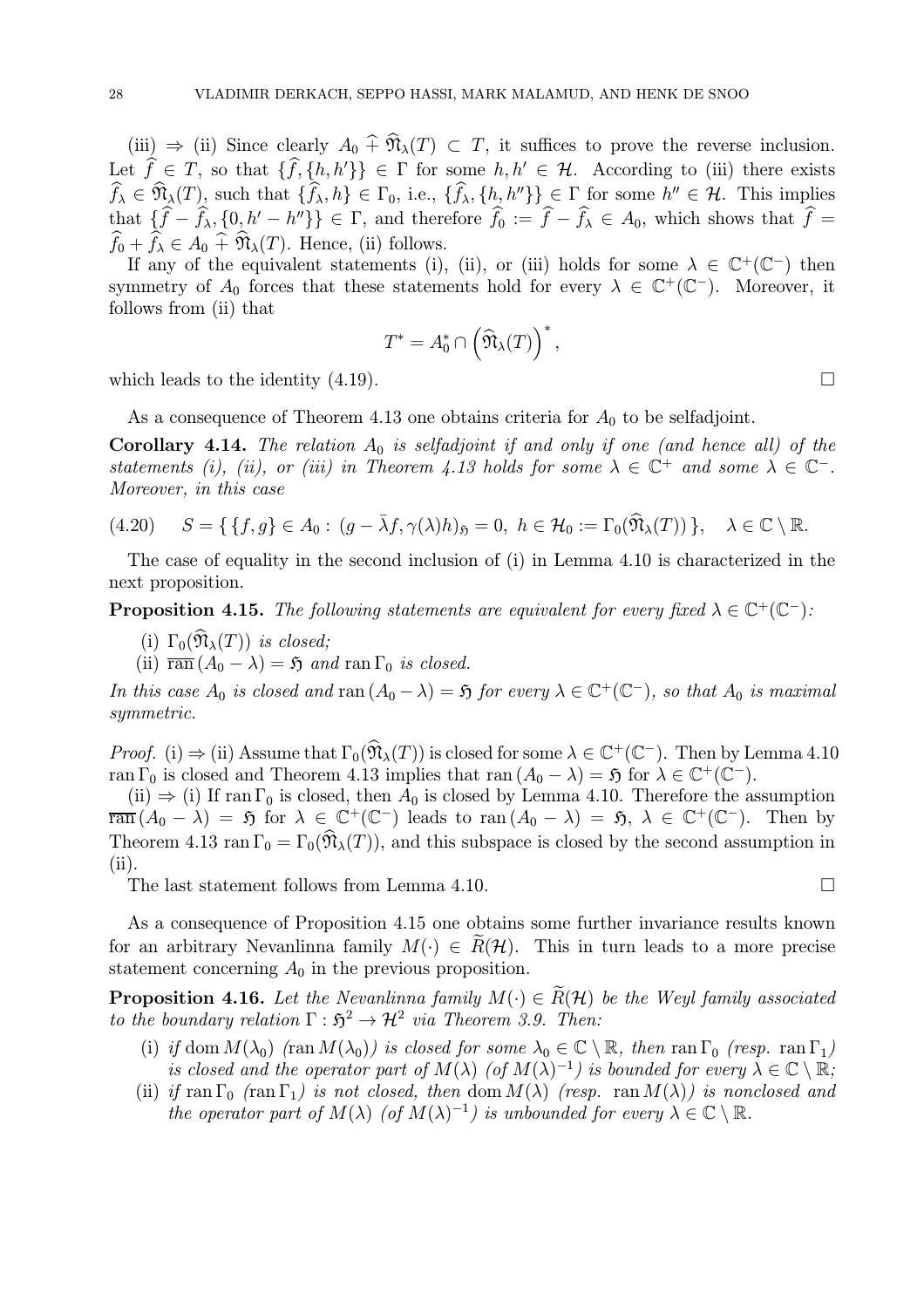*Proof.* It is enough to prove (i). Since  $M(\lambda_0)^* = M(\overline{\lambda}_0)$  Proposition 2.2 shows that dom  $M(\lambda_0)$ is closed if and only if dom  $M(\bar{\lambda}_0)$  is closed. In this case dom  $M(\lambda_0) = \text{dom } M(\bar{\lambda}_0) = \text{ran } \Gamma_0$ by Corollary 4.3. Now it is clear that the properties in part (ii) of Proposition 4.15 are satisfied for every  $\lambda \in \mathbb{C} \setminus \mathbb{R}$  and consequently dom  $M(\lambda) = \Gamma_0(\mathfrak{N}_{\lambda}(T))$  is closed for every  $\lambda \in \mathbb{C} \setminus \mathbb{R}$ . By the closed graph theorem this means that the operator part of  $M(\lambda)$ ,  $\lambda \in \mathbb{C} \setminus \mathbb{R}$  is bounded (see (2.32)). Similar one proves the assertion for ran  $M(\lambda)$ .  $\lambda \in \mathbb{C} \setminus \mathbb{R}$ , is bounded (see (2.32)). Similar one proves the assertion for ran  $M(\lambda)$ .

**Corollary 4.17.** If one of the equivalent statements (i) or (ii) in Proposition 4.15 holds at a single point  $\lambda_0 \in \mathbb{C} \setminus \mathbb{R}$ , then  $A_0$  is selfadjoint.

*Proof.* It was shown in the proof of Proposition 4.16 that dom  $M(\lambda_0) = \text{dom } M(\bar{\lambda}_0) = \text{ran } \Gamma_0$ and consequently the equality ran  $(A_0 - \lambda) = \mathfrak{H}$  holds in fact for every  $\lambda \in \mathbb{C} \setminus \mathbb{R}$ .

Further invariance results concerning the spectra of an arbitrary Nevanlinna family  $M(\cdot) \in$  $R(\mathcal{H})$  are now easily established.

**Proposition 4.18.** Let  $M(\cdot) \in \widetilde{R}(\mathcal{H})$  be a Nevanlinna family and let  $\lambda_0 \in \mathbb{C} \setminus \mathbb{R}$ . Then:

- (i) if  $M(\lambda_0) \in [\mathcal{H}]$  then  $M(\lambda) \in [\mathcal{H}]$  for all  $\lambda \in \mathbb{C} \setminus \mathbb{R}$ ;
- (ii) if  $\alpha = \bar{\alpha} \in \rho(M(\lambda_0))$  then  $\alpha = \bar{\alpha} \in \rho(M(\lambda))$  for all  $\lambda \in \mathbb{C} \setminus \mathbb{R}$ ;
- (iii) if  $\alpha = \bar{\alpha} \in \sigma_p(M(\lambda_0))$  then  $\alpha = \bar{\alpha} \in \sigma_p(M(\lambda))$  for all  $\lambda \in \mathbb{C} \setminus \mathbb{R}$ ;
- (iv) if  $\alpha = \bar{\alpha} \in \sigma_c(M(\lambda_0))$  then  $\alpha = \bar{\alpha} \in \sigma_c(M(\lambda))$  for all  $\lambda \in \mathbb{C} \setminus \mathbb{R}$ .

*Proof.* To prove the statements let  $M(\cdot) \in \widetilde{R}(\mathcal{H})$  be the Weyl family associated to the boundary relation  $\Gamma : \mathfrak{H}^2 \to \mathcal{H}^2$  via Theorem 3.9.

(i) By Lemma 4.1  $\overline{\text{dom}} M(\lambda) = (\text{mul } M(\lambda))^{\perp}$  does not depend on  $\lambda \in \mathbb{C} \setminus \mathbb{R}$  and hence the statement follows from part (i) of Proposition 4.16.

(ii) The condition  $\alpha \in \rho(M(\lambda))$  means that  $(M(\lambda) - \alpha I_{\mathcal{H}})^{-1} \in [\mathcal{H}]$ . Since  $-(M(\lambda) \alpha I_H$ )<sup>-1</sup> ∈  $\widetilde{R}(\mathcal{H})$  the assertion is obtained immediately from (i).

(iii) For every  $\alpha \in \mathbb{R}$  is clear that  $M(\lambda) - \alpha I_{\mathcal{H}} \in R(\mathcal{H})$ . Therefore, by Lemma 4.1 ker  $(M(\lambda) - \alpha I_{\mathcal{H}})$  does not depend on  $\lambda \in \mathbb{C} \setminus \mathbb{R}$ .

(iv) Observe that  $\sigma(M(\lambda)) = \sigma_p(M(\lambda)) \cup \sigma_c(M(\lambda))$ . Hence the statement follows by mbining (ii) and (iii) combining (ii) and (iii).

**Remark 4.19.** The proof of Proposition 4.18 shows that the eigenspaces ker  $(M(\lambda) - \alpha I_{\mathcal{H}})$ ,  $\alpha \in \mathbb{R}$ , actually do not depend on  $\lambda \in \mathbb{C} \setminus \mathbb{R}$ .

Independent operator theoretical proofs for the invariance results in Proposition 4.18 are presented in the Appendix (see Proposition A.6).

According to Corollary 4.14 the assumption that  $A_0$  is selfadjoint is equivalent to the decomposition  $T = A_0 \widehat{+} \widehat{\mathfrak{N}}_{\lambda}(T)$ ,  $\lambda \in \mathbb{C} \setminus \mathbb{R}$ . Clearly, this decomposition is direct:  $\widehat{\mathfrak{N}}_{\lambda}(T) \cap$  $A_0 = \{0, 0\}$ . In this case the intersection  $\mathfrak{N}_{\lambda}(T) \cap \text{dom } A_0$  can be described as follows.

**Proposition 4.20.** Assume that  $A_0$  is selfadjoint. Then for  $\lambda \in \mathbb{C} \setminus \mathbb{R}$ ,

(4.21) 
$$
\mathfrak{N}_{\lambda}(T) \cap \text{dom}\, A_0 = (A_0 - \lambda)^{-1}(\text{mul}\, T).
$$

Moreover,  $h \in \Gamma_0\{0, -\omega\}$ ,  $\omega \in \text{mul } T$ , if and only if  $\gamma(\lambda)h = (A_0 - \lambda)^{-1}\omega$  for  $\lambda \in \mathbb{C} \setminus \mathbb{R}$ .

Proof. The identity in (4.21) is equivalent to

$$
(4.22) \qquad \{ \{f, \lambda f\} \in T : f \in \text{dom}\, A_0 \} = \{ \{ (A_0 - \lambda)^{-1} \omega, \lambda (A_0 - \lambda)^{-1} \omega \} : \omega \in \text{mul}\, T \}.
$$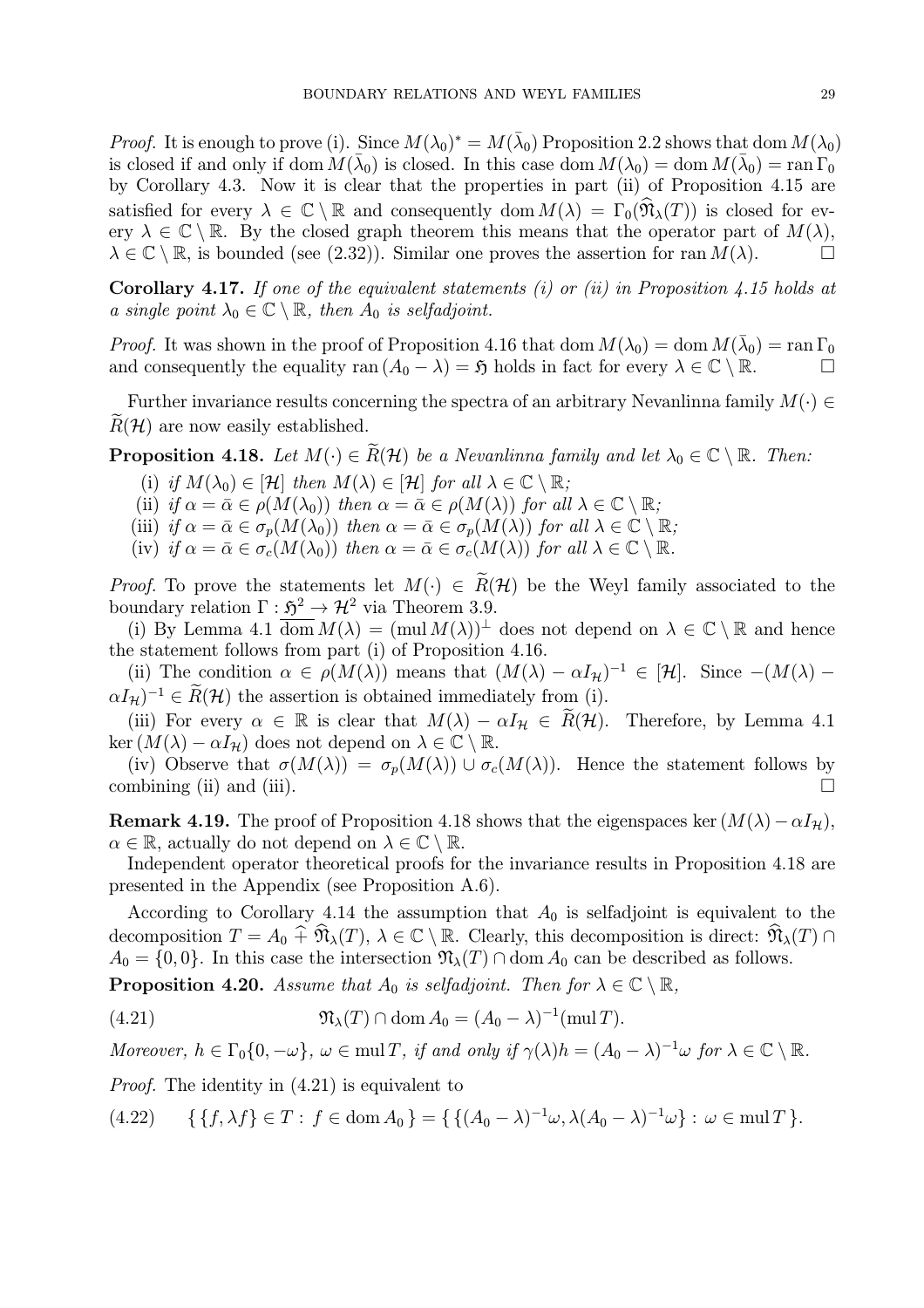Let  $\{f, \lambda f\} \in T$  have the property that  $f \in \text{dom } A_0$ . Then there is an element  $\omega \in \mathfrak{H}$  for which  $f = (A_0 - \lambda)^{-1} \omega$ . Hence

(4.23) 
$$
\{f, \lambda f\} - \{ (A_0 - \lambda)^{-1} \omega, (I + \lambda (A_0 - \lambda)^{-1}) \omega \} = \{0, -\omega \}.
$$

Since the elements in the lefthand side belong to T, it follows that  $\omega \in \text{mul } T$ . Hence the lefthand side of (4.22) is contained in the righthand side.

Conversely, observe that for  $\omega \in \mathfrak{H}$ 

$$
\{(A_0 - \lambda)^{-1} \omega, \lambda (A_0 - \lambda)^{-1} \omega\} = \{(A_0 - \lambda)^{-1} \omega, (I + \lambda (A_0 - \lambda)^{-1}) \omega\} \hat{+} \{0, -\omega\}.
$$

Thus, if  $\omega \in \text{mul } T$ , then the elements in the righthand side belong to  $A_0 \hat{+} (\{0\} \oplus \text{mul } T) \subset T$ . Hence the righthand side of (4.22) is contained in the lefthand side.

It follows from (4.23) that  $h \in \Gamma_0\{0, -\omega\}$  if and only if  $h \in \Gamma_0\{f, \lambda f\}$  and, by definition  $\gamma(\lambda)$  this is equivalent to  $f = \gamma(\lambda)h$ of  $\gamma(\lambda)$  this is equivalent to  $f = \gamma(\lambda)h$ .

**Remark 4.21.** The assumption that  $A_0$  is selfadjoint is essential for the inclusion mul T ⊂ ran  $(A_0 - \lambda)$ . If  $A_0$  is not selfadjoint, the identity (4.21) need not be valid, cf. Example 6.4.

The next result is a strengthening of Lemma 4.10.

**Proposition 4.22.** Let  $\Gamma$  be a boundary relation for  $S^*$  and let ran  $\Gamma_0$  be closed. Then:

- (i)  $\Gamma(A_0)$  is essentially selfadjoint in H and the defect numbers of S are equal;
- (ii) if  $A_0^* \subset \text{dom }\Gamma$  then  $A_0 = \ker \Gamma_0$  is selfadjoint and the linear relation  $\Gamma_0$  is closed;
- (iii) if ran Γ is closed, and in particular if the defect numbers of S are finite, then  $A_0 =$ ker  $\Gamma_0$  is selfadjoint and the linear relation  $\Gamma_0$  is closed.

*Proof.* (i) By assumption  $\text{dom } T_2 = \text{ran } \Gamma_0$  is closed. Then also  $\text{dom } (\text{clos } T_2) = \text{dom } S_2^*$  is closed and hence by Proposition 2.2 dom  $S_2$  is closed. Decompose  $S_2 = S_0 \oplus (\{0\} \oplus \text{mul } S_2)$ , where  $S_0$  is the operator part of  $S_2$  in  $\mathcal{H} \ominus (\text{mul } S_2) = \text{dom } S_2^* = \text{dom } T_2 \left( \supset \text{dom } S_2 \right)$  and  ${0} \oplus \text{mul } S_2$  is a selfadjoint relation in mul  $S_2$ . Since dom  $S_0 = \text{dom } S_2$  is closed,  $S_0$  is a bounded symmetric operator in dom  $T_2$ . It is well known that  $S_0$  has bounded selfadjoint extensions in dom  $T_2$ , cf. e.g. [1]. Let  $B_0$  be a bounded selfadjoint extension of  $S_0$  in dom  $T_2$ . Then  $S_0^* = B_0 \hat{+} (\{0\} \oplus \text{mul } S_0^*),$  since clearly  $(B_0 \hat{+} (\{0\} \oplus \text{mul } S_0^*))^* = S_0$  and moreover,  $B_0 + (\{0\} \oplus \text{mul } S_0^*)$  is closed, which follows from the fact that  $B_0$  is a closed bounded operator in dom  $T_2$ . Consequently,

(4.24) 
$$
\cos T_2 = S_2^* = S_0^* \oplus (\{0\} \oplus \text{mul } S_2) = B_0 \widehat{+} (\{0\} \oplus \text{mul } S_2^*).
$$

To prove essential selfadjointness of  $\Gamma(A_0)$  first observe that

$$
\Gamma(A_0) = \text{mul } \Gamma \widehat{+} (\{0\} \oplus \text{mul } T_2) = S_2 \widehat{+} (\{0\} \oplus \text{mul } T_2).
$$

Since  $A_0$  is symmetric,  $\Gamma(A_0)$  is symmetric by Proposition 2.13. Moreover, mul T is dense in mul  $S_2^*$ , which follows from (4.24) and the boundedness of  $B_0$ . Since dom  $S_2 = \text{dom } S_0$  is closed this together with (4.24) implies that

$$
\Gamma(A_0)^* = S_2^* \cap ((\text{mul } T_2)^{\perp} \oplus \mathcal{H}) = S_2^* \cap (\text{dom } S_2 \oplus \mathcal{H})
$$
  
=  $S_0 \widehat{+} (\{0\} \oplus \text{mul } S_2^*) \subset \text{clos } \Gamma(A_0) \subset \Gamma(A_0)^*.$ 

Hence,  $\Gamma(A_0)$  is essentially selfadjoint and the defect numbers of  $S_2$ , and therefore also of  $S = S_1$ , are equal.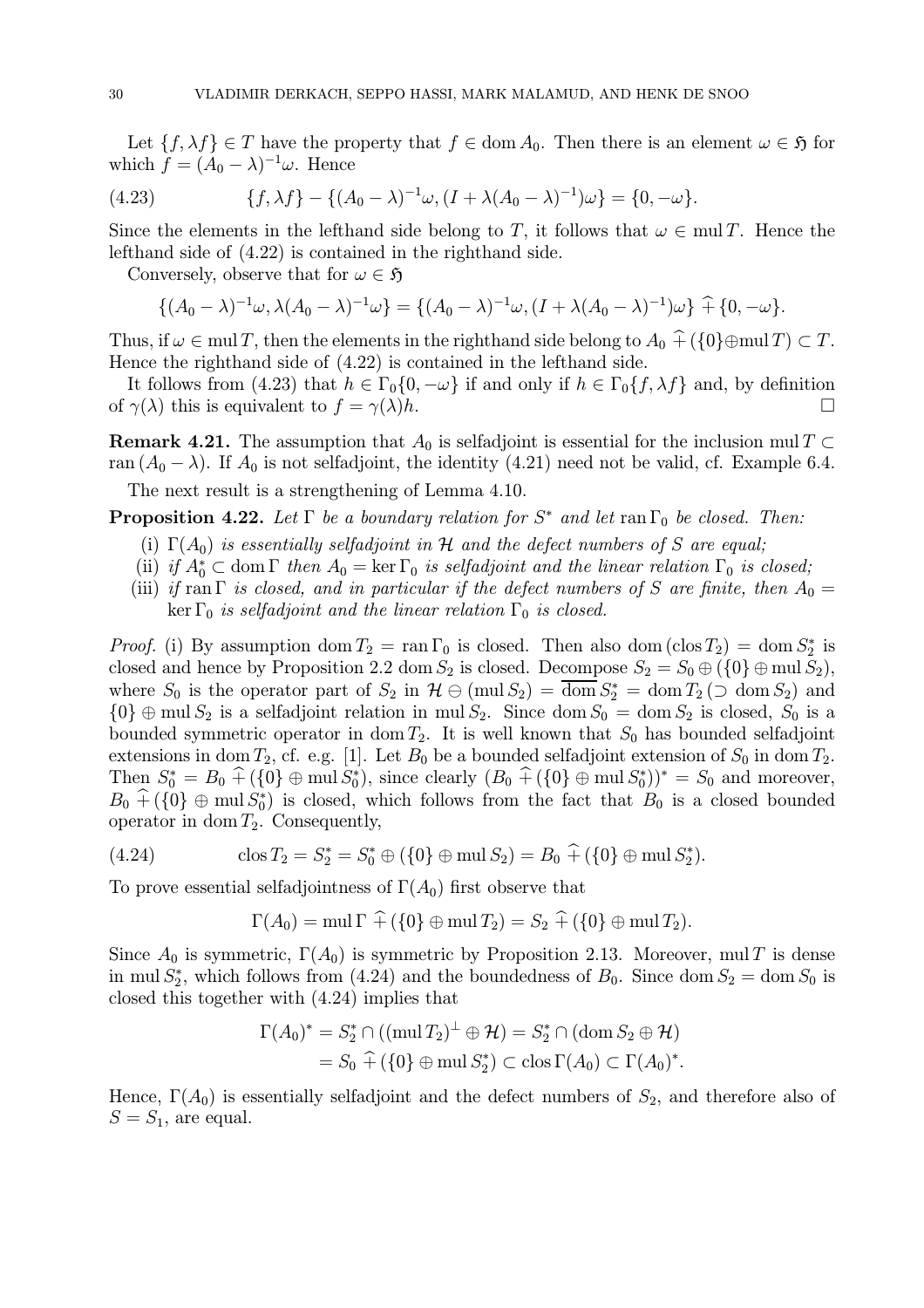(ii) According to Proposition 2.13  $A_0$  is essentially selfadjoint and by Lemma 4.10 it is closed. Thus,  $A_0$  is selfadjoint. The closedness of  $\Gamma_0$  follows from the general implication

$$
A_0 = A_0^*, \quad \text{ran } \Gamma_0 \text{ is closed } \Rightarrow \quad \Gamma_0 \text{ is closed }.
$$

(iii) If ran Γ is closed then equivalently  $T = \text{dom } \Gamma$  is closed; i.e.,  $T = S^*$ . Consequently,  $A_0^* \subset \text{dom } \Gamma$  and the statement is obtained from part (ii). Observe, that if the defect numbers of S are finite then T is closed as a finite-dimensional extension of S.

**Remark 4.23.** (i) mul  $M(\lambda) = \text{mul } S_2$  and the operator part  $M_s(\lambda)$  of  $M(\lambda)$  acts on  $\overline{\text{dom }} T_2$ ; (ii) if ran  $\Gamma_0$  is closed, then  $\Gamma(A_0)$  is selfadjoint if and only if mul  $T_2$  is closed;

(iii) if ran  $\Gamma_1$  is closed, then  $\Gamma(A_1)$  is selfadjoint if and only if ker  $T_2$  is closed;

(iv) if ran  $\Gamma_0$  and ran  $\Gamma_1$  both are closed and  $\Gamma(A_0)$  or  $\Gamma(A_1)$  is selfadjoint, then  $A_0$  and  $A_1$ both are selfadjoint. Moreover,  $A_0 \hat{+} A_1 = T$ , so that  $A_0$  and  $A_1$  are disjoint w.r.t. S.

(v) Part (iii) of Proposition 4.22 applies in particular to the case ran  $\Gamma = \mathcal{H}^2$ ; this implies for instance the equality  $R^u(\mathcal{H}) = R^u[\mathcal{H}]$ , cf. Theorem 4.13.

4.4. Domain invariance and operator representations of Weyl families. A Weyl family  $M(\cdot) \in R(H)$  belongs to the subclass  $R_{inv}(\mathcal{H})$  when there exists a linear (not necessarily closed) subspace  $\mathcal{H}_0 \subset \mathcal{H}$  such that

(4.25) 
$$
\operatorname{dom} M(\lambda) = \Gamma_0(\mathfrak{N}_{\lambda}(T)) = \mathcal{H}_0, \quad \lambda \in \mathbb{C} \setminus \mathbb{R}.
$$

In this case Proposition 4.9 may be applied to show that the closure of the  $\gamma$ -field  $\gamma(\cdot)$  is single-valued. Note that in this proposition the notations  $[\mathfrak{H}_0, \mathfrak{N}_\lambda(T)]$  and  $[\mathcal{H}_0]$  refer to the bounded linear operators in the respective spaces, even when  $\mathcal{H}_0$  is not complete.

**Proposition 4.24.** Let  $\Gamma : \mathfrak{H}^2 \to \mathcal{H}^2$  be a boundary relation with the corresponding Weyl family  $M(\cdot) \in \widetilde{R}(\mathcal{H})$ . Assume that  $\Gamma_0(\widehat{\mathfrak{N}}_{\lambda}(T)) = \mathcal{H}_0$  holds for all  $\lambda \in \mathbb{C} \setminus \mathbb{R}$ . Then:

- (i)  $\gamma(\lambda)$  admits a single-valued closure for all  $\lambda \in \mathbb{C} \setminus \mathbb{R}$ .
- (ii)  $\mathcal{H}_0 \subset \text{dom } \gamma(\lambda)^{**} = \text{dom } \gamma(\mu)^{**} \subset \text{clos } \mathcal{H}_0, \quad \lambda, \mu \in \mathbb{C} \setminus \mathbb{R};$
- (iii)  $\mathcal{H}_0 \subset \text{dom } \gamma(\lambda)^* \gamma(\mu), \lambda, \mu \in \mathbb{C} \setminus \mathbb{R};$
- (iv)  $\gamma(\lambda) \in [\mathfrak{H}_0, \mathfrak{N}_\lambda(T)]$  if and only if  $\text{Im } M_s(\lambda) \in [\mathcal{H}_0].$

Proof. (i) This is a direct consequence of Proposition 4.9.

(ii) It follows from (4.14) that there exists  $c > 0$ , such that

$$
\frac{1}{c} \|\gamma(\mu)\|_{\mathfrak{H}} \le \|\gamma(\lambda)\|_{\mathfrak{H}} \le c \|\gamma(\mu)\|_{\mathfrak{H}},
$$

which shows that the topology induced on  $\mathcal{H}_0$  by the form  $(\gamma(\lambda)h, \gamma(\lambda)k)_{\mathfrak{H}}$  does not depend on  $\lambda \in \mathbb{C} \setminus \mathbb{R}$ . Therefore, the domain of the closure of this form is also independent of  $\lambda \in \mathbb{C} \setminus \mathbb{R}$  and clearly the closure is given by  $(\gamma(\lambda)^{**}h, \gamma(\lambda)^{**}k)_{\mathfrak{H}}, h, k \in \text{dom } \gamma(\lambda)^{**}$ , where  $\gamma(\lambda)^{**} : \mathcal{H} \to \mathfrak{H}$  is the closure of  $\gamma(\lambda), \lambda \in \mathbb{C} \setminus \mathbb{R}$ .

(iii) It follows from (4.9) that for all  $h, k \in \mathcal{H}_0$ 

(4.26) 
$$
(\lambda - \bar{\mu})(\gamma(\lambda)h, \gamma(\mu)k)_{\mathfrak{H}} = (h, (M_s(\lambda)^* - M_s(\mu))k)_{\mathcal{H}}.
$$

Hence, for  $k \in \text{dom } \gamma(\mu) = \mathcal{H}_0$  and  $\lambda \neq \bar{\mu}$ , (4.27)

$$
\sup_{h\in\mathcal{H}_0}\frac{|(\gamma(\lambda)h,\gamma(\mu)k)_{\mathfrak{H}}|}{\|h\|}=\sup_{h\in\mathcal{H}_0}\frac{|(h,(M_s(\lambda)^*-M_s(\mu))k)_{\mathcal{H}}|}{|\lambda-\bar{\mu}| \, \|h\|}\leq \frac{\|(M_s(\lambda)^*-M_s(\mu))k\|_{\mathcal{H}}}{|\lambda-\bar{\mu}|}<\infty,
$$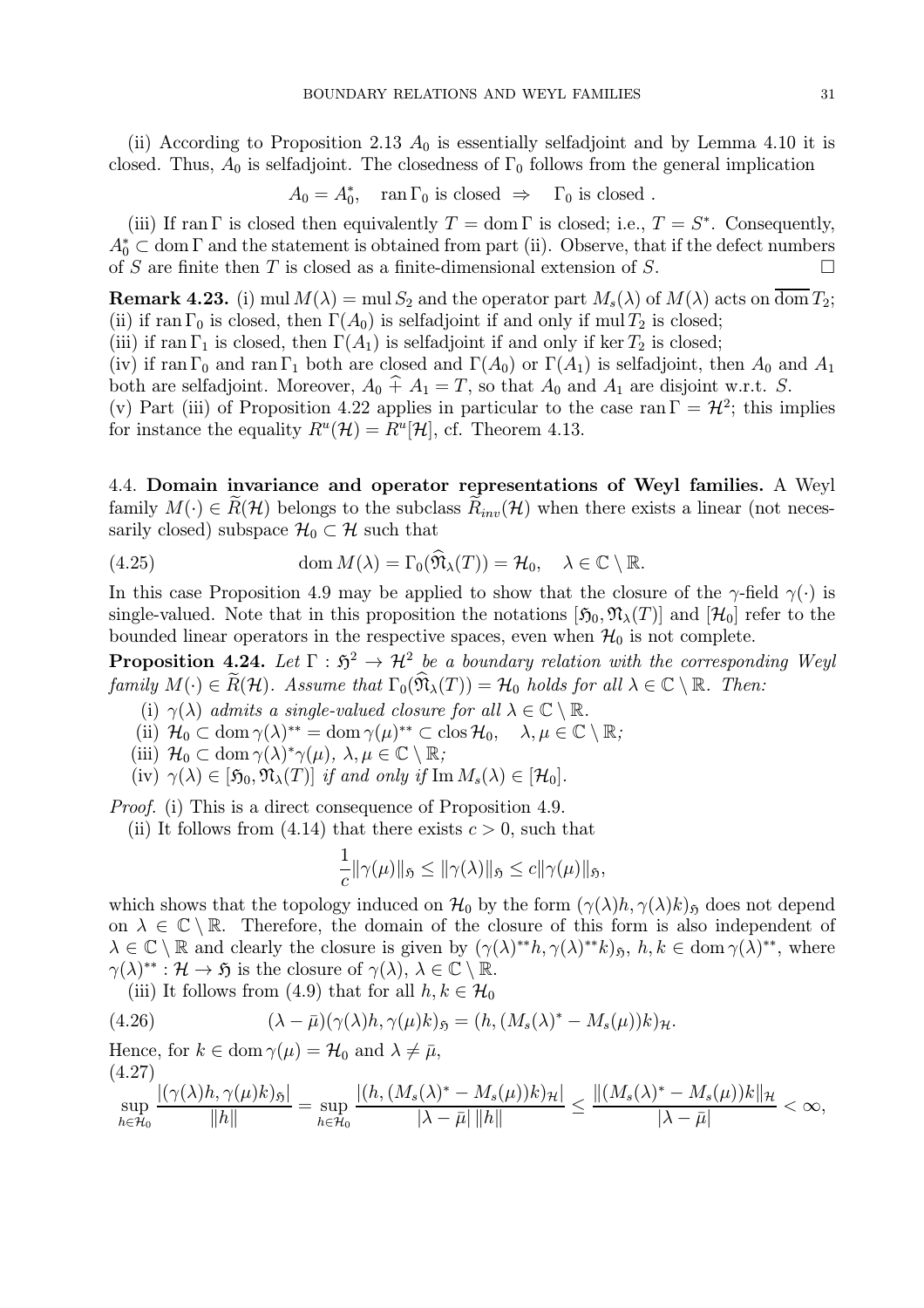which means that  $\gamma(\mu)k \in \text{dom } \gamma(\lambda)^*$ . Hence,  $\mathcal{H}_0 \subset \text{dom } \gamma(\lambda)^* \gamma(\mu)$ .

(iv) This follows immediately from the identity

$$
(4.28) \quad \frac{(\operatorname{Im} M_s(\lambda)h, h)_{\mathfrak{H}}}{\operatorname{Im} \lambda} = \frac{(M_s(\lambda)h, h)_{\mathcal{H}} - (M_s(\lambda)^*h, h)_{\mathcal{H}}}{\lambda - \bar{\lambda}} = (\gamma(\lambda)h, \gamma(\lambda)h)_{\mathfrak{H}}, \quad h \in \mathcal{H}_0.
$$

**Proposition 4.25.** Assume that the Weyl family  $M(\cdot)$  belongs to the subclass  $\tilde{R}_{inv}(\mathcal{H})$ , so that (4.25) holds with a linear subspace  $\mathcal{H}_0 \subset \mathcal{H}$ . Then the operator part of the Weyl family  $M(\lambda) = M_s(\lambda) \oplus M_\infty$  has the operator representation

(4.29)  $M_s(\lambda) = M_s(\mu)^* + (\lambda - \bar{\mu})\gamma(\mu)^*[I + (\lambda - \mu)(A_0 - \lambda)^{-1}]\gamma(\mu), \quad \lambda, \mu \in \mathbb{C} \setminus \mathbb{R},$ 

where  $\gamma(\mu)^* : \mathfrak{H} \to \text{clos } \mathcal{H}_0$ .

Proof. This follows immediately from the identity

$$
\frac{(M_s(\lambda)h, k)_{\mathcal{H}} - (M_s(\mu)^*h, k)_{\mathcal{H}}}{\lambda - \bar{\mu}} = (\gamma(\lambda)h, \gamma(\mu)k)_{\mathfrak{H}}, \quad h, k \in \mathcal{H}_0,
$$

the identity  $(4.14)$ , and part (iii) of Proposition 4.24.  $\Box$ 

Under the assumption of domain invariance the symmetric relation  $A_0 = \ker \Gamma_0$  is essentially selfadjoint (cf. Corollary 4.12), so that its closure  $A_0^{**} = A_0^*$  is a selfadjoint extension of S. Recall that under these circumstances the identity (4.14) now holds for all  $\lambda, \mu \in \mathbb{C} \setminus \mathbb{R}$ :

(4.30) 
$$
\gamma(\lambda)h = [I + (\lambda - \mu)(A_0 - \lambda)^{-1}]\gamma(\mu)h, \quad h \in \Gamma_0(\widehat{\mathfrak{N}}_{\lambda}(T)), \quad \lambda, \mu \in \mathbb{C} \setminus \mathbb{R}.
$$

Denote by  $A_s$  the (orthogonal) operator part of  $A_0^{**}$ , so that  $A_0^{**}$  admits the decomposition

$$
A_0^{**} = A_s \oplus A_{\infty}, \quad A_{\infty} = \{0, \text{mul } A_0^{**}\}.
$$

Let P be the orthogonal projection onto  $\mathfrak{H}_s = \text{dom } A_0^{**}$ , so that  $I - P$  is the orthogonal projection onto mul  $A_0^{**}$ . Let  $E(t)$  be the spectral family (of orthogonal projections) of  $A_0^{**}$ , so that in particular ker  $E(\infty) = \text{ran } (I - P)$ . Then the operator  $A_s$  in  $\mathfrak{H}_s$  satisfies

(4.31) 
$$
I_{\mathfrak{H}_s} + (\lambda - \mu)(A_s - \lambda)^{-1} = \int_{\mathbb{R}} \frac{t - \mu}{t - \lambda} dE(t).
$$

In view of (4.31) the identity (4.30) may now be rewritten as follows (with  $\lambda, \mu \in \mathbb{C} \setminus \mathbb{R}$ ):

$$
(4.32) \qquad \gamma(\lambda)h = (I - P)\gamma(\mu)h + [I_{\mathfrak{H}_s} + (\lambda - \mu)(A_s - \lambda)^{-1}]P\gamma(\mu)h, \quad h \in \Gamma_0(\widehat{\mathfrak{N}}_{\lambda}(T)),
$$

which is an orthogonal decomposition.

The next result is an extension of the integral representation (2.35) from the subclass  $R[\mathcal{H}]$ to the subclass  $\tilde{R}_{inv}(\mathcal{H})$  of Nevanlinna families.

**Proposition 4.26.** Assume that the Weyl family  $M(\cdot)$  belongs to the subclass  $\tilde{R}_{inv}(\mathcal{H})$ , so that (4.25) holds with a linear subspace  $\mathcal{H}_0 \subset \mathcal{H}$ . Then the operator part of the Weyl family  $M(\lambda) = M_s(\lambda) \oplus M_\infty$  has the integral representation

$$
(4.33) \quad (M_s(\lambda)h, h)_{\mathcal{H}} = a_h + b_h \lambda + \int_{\mathbb{R}} \left( \frac{1}{t - \lambda} - \frac{t}{t^2 + 1} \right) d\sigma_h(t), \quad h \in \mathcal{H}_0 \, (= \text{dom } M(\lambda)),
$$

where  $a_h = (\text{Re }M_s(i)h, h)_{\mathcal{H}}$ ,  $d\sigma_h(t) = (t^2 + 1)d(E(t)P_{\gamma}(i)h, P_{\gamma}(i)h)_{\mathfrak{H}}$ , (4.34)  $b_h = ||(I - P)\gamma(i)h||_5^2,$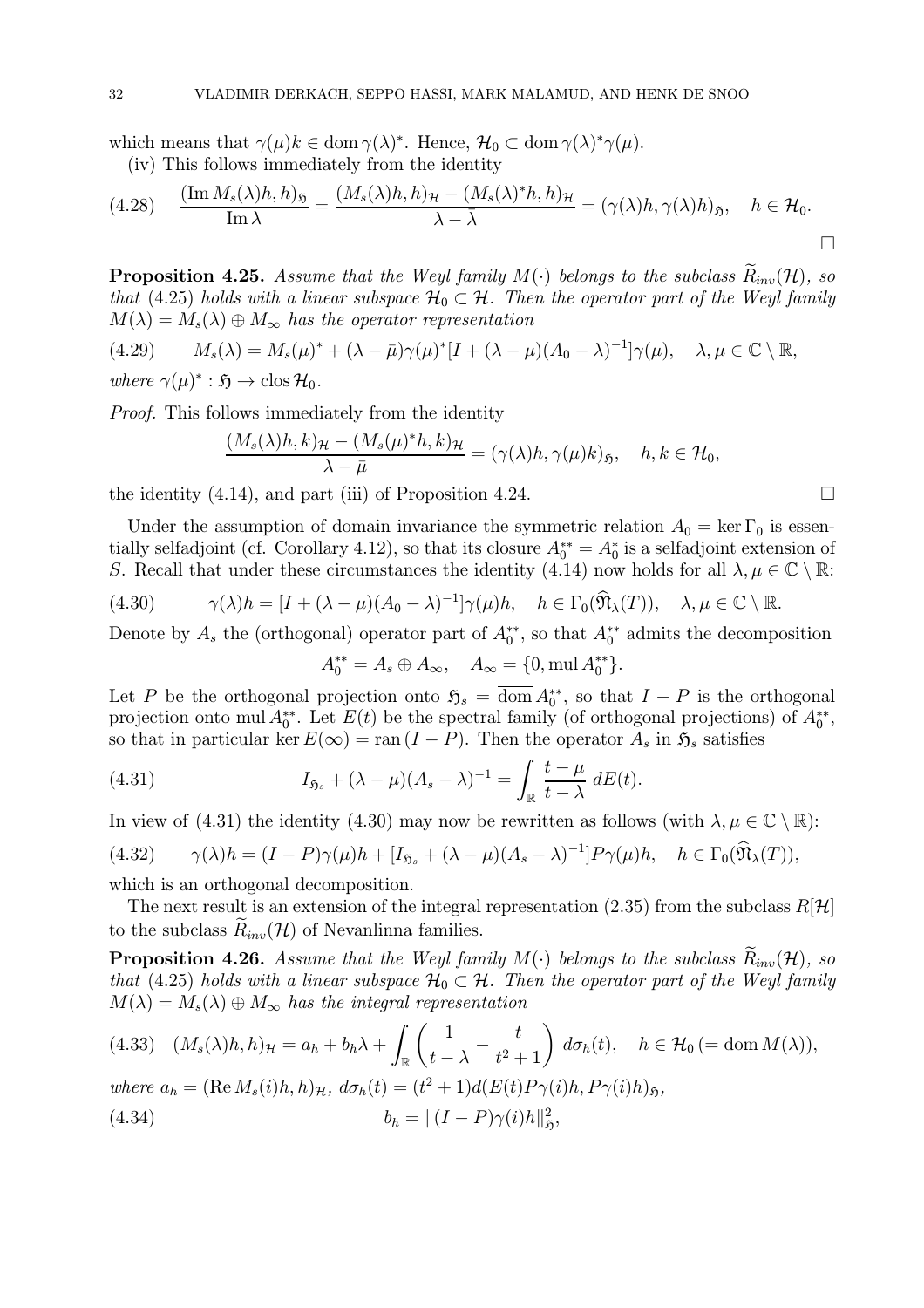P is the orthogonal projection onto dom  $A_0^{**}$ , and  $E(t)$  is the spectral family of  $A_0^{**}$ . *Proof.* It follows from (4.29), (4.31), and (4.32) that for all  $h \in \mathcal{H}_0$  and  $\mu = i$ 

$$
(M_s(\lambda)h, h)_{\mathcal{H}} = (M_s(i)^*h, h)_{\mathcal{H}} + (\lambda + i) \|(I - P)\gamma(i)\|_{\mathfrak{H}}^2 + (\lambda + i)([I + (\lambda - i)(A_s - \lambda)^{-1}]P\gamma(i)h, \gamma(i)h)_{\mathfrak{H}} = (M_s(i)^*h, h)_{\mathcal{H}} + (\lambda + i)\left(b_h + \int_{\mathbb{R}} \frac{t - i}{t - \lambda} d(E(t)P\gamma(i)h, P\gamma(i)h)_{\mathfrak{H}}\right).
$$

Since

Im 
$$
(M_s(i)h, h)_{\mathcal{H}} = b_h + \int_{\mathbb{R}} d(E(t)P\gamma(i)h, P\gamma(i)h)_{\mathfrak{H}} = b_h + \int_{\mathbb{R}} \frac{d\sigma_h(t)}{t^2 + 1}
$$

one obtains

$$
(M_s(\lambda)h, h)_{\mathcal{H}} = a_h + b_h\lambda + \int_{\mathbb{R}} \left( \frac{1}{t - \lambda} - \frac{1}{t + i} - \frac{i}{t^2 + 1} \right) d\sigma_h(t),
$$

and this leads to  $(4.33)$ .

The coefficient (4.34) of the linear term in the integral representation (4.33) may be obtained by a limiting procedure.

**Proposition 4.27.** Assume that the Weyl family  $M(\cdot)$  belongs to the subclass  $\tilde{R}_{inv}(\mathcal{H})$ , so that (4.25) holds with a linear subspace  $\mathcal{H}_0 \subset \mathcal{H}$ . Then for all  $\mu \in \mathbb{C} \setminus \mathbb{R}$  and  $h \in \mathcal{H}_0$ ,

(4.35) 
$$
\lim_{y \to \infty} \frac{(M_s(iy)h, h)_{\mathcal{H}}}{iy} = ||(I - P)\gamma(i)h||_{\mathfrak{H}}^2 = ||(I - P)\gamma(\mu)h||_{\mathfrak{H}}^2.
$$

In particular, with  $h \in \mathcal{H}_0$ ,

(4.36) 
$$
\lim_{y \to \infty} \frac{(M_s(iy)h, h)_{\mathcal{H}}}{iy} = 0 \quad \text{if and only if} \quad \gamma(\mu)h \in \overline{\text{dom}} A_0^{**}.
$$

*Proof.* The first equality in  $(4.35)$  is implied by  $(4.33)$  and  $(4.34)$ . To obtain the second equality in (4.35) first observe that as a consequence of (4.32) the following limiting result holds with  $\lambda = iy, y \to \infty$ :

$$
\lim_{\lambda = iy \to i\infty} (\gamma(\lambda)h, \gamma(\mu)h) = ||(I - P)\gamma(\mu)h||_{\mathfrak{H}}^2.
$$

Now apply  $(4.29)$ .

Corollary 4.28. Assume that the Weyl family  $M(\cdot)$  belongs to the subclass  $R_{inv}(\mathcal{H})$  and let S be an operator, i.e.,  $mul S = \{0\}$ . Then  $A_0^{**}$  is an operator if and only if

(4.37) 
$$
\lim_{y \to \infty} \frac{(M_s(iy)h, h)_{\mathcal{H}}}{iy} = 0 \text{ for every } h \in \mathcal{H}_0 = \text{dom } M_s(\lambda).
$$

*Proof.* Assume that  $A_0^{**}$  is an operator. Then it follows from Proposition 4.27 that (4.37) holds.

Conversely, assume that (4.37) holds. If S is simple, it follows from Proposition 4.27 that  $\mathfrak{N}_{\lambda}(T), \lambda \in \mathbb{C} \setminus \mathbb{R}$ , are orthogonal to mul  $A_0^{**}$ . Since  $\mathfrak{H} = \overline{\text{span}} \{ \mathfrak{N}_{\lambda}(T) : \lambda \in \mathbb{C} \setminus \mathbb{R} \}$ , this implies that mul  $A_0^{**} = \{0\}$ . In the general case, when S is not necessarily simple, decompose the operator S as an orthogonal sum  $S_0 \oplus S_1$  with a simple symmetric operator  $S_0$  and a selfadjoint operator  $S_1$ . Then the result follows from the fact that  $M(\cdot)$  is the Weyl family of the simple part  $S_1$  of  $S_2$ of the simple part  $S_1$  of S.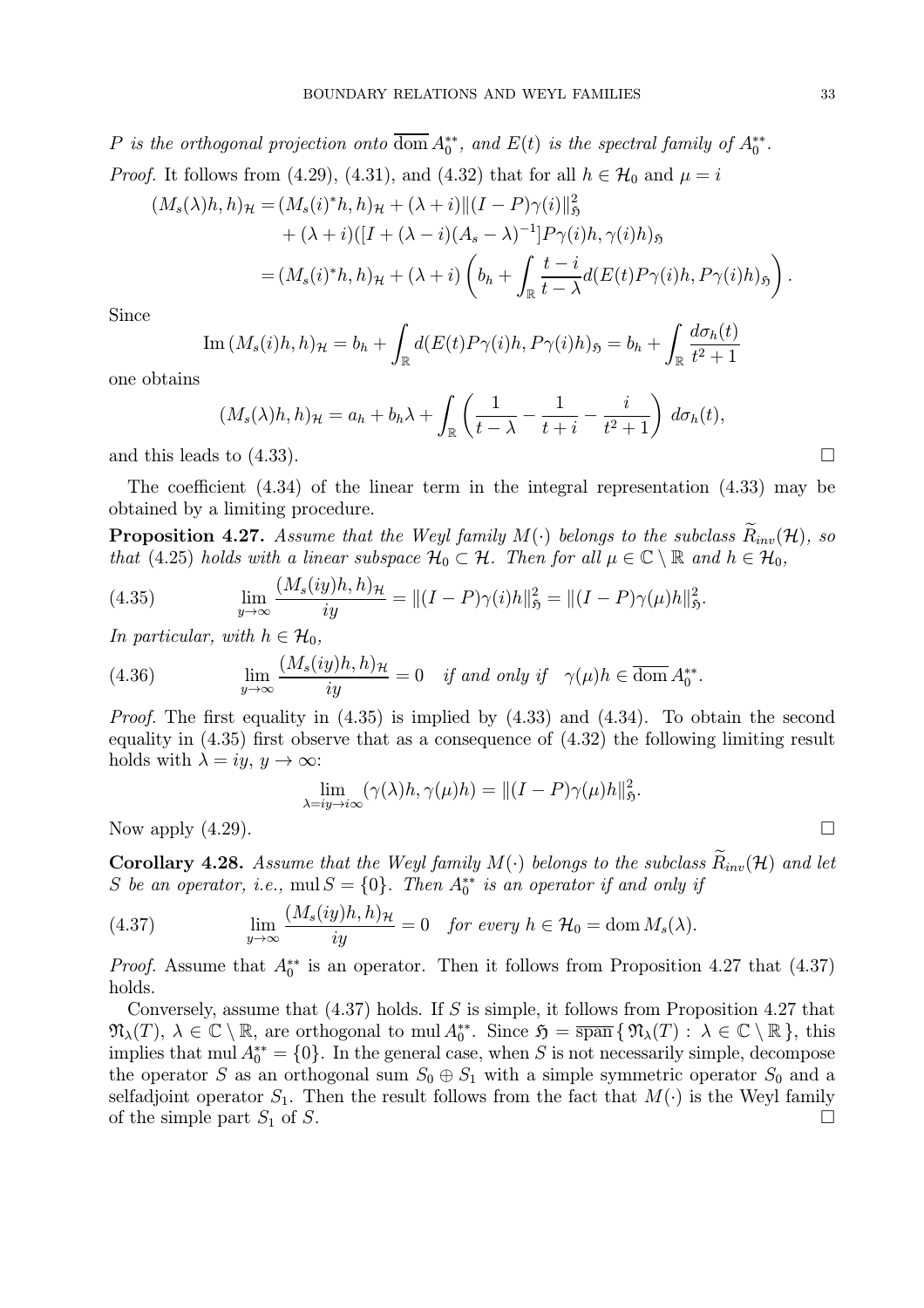As a direct consequence of (4.31) and (4.32) one obtains

(4.38) 
$$
\|\gamma(\lambda)h\|_{\mathfrak{H}}^2 = \|(I-P)\gamma(\mu)h\|_{\mathfrak{H}}^2 + \int_{\mathbb{R}} \left|\frac{t-\mu}{t-\lambda}\right|^2 \|dE(t)P\gamma(\mu)h\|_{\mathfrak{H}}^2.
$$

It also follows from (4.32) that if  $\gamma(\lambda)h \in \text{dom } A_0^{**}$  for some  $\lambda \in \mathbb{C} \setminus \mathbb{R}$ , then the same is true for all  $\lambda \in \mathbb{C} \setminus \mathbb{R}$ .

**Proposition 4.29.** Assume that the Weyl family  $M(\cdot)$  belongs to the subclass  $\widetilde{R}_{inv}(\mathcal{H})$  and let  $h \in \mathcal{H}_0 = \Gamma_0(\hat{\mathfrak{N}}_{\lambda}(T)), \lambda \in \mathbb{C} \setminus \mathbb{R}$ . Then

(4.39) 
$$
\sup_{y>0} y (\operatorname{Im} M_s(iy)h, h)_H < \infty \Leftrightarrow \gamma(\mu)h \in \operatorname{dom} A_0^{**}, \quad \mu \in \mathbb{C} \setminus \mathbb{R}.
$$

Proof. It follows from (4.9) that

(4.40) 
$$
y\left(\frac{M_s(iy) - M_s(iy)^*}{2i}h, h\right)_{\mathcal{H}} = y^2 \|\gamma(iy)h\|_{\mathfrak{H}}^2.
$$

Combining (4.40) with (4.38) leads to

(4.41) 
$$
y \text{Im} (M_s(iy)h, h)_{\mathcal{H}} = y^2 ||(I - P)\gamma(i)h||_{\mathfrak{H}}^2 + y^2 \int_{\mathbb{R}} \frac{t^2 + 1}{t^2 + y^2} d||E_t P \gamma(i)h||_{\mathfrak{H}}^2.
$$

An application of Lebesgue's monotone convergence theorem gives

(4.42) 
$$
\sup_{y>0} y^2 \int_{\mathbb{R}} \frac{t^2+1}{t^2+y^2} d\|E_t P \gamma(i)h\|_{\mathfrak{H}}^2 = \int_{\mathbb{R}} (t^2+1) d\|E_t P \gamma(i)h\|_{\mathfrak{H}}^2.
$$

Therefore, the righthand side of (4.41) is finite if and only if  $(I - P)\gamma(i)h = 0$  and  $P\gamma(i)h \in$ dom  $A_0^{**}$ .  $\overbrace{0}^{***}$ 

Define the subclass  $\tilde{R}_{inv}^s(\mathcal{H})$  as the set of all Nevanlinna families  $M(\cdot) \in \tilde{R}_{inv}(\mathcal{H})$  for which ker  $(\text{Im }M_s(\lambda)) = \{0\}$  for all  $\lambda \in \mathbb{C} \setminus \mathbb{R}$ .

**Corollary 4.30.** Assume that the Weyl family  $M(\cdot)$  belongs to the subclass  $R_{inv}^s(\mathcal{H})$ . Moreover, assume that  $A_0$  is selfadjoint and mul  $S = \{0\}$ . Then mul  $T = \{0\}$  if and only if

$$
(4.43)\quad \lim_{y\to\infty}\frac{(M_s(iy)h,h)_{\mathcal{H}}}{iy}=0,\quad and \quad \lim_{y\to\infty}y(\operatorname{Im}M_s(iy)h,h)_{\mathcal{H}}=\infty \quad \textit{for every } h\in\mathcal{H}_0.
$$

*Proof.* If (4.43) holds then  $A_0$  is an operator and  $\mathfrak{N}_{\lambda}(T) \cap \text{dom } A_0 = \{0\}, \lambda \in \mathbb{C} \setminus \mathbb{R}$ . Now Proposition 4.20 shows that  $mul T = \{0\}.$ 

Conversely, assume that mul  $T = \{0\}$ . Then by Proposition 4.20  $\mathfrak{N}_{\lambda}(T) \cap \text{dom } A_0 = \{0\}$ for every  $\lambda \in \mathbb{C} \setminus \mathbb{R}$  and this implies (4.43), since  $\gamma(\lambda)$  is injective (see (4.28)).

Remark 4.31. The results in this subsection are generalizations of similar statements which are well known for Q-functions of symmetric operators and Weyl functions of ordinary boundary triplets, i.e., for the subclass  $R^u[\mathcal{H}]$  of Nevanlinna functions, see e.g. [23], [24].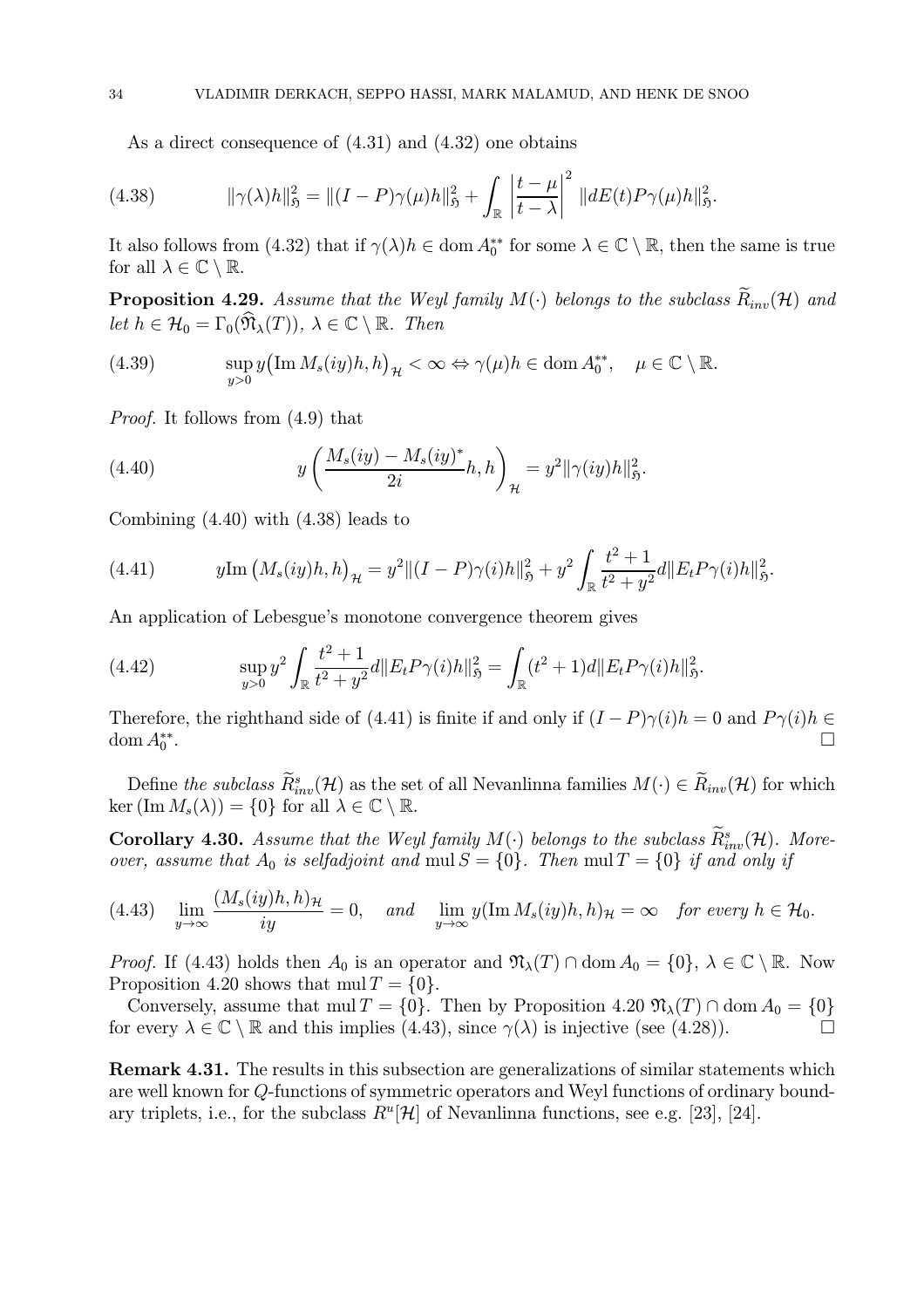4.5. Forbidden lineals. The concept of a forbidden (isometric) operator  $V$  in the framework of von Neumann's theory has originally been introduced by M.A. Krasnosel'skiï in [20]. The connection between the operator V and limit values of the characteristic function was discovered by A.V. Straus [31]. In the case of ordinary boundary triplets the so-called forbidden lineal has been introduced and studied in [24], cf. also [13].

**Definition 4.32.** Let  $\Gamma : \mathfrak{H}^2 \to \mathcal{H}^2$  be a boundary linear relation and let  $T = \text{dom }\Gamma$ . The forbidden lineal of  $\Gamma$  is defined by

$$
\mathcal{F}_{\Gamma} = \Gamma(\{0\} \oplus \text{mul } T).
$$

In this subsection the forbidden lineal of Γ will be characterized by using the asymptotic properties of the corresponding Weyl family  $M(\cdot)$ , under the assumptions that  $A_0$  is a selfadjoint and the operator part  $M_s(\cdot)$  of  $M(\cdot)$  has a bounded imaginary part for  $\lambda \in \mathbb{C} \setminus \mathbb{R}$ . The approach given below is rather straightforward and the proof of the main statement in Proposition 4.34 is essentially simpler than the one used earlier in the case of ordinary boundary triplets.

**Proposition 4.33.** Let  $A_0 = A_0^*$  and let P be the orthogonal projection onto dom  $A_0$ . Let  $h \in \Gamma_0\{0, -\omega\}$  for some  $\omega \in \text{mul } T$  and let  $\text{Im } M(\lambda)$  be a bounded operator for  $\lambda \in \mathbb{C} \setminus \mathbb{R}$ . Then:

- (i)  $\gamma(\lambda)h \to 0$  strongly in H as  $\lambda = iy \to \infty$ ;
- (ii)  $\lambda \gamma(\lambda) h \to -P\omega$  strongly in  $\mathfrak{H}$  as  $\lambda = iy \to \infty$ ;
- (iii) the following strong limit exists

(4.44) 
$$
M_s(i\infty)h := \lim_{y \to \infty} M_s(iy)h = M_s(\bar{\mu})h - \gamma(\mu)P\omega.
$$

*Proof.* It follows from Proposition 4.20 that  $h \in \text{dom } \gamma(\lambda)$  and

(4.45) 
$$
\gamma(\lambda)h = (A_0 - \lambda)^{-1}\omega, \quad \lambda \in \mathbb{C} \setminus \mathbb{R}.
$$

The statements (i) and (ii) are immediate from the representation (4.45). Moreover, (iii) is implied by (4.29) since  $\gamma^*(\mu)$  is bounded due to Proposition 4.24.

**Proposition 4.34.** Let  $\Gamma : \mathfrak{H}^2 \to \mathcal{H}^2$  be a boundary linear relation such that  $A_0 = A_0^*$  and  $\text{Im }M_s(\lambda)$  is a bounded operator for  $\lambda \in \mathbb{C} \setminus \mathbb{R}$ . Then

(4.46) 
$$
\operatorname{dom} \mathcal{F}_{\Gamma} = \{ h \in \mathcal{H} : \sup_{y>0} y(\operatorname{Im} M_s(iy)h, h) < \infty \},
$$

and the forbidden lineal  $\mathcal{F}_{\Gamma}$  admits the representation

(4.47) 
$$
\mathcal{F}_{\Gamma} = \{ \{ h, M_s(i\infty)h \} : h \in \text{dom}\,\mathcal{F}_{\Gamma} \} \widehat{+} \Gamma(\{0\} \oplus \text{mul}\,A_0).
$$

*Proof.* The following characterization concerning dom  $\mathcal{F}_{\Gamma}$  is implied by Proposition 4.20

(4.48) 
$$
h \in \text{dom}\,\mathcal{F}_{\Gamma} \text{ if and only if } \gamma(\lambda)h \in \text{dom}\,A_0.
$$

Combining (4.48) with the equivalence (4.39) in Proposition 4.29 gives the description of dom  $\mathcal F$  in (4.46).

Next assume that  $\{h, h'\} \in \Gamma\{0, -\omega\}$ , where  $\omega \in \text{mul } T$ . Then

(4.49) 
$$
\left\{ \begin{pmatrix} 0 \\ h \end{pmatrix}, \begin{pmatrix} -\omega \\ -h' \end{pmatrix} \right\} \in \widetilde{A}.
$$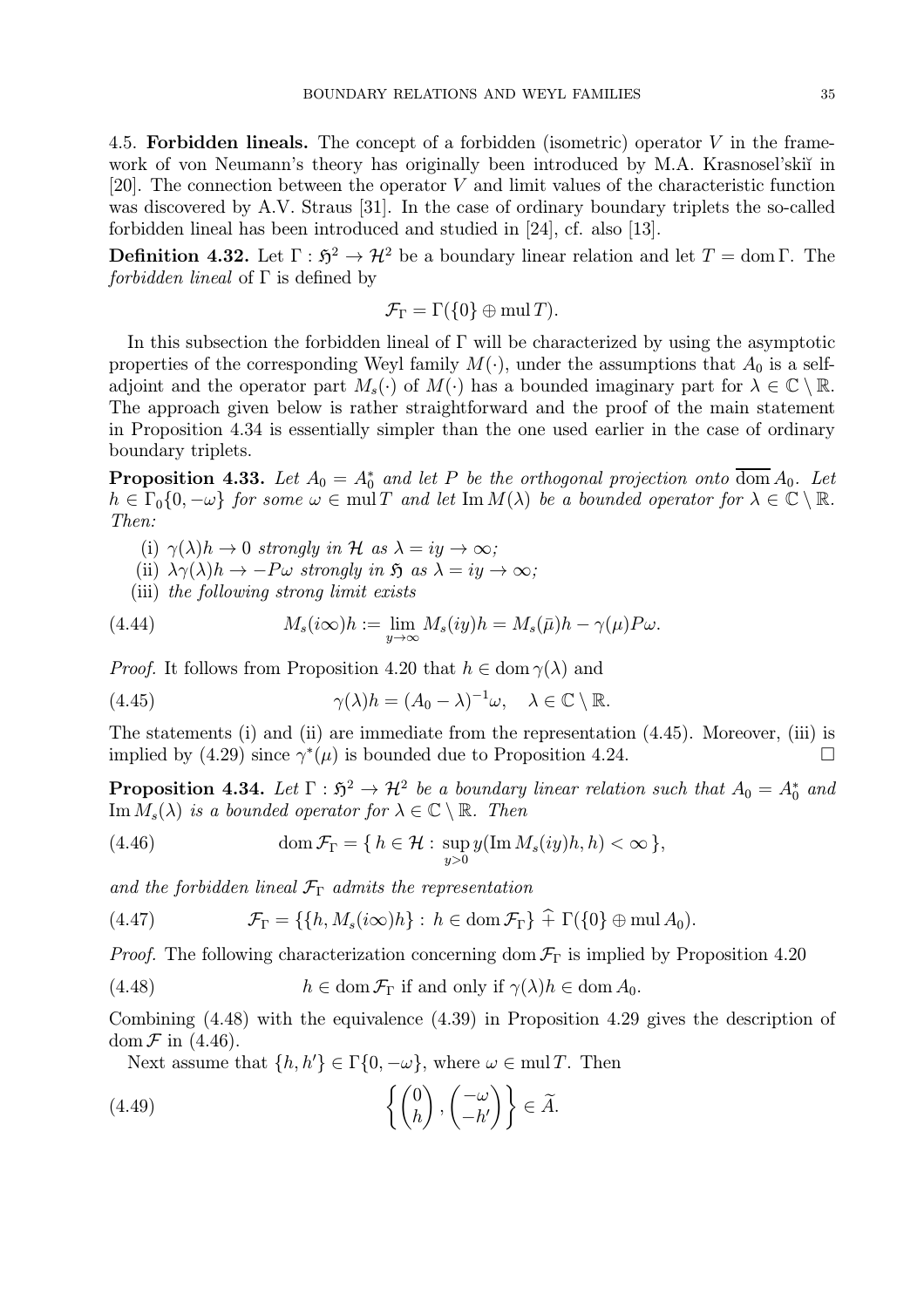Consider also the elements

(4.50) 
$$
\left\{ \begin{pmatrix} \gamma(\lambda)h \\ h \end{pmatrix}, \begin{pmatrix} \lambda \gamma(\lambda)h \\ -M_s(\lambda)h \end{pmatrix} \right\} \in \widetilde{A}, \quad \lambda \in \mathbb{C} \setminus \mathbb{R}.
$$

It follows from Proposition 4.33 that with  $\lambda = iy \rightarrow \infty$  these elements converge to

(4.51) 
$$
\left\{ \begin{pmatrix} 0 \\ h \end{pmatrix}, \begin{pmatrix} -P\omega \\ -M_s(i\infty)h \end{pmatrix} \right\} \in \widetilde{A}.
$$

Now subtract from this element the element in (4.49), so that

$$
\left\{ \begin{pmatrix} 0 \\ h \end{pmatrix}, \begin{pmatrix} -P\omega \\ -M_s(i\infty)h \end{pmatrix} \right\} - \left\{ \begin{pmatrix} 0 \\ h \end{pmatrix}, \begin{pmatrix} -\omega \\ -h' \end{pmatrix} \right\} = \left\{ \begin{pmatrix} 0 \\ 0 \end{pmatrix}, \begin{pmatrix} (I-P)\omega \\ h'-M_s(i\infty)h \end{pmatrix} \right\} \in \widetilde{A}.
$$

This shows that  $\{0, h' - M_s(i\infty)h\} \in \Gamma(\{0\} \oplus \text{mul } A_0)$ . Hence,

$$
\{h, h'\} = \{h, M_s(i\infty)h\} + \{0, h' - M_s(i\infty)h\},\
$$

proving one inclusion in  $(4.47)$ . The reverse inclusion is obvious from  $(4.46)$ ,  $(4.51)$ , and  $\operatorname{mul} A_0 \subset \operatorname{mul} T.$ 

Corollary 4.35. Let  $\Gamma : \mathfrak{H}^2 \to \mathcal{H}^2$  be a boundary relation, which is single-valued and satisfies the assumptions of Proposition 4.34. Then

$$
\operatorname{mul}\mathcal{F}_{\Gamma}=\Gamma(\{0\}\oplus\operatorname{mul} A_0).
$$

#### 5. Special boundary relations and their Weyl families

5.1. Ordinary boundary triplets. A combination of Definition 1.1 of an ordinary boundary triplet for the case of densely defined symmetric operator from [17] (see also [12], [24]) and the adaptation for the case of a nondensely defined symmetric operator leads to the following definition. The adjoint  $S^*$  of a symmetric operator S in  $\mathfrak H$  is a closed linear relation in  $\mathfrak{H}$ ; it can be considered as a Hilbert space with the graph norm.

**Definition 5.1.** ([17]) Let S be a closed symmetric operator in a Hilbert space  $\mathfrak{H}$  with equal defect numbers. A triplet  $\Pi = {\mathcal{H}, \Gamma_0, \Gamma_1}$ , where H is a Hilbert space with dim  $\mathcal{H} = n_{\pm}(S)$ and  $\Gamma_i \in [S^*, \mathcal{H}]$ , is said to be an *ordinary boundary triplet* for  $S^*$ , if:

- (A1) the abstract Green's identity (1.5) holds;
- (A2) the mapping  $\Gamma := {\{\Gamma_0, \Gamma_1\}} : S^* \to \mathcal{H} \oplus \mathcal{H}$  is surjective.

**Lemma 5.2.** Let  $\Gamma : (\mathfrak{H}^2, J_{\mathfrak{H}}) \to (\mathcal{H}^2, J_{\mathcal{H}})$  be isometric and let  $T = \text{dom } \Gamma$  satisfy  $S \subset T \subset$ S<sup>\*</sup>. If T is dense in S<sup>\*</sup> and ran  $\Gamma = H^2$ , then  $S = \text{ker } \Gamma$  has equal defect numbers,  $T = S^*$ , and  $\Gamma$  is a bounded single-valued unitary operator.

*Proof.* By assumptions  $(\text{dom }\Gamma)^{[\perp]} = T^* = S \subset \text{dom }\Gamma$ . Hence, Corollary 2.6 shows that  $\Gamma$ is a bounded unitary operator with  $T = \text{dom }\Gamma = S^*$ . In particular, ker  $\Gamma = T^* = S$  and in view of Lemma 2.14 mul  $\Gamma = \{0\}$  implies that the defect numbers of S are equal.  $\Box$ 

**Proposition 5.3.** A triplet  $\{\mathcal{H}, \Gamma_0, \Gamma_1\}$  is an ordinary boundary triplet for  $S^*$  if and only if  $\Gamma = {\{\Gamma_0,\Gamma_1\}} : \mathfrak{H}^2 \mapsto \mathcal{H}^2$  is a boundary relation for  $S^*$  such that

$$
\tan \Gamma = \mathcal{H}^2.
$$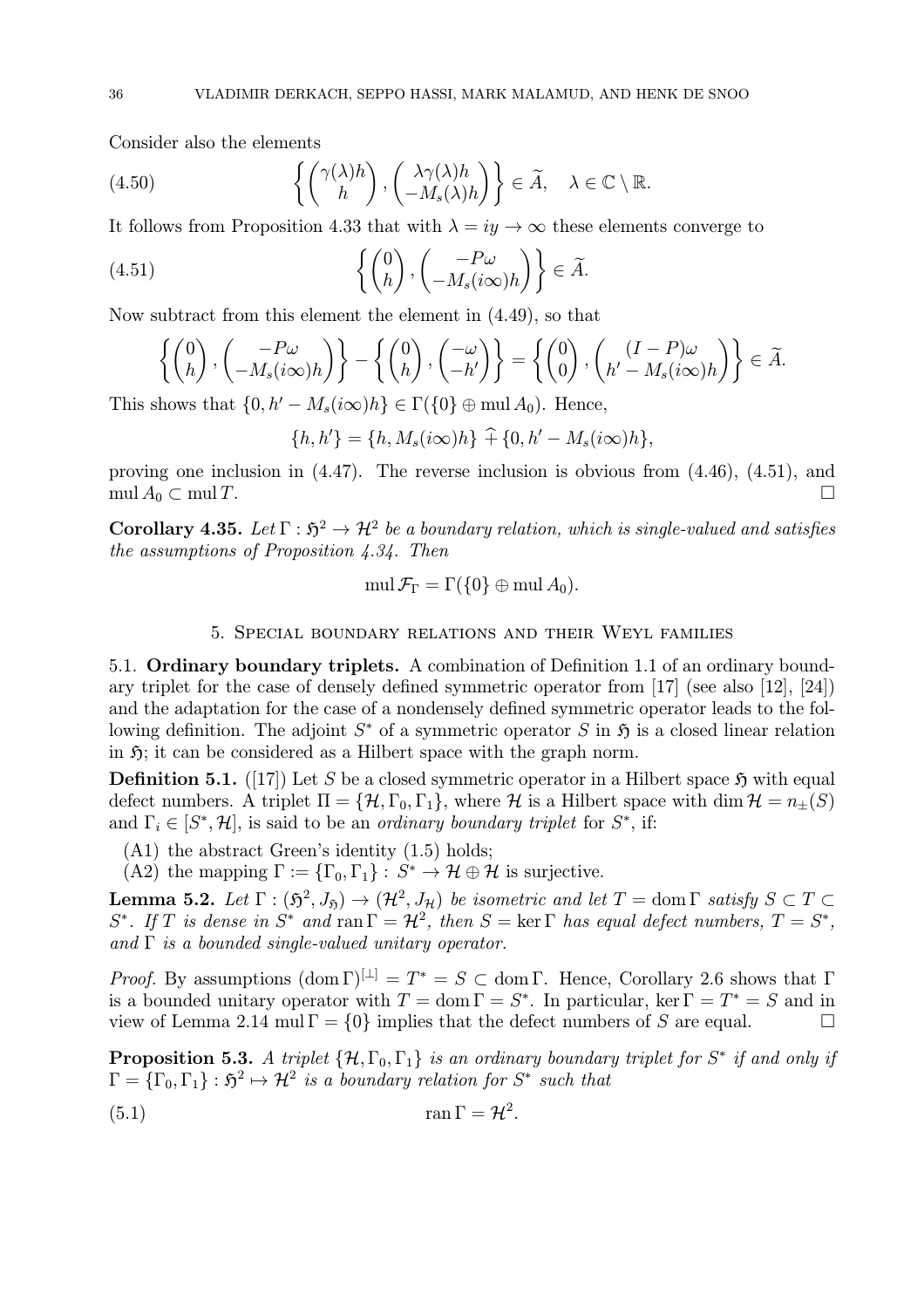*Proof.* Let  $\{\mathcal{H}, \Gamma_0, \Gamma_1\}$  be an ordinary boundary triplet for  $S^*$ . Note that (A1) and (A2) mean that  $\Gamma : \mathfrak{H}^2 \mapsto \mathcal{H}^2$  is an isometric operator from the Kreĭn space  $(\mathfrak{H}^2, J_{\mathfrak{H}})$  into the Kreĭn space  $(\mathcal{H}^2, J_\mathcal{H})$  with dom  $\Gamma = S^*$  and ran  $\Gamma = \mathcal{H}^2$ . By Lemma 5.2  $\Gamma$  is unitary and (G1) and (G2) are satisfied.

Conversely, if  $\Gamma : \mathfrak{H}^2 \to \mathcal{H}^2$  is a boundary relation for  $S^*$  such that ran  $\Gamma = \mathcal{H}^2$ , then  $\Gamma$  is unitary and dom  $\Gamma = S^*$ . It remains to apply Lemma 5.2 to see that  $\Gamma = \Gamma_0 \oplus \Gamma_1$  satisfies all the assumptions in Definition 5.1. all the assumptions in Definition 5.1.

The kernels  $A_i := \ker \Gamma_i$ ,  $i = 0, 1$ , define two selfadjoint extensions of S. Associated with Π are two functions, which are holomorphic on  $ρ(A<sub>0</sub>)$ .

**Definition 5.4.** ([12], [13]) Let  $\Pi = {\mathcal{H}, \Gamma_0, \Gamma_1}$  be an ordinary boundary triplet for  $S^*$ . Then the  $\gamma$ -field  $\gamma(\cdot)$  and the Weyl function  $M(\cdot)$  corresponding to  $\Pi$  are defined by

(5.2) 
$$
\widehat{\gamma}(\lambda) := (\Gamma_0 \upharpoonright \widehat{\mathfrak{N}}_{\lambda})^{-1}, \quad \gamma(\lambda) := \pi_1(\Gamma_0 \upharpoonright \widehat{\mathfrak{N}}_{\lambda})^{-1}, \quad M(\lambda) = \Gamma_1 \widehat{\gamma}(\lambda), \quad \lambda \in \rho(A_0).
$$

Here  $\widehat{\mathfrak{N}}_{\lambda}:=\widehat{\mathfrak{N}}_{\lambda}(S^*)$  and  $\pi_1$  stands for the orthogonal projection onto the first component of  $\mathcal{H} \oplus \mathcal{H}.$ 

In this case the corresponding Weyl function  $M(\cdot)$  belongs to the class  $R^u[\mathcal{H}]$ . In fact,  $M(\cdot)$  determines the pair  $\{S, A_0\}$  up to unitary equivalence, cf. [23], and, conversely, for every such function  $M(\cdot) \in R^u[\mathcal{H}]$  there exist a symmetric operator S and an ordinary boundary triplet for  $S^*$  whose Weyl function is equal to  $M(\cdot)$ .

It was shown in [12], [24] that  $\gamma(\cdot)$  and  $M(\cdot)$  satisfy (4.14) and the following identity

(5.3) 
$$
M(\lambda) - M(\mu)^* = (\lambda - \bar{\mu})\gamma(\mu)^*\gamma(\lambda), \quad \lambda, \mu \in \rho(A_0).
$$

This means that the  $\gamma$ -field  $\gamma(\cdot)$  of S in Definition 5.4 is generated by  $A_0$  and that  $M(\cdot)$  is a Q-function of the pair  $\{S, A_0\}$ .

5.2. Generalized boundary triplets. A more general definition of a boundary triplet for a symmetric operator S with equal defect numbers was given in [13]. This motivates the statement in the next lemma.

**Lemma 5.5.** Let H and  $\mathfrak{H}$  be Hilbert spaces and let  $\Gamma$  be an isometric relation from  $(\mathfrak{H}^2, J_{\mathfrak{H}})$ to  $(\mathcal{H}^2, J_{\mathcal{H}})$  with the properties

- (i) ran  $\Gamma_0 = \mathcal{H}$ ;
- (ii)  $A_0 := \ker \Gamma_0$  is essentially selfadjoint in  $\mathfrak{H}$ ,

where  $\Gamma_0$  is as defined in (3.6). Then  $\Gamma$  is a unitary relation from  $(\mathfrak{H}^2, J_{\mathfrak{H}})$  to  $(\mathcal{H}^2, J_{\mathcal{H}})$ .

Proof. Let  $\{\hat{k}, \hat{g}\} \in \Gamma^{[*]}$  with  $\hat{k} = \{k, k'\}$  and  $\hat{g} = \{g, g'\}$ . By assumption (i)  $\{\hat{s}, \{k, t'\}\}\in \Gamma$ for some  $\widehat{s} = \{s, s'\} \in \mathcal{H}^2$  and  $t' \in \mathfrak{H}$ . Since  $\Gamma^{-1} \subset \Gamma^{[*]}$ , one concludes that

(5.4) 
$$
\{\{0, k' - t'\}, \hat{g} - \hat{s}\} = \{\hat{k}, \hat{g}\} - \{\{k, t'\}, \hat{s}\} \in \Gamma^{[*]}.
$$

Moreover, the assumption (i) and Lemma 4.10 imply that  $A_0$  is closed. Thus, by the assumption (ii)  $A_0$  is a selfadjoint relation in  $\mathfrak{H}$ . The condition  $f \in A_0$  means that  $\{f, \{0, h'\}\} \in \Gamma$ for some  $h' \in \mathcal{H}$ . Now it follows from (5.4) that for all  $f \in A_0$ ,

$$
(J_{\mathfrak{H}}\hat{f}, \hat{g} - \hat{s}) = (J_{\mathcal{H}}\{0, h'\}, \{0, k' - t'\}) = 0.
$$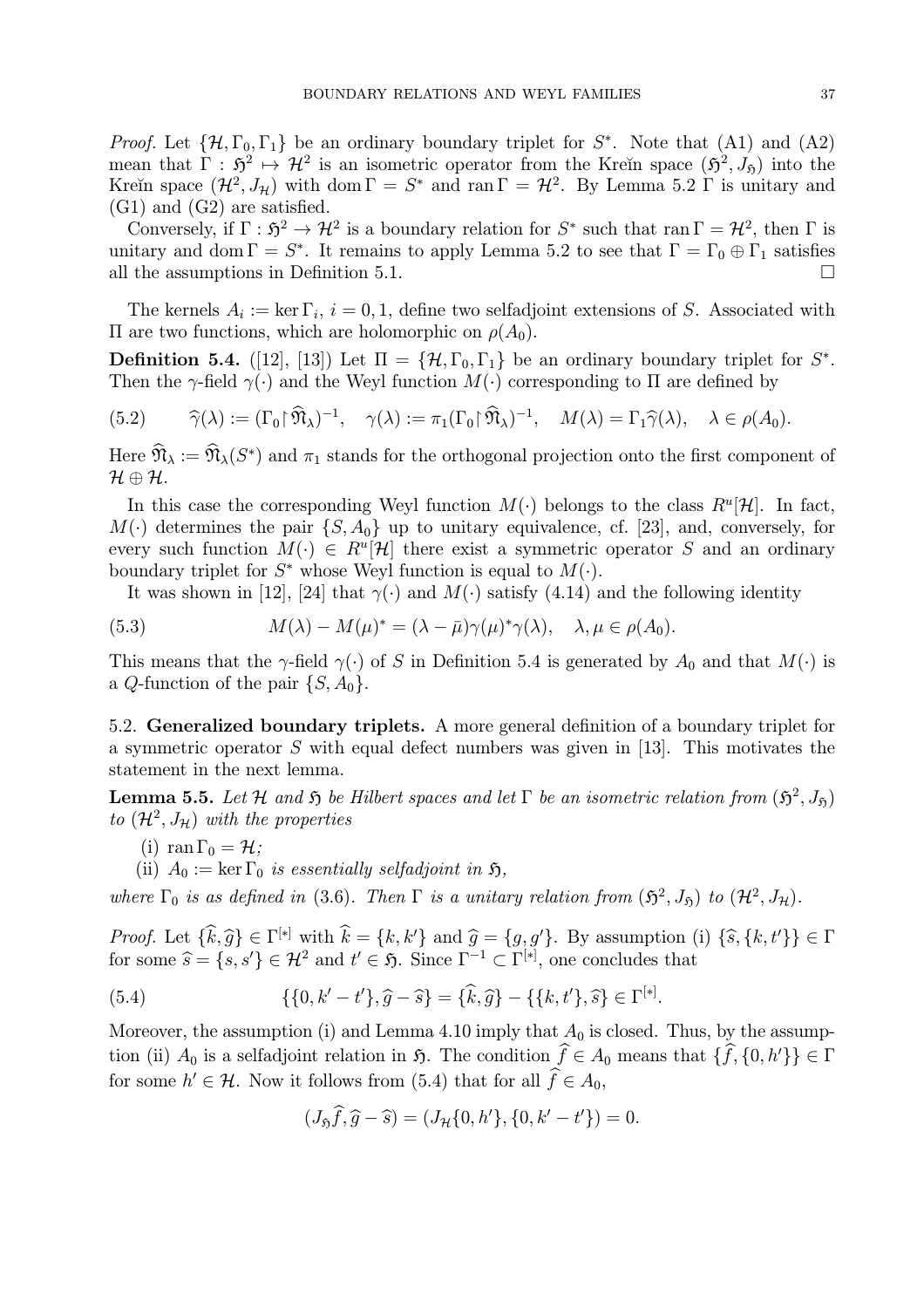Therefore,  $\hat{g} - \hat{s} \in A_0^* = A_0$  by assumption (ii). Hence,  $\{\hat{g} - \hat{s}, \{0, v'\}\}\in \Gamma$  for some  $v' \in \mathcal{H}$ and (5.4) implies that  $\{\{0, k' - t' - v'\}, \{0, 0\}\}\in \Gamma^{[*]}$ . This means that for all  $\{\hat{f}, \hat{h}\}\in \Gamma$ ,

$$
0 = (J_{\mathfrak{H}}\hat{f}, \{0,0\}) = (J_{\mathcal{H}}\hat{h}, \{0, k'-t'-v'\}) = i(h, k'-t'-v')_{\mathcal{H}},
$$

and now the assumption (i) yields  $k'-t'-v'=0$ . This shows that  $\{\widehat{g}, k\} = \{\widehat{g} - \widehat{s}, \{0, v'\}\} +$  $\{\widehat{s}, \{k, t'\}\}\in \Gamma$ . Thus,  $\Gamma^{[*]}\subset \Gamma^{-1}$ .

Now recall the definition of a generalized boundary triplet as given in [13].

**Definition 5.6.** ([13]) Let S be a closed symmetric operator in a Hilbert space  $\tilde{\mathbf{y}}$  with equal defect numbers and let T be a linear relation in  $\mathfrak{H}$  such that  $S \subset T \subset \text{clos } T = S^*$ . Then the triplet  $\{\mathcal{H}, \Gamma_0, \Gamma_1\}$ , where  $\mathcal{H}$  is a Hilbert space and  $\Gamma = (\Gamma_0, \Gamma_1)^T$  is a single-valued linear mapping from T to  $\mathcal{H}^2$ , is said to be a *generalized boundary triplet* for  $S^*$ , if:

- (S1) the abstract Green's identity (1.5) holds for all  $f = \{f, f'\}, \hat{g} = \{g, g'\} \in T;$ <br>(S2) rep  $\Gamma$  and  $\Gamma$
- (S2) ran  $\Gamma_0 = \mathcal{H}$ ;

(S3)  $A_0 := \ker \Gamma_0$  is a selfadjoint linear relation in  $\mathfrak{H}$ .

By definition  $A_0 \subset \text{dom } \Gamma = T$ , which implies that  $A_0$  is a selfadjoint extension of S.

**Proposition 5.7.** A triplet  $\{\mathcal{H}, \Gamma_0, \Gamma_1\}$  is a generalized boundary triplet for S<sup>\*</sup> if and only if  $\Gamma = {\{\Gamma_0,\Gamma_1\}} : \mathfrak{H}^2 \mapsto \mathcal{H}^2$  is a boundary relation for  $S^*$  such that

(5.5) 
$$
\text{mul } \Gamma = \{0\}, \quad \Gamma_0(\hat{\mathfrak{N}}_{\lambda}(T)) = \mathcal{H}, \quad \lambda \in \mathbb{C} \setminus \mathbb{R}.
$$

In this case the corresponding Weyl family  $M(\lambda)$  belongs to the class  $R^s[\mathcal{H}]$ . Conversely, every  $R^s[\mathcal{H}]$ -function is the Weyl function of some generalized boundary triplet  $\{\mathcal{H},\Gamma_0,\Gamma_1\}$ .

*Proof.* Let  $\{\mathcal{H}, \Gamma_0, \Gamma_1\}$  be a generalized boundary triplet for  $S^*$ . Then  $\Gamma = {\Gamma_0, \Gamma_1}$  is unitary by Lemma 5.5 and hence it is a boundary relation for  $S^*$  with mul  $\Gamma = \{0\}$ . It follows from the assumption (S3) that  $S^* = A_0 \widehat{+} \widehat{\mathfrak{N}}_{\lambda}(S^*), \lambda \in \mathbb{C} \setminus \mathbb{R}$ , and since  $A_0 \subset T$ , also the equality

(5.6) 
$$
T = A_0 \widehat{+} \widehat{\mathfrak{N}}_{\lambda}(T), \quad \lambda \in \mathbb{C} \setminus \mathbb{R},
$$

holds. This together with (S2) gives

(5.7) 
$$
\Gamma_0(\widehat{\mathfrak{N}}_{\lambda}(T)) = \Gamma_0(T) = \mathcal{H}, \quad \lambda \in \mathbb{C} \setminus \mathbb{R}.
$$

The statement  $M(\lambda) \in R^s[\mathcal{H}]$  is obtained from Proposition 4.7.

Conversely, let  $\Gamma$  be a boundary relation for  $S^*$  with the properties (5.5). Then  $\mathcal{H} =$  $\Gamma_0(\widehat{\mathfrak{N}}_{\lambda}(T)) \subset \text{ran } \Gamma_0$ , so that  $\text{ran } \Gamma_0 = \mathcal{H}$ , i.e., (S2) is satisfied. Also the property (S3) is obtained from  $\Gamma_0(\mathfrak{N}_\lambda(T)) = \mathcal{H}$  by using Proposition 4.15, cf. Corollary 4.17. The remaining conditions for generalized boundary triplets are clearly satisfied.

The fact that every  $R^{s}[\mathcal{H}]$ -function is the Weyl function of some generalized boundary triplet (see [13]) is implied in the present context by Theorem 3.9 and Propositions 4.5, 4.7.

 $\Box$ 

The next result collects some further properties of generalized boundary triplets. **Proposition 5.8.** ([13]) Let  $\{\mathcal{H}, \Gamma_0, \Gamma_1\}$  be a generalized boundary triplet for S<sup>\*</sup>. Then:

- (i)  $T = A_0 \widehat{+} \widehat{\mathfrak{N}}_{\lambda}(T)$  for every  $\lambda \in \mathbb{C} \setminus \mathbb{R}$ ;
- (ii) clos  $\Gamma_1(A_0) = \mathcal{H}$  and  $\overline{ran} \Gamma = \mathcal{H} \oplus \mathcal{H}$ ;
- (iii) the restriction  $\Gamma_0 : \widehat{\mathfrak{N}}_{\lambda}(T) \to \mathcal{H}$  is a closed mapping for every  $\lambda \in \mathbb{C} \setminus \mathbb{R}$ ;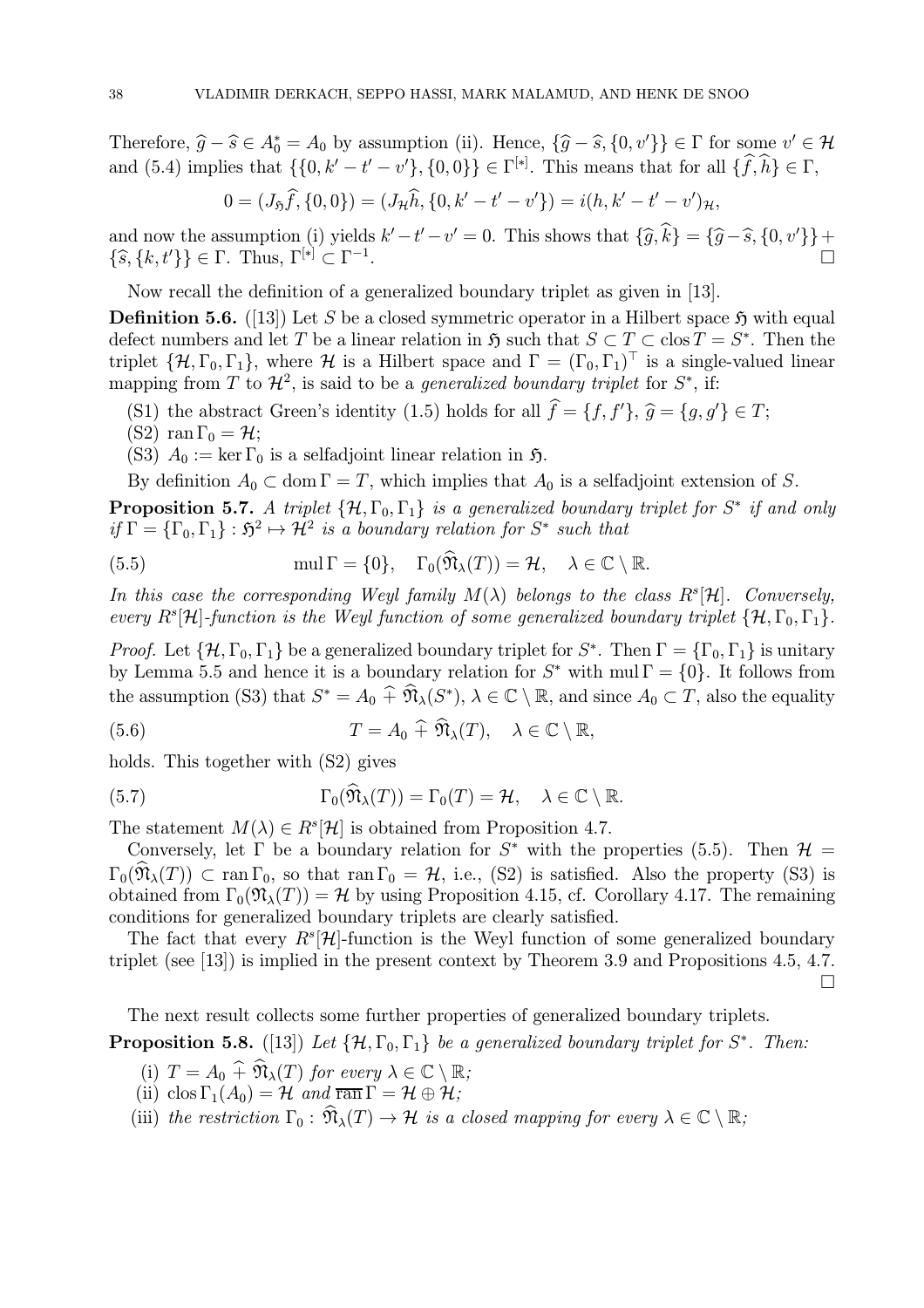(iv) the equalities (5.2) define an  $[\mathcal{H}, \widehat{\mathfrak{N}}_{\lambda}]$ -valued function  $\widehat{\gamma}(\cdot)$ , an  $[\mathcal{H}, \mathfrak{N}_{\lambda}]$ -valued function  $\gamma(\cdot)$ , and an [H]-valued function  $M(\cdot)$ , which are holomorphic on  $\mathbb{C} \setminus \mathbb{R}$  and satisfy the identities  $(4.14)$  and  $(5.3)$ .

Proof. (i) This was shown in the proof of Proposition 5.7, cf. (5.6).

(ii) By Proposition 2.3 ran Γ is dense in  $\mathcal{H}^2$ . Now assume that  $h \perp \Gamma_1(A_0)$ . Then  $\{k, h\} \perp$  $\Gamma(A_0)$  in  $\mathcal{H}^2$  for every  $k \in \mathcal{H}$ . Since  $\{-M(\lambda)^*h, h\} \perp \Gamma(\widehat{\mathfrak{N}}_{\lambda})$  in  $\mathcal{H}^2$ , it follows from (i) that  ${-M(\lambda)*h, h} \perp \text{ran } \Gamma \text{ and, therefore, } h = 0.$ 

(iii) By Proposition 4.9 the mapping  $\Gamma_0$ :  $\widehat{\mathfrak{N}}_{\lambda}(T) \to \mathcal{H}$   $\lambda \in \mathbb{C} \setminus \mathbb{R}$ , is closable. Moreover, it is closed since  $\Gamma_0(\mathfrak{N}_\lambda(T)) = \mathcal{H}$ .

(iv) The operators  $\hat{\gamma}(\lambda)$ ,  $\lambda \in \mathbb{C} \setminus \mathbb{R}$ , are bounded by the closed graph theorem and thus also the operators  $\gamma(\lambda)$ ,  $\lambda \in \mathbb{C} \setminus \mathbb{R}$ , are bounded. The corresponding statement for  $M(\lambda)$  was shown in Proposition 5.9. The remaining statements are immediate from Proposition 4.11 and the operator representation  $(4.29)$ .

5.3. Boundary relations with Weyl functions in  $R[\mathfrak{H}]$ . In this subsection the class of boundary relations whose Weyl functions belong to the class  $R[\mathcal{H}]$  is considered.

**Proposition 5.9.** Let H and  $\tilde{p}$  be Hilbert spaces and let  $\Gamma : \tilde{p}^2 \rightarrow H^2$  be a (possibly multivalued) linear relation such that:

(B1) Green's identity (3.1) holds;

(B2) ran  $\Gamma_0 = \mathcal{H}$ ;

(B3)  $A_0 := \ker \Gamma_0$  is a selfadjoint linear relation in  $\mathfrak{H}$ .

Then  $\Gamma : \mathfrak{H}^2 \to \mathcal{H}^2$  is a boundary relation for  $S^* := (\ker \Gamma)^*$  such that

(5.8) 
$$
\Gamma_0(\widehat{\mathfrak{N}}_{\lambda}(T)) = \mathcal{H}, \quad \lambda \in \mathbb{C} \setminus \mathbb{R}.
$$

Conversely, every boundary relation  $\Gamma : \mathfrak{H}^2 \to \mathcal{H}^2$  satisfying (5.8) satisfies also the conditions  $(B1)-(B3)$ . In this case the corresponding Weyl function belongs to the class R[H], and moreover, every R[H]-function is the Weyl function of some boundary relation  $\Gamma : \mathfrak{H}^2 \to \mathcal{H}^2$ with the properties  $(B1)$ - $(B3)$ .

Proof. The proof is completely analogous to that of Proposition 5.7 and hence it will be omitted.  $\Box$ 

**Proposition 5.10.** Let  $\Gamma : \mathfrak{H}^2 \to \mathcal{H}^2$  be a boundary relation satisfying the conditions (B1)- $(B3)$ . Then:

- (i)  $T = S_0 \widehat{+} \widehat{\mathfrak{N}}_{\lambda}(T)$  for every  $\lambda \in \mathbb{C} \setminus \mathbb{R}$ ;
- (ii)  $(\Gamma_0 \upharpoonright \widehat{\mathfrak{N}}_{\lambda}(T))^{-1} : \mathcal{H} \to \widehat{\mathfrak{N}}_{\lambda}(T)$  is closed bounded and single-valued for every  $\lambda \in \mathbb{C} \setminus \mathbb{R}$ ;
- (iii) the equalities (5.2) define  $[\mathcal{H}, \hat{\mathfrak{N}}_{\lambda}]$ -valued,  $[\mathcal{H}, \mathfrak{N}_{\lambda}]$ -valued, and  $[\mathcal{H}]$ -valued functions  $\hat{\gamma}(\cdot), \gamma(\cdot)$ , and  $M(\cdot)$ , respectively, which are holomorphic on  $\mathbb{C} \setminus \mathbb{R}$  and satisfy the *identities*  $(4.14)$  *and*  $(5.3)$ *.*

Proof. The proof is analogous to that of Proposition 5.8. The main difference is that the mapping  $\Gamma_0 \upharpoonright \mathfrak{N}_\lambda(T)$ :  $\mathfrak{N}_\lambda(T) \to \mathcal{H}$ , may be multivalued, but it has still a trivial kernel and its inverse is a closed bounded single-valued mapping for every  $\lambda \in \mathbb{C} \setminus \mathbb{R}$  by Proposition 4.9.<br>The identity (5.3) is implied by (4.29). The identity  $(5.3)$  is implied by  $(4.29)$ .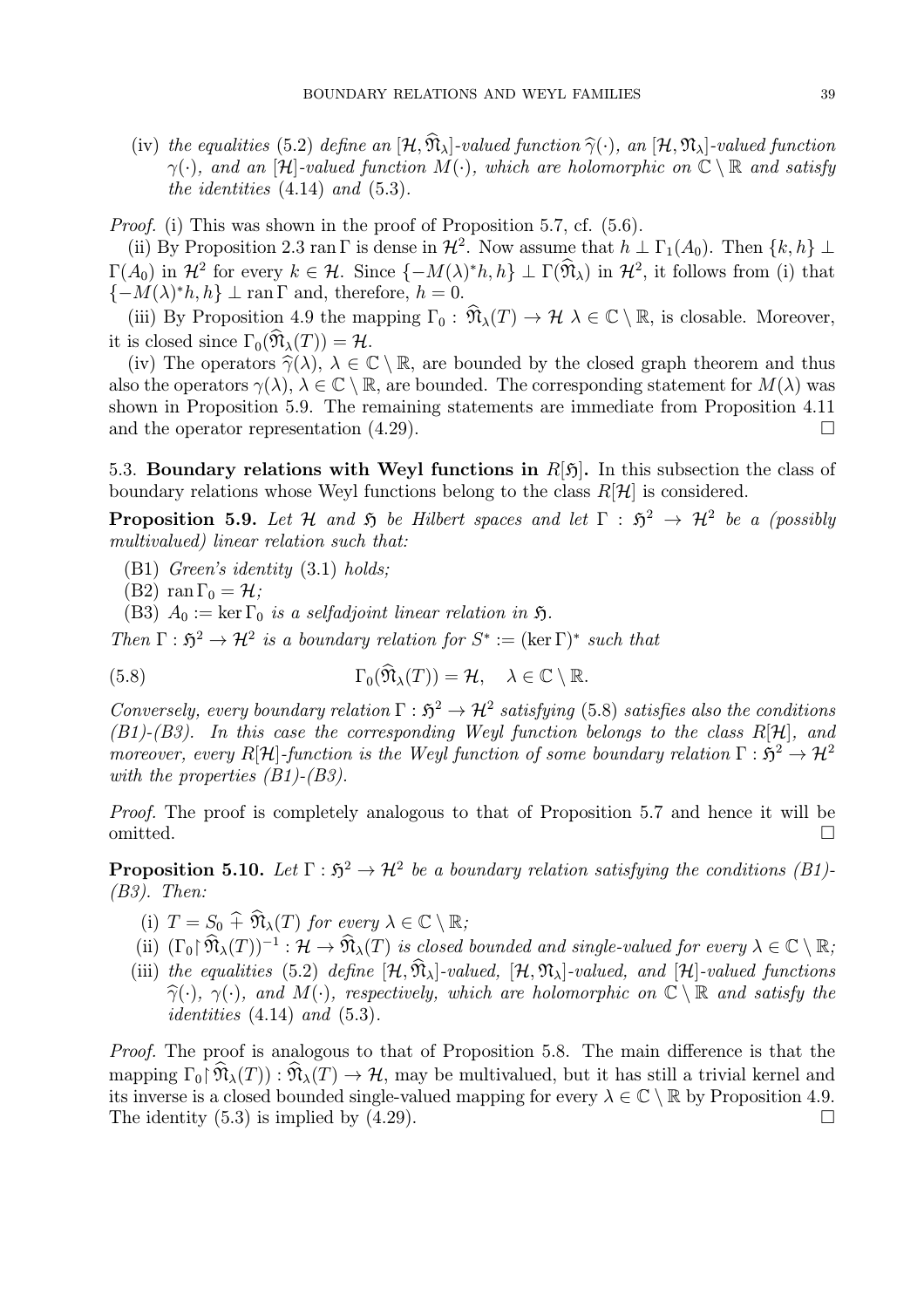The next proposition gives a reduction of a multivalued boundary relation  $\Gamma : \mathfrak{H}^2 \to \mathcal{H}^2$ with the properties (B1)–(B3) to a generalized boundary triplet satisfying (S1)–(S3).

**Proposition 5.11.** Let  $\Gamma : \mathfrak{H}^2 \to \mathcal{H}^2$  be a boundary relation satisfying the conditions (B1)-(B3) and let  $\mathcal{H}_0 = \pi_0$  mul  $\Gamma$ ,  $\mathcal{H}_1 = \mathcal{H} \ominus \mathcal{H}_0$ . Then there is a selfadjoint operator  $K \in [\mathcal{H}]$ , such that the linear relation

(5.9) 
$$
\Gamma^{s} := \left\{ \left\{ \begin{pmatrix} f \\ f' \end{pmatrix}, \begin{pmatrix} P_{\mathcal{H}_{1}} h \\ h' - Kh \end{pmatrix} \right\} : \left\{ \begin{pmatrix} f \\ f' \end{pmatrix}, \begin{pmatrix} h \\ h' \end{pmatrix} \right\} \in \Gamma \right\}
$$

is a single-valued boundary relation for  $S^*$  and the corresponding boundary triplet  $\{\mathcal{H}, \Gamma_0^s, \Gamma_1^s\}$ satisfies the assumptions (S1)-(S3). The Weyl functions  $M(\lambda)$ ,  $M_s(\lambda)$  corresponding to the boundary relations  $\Gamma$ ,  $\Gamma^s$  are connected by

(5.10) 
$$
M(\lambda) = K + 0_{\mathcal{H}_0} \oplus M_1(\lambda), \quad (\lambda \in \mathbb{C}_+).
$$

*Proof.* Since ran  $\Gamma_0 = H$  one derives from Lemma 2.1 that ran  $\Gamma$ +{0, H} is closed. By a theorem of Kato [19, Theorem 4.8] and Proposition 2.3

(5.11) 
$$
\text{mul } \Gamma \widehat{+} \{0, \mathcal{H}\}
$$
 is closed.

Using Lemma 2.1 again one obtains that  $\mathcal{H}_0 = \pi_0$  mul Γ is a closed subspace of H and it follows from (5.11) that mul Γ is the graph of a bounded operator  $K_0 : \mathcal{H}_0 \to \mathcal{H}$ . Due to Proposition 2.9  $K_0$  is a symmetric operator since mul Γ is a neutral subspace in  $\{\mathcal{H}^2, J_\mathcal{H}\}.$ Let K be a bounded selfadjoint operator extension of  $K_0$ . Since mul  $\Gamma = \text{ran } \Gamma^{[\perp]}$  one obtains from

$$
0 = (h', h_0) - (h, K_0 h_0) = (h' - Kh, h_0) \quad (h_0 \in \mathcal{H}_0, \ \{h, h'\} \in \operatorname{ran} \Gamma).
$$

that  $h'-Kh$  is orthogonal to  $\mathcal{H}_0$ . This proves that ran  $\Gamma^s \subset \mathcal{H}_1^2$ . The mapping  $\Gamma$  is singlevalued since for  $h = \{h, h'\} \in \text{mul } \Gamma$  one has  $P_{\mathcal{H}_1} h = h' - Kh = 0$ . Now, the properties (S1)-(S3) for  $\Gamma^s$  are implied by the properties (B1)-(B3) for  $\Gamma$ . The equality 5.10 follows from  $(5.9)$ .

The following corollary is immediate from Proposition 4.30.

Corollary 5.12. Let S be a symmetric operator in  $\mathfrak{H}$  and let  $\Gamma : \mathfrak{H}^2 \to \mathcal{H}^2$  be a boundary relation for S<sup>\*</sup> satisfying the conditions (B1)-(B3),  $\mathcal{H}_0 = \pi_0$ mul Γ,  $A_0 = \ker \Gamma_0$ ,  $T = \text{dom } \Gamma$ and let  $M(\lambda)$  be the corresponding Weyl function. Then:

(i) mul  $A_0 = \{0\}$ , if and only if

(5.12) 
$$
\lim_{y \to \infty} \frac{(M(iy)h, h)_{\mathcal{H}}}{iy} = 0, \quad h \in \mathcal{H};
$$

(ii) mul  $T = \{0\}$  if and only if M satisfies the condition (5.12) and

$$
\lim_{y \uparrow \infty} y \text{Im} \left( M(iy)h, h \right) = \infty \quad \forall h \in \mathcal{H} \ominus \mathcal{H}_0, \ \ h \neq 0.
$$

#### 6. Examples

In this section a number of illustrative examples are presented. Each example by itself shows some characteristic behaviour of boundary relations.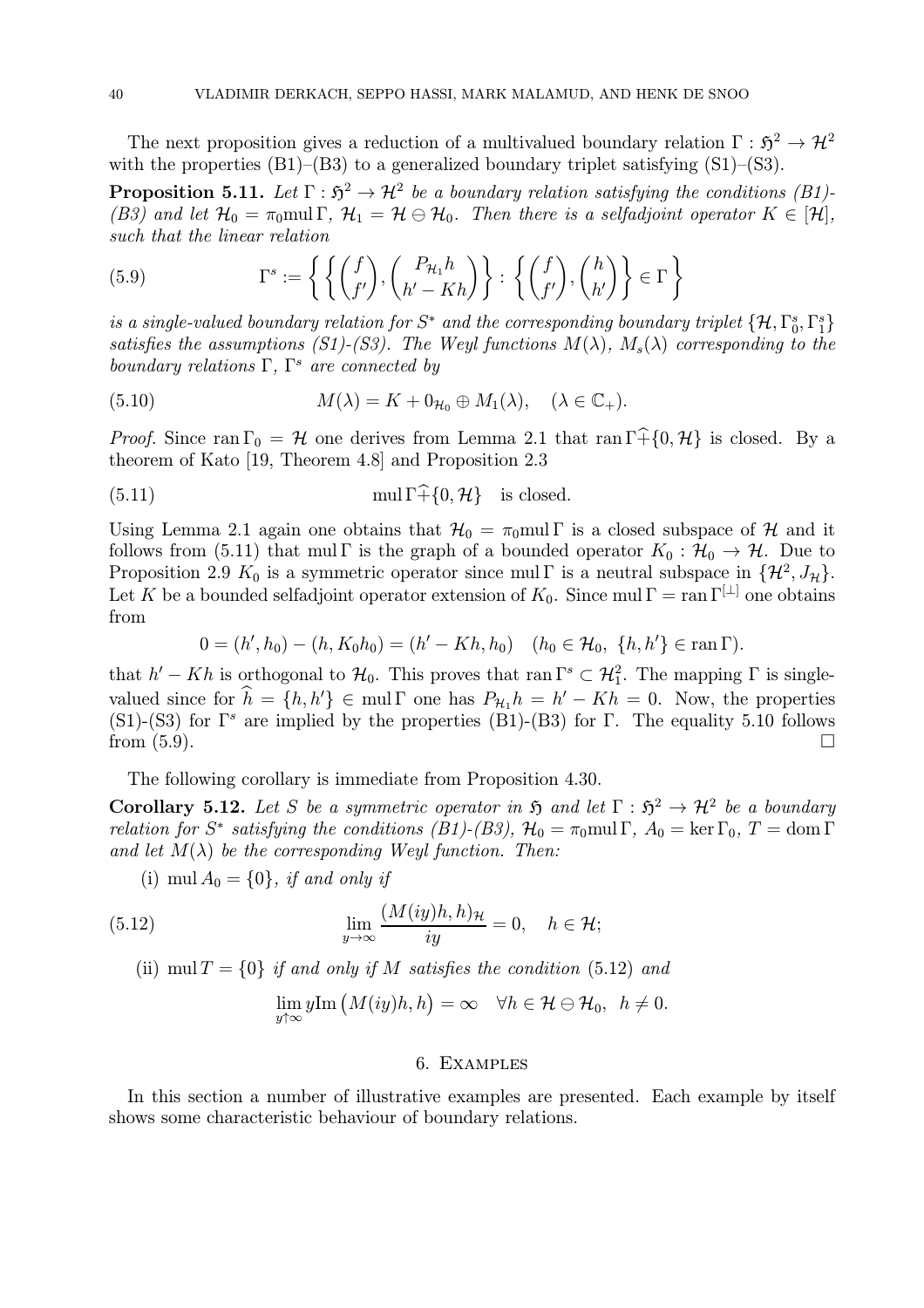**Example 6.1.** Let A be a selfadjoint relation in a Hilbert space  $\mathfrak{H}$  and let B be a selfadjoint relation in a Hilbert space H. Define the linear relation A in  $\mathfrak{H} \oplus \mathcal{H}$  by  $A = A \oplus (-B)$ , i.e.,

$$
\widetilde{A} = \left\{ \left\{ \begin{pmatrix} f \\ h \end{pmatrix}, \begin{pmatrix} f' \\ -h' \end{pmatrix} \right\} : \{f, f'\} \in A, \{h, h'\} \in B \right\}.
$$

It is clear that  $\widetilde{A}$  is selfadjoint. The transform

$$
\Gamma = \mathcal{J}\widetilde{A} = \left\{ \left\{ \begin{pmatrix} f \\ f' \end{pmatrix}, \begin{pmatrix} h \\ h' \end{pmatrix} \right\} : \{f, f'\} \in A, \{h, h'\} \in B \right\}
$$

defines a boundary relation  $\Gamma : \mathfrak{H}^2 \to \mathcal{H}^2$  for  $S^* = A$  with

$$
T = \text{dom}\,\Gamma = A, \quad S = \ker\Gamma = A, \quad \text{ran}\,\Gamma = B, \quad \text{mul}\,\Gamma = B.
$$

In particular, this implies that  $A_0 = A_1 = S = S^*$  are selfadjoint. The corresponding Weyl family  $M(\lambda) = \Gamma(\mathfrak{N}_{\lambda}(T))$  is given by  $M(\lambda) \equiv B$ . Since ran  $\Gamma_0 = \text{dom } B$  it is seen that  $M(\lambda) \in \widetilde{R}[\mathcal{H}]$  if and only if dom B is closed (in which case B is the orthogonal sum of a bounded selfadjoint operator and a closed multivalued part). Furthermore, note that  $\mathfrak{N}_{\lambda}(S^*) = \mathfrak{N}_{\lambda}(A) = \{0, 0\}$ , so that the  $\gamma$ -field satisfies  $\gamma(\lambda)h = 0$  for all  $h \in \text{dom } B$  and hence its closure is single-valued.

Example 6.1 gives a realization for a constant Nevanlinna family  $M(\lambda) \equiv B$  as a Weyl family of a boundary relation Γ. Observe, that the symmetry property  $M(\lambda)^* = M(\overline{\lambda})$  forces that  $B = B^*$ . In Example 6.1 the boundary relation  $\Gamma$  is not minimal. The following result expresses this situation more explicitly.

Corollary 6.2. Let  $\Gamma : 5^2 \to \mathcal{H}^2$  be an arbitrary boundary relation whose Weyl function satisfies  $M(\lambda) \equiv B$ . If  $\Gamma$  is minimal then  $\mathfrak{H} = \{0\}$  and in particular  $S = T = S^*$ .

*Proof.* Consider  $\{f_{\lambda}, h\} \in \Gamma$  with  $\lambda \in \mathbb{C} \setminus \mathbb{R}$ . The identity (3.4) with  $\lambda = \mu$  shows that

$$
(\lambda - \bar{\lambda}) \|f_{\lambda}\|^2 = (h', h) - (h, h') = 0.
$$

since B is selfadjoint. This implies that  $f_{\lambda} = \{0, 0\}$ . Now the assumption that  $\Gamma : \mathfrak{H}^2 \to \mathcal{H}^2$  is minimal yields  $\mathfrak{H} = \overline{\text{span}} \{ \mathfrak{N}_{\lambda}(T) : \lambda \in \mathbb{C} \setminus \mathbb{R} \} = \{0\}.$  In this case  $S = T = S^* = \{0, 0\}.$ 

Example 6.3. Let S be a closed symmetric relation in a Hilbert space  $\mathfrak{H}$ . The defect numbers of S need not be equal and may be infinite. Let  $\widetilde{A}$  be a linear relation in  $\mathfrak{H} \oplus \mathfrak{H}$ given by

(6.1) 
$$
\tilde{A} = \left\{ \tilde{f} = \left\{ \begin{pmatrix} f_1 \\ f_2 \end{pmatrix}, \begin{pmatrix} f'_1 \\ -f'_2 \end{pmatrix} \right\} : \tilde{f}_1 = \{f_1, f'_1\}, \tilde{f}_2 = \{f_2, f'_2\} \in S^*, P_{\mathfrak{N}} \hat{f}_1 = P_{\mathfrak{N}} \hat{f}_2 \right\},
$$

where  $P_{\mathfrak{N}}$  is the orthogonal projection from  $S^*$  onto  $\mathfrak{N} = \widehat{\mathfrak{N}}_i(S^*) \oplus \widehat{\mathfrak{N}}_{-i}(S^*)$ , see (3.12). As it was shown in the proof of Proposition 3.7  $\widetilde{A}$  is a selfadjoint extension of S such that  $\widetilde{A} \cap \mathfrak{H}^2 = S$ . The transform  $\Gamma = \mathcal{J}^{-1}\widetilde{A}$  is a boundary relation for  $S^*$  with the following properties

 $\ker \Gamma = \text{mul } \Gamma = S, \quad \text{dom } \Gamma = \text{ran } \Gamma = S^*.$ 

Furthermore, the Weyl family  $M(\lambda)$  corresponding to the boundary relation  $\Gamma$  is given by

(6.2) 
$$
M(\lambda) = S + \mathfrak{N}_{\lambda}(S^*), \quad \lambda \in \mathbb{C} \setminus \mathbb{R}.
$$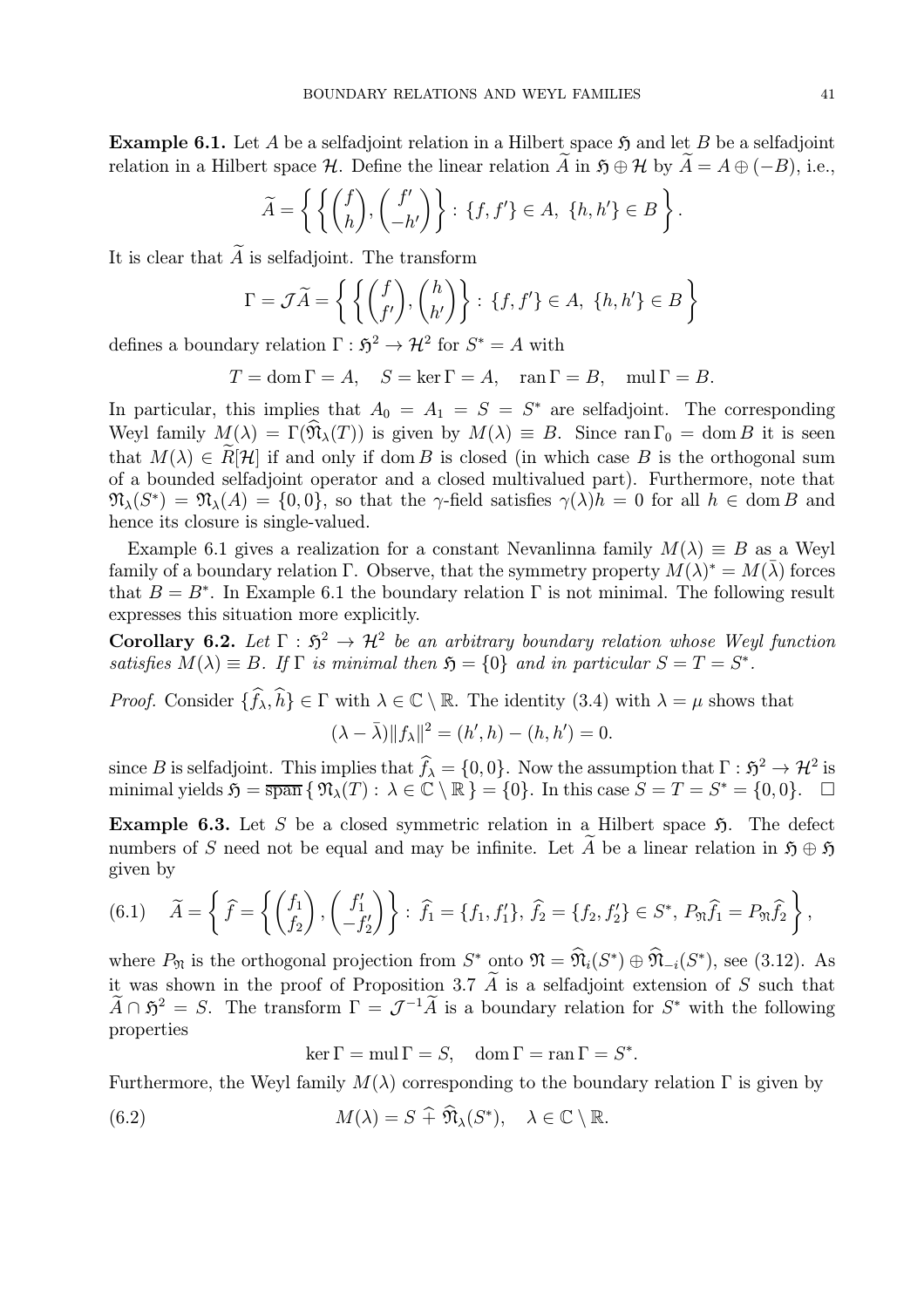To see this assume  $\{f_2, f'_2\} \in M(\lambda)$ . Then it follows from (3.5) that

$$
\{\{f_{\lambda}, \lambda f_{\lambda}\}, \{f_2, f_2'\}\}\in \Gamma \quad \text{for some} \quad \{f_{\lambda}, \lambda f_{\lambda}\}\in S^*.
$$

By (6.1) this shows  $P_{\mathfrak{N}}(\lbrace f_2, f'_2 \rbrace - \lbrace f_\lambda, \lambda f_\lambda \rbrace) = 0$ , which implies that  $\lbrace f_2, f'_2 \rbrace - \lbrace f_\lambda, \lambda f_\lambda \rbrace \in S$ , so that  $\{f_2, f'_2\} \in S + \mathfrak{N}_{\lambda}(S^*)$ . Hence  $M(\lambda) \subset S + \mathfrak{N}_{\lambda}(S^*)$ , and the reverse inclusion can be seen immediately. Furthermore, it is clear that

(6.3) 
$$
\text{mul } M(\lambda) = \text{mul } S, \quad \lambda \in \mathbb{C} \setminus \mathbb{R}.
$$

To see this, consider an arbitrary element in  $M(\lambda)$  with  $\lambda \in \mathbb{C} \setminus \mathbb{R}$ :

$$
\{h, h'\} \widehat{+} \{f_{\lambda}, \lambda f_{\lambda}\} \in M(\lambda) \quad \text{with} \quad \{h, h'\} \in S, \quad \{f_{\lambda}, \lambda f_{\lambda}\} \in \mathfrak{N}_{\lambda}(S^*),
$$

so that  $(h', f_\lambda) = \overline{\lambda}(f_\lambda, f_\lambda)$ . If  $h + f_\lambda = 0$ , then  $\{-f_\lambda, h'\} \in S$  and  $(h', f_\lambda) \in \mathbb{R}$ . Hence, it follows that  $f_{\lambda} = 0$ , and consequently,  $h = 0$ . Thus mul  $M(\lambda) \subset \text{mul } S$  and the reverse inclusion is obvious.

In this example  $M(\cdot) \in \widetilde{R}(\mathfrak{H})$ . According to Proposition 3.5 the boundary relation  $\Gamma$  is minimal if and only if the selfadjoint relation  $\widetilde{A} = J\Gamma$  in  $\mathfrak{H} \oplus \mathfrak{H}$  is minimal with respect to  $\mathfrak{H}$ . which is equivalent to S being simple. Hence, if S is simple, in which case S is an operator, this model provides a minimal realization for the Weyl family  $M(\lambda)$  in (6.2). Moreover, its multivalued part is trivial due to (6.3). Therefore, if S is simple,  $M(\cdot) \in R(\mathfrak{H})$ .

Recall that the symmetric relations  $A_0$  and  $A_1$  in (4.13) are given by

$$
A_0 = \{ \{f_1, f_1'\} \in S^* : P_{\mathfrak{N}} f_1 = P_{\mathfrak{N}} \{0, f_2'\}, \{0, f_2'\} \in S^* \},
$$

and

$$
A_1 = \{ \{f_1, f_1'\} \in S^* : P_{\mathfrak{N}} \hat{f_1} = P_{\mathfrak{N}} \{f_2, 0\}, \{f_2, 0\} \in S^* \}.
$$

This implies, in a similar way as above, that

$$
A_0 = S + \{0, \text{mul } S^*\}, \quad A_1 = S + \{\text{ker } S^*, 0\}.
$$

Moreover, ran  $\Gamma_0 = \text{dom } S^*$  and ran  $\Gamma_1 = \text{ran } S^*$ . The extension  $A_0$  of S is symmetric and, in general, not selfadjoint. The defect numbers of  $A_0$  are called semi-defect numbers of S, see [20].

**Example 6.4.** Let B be a closed densely defined linear operator in  $\mathfrak{H}$  and let  $\widetilde{A}$  be the operator determined by the block form

$$
\widetilde{A} = \begin{pmatrix} 0 & B \\ B^* & 0 \end{pmatrix}.
$$

By definition A is a selfadjoint operator in  $\mathfrak{H} \oplus \mathfrak{H}$  whose graph is given by

$$
\widetilde{A} = \left\{ \left\{ \begin{pmatrix} f \\ h \end{pmatrix}, \begin{pmatrix} Bh \\ B^*f \end{pmatrix} \right\} : h \in \text{dom}\,B, \, f \in \text{dom}\,B^* \right\}.
$$

Moreover,

$$
(\widetilde{A} - \lambda)^{-1} \begin{pmatrix} \varphi \\ 0 \end{pmatrix} = \begin{pmatrix} (BB^* - \lambda^2)^{-1} \lambda \varphi \\ B^*(BB^* - \lambda^2)^{-1} \varphi \end{pmatrix}
$$

and

$$
(\widetilde{A} - \lambda)^{-1} \begin{pmatrix} 0 \\ \psi \end{pmatrix} = \begin{pmatrix} B(B^*B - \lambda^2)^{-1} \psi \\ (B^*B - \lambda^2)^{-1} \lambda \varphi \end{pmatrix}.
$$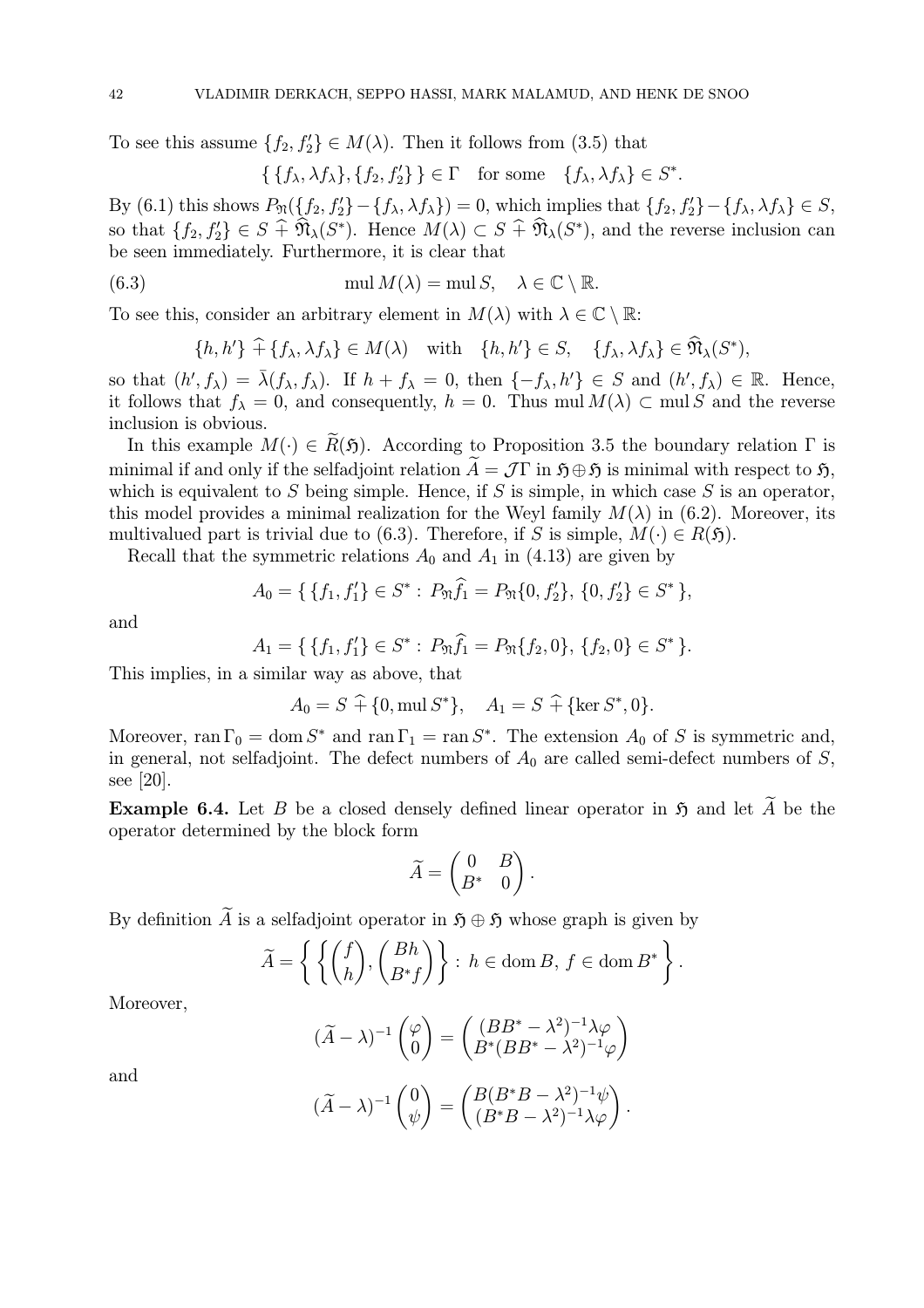The transform

$$
\Gamma = \mathcal{J}\widetilde{A} = \left\{ \left\{ \begin{pmatrix} f \\ Bh \end{pmatrix}, \begin{pmatrix} h \\ -B^*f \end{pmatrix} \right\} : h \in \text{dom}\,B, f \in \text{dom}\,B^* \right\}
$$

defines a boundary relation for  $S^* = \mathfrak{H} \oplus \overline{\operatorname{ran}} B$  in  $\mathfrak{H} \oplus \mathfrak{H}$  with

$$
T = \text{dom}\,\Gamma = \text{dom}\,B^* \oplus \text{ran}\,B, \quad S = \text{ker}\,\Gamma = \text{ker}\,B^* \oplus \{0\},
$$

 $\text{ran } \Gamma = \text{dom } B \oplus \text{ran } B^*, \quad \text{mul } \Gamma = \text{ker } B \oplus \{0\}.$ 

Hence, Γ is single-valued if and only if ker  $B = \{0\}$  and since mul  $\Gamma \cap \{0, 5\} = \{0\}$  the corresponding Weyl family  $M(\lambda)$  is operator-valued. Moreover,

 $\operatorname{ran} \Gamma_0 = \operatorname{dom} B, \quad \operatorname{ran} \Gamma_1 = \operatorname{ran} B^*.$ 

Observe, that  $\{f, \lambda f\} \in T$  if and only if

$$
f = \frac{1}{\lambda} Bh, \quad h \in \text{dom}\, B^*B.
$$

Hence,

$$
\Gamma_0(\mathfrak{N}_{\lambda}(T)) = \text{dom}\, B^*B, \quad \Gamma_1(\mathfrak{N}_{\lambda}(T)) = \text{ran}\, B^*B,
$$

and the corresponding  $\gamma$ -field and the Weyl family are given by

$$
\gamma(\lambda) = \frac{1}{\lambda} B, \quad M(\lambda) = -\frac{1}{\lambda} B^* B
$$

on dom  $B^*B$ . In particular,  $\Gamma_0(\widehat{\mathfrak{N}}_{\lambda}(T))$  and  $\Gamma_1(\widehat{\mathfrak{N}}_{\lambda}(T))$  are independent of  $\lambda \in \mathbb{C} \setminus \mathbb{R}$ , and in general they do not coincide with ran  $\Gamma_0$  and ran  $\Gamma_1$ , respectively. The formulas

 $A_0 = \ker \Gamma_0 = \text{dom } B^* \oplus \{0\}, \quad A_1 = \ker \Gamma_0 = \ker B^* \oplus \operatorname{ran} B,$ 

show that  $A_0$  and  $A_1$  are essentially selfadjoint in  $\mathfrak{H}$ .

In this case also the equality  $M(\lambda) - M(\mu)^* = (\lambda - \bar{\mu})\gamma(\mu)^*\gamma(\lambda)$  is satisfied. Example 6.5. (Weyl function for bounded perturbations.) Let B be bounded and let D and E be selfadjoint operators in  $\mathfrak{H}$ . Define A by the block form

$$
\widetilde{A} = \begin{pmatrix} D & B \\ B^* & -E \end{pmatrix}.
$$

Then  $\widetilde{A}$  is a selfadjoint operator in  $\mathfrak{H} \oplus \mathfrak{H}$  whose graph is given by

$$
\widetilde{A} = \left\{ \left\{ \binom{f}{h}, \binom{Df + Bh}{B^*f - Eh} \right\} : f \in \text{dom}\,D, \, h \in \text{dom}\,E \right\}.
$$

Note that

$$
(\widetilde{A} - \lambda)^{-1} \begin{pmatrix} \varphi \\ 0 \end{pmatrix} = \begin{pmatrix} [B(E + \lambda)^{-1}B^* + D - \lambda]^{-1} \varphi \\ (E + \lambda)^{-1}B^* [B(E + \lambda)^{-1}B^* + D - \lambda]^{-1} \varphi \end{pmatrix}
$$

and

$$
(\widetilde{A}-\lambda)^{-1}\begin{pmatrix}0\\\psi\end{pmatrix}=\begin{pmatrix}(D-\lambda)^{-1}B[B^*(D-\lambda)^{-1}B+E+\lambda]^{-1}\psi\\-[B^*(D-\lambda)^{-1}B+E+\lambda]^{-1}\psi\end{pmatrix}.
$$

Here the Schur complements  $B(E + \lambda)^{-1}B^* + D - \lambda$  and  $B^*(D - \lambda)^{-1}B + E + \lambda$  are invertible for each  $\lambda \in \mathbb{C} \setminus \mathbb{R}$  since  $\widetilde{A}$  is selfadjoint. The transform

$$
\Gamma = \mathcal{J}\widetilde{A} = \left\{ \left\{ \binom{f}{Df + Bh}, \binom{h}{Eh - B^*f} \right\} : f \in \text{dom}\,D, h \in \text{dom}\,E \right\}
$$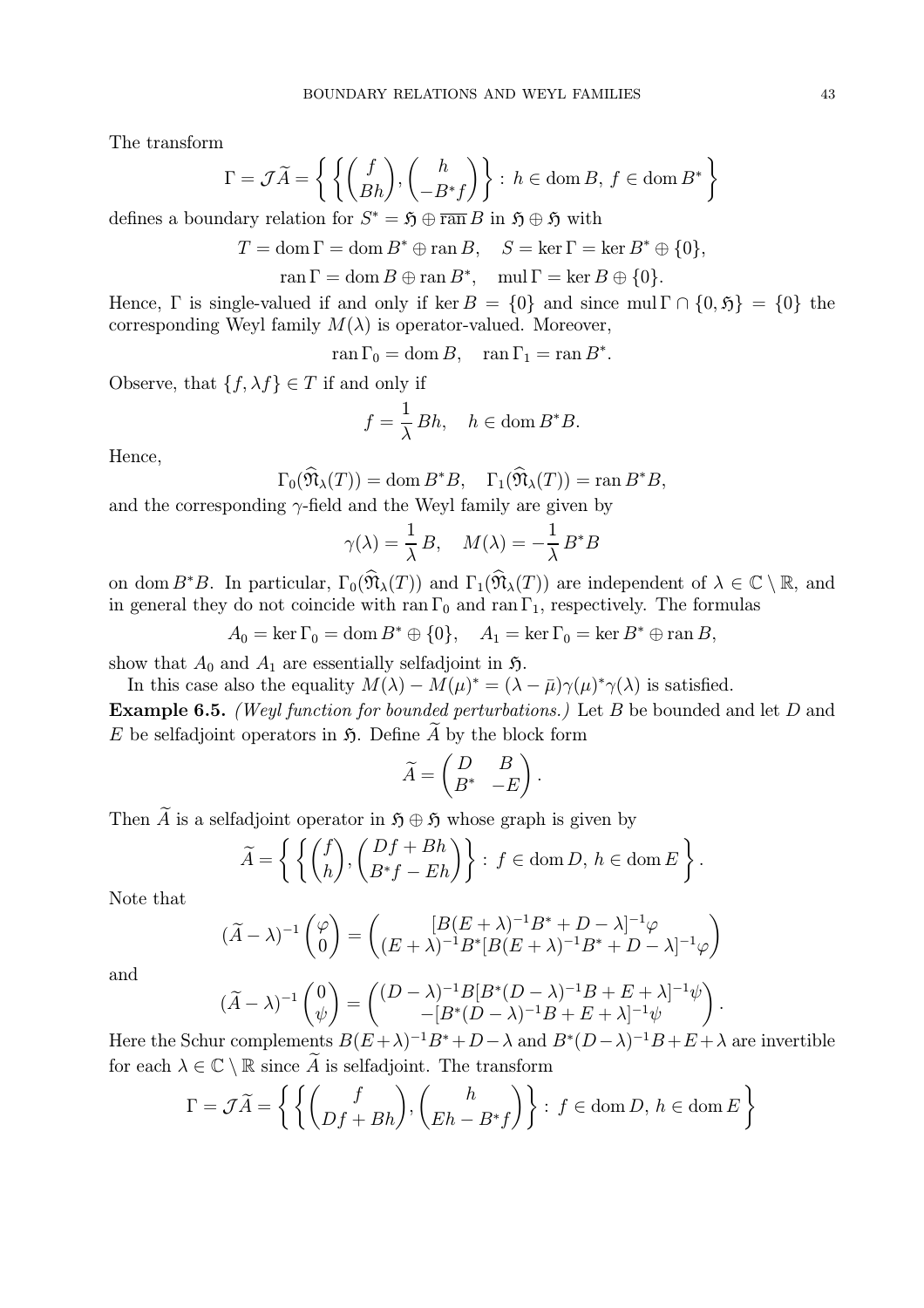defines a boundary relation in  $\mathfrak{H} \oplus \mathfrak{H}$  with

$$
T = \text{dom}\,\Gamma = D \,\widehat{+} \,\left( \{0\} \oplus B(\text{dom}\,E) \right), \quad S = \ker \Gamma = D \,|\, \ker B^*,
$$

$$
\text{ran}\,\Gamma = E \,\widehat{+} \,\left( \{0\} \oplus B^*(\text{dom}\,D) \right), \quad \text{mul}\,\Gamma = E \,|\, \ker B,
$$

so that  $S^* = \text{clos} (D \hat{+} (\{0\} \oplus \overline{\text{ran }B}))$ . Since mul  $\Gamma \cap \{0, \mathfrak{H}\} = \{0\}$ , the corresponding Weyl family  $M(\lambda)$  is operator-valued. Moreover,

(6.4) 
$$
\operatorname{ran} \Gamma_0 = \operatorname{dom} E, \quad \operatorname{ran} \Gamma_1 = B^*(\operatorname{dom} D) + \operatorname{ran} E.
$$

Observe, that  $\{f, \lambda f\} \in T$  if and only if

$$
f = -(D - \lambda)^{-1}Bh.
$$

Hence,

$$
\Gamma_0(\widehat{\mathfrak{N}}_{\lambda}(T)) = \text{dom}\, E, \quad \Gamma_1(\widehat{\mathfrak{N}}_{\lambda}(T)) = \text{ran}\, \left(B^*(D - \lambda)^{-1}B + E\right),
$$

and the corresponding  $\gamma$ -field and the Weyl family are given by

$$
\gamma(\lambda) = -(D - \lambda)^{-1}B, \quad M(\lambda) = B^*(D - \lambda)^{-1}B + E,
$$

on dom  $M(\lambda)$ . In particular,  $\Gamma_0(\widehat{\mathfrak{N}}_{\lambda}(T)) = \text{ran }\Gamma_0$  for every  $\lambda \in \mathbb{C} \setminus \mathbb{R}$ , while  $\Gamma_1(\widehat{\mathfrak{N}}_{\lambda}(T))$  in general depends on  $\lambda \in \mathbb{C} \setminus \mathbb{R}$  and need not coincide with ran  $\Gamma_1$ . The formulas

$$
A_0 = \ker \Gamma_0 = D, \quad A_1 = \ker \Gamma_1 = \{ \{ f, Df + Bh \} : f \in \text{dom } D, h \in \text{dom } E, B^*f = Eh \}
$$

show that  $A_0$  is selfadjoint while  $A_1$  need not be essentially selfadjoint in  $\mathfrak{H}$ .

However, if for instance  $E = 0$  then  $A_1$  takes the form

$$
A_1 = \{ \{f, f'\} \in T : B^* f = 0 \} = S \hat{+} \left( \{0\} \oplus \operatorname{ran} B \right).
$$

By Theorem 4.13 the equality  $\Gamma_1(\widehat{\mathfrak{N}}_{\lambda}(T)) = \text{ran }\Gamma_1$  holds for every  $\lambda \in \mathbb{C} \setminus \mathbb{R}$  if and only if  $A_1$ is selfadjoint: this holds if, for instance,  $E = 0$  and ran B is finite-dimensional, in which case  $A_1$  is in fact the generalized Friedrichs extension of S. Since  $A_0$  is a selfadjoint extension of S, S has equal defect numbers. Observe, that  $A_0 = S$  if and only if  $B = 0$ , so that when  $B \neq 0$  then S is not selfadjoint. On the other hand,  $A_1 = S$  if and only if

$$
B^*f = Eh \Rightarrow h = 0 \text{ and } B^*f = 0,
$$

or equivalently,

(6.5) 
$$
\ker E = 0 \quad \text{and} \quad \operatorname{ran} B^* \cap \operatorname{ran} E = \{0\}.
$$

In this case  $A_1$  cannot be essentially selfadjoint (unless  $B = 0$ ) and thus  $\Gamma_1(\widehat{\mathfrak{N}}_{\lambda}(T))$  must depend on  $\lambda \in \mathbb{C} \setminus \mathbb{R}$ .

Example 6.6. Let  $S_+$  and  $S_-$  be the minimal differential operator generated in  $\mathfrak{H} =$  $L_2(0,\infty)$  and  $\mathcal{H} = L_2(-\infty,0)$ , respectively by the expression  $-iD$ . Let A be the selfadjoint operator in  $\mathfrak{H} \oplus \mathcal{H}$  given by

$$
\widetilde{A} = \left\{ \left\{ \begin{pmatrix} y_+ \\ y_- \end{pmatrix}, \begin{pmatrix} -iy'_+ \\ -iy'_- \end{pmatrix} \right\} : y_+ \in W_2^1(0, \infty), y_- \in W_2^1(-\infty, 0), y_+(0+) = y_-(0-) \right\}.
$$

Clearly, the operator A is minimal with respect to the space  $\mathcal H$  in the sense of (2.27) since the operator  $S_+$  is completely nonselfadjoint, see Lemma 2.14. Then the linear relation  $\Gamma = \mathcal{J}\tilde{A}: \mathfrak{H}^2 \to \mathcal{H}^2$  is a minimal boundary relation for  $S^*_+ = T$ , with

$$
\operatorname{dom}\Gamma=S_+^*,\quad\ker\Gamma=S_+,\quad\operatorname{ran}\Gamma=S_-^*,\quad\operatorname{mul}\Gamma=S_-.
$$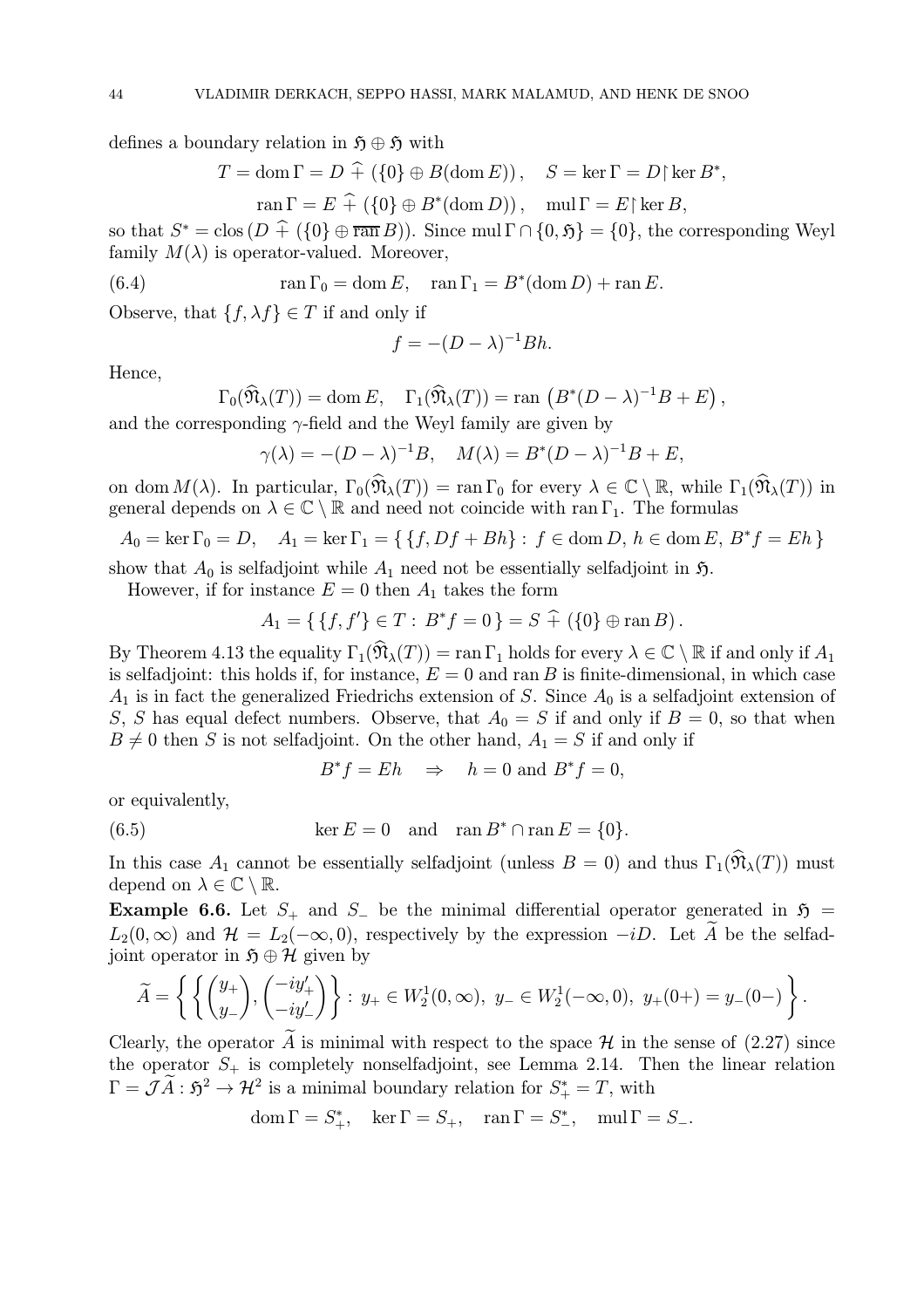The symmetric extensions  $A_0 = \ker \Gamma_0$  and  $A_1 = \ker \Gamma_1$  associated to the boundary relation  $\Gamma = \mathcal{J}\tilde{A}: \mathfrak{H}^2 \to \mathcal{H}^2$  are equal and coincide with the minimal operator  $S_+$ , which is a maximal symmetric operator, cf. Proposition 4.11. Furthermore, observe that

$$
\operatorname{ran} \Gamma_0 = \operatorname{dom} S^*_{-}, \quad \operatorname{ran} \Gamma_1 = \operatorname{ran} S^*_{-}.
$$

The defect subspaces  $\mathfrak{N}_{\lambda}(S_{+}^{*})$  are given by

$$
\mathfrak{N}_{\lambda}(S^*) = \text{span}\{e^{i\lambda x}\}, \quad \lambda \in \mathbb{C}_+, \quad \mathfrak{N}_{\lambda}(S^*) = \{0\}, \quad \lambda \in \mathbb{C}_-,
$$

and the corresponding Weyl family  $M(\lambda) = \Gamma(\widehat{\mathfrak{N}}_{\lambda}(S^*))$  has the form

$$
M(\lambda) = S^*_{-}, \quad \lambda \in \mathbb{C}_+, \quad M(\lambda) = S_{-}, \quad \lambda \in \mathbb{C}_-,
$$

where  $S_$  and  $S_+^*$  are the minimal and the maximal differential operators generated in  $\mathcal{H} =$  $L_2(-\infty, 0)$  by the expression  $-iD$ . Clearly,  $M(\lambda)$  belongs to the class  $R(\mathcal{H})$  and has the domain invariance property in each halfplane, but not on  $\mathbb{C} \setminus \mathbb{R}$ . In fact, each halfplane gives different behaviour. For  $\lambda \in \mathbb{C}^+$  the corresponding  $\gamma$ -field is given by

$$
\gamma(\lambda)h = h(0) e^{i\lambda x}, \quad h \in \text{dom } S^*_{-},
$$

so that

$$
\|\gamma(\lambda)h\|^2 = \frac{|h(0)|^2}{\text{Im }\lambda} = \frac{(S_-^*h, h) - (h, S_-^*h)}{\lambda - \bar{\lambda}}, \quad h \in \text{dom } S_-^*.
$$

Clearly (4.11) is not satisfied for  $\lambda \in \mathbb{C}^+$  since  $S^* \not\subset S_$ . In fact, the closure of the  $\gamma$ -field  $\gamma(\lambda)$  is not single-valued for  $\lambda \in \mathbb{C}^+$ . To see this, define a sequence of smooth functions  $h_n \in \mathfrak{H}$  such that  $h_n(0) = 1$  and  $h_n \to 0$  in  $\mathfrak{H} = L^2(0, \infty)$ , in which case  $\gamma(\lambda)h_n = e^{i\lambda x} \neq 0$ . For  $\lambda \in \mathbb{C}^-$  the corresponding  $\gamma$ -field is given by

$$
\gamma(\lambda)h = 0, \quad h \in \text{dom}\, S_-,
$$

and

$$
\|\gamma(\lambda)h\|^2 = \frac{(S_{-}h, h) - (h, S_{-}h)}{\lambda - \overline{\lambda}}, \quad h \in \text{dom}\, S_{-}.
$$

Clearly (4.11) is satisfied for  $\lambda \in \mathbb{C}^-$  since  $S_- \subset S^*_-$ . Therefore, the closure of  $\gamma(\lambda)$  is single-valued and, in fact,  $\gamma(\lambda)h = 0$  for all  $h \in \mathcal{H}$ .

**Example 6.7.** Let  $A = A^*(\geq I)$  be a semibounded operator in a Hilbert space H and let S be a minimal selfadjoint operator in  $L_2((0,\infty),\mathcal{H})$  associated with the differential expression

$$
l[y] = -y'' + A^2y.
$$

It is known that the domain of the maximal operator  $S^*$  consists of the vectors

$$
y = e^{-\widehat{A}t} f_1 + \frac{1}{2} \int_0^\infty e^{-A|t-s|} A^{-1} h(s) ds,
$$

where  $f_1 \in \mathfrak{H}_{-1/2}$ ,  $h = Sy \in L^2([0,\infty),\mathcal{H})$ , cf. [17]. Here  $\widehat{A}$  denotes the continuation of the operator A acting from  $\mathcal{H}_{\alpha}(A)$  to  $\mathcal{H}_{\alpha+1}(A)$ , where  $\{\mathcal{H}_{\alpha}(A)\}\$ is the scale of Hilbert spaces generated by the operator  $A(\mathcal{H}_{\alpha}(A) = \text{dom } A^{\alpha})$ , see [17]. The boundary values  $y(0)$ and  $y'(0)$  of  $y \in \text{dom } S^*$  belong to  $\mathcal{H}_{-1/2}(A)$  and  $\mathcal{H}_{-3/2}(A)$ , respectively. The regularized boundary values  $y(0)$  and  $y'(0) + Ay(0)$  of  $y \in \text{dom } S^*$  belong to  $\mathcal{H}_{-1/2}(A)$  and  $\mathcal{H}_{1/2}(A)$ , respectively. Moreover, the mapping  $y \mapsto \{y(0), y'(0) + Ay(0)\}\$  from dom  $S^*$  to  $\mathcal{H}_{-1/2}(A)$ and  $\mathcal{H}_{1/2}(A)$  is surjective (see [17, Chapter 4]).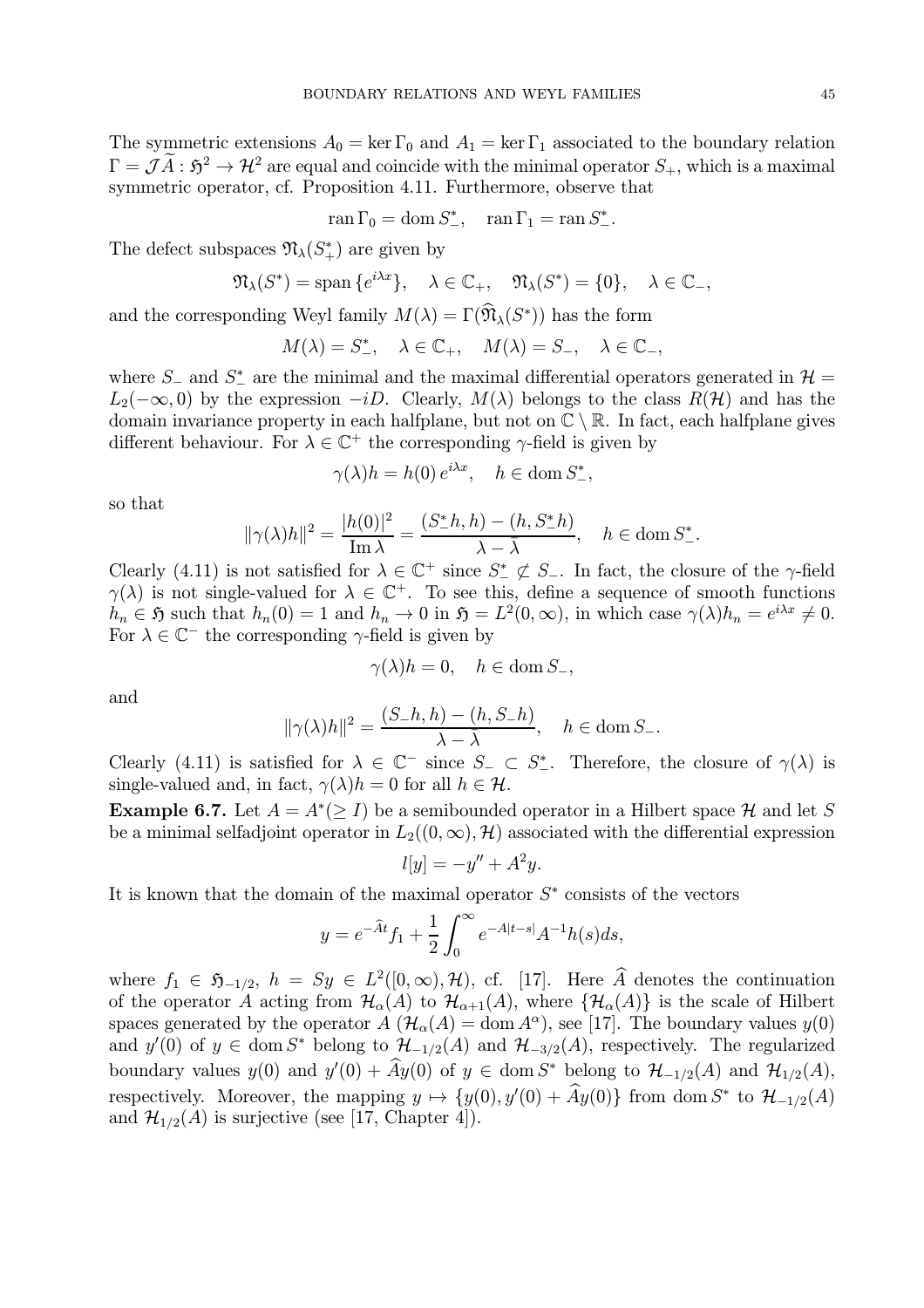Define the operator T as a restriction of  $S^*$  to the domain dom  $T = \{y \in \text{dom } S^* :$  $y(0), y'(0) \in \mathcal{H}$  and two mappings  $\overline{\Gamma}$ : dom  $S^* \to \mathcal{H}^2$  and  $\overline{\Gamma}$ : dom  $T \to \mathcal{H}^2$  by

$$
\widetilde{\Gamma}y = \begin{pmatrix} \Gamma_0 y \\ \Gamma_1 y \end{pmatrix} = \begin{pmatrix} \widehat{A}^{-1/2} y(0) \\ A^{1/2} (y'(0) + \widehat{A}y(0)) \end{pmatrix}, \quad \Gamma y = \begin{pmatrix} \Gamma_0 y \\ \Gamma_1 y \end{pmatrix} = \begin{pmatrix} y(0) \\ y'(0) \end{pmatrix}.
$$

It is shown in [17] (see also [12]) that the triplet  $\{\mathcal{H}, \widetilde{\Gamma}_0, \widetilde{\Gamma}_1\}$  is an ordinary boundary triplet for  $S^*$  and the following equality

(6.6) 
$$
(S^*y, z) - (y, S^*z) = (\widetilde{\Gamma}_1 y, \widetilde{\Gamma}_0 z)_{\mathcal{H}} - (\widetilde{\Gamma}_0 y, \widetilde{\Gamma}_1 z)_{\mathcal{H}}
$$

holds for all  $y, z \in \text{dom } S^*$ . Since  $y(0), y'(0) \in \mathcal{H}$  and  $y'(0) + Ay(0) \in \mathcal{H}_{1/2}$  for all  $y \in \text{dom } T$ one obtains  $y(0) \in \mathcal{H}_1$  for all  $y \in \text{dom } T$ . Therefore, for all  $y, z \in \text{dom } T$  the equality 6.6 can be rewritten as

(6.7) 
$$
(S^*y, z) - (y, S^*z) = (\Gamma_1 y, \Gamma_0 z)_{\mathcal{H}} - (\Gamma_0 y, \Gamma_1 z)_{\mathcal{H}}
$$

To show that  $\{\mathcal{H}, \Gamma_0, \Gamma_1\}$  is a boundary triplet for  $S^*$  let us suppose that for some  $z, \tilde{z} \in \mathcal{H}$ ,  $h, h \in \mathcal{H}$  the following equality

(6.8) 
$$
(S^*y, z) - (y, \widetilde{z}) = (\Gamma_1 y, h)_{\mathcal{H}} - (\Gamma_0 y, \widetilde{h})_{\mathcal{H}}
$$

holds for all  $y \in \text{dom } S^*$ . With the choice  $y \in \text{dom } S$  it follows that  $z \in \text{dom } S^*$  and  $\widetilde{z} = S^*z$ . Next, the choice  $y \in \ker \Gamma_0$  give

$$
(\Gamma_1 y, h)_{\mathcal{H}} = (\Gamma_1 y, \Gamma_0 z)_{\mathcal{H}}
$$

for all  $y \in \text{dom } S^*$ . Since  $\Gamma_1 \text{dom } A_0 = \mathcal{H}_{1/2}$  is dense in  $\mathcal H$  one obtains from (6.7), (6.8)  $h = \Gamma_0 z$ . Similarly, the equality  $h = \Gamma_1 z$  is derived from (6.7), (6.8) by choosing  $y = \ker \Gamma_1$ , since  $\Gamma_0$ dom  $A_1 = \mathcal{H}_{3/2}$ .

The defect subspace  $\mathfrak{N}_{\lambda}(T)$  consists of the vectors  $f_{\lambda} := e^{-\sqrt{A^2 - \lambda t}} f, f \in \mathcal{H}_1$ . Since  $\Gamma_0 f_\lambda = f$  the  $\gamma$ -field and the Weyl function  $M(\lambda)$  of the boundary triplet  $\{H, \Gamma_0, \Gamma_1\}$  are given by

$$
\gamma(\lambda)f = f_{\lambda}, \quad M(\lambda)f = -\sqrt{A^2 - \lambda}f, \quad f \in \mathcal{H}_1.
$$

Clearly,  $M \in R_{inv}(\mathcal{H}) \setminus R_{\mathcal{H}}$ , since the function  $-\sqrt{s^2 - \lambda}$  is unbounded on  $[1, \infty)$  for every  $\lambda \in \mathbb{C} \setminus [1, \infty)$  and dom  $M(\lambda) = \mathcal{H}_1$  for all  $\lambda \in \mathbb{C} \setminus \mathbb{R}$ .

### Appendix A. Nevanlinna pairs

In abstract eigenvalue depending boundary value problems Nevanlinna family is often represented via its counterpart - Nevanlinna pair, see e.g. [13], [8], [9]. In this Appendix connections between Nevanlinna families and Nevanlinna pairs are investigated in the general Hilbert space setting.

Every closed linear relation T in a separable Hilbert space  $\mathcal H$  can be represented as

$$
(A.1) \t\t T = \{ \{\Phi h, \Psi h\} : h \in \mathcal{L} \},
$$

where L is a parameter Hilbert space and the operators  $\Phi$ ,  $\Psi$  belong to  $[\mathcal{L}, \mathcal{H}]$ . To show this it is enough to take T as  $\mathcal L$  and the projections  $\pi_1$ ,  $\pi_2$  onto the first and the second components of  $T \subset \mathcal{H} \oplus \mathcal{H}$  as  $\Phi$  and  $\Psi$ . Clearly, each pair  $\{\Phi, \Psi\}$  of operators in  $[\mathcal{L}, \mathcal{H}]$ gives rise to a linear relation T in H via (A.1). In the infinite-dimensional case  $(\dim \mathcal{H} = \infty)$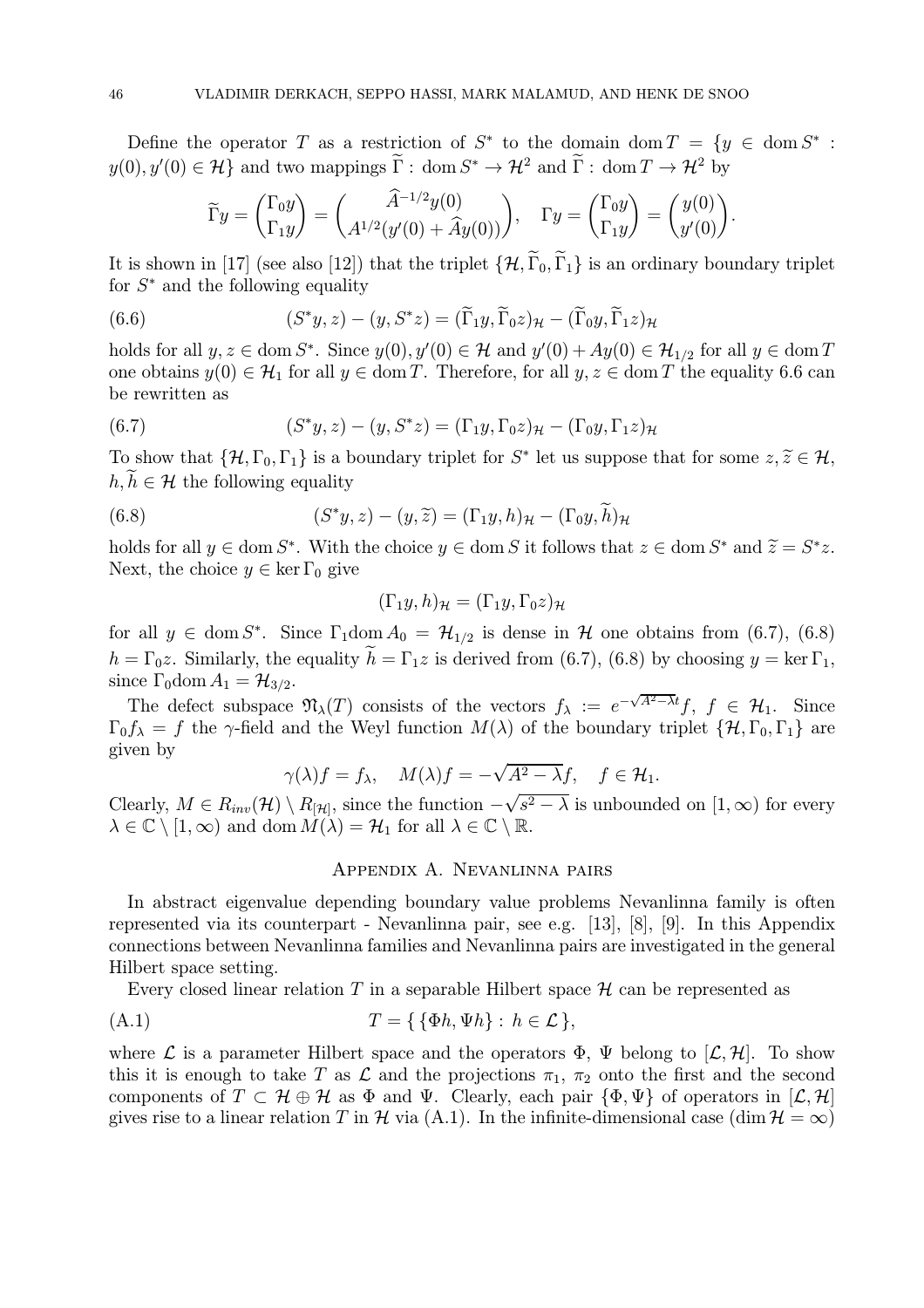the parameter Hilbert space  $\mathcal L$  can be taken to be equal to  $\mathcal H$ . Note that when  $\rho(T)$  is not empty and  $\lambda_0 \in \rho(T)$  then

$$
T = \{ \{ (T - \lambda_0)^{-1}h, (I + \lambda_0(T - \lambda_0)^{-1})h \} : h \in \mathcal{H} \},
$$

so that  $\mathcal{L} = \mathcal{H}$  and there is a natural choice for the pair  $\{\Phi, \Psi\}$  in  $[\mathcal{H}]$ . For linear relations given by the equation (A.1) the properties stated in Proposition 2.9 can be characterized in terms of the pair  $\{\Phi, \Psi\}.$ 

**Proposition A.1** ([9]). Let T be a linear relation T in  $H$ , defined by (A.1). Then:

(i) the adjoint  $T^*$  is a linear relation given by

(A.2) 
$$
T^* = \{ \{h, h'\} \in \mathcal{H}^2 : \Psi^* h - \Phi^* h' = 0 \}.
$$

(ii)  $T$  is a dissipative (accumulative) relation if and only if

(A.3) 
$$
-i(\Phi^*\Psi - \Psi^*\Phi) \ge 0, \quad (\le 0);
$$

(iii)  $T$  is symmetric if and only if

$$
\Phi^* \Psi - \Psi^* \Phi = 0;
$$

## If, additionally, ker  $\Phi \cap \ker \Psi = \{0\}$ , than

- (iv)  $\lambda \in \rho(T)$  if and only if the operator  $\Psi \lambda \Phi$  has a bounded inverse;
- (v) T is maximal dissipative (accumulative) if and only if  $(A.3)$  holds and the operator  $\Psi + i\Phi$  ( $\Psi - i\Phi$ ) has a bounded inverse;
- (vi) T is selfadjoint if and only if (A.4) holds and the operators  $\Psi \pm i\Phi$  have bounded inverses.

*Proof.* (i) For  $\{g, g'\} \in T^*$  and arbitrary  $h \in \mathcal{H}$  one has the equality

$$
0 = (g', \Phi h) - (g, \Psi h) = (\Phi^* g' - \Psi^* g, h),
$$

which implies  $\Psi^* q - \Phi^* q' = 0$ .

(ii), (iii) If T is symmetric then for  $\{\Phi h, \Psi h\} \in T$  one obtains

$$
0 = -i[(\Psi h, \Phi h) - (\Phi h, \Psi h)] = -i((\Phi^* \Psi - \Psi^* \Phi)h, h), \quad \forall h \in \mathcal{H},
$$

and conversely. Similarly, one obtains the conditions (A.3) for dissipative and accumulative linear relations.

 $(iv)$  It follows from  $(A.1)$  that

(A.5) 
$$
T - \lambda = \{ \{ \Phi h, (\Psi - \lambda \Phi) h \} : h \in \mathcal{L} \},
$$

Assume that  $\lambda \in \rho(T)$  and  $(\Psi - \lambda \Phi)h = 0$ . Then  $\Psi h = \Phi h = 0$  and, hence,  $h = 0$  (by the assumption ker  $\Phi \cap \ker \Psi = \{0\}$ . Since ran  $(\Psi - \lambda \Phi) = \tan (T - \lambda) = \mathcal{H}$ , it follows  $0 \in \rho(\Psi - \lambda \Phi)$ . Similarly, if  $0 \in \rho(\Psi - \lambda \Phi)$  one obtains from  $(A.5)$  that  $\lambda \in \rho(T)$  and  $(T-\lambda)^{-1}=\Phi(\Psi-\lambda\Phi)^{-1}.$ 

(v), (vi) are immediate from (ii), (iii) and (iv). 
$$
\Box
$$

Let now a family of linear relations  $\tau(\lambda)$  is represented in the form

(A.6) 
$$
\tau(\lambda) = \{\Phi(\lambda), \Psi(\lambda)\} := \{\{\Phi(\lambda)h, \Psi(\lambda)h\} : h \in \mathcal{H}\}
$$

where  $\Phi(\lambda)$ ,  $\Psi(\lambda)$  is a pair of holomorphic operator functions on  $\mathbb{C}_+ \cup \mathbb{C}_-$ . In the case when  $\tau(\lambda)$  is a Nevanlinna family the corresponding pair  $\{\Phi(\lambda), \Psi(\lambda)\}\$ in the representation (A.6) is called the Nevanlinna pair.

$$
\qquad \qquad \Box
$$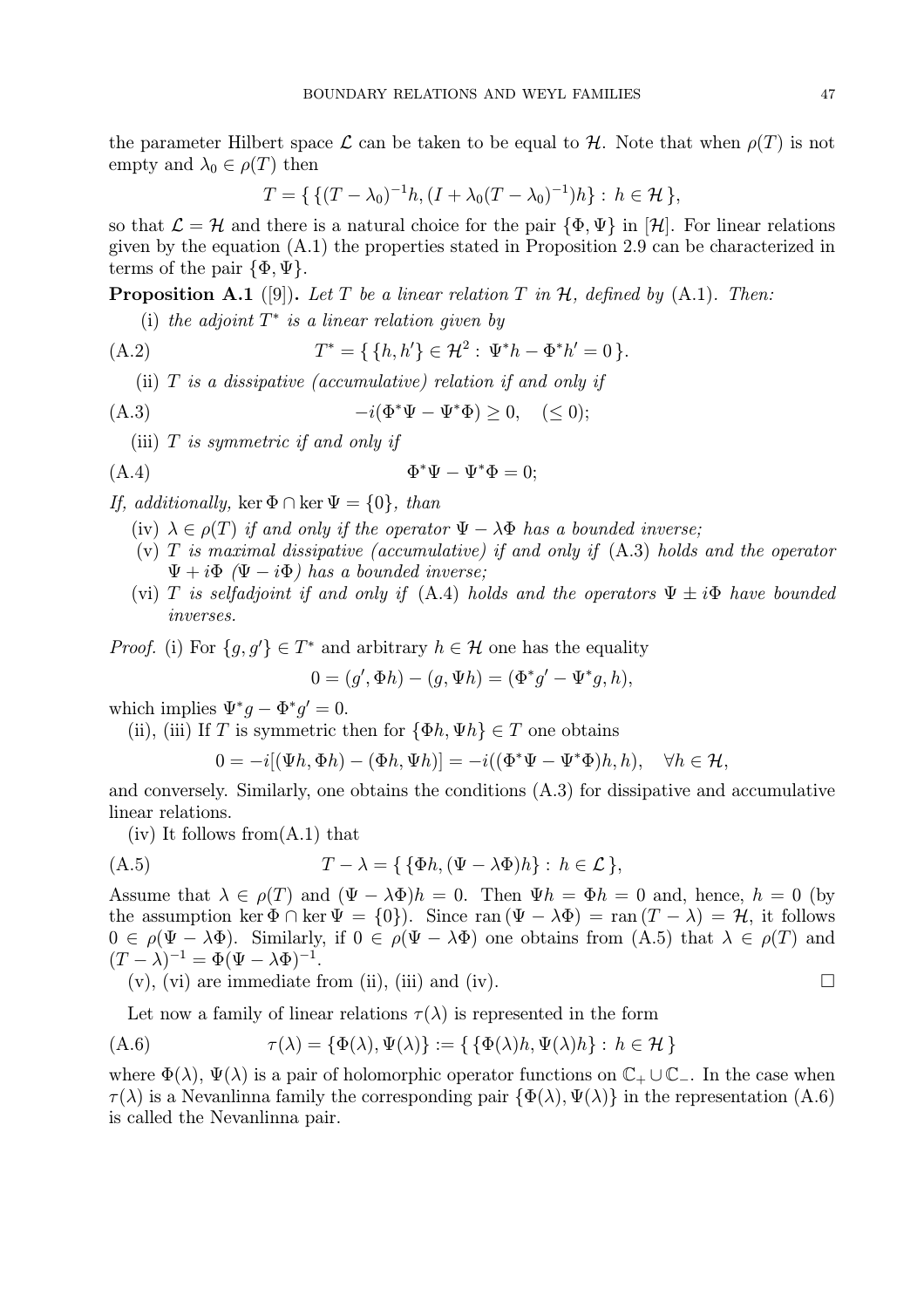**Definition A.2.** A pair  $\{\Phi, \Psi\}$  of  $[\mathcal{H}]$ -valued functions  $\Phi(\lambda)$ ,  $\Psi(\lambda)$  holomorphic on  $\mathbb{C}_+ \cup \mathbb{C}_$ is said to be a Nevanlinna pair if:

(NP1)  $\text{Im }\Phi(\lambda)^* \Psi(\lambda) / \text{Im }\lambda \geq 0, \, \lambda \in \mathbb{C}_+ \cup \mathbb{C}_-;$ 

 $(NP2) \Psi(\overline{\lambda})^* \Phi(\lambda) - \Phi(\overline{\lambda})^* \Psi(\lambda) = 0, \ \lambda \in \mathbb{C}_+ \cup \mathbb{C}_-,$ 

(NP3)  $0 \in \rho(\Psi(\lambda) \pm i\Phi(\lambda)), \lambda \in \mathbb{C}_+.$ 

Two Nevanlinna pairs  $\{\Phi, \Psi\}$  and  $\{\Phi_1, \Psi_1\}$  are said to be equivalent, if  $\Phi_1(\lambda) = \Phi(\lambda)\chi(\lambda)$ and  $\Psi_1(\lambda) = \Psi(\lambda)\chi(\lambda)$  for some operator function  $\chi(\lambda) \in [\mathcal{H}]$ , which is holomorphic and invertible on  $\mathbb{C}_+ \cup \mathbb{C}_-,$  cf. (iii) in Proposition A.5.

As follows from Proposition A.1 the property (NF1) for the family  $\tau(\lambda)$  corresponding to the Nevanlinna pair  $\{\Phi, \Psi\}$  is equivalent to the property (NP1) for the pair  $\{\Phi, \Psi\}$ . Moreover, the formula (A.6) establishes a one-to-one correspondence  $\{\Phi, \Psi\} \mapsto M$  between the equivalence classes of Nevanlinna pairs and Nevanlinna families  $\tau(\lambda) \in R_{\mathcal{H}}$ .

**Proposition A.3** ([9]). Let  $\{\Phi, \Psi\}$  be a Nevanlinna pair of  $[\mathcal{H}]$ -valued functions on  $\mathbb{C}_+ \cup \mathbb{C}_-,$ and let  $\tau(\lambda)$  be defined by (A.6). Then  $\tau(\cdot)$  is a Nevanlinna family. Conversely, if  $\tau(\cdot) \in$  $\widetilde{R}(\mathcal{H})$  then there exists a Nevanlinna pair  $\{\Phi,\Psi\}$  of  $[\mathcal{H}]$ -valued functions on  $\mathbb{C}_+ \cup \mathbb{C}_-,$  such that (A.6) holds.

Every two Nevanlinna pairs  $\{\Phi, \Psi\}, \{\Phi_1, \Psi_1\}$  satisfying  $(A.6)$  are equivalent.

*Proof.* Let  $\{\Phi, \Psi\}$  be a Nevanlinna pair. Then it follows from (NP1), (NP3) and Proposition A.1 that the linear relation  $\tau(\lambda)$  is maximal dissipative (maximal accumulative) for all  $\lambda \in \mathbb{C}_+$  ( $\lambda \in \mathbb{C}_-$ ). The assumption (NP2) concerning  $\{\Phi, \Psi\}$  means that  $\tau(\overline{\lambda}) \subset \tau(\lambda)^*$ . Now it follows from the (A.2) that

(A.7) 
$$
\tau(\lambda)^* = \{ \{ h, h' \} \in \mathcal{H}^2 : \Psi(\lambda)^* h - \Phi(\lambda)^* h' = 0 \}.
$$

and, hence

$$
\tau(\lambda)^* - i = \{ \{ h, g \} : (\Psi(\lambda)^* - i\Phi(\lambda)^*)h = \Phi(\lambda)^*g \}
$$

Using the hypothesis (NP3) one obtains ker  $(\tau(\lambda)^* - i) = \{0\}$ , ran  $(\tau(\lambda)^* - i) = \mathcal{H}$  for  $\lambda \in \mathbb{C}_+$ . Since  $\tau(\overline{\lambda})$  satisfies the same relations and  $\tau(\overline{\lambda}) \subset \tau(\lambda)^*$  this implies  $\tau(\overline{\lambda}) = \tau(\lambda)^*$ for  $\lambda \in \mathbb{C} \setminus \mathbb{R}$ .

Conversely, assume that  $\tau(\cdot) \in \widetilde{R}(\mathcal{H})$ . Define  $\Phi(\lambda)$  and  $\Psi(\lambda)$  by

(A.8) 
$$
\Phi(\lambda) = (\tau(\lambda) \pm i)^{-1}, \quad \Psi(\lambda) = I \mp i(\tau(\lambda) \pm i)^{-1}, \quad \lambda \in \mathbb{C}_{\pm}.
$$

Then  $\tau(\lambda)$  has the representation (A.6). The property (NF3) implies that  $\Phi(\cdot)$ ,  $\Psi(\cdot)$  are holomorphic on  $\mathbb{C}_+ \cup \mathbb{C}_-$  with the values in  $[\mathcal{H}]$ . Clearly,  $\Psi(\lambda) \pm i\Phi(\lambda) = I$  and hence (NP3) holds. Moreover, the symmetry condition (NP2) is obvious and the positivity condition (NP1) follows from (NF1) in view of

$$
\frac{((\Phi(\lambda)^*\Psi(\lambda)-\Psi(\lambda)^*\Phi(\lambda))h,h)}{\operatorname{Im}\lambda}=\frac{\operatorname{Im}\left(\Psi(\lambda)h,\Phi(\lambda)h\right)}{\operatorname{Im}\lambda}\geq 0.
$$

**Proposition A.4.** Let  $\{\Phi, \Psi\}$  be a Nevanlinna pair. Then the following kernel is nonnegative on  $\mathbb{C}_+ \cup \mathbb{C}_-.$ 

(A.9) 
$$
N_{\Phi,\Psi}(\lambda,\mu) = \frac{\Phi(\mu)^*\Psi(\lambda) - \Psi(\mu)^*\Phi(\lambda)}{\lambda - \bar{\mu}}, \quad \lambda,\mu \in \mathbb{C}_+ \cup \mathbb{C}_-.
$$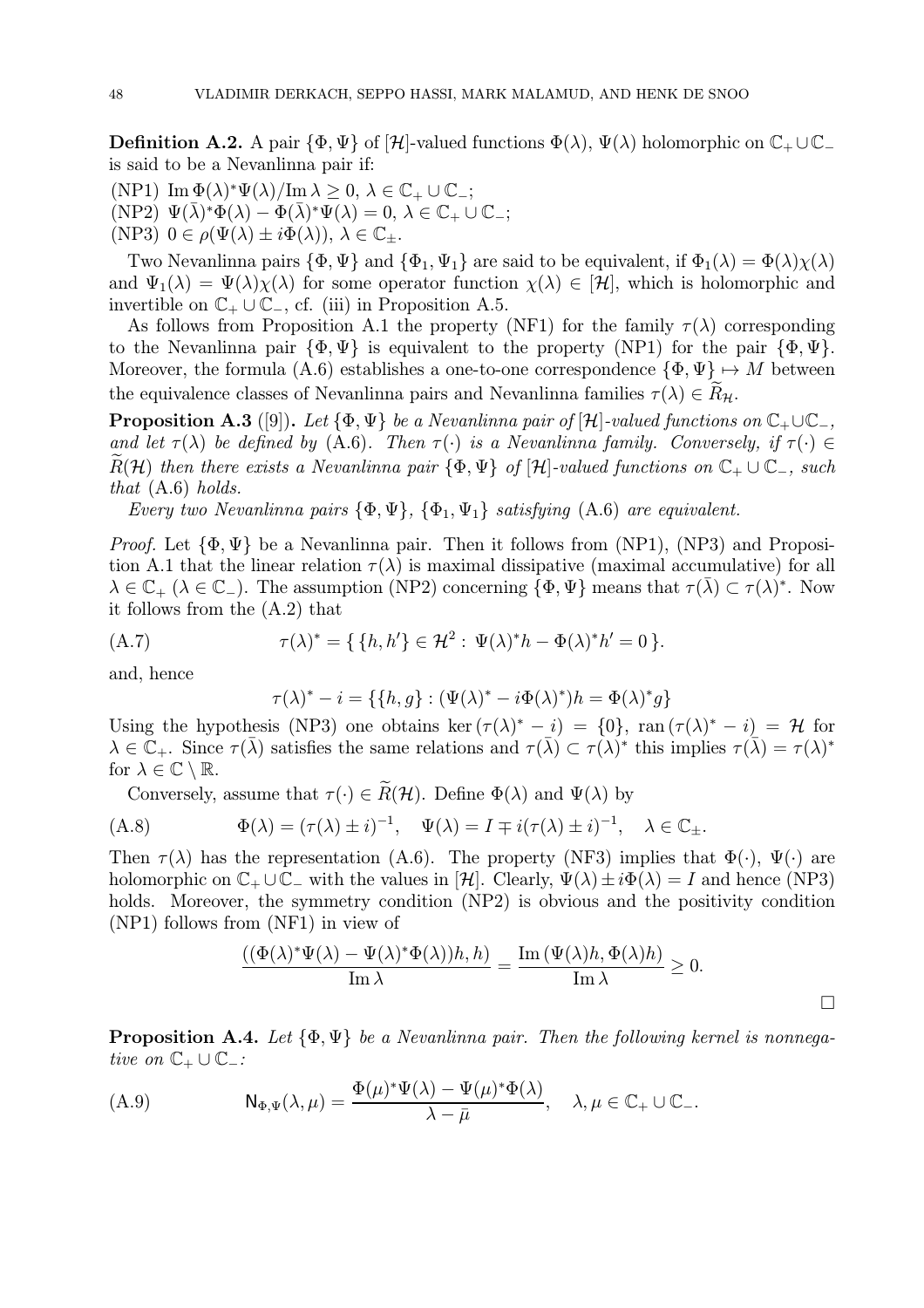Proof. Let  $\tau(\cdot)$  be a family of linear relations associated to the Nevanlinna pair  $\{\Phi, \Psi\}$ . The Cayley transform  $\mathcal{C}(\lambda)$ ,  $\lambda \in \mathbb{C} \setminus \mathbb{R}$ , of  $\tau(\lambda)$  is given by

.

(A.10) 
$$
\mathcal{C}(\lambda) = (\Psi(\lambda) - i\Phi(\lambda))(\Psi(\lambda) + i\Phi(\lambda))^{-1}
$$

It is a holomorphic on  $\mathbb{C}_+ \cup \mathbb{C}_-$  and contractive for  $\lambda \in \mathbb{C}_+$ . It follows from the equality

$$
\frac{I - C(\mu)^* C(\lambda)}{-i(\lambda - \bar{\mu})} = 2(\Psi(\mu) + i\Phi(\mu))^{-*} \mathsf{N}_{\Phi,\Psi}(\lambda, \mu) (\Psi(\lambda) + i\Phi(\lambda))^{-1}
$$

that the kernel  $\mathsf{N}_{\Phi,\Psi}(\lambda,\mu)$  is nonnegative on  $\mathbb{C}_+$ , cf. [29]. Moreover, the nonnegativity of the kernel  $\mathsf{N}_{\Phi,\Psi}(\lambda,\mu)$  on  $\mathbb{C}_+\cup\mathbb{C}_-$  is implied by Ginzburg inequality (see [5, Section 1.6]).  $\Box$ 

As follows from Proposition A.5 the conditions (NP3) and (NF3) can be replaced, for instance, by

$$
0 \in \rho(\Psi(\lambda) + \mu \Phi(\lambda)) \quad \text{and} \quad 0 \in \rho(\tau(\lambda) + \mu I),
$$

respectively, for some (equivalently for every)  $\mu \in \mathbb{C}_\pm$  and for all  $\lambda$  in the same halfplane as  $\mu$ . Moreover, the following more general statement holds.

**Proposition A.5.** Let  $\{\Phi(\cdot), \Psi(\cdot)\}$  be a Nevanlinna pair, let W be a unitary operator in the Kreĭn space  $(\mathcal{H}^2, J_{\mathcal{H}})$ . and let  $\begin{pmatrix} \widetilde{\Phi}(\lambda) \\ \widetilde{\Psi}(\lambda) \end{pmatrix}$  $\Psi(\lambda)$  $\lambda$  $=$   $W$  $\int \Phi(\lambda)$  $\Psi(\lambda)$  $\lambda$ . Then  $\{\Phi(\cdot), \Psi(\cdot)\}\)$  is also a Nevanlinna pair. In particular, if  $X = X^* \in [\mathcal{H}]$ , Y is an invertible operator in  $[\mathcal{H}]$  and  $M(\cdot) \in R^u[\mathcal{H}]$ , each of the following pairs is also a Nevanlinna pair: (A.11)

$$
\{\Phi(\cdot), \Psi(\cdot) + X\Phi(\cdot)\}, \quad \{Y^{-1}\Phi(\cdot), Y^*\Psi(\cdot)\}, \quad \{-\Psi(\cdot), \Phi(\cdot)\}, \quad \{\Phi(\cdot), \Psi(\cdot) + M(\cdot)\Phi(\cdot)\}.
$$

Proof. Consider  $\tau(\lambda)$  and  $\tilde{\tau}(\lambda)$  as the ranges of the block operators  $T(\lambda) = \begin{pmatrix} \Phi(\lambda) \\ \Psi(\lambda) \end{pmatrix}$  $\Psi(\lambda)$ and  $\lambda$ 

 $\widetilde{T}(\lambda)=\begin{pmatrix}\widetilde{\Phi}(\lambda)\ \widetilde{\Psi}(\lambda)\end{pmatrix}$  $\Psi(\lambda)$ . Then the kernel  $\mathsf{N}_{\Phi,\Psi}(\lambda,\mu)$  can be represented as follows:

(A.12) 
$$
N_{\Phi,\Psi}(\lambda,\mu) = \frac{T(\mu)^* J_{\mathcal{H}} T(\lambda)}{-i(\lambda - \bar{\mu})}.
$$

The properties (NP1), (NP2) for  $\{\widetilde{\Phi}(\cdot), \widetilde{\Psi}(\cdot)\}$  are implied by the equalities

(A.13) 
$$
N_{\widetilde{\Phi},\widetilde{\Psi}}(\lambda,\mu) = \frac{\widetilde{T}(\mu)^* J_{\mathcal{H}} \widetilde{T}(\lambda)}{-i(\lambda - \bar{\mu})} = \frac{T(\mu)^* J_{\mathcal{H}} T(\lambda)}{-i(\lambda - \bar{\mu})} = N_{\Phi,\Psi}(\lambda,\mu).
$$

Due to Proposition 2.9  $\tau(\lambda)$  is a maximal nonnegative subspace of the Kreĭn space  $(\mathcal{H}^2, J_{\mathcal{H}})$ for  $\lambda \in \mathbb{C}_+$ . Since  $\widetilde{\tau}(\lambda)$  is the range of  $\widetilde{T}(\lambda)$  it has the same property and, therefore,  $\tilde{\tau}(\cdot) \in \tilde{R}_{\mathcal{H}}$ . By Proposition (A.3)  $\{\tilde{\Phi}, \tilde{\Psi}\}\$ is a Nevanlinna pair.

Applying this statement to the pair  $\{\Phi, \Psi\}$  and the matrices

$$
W = \begin{pmatrix} I & 0 \\ X & I \end{pmatrix}, \quad W = \begin{pmatrix} Y^{-1} & 0 \\ 0 & Y^* \end{pmatrix}, \quad W = \begin{pmatrix} 0 & -I \\ I & 0 \end{pmatrix}
$$

one shows that the first three pair in (A.11) are Nevanlinna pairs. The properties (NP1), (NP2) for the pair  $\{\widetilde{\Phi}(\cdot), \widetilde{\Psi}(\cdot)\} = \{\Phi(\cdot), \Psi(\cdot) + M(\cdot)\Phi(\cdot)\}\$ are implied by the identity

$$
\mathsf{N}_{\widetilde{\Phi},\widetilde{\Psi}}(\lambda,\mu) = \mathsf{N}_{\widetilde{\Phi},\widetilde{\Psi}}(\lambda,\mu) + \Phi(\mu) \frac{M(\lambda) - M(\mu)^*}{\lambda - \overline{\mu}} \Phi(\lambda).
$$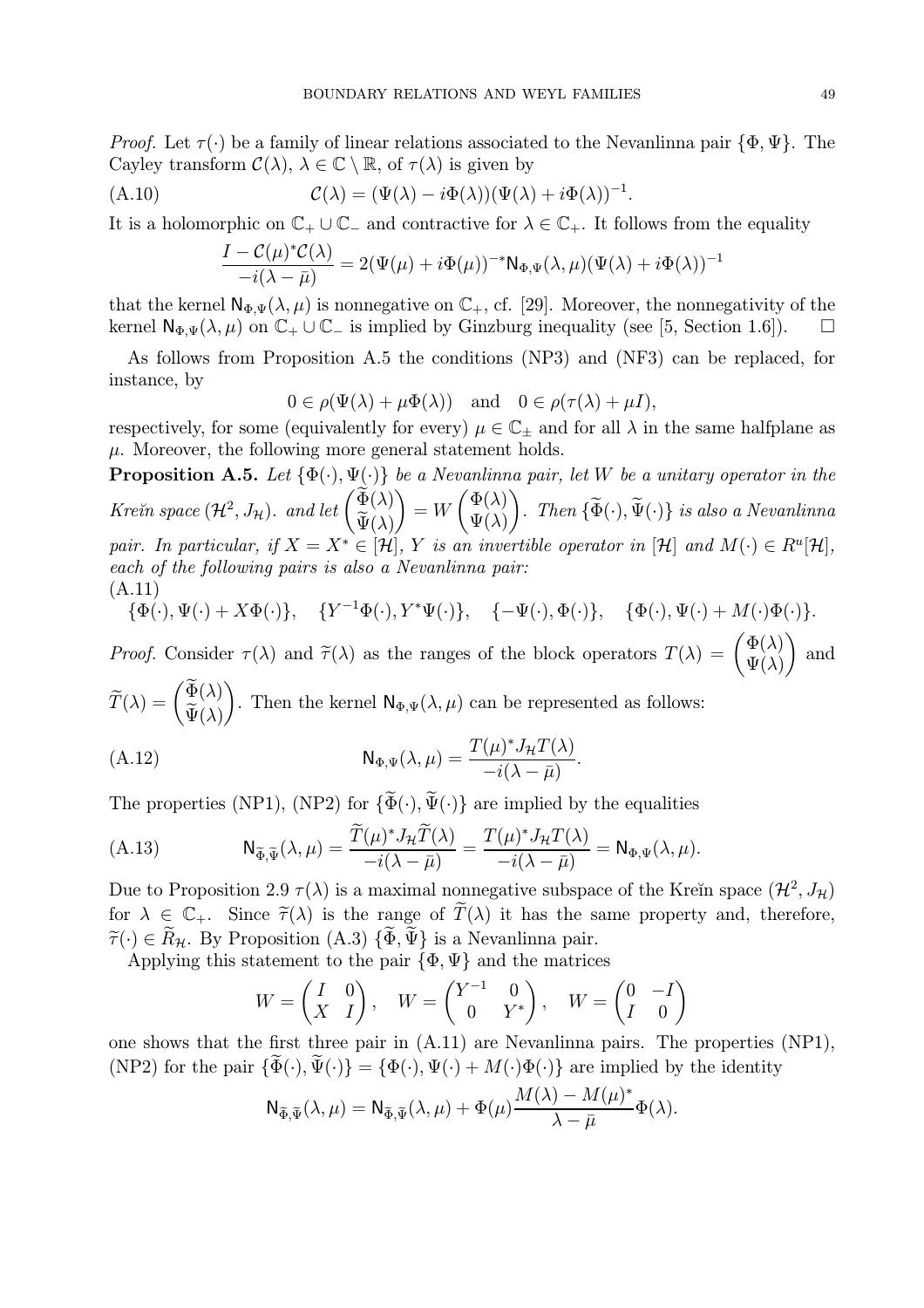To show that the operator  $\widetilde{\Psi}(\lambda)+i\widetilde{\Phi}(\lambda)$  is invertible for some  $\lambda \in \mathbb{C}_+$  let us set  $X = \text{Re } M(\lambda)$ ,  $Y = \text{Im } M(\lambda)$  and apply the previous statement to the pairs:

$$
\{\Phi_1(\lambda), \Psi_1(\lambda)\} = \{(Y+I)^{1/2}\Phi(\lambda), (Y+I)^{-1/2}\Psi(\lambda)\},
$$
  

$$
\{\Phi_2(\lambda), \Psi_2(\lambda)\} = \{\Phi_1(\lambda), \Psi_1(\lambda) + (Y+I)^{-1/2}X(Y+I)^{-1/2}\Phi_1(\lambda)\}.
$$

Since these pairs are maximal dissipative it follows that the operator

$$
\widetilde{\Psi}(\lambda) + i \widetilde{\Phi}(\lambda) = (Y + I)^{1/2} (\Psi_2(\lambda) + i \Phi_2(\lambda))
$$

is also invertible.  $\Box$ 

**Proposition A.6.** Let  $\{\Phi(\cdot), \Psi(\cdot)\}$  be a Nevanlinna pair and let  $\tau(\cdot) \in \widetilde{R}_{\mathcal{H}}$  be the corresponding Nevanlinna family,  $\lambda_0 \in \mathbb{C}_+$ . Then the following statements hold:

- (i) if  $0 \in \sigma_p(\mathsf{N}_{\Phi,\Psi}(\lambda_0,\lambda_0))$  then  $0 \in \sigma_p(\mathsf{N}_{\Phi,\Psi}(\lambda,\lambda))$  for all  $\lambda \in \mathbb{C} \setminus \mathbb{R}$ ;
- (ii) if  $0 \in \rho(\mathsf{N}_{\Phi,\Psi}(\lambda_0,\lambda_0))$  then  $0 \in \rho(\mathsf{N}_{\Phi,\Psi}(\lambda,\lambda))$  for all  $\lambda \in \mathbb{C} \setminus \mathbb{R}$ ;
- (iii)  $\tau(\lambda) \cap \tau(\bar{\lambda})$  does not depend on  $\lambda \in \mathbb{C} \setminus \mathbb{R}$ ;
- (iv) if  $\alpha = \bar{\alpha} \in \sigma_p(\tau(\lambda_0))$  then  $\alpha = \bar{\alpha} \in \sigma_p(\tau(\lambda))$  for all  $\lambda \in \mathbb{C} \setminus \mathbb{R}$ ;
- (v) if  $\alpha = \bar{\alpha} \in \sigma_c(\tau(\lambda_0))$  then  $\alpha = \bar{\alpha} \in \sigma_c(\tau(\lambda))$  for all  $\lambda \in \mathbb{C} \setminus \mathbb{R}$ ;
- (vi) if  $\alpha = \bar{\alpha} \in \rho(\tau(\lambda_0))$  then  $\alpha = \bar{\alpha} \in \rho(\tau(\lambda))$  for all  $\lambda \in \mathbb{C} \setminus \mathbb{R}$ ;
- (vii) mul  $(\tau(\lambda))$  does not depend on  $\lambda \in \mathbb{C} \setminus \mathbb{R}$ .
- (viii) if  $\tau(\lambda_0) \in [\mathcal{H}]$  then  $\tau(\lambda) \in [\mathcal{H}]$  for all  $\lambda \in \mathbb{C} \setminus \mathbb{R}$ ;

*Proof.* (i) Due to Proposition 2.9  $\tau(\lambda_0)$  is a nonnegative subspace of the Kreĭn space  $(\mathcal{H}^2, J_\mathcal{H})$ . Let  $0 \in \sigma_p(\mathsf{N}_{\Phi,\Psi}(\lambda_0,\lambda_0))$  and denote  $\mathcal{H}_0 = \ker \mathsf{N}_{\Phi,\Psi}(\lambda_0,\lambda_0), \lambda_0 \in \mathbb{C}_+$ . In view of  $(A.12)$ ,  $T(\lambda_0)H_0$  is equal to the isotropic part  $\tau(\lambda_0) \cap \tau(\lambda_0)^*$  of  $\tau(\lambda_0)$  in  $(H^2, J_H)$ . By Proposition A.4 the matrix

$$
\begin{pmatrix}\n(N_{\Phi,\Psi}(\lambda_0,\lambda_0)h_0, h_0) & (N_{\Phi,\Psi}(\lambda_0,\lambda)h_0, h) \\
(N_{\Phi,\Psi}(\lambda,\lambda_0)h, h_0) & (N_{\Phi,\Psi}(\lambda,\lambda)h, h)\n\end{pmatrix},
$$

is nonnegative, which implies that  $(N_{\Phi,\Psi}(\lambda_0,\lambda)h_0,h) = 0$  for all  $h \in \mathcal{H}$ ,  $h_0 \in \mathcal{H}_0$ , and  $\lambda \in \mathbb{C} \setminus \mathbb{R}$ . Now  $(A.12)$  shows that

$$
(JT(\lambda_0)\mathcal{H}_0,T(\lambda)h)=0
$$

for all  $h \in \mathcal{H}$  and  $\lambda \in \mathbb{C} \setminus \mathbb{R}$ . Therefore, the subspace  $T(\lambda_0)\mathcal{H}_0$  is orthogonal to the maximal nonnegative subspace  $\tau(\lambda)$  in  $(\mathcal{H}^2, J_{\mathcal{H}})$  and consequently  $T(\lambda_0)\mathcal{H}_0$  is contained in the isotropic part of  $\tau(\lambda)$ . This shows that  $0 \in \sigma_p(\mathsf{N}_{\Phi,\Psi}(\lambda,\lambda)).$ 

(ii) Let now  $0 \in \rho(\mathsf{N}_{\Phi,\Psi}(\lambda_0,\lambda_0))$ . Then it follows from (i) that  $\mathsf{N}_{\Phi,\Psi}(\lambda,\lambda)$  has a trivial kernel for every  $\lambda \in \mathbb{C} \setminus \mathbb{R}$ . Assume that  $0 \in \sigma_c(\mathsf{N}_{\Phi,\Psi}(\lambda,\lambda))$  and let  $\{h_n\}_{n=1}^{\infty}$  be a sequence of H such that  $||h_n|| = 1$  and  $N_{\Phi,\Psi}(\lambda, \lambda)h_n \to 0$  as  $n \to \infty$ . Since  $T(\lambda_0)$ H is a maximal positive subspace of the Kreĭn space  $(\mathcal{H}^2, J_\mathcal{H})$  its orthogonal complement  $(T(\lambda_0)\mathcal{H})^\perp$  is a negative subspace in  $(\mathcal{H}^2, J_{\mathcal{H}})$ . Decompose  $T(\lambda)h_n$  as follows

(A.14) 
$$
T(\lambda)h_n = T(\lambda_0)h'_n + g_n, \quad (h'_n \in \mathcal{H}, g_n \in (T(\lambda_0)\mathcal{H})^{\perp}).
$$

Since the matrix

$$
\begin{pmatrix} (\mathsf{N}_{\Phi,\Psi}(\lambda_0,\lambda_0)h_n',h_n') & (\mathsf{N}_{\Phi,\Psi}(\lambda_0,\lambda)h_n',h_n) \\ (\mathsf{N}_{\Phi,\Psi}(\lambda,\lambda_0)h_n,h_n') & (\mathsf{N}_{\Phi,\Psi}(\lambda,\lambda)h_n,h_n) \end{pmatrix}
$$

is nonnegative and  $(N_{\Phi,\Psi}(\lambda, \lambda)h_n, h_n) \to 0$  one obtains

$$
(\mathsf{N}_{\Phi,\Psi}(\lambda_0,\lambda)h'_n,h_n) = (J_{\mathcal{H}}T(\lambda_0)h'_n,T(\lambda)h_n) = (J_{\mathcal{H}}T(\lambda_0)h'_n,T(\lambda_0)h'_n) \to 0 \quad (n \to \infty)
$$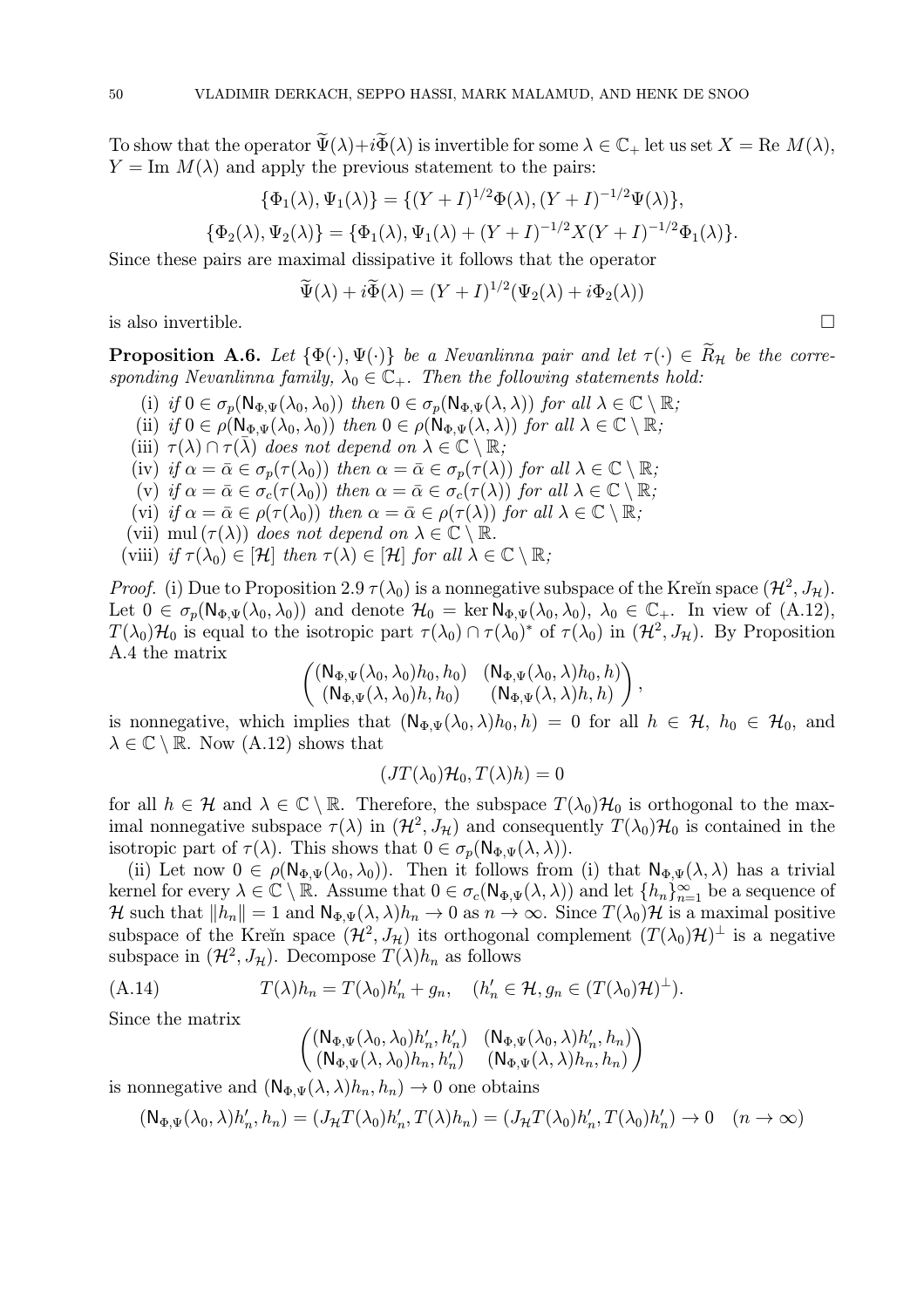and, therefore,  $T(\lambda_0)h'_n \to 0$  as  $n \to \infty$ . Next, it follows from

$$
(\mathsf{N}_{\Phi,\Psi}(\lambda,\lambda)h_n,h_n)=(J_{\mathcal{H}}T(\lambda_0)h_n',T(\lambda_0)h_n')+(J_{\mathcal{H}}g_n,g_n)
$$

that  $(J_{\mathcal{H}}g_n, g_n) \to 0$ . Since  $(T(\lambda_0)\mathcal{H})^{\perp}$  is a negative subspace this implies  $g_n \to 0$  and, hence,  $T(\lambda)h_n \to 0$ . This contradicts to (NP3) and, therefore,  $0 \in \rho(\mathsf{N}_{\Phi,\Psi}(\lambda,\lambda))$ .

(iii) The arguments in (i) show that  $\tau(\lambda_0) \cap \tau(\lambda_0)^* \subset \tau(\lambda) \cap \tau(\lambda)^*$ . The roles of  $\lambda$  and  $\lambda_0$ can be interchanged and, hence the equality in (iii) follows.

(iv) Let  $\alpha = \bar{\alpha} \in \sigma_p(\tau(\lambda_0))$  and  $\Psi(\lambda_0)h_0 = \alpha \Phi(\lambda_0)h_0$  for some  $h_0 \neq 0$ . This implies that  $(N_{\Phi,\Psi}(\lambda_0,\lambda_0)h_0, h_0) = 0$  and the vector  $T(\lambda_0)h_0$  is neutral and belongs to the isotropic part  $\tau(\lambda_0)\cap \tau(\lambda_0)^*$  of  $\tau(\lambda_0)$ . Now, it follows from (iii) that  $\{\Phi(\lambda)h_0, \alpha\Phi(\lambda_0)h_0\} \in \tau(\lambda)$ , and hence  $\alpha \in \sigma_n(\tau(\lambda))$  for all  $\lambda \in \mathbb{C} \setminus \mathbb{R}$ .

The proofs of  $(v)$ ,  $(vi)$ ,  $(vii)$ ,  $(viii)$  are analogous, but the further details will be omitted here.  $\Box$ 

**Proposition A.7.** Let  $\{\Phi, \Psi\}$  be a Nevanlinna pair and let  $\tau(\cdot) \in \widetilde{R}_H$  be the corresponding Nevanlinna family,  $\lambda_0 \in \mathbb{C}_+$ . Then:

- (i)  $\tau(\cdot) \in R^s_{\mathcal{H}}$  if and only if  $0 \notin \sigma_p(\mathsf{N}_{\Phi,\Psi}(\lambda,\lambda));$
- (ii)  $\tau(\cdot) \in R^u_{\mathcal{H}}$  if and only if  $0 \in \rho(\mathsf{N}_{\Phi,\Psi}(\lambda,\lambda)).$

*Proof.* (i) Let  $h \in \ker \mathbb{N}_{\Phi,\Psi}(\lambda,\lambda)$ , that is  $(\Phi(\lambda))^* \Psi(\lambda) - \Psi(\lambda)^* \Phi(\lambda)$  = 0. Than it follows from  $(A.7)$  that  $\{\Phi(\lambda)h, \Psi(\lambda)h\} \in \tau(\lambda) \cap \tau(\lambda)^*$  and therefore  $h = 0$  if and only if  $\tau(\lambda) \cap$  $\tau(\lambda)^* = \{0\}.$ 

(ii) Let  $f, f' \in \mathcal{H}$  and let  $h, g$  satisfy the equations

(A.15) 
$$
\Phi(\lambda)h + \Phi(\bar{\lambda})g = f, \quad \Psi(\lambda)h + \Psi(\bar{\lambda})g = f',
$$

Then it follows from (NP2) that

$$
(A.16) \t N_{\Phi,\Psi}(\lambda,\lambda)h = \Psi(\lambda)^*f - \Phi(\lambda)^*f', \quad N_{\Phi,\Psi}(\bar{\lambda},\bar{\lambda})g = \Psi(\bar{\lambda})^*f - \Phi(\bar{\lambda})^*f'.
$$

Assume that  $0 \in \rho(\mathsf{N}_{\Phi,\Psi}(\lambda,\lambda))$ . Then it follows from (A.16) and Proposition A.6 that the system (A.15) has a unique solution for all  $f, f' \in \mathcal{H}$  and therefore  $\tau(\lambda) + \tau(\lambda)^* = \mathcal{H}^2$ .

Conversely, let  $\tau(\cdot) \in R^u$  and thus the system  $(A.15)$  has a unique solution for all f,  $f' \in \mathcal{H}$ . Then it follows from the first equation in (A.16) and the hypothesis (NP3) that ran  $\mathsf{N}_{\Phi,\Psi}(\lambda,\lambda) = \mathcal{H}^2$ . This implies that  $0 \in \rho(\mathsf{N}_{\Phi,\Psi}(\lambda,\lambda))$ . ran  $\mathsf{N}_{\Phi,\Psi}(\lambda,\lambda) = \mathcal{H}^2$ . This implies that  $0 \in \rho(\mathsf{N}_{\Phi,\Psi}(\lambda,\lambda)).$ 

**Proposition A.8.** Let  $\tau(\lambda) \in R_{\mathcal{H}}^u$ . Then  $\tau(\lambda) \in [\mathcal{H}]$  and  $M^{-1}(\lambda) \in [\mathcal{H}]$  for every  $\lambda \in \mathbb{C} \setminus \mathbb{R}$ . In particular, the following equality holds  $R_{\mathcal{H}}^u = R_{\left[\mathcal{H}\right]}^u$ .

*Proof.* Let  $\{\Phi, \Psi\}$  be a Nevanlinna pair associated to M. It is enough to prove that  $\Phi(\lambda)$ and  $\Psi(\lambda)$  are invertible. Now assume, for instance, that  $\Phi(\lambda)h_n \to 0$  for some sequence  $h_n \in \mathcal{H}, \|h_n\| = 1.$  This together with  $0 \in \rho(\mathsf{N}_{\Phi,\Psi}(\lambda,\lambda))$  shows that for some  $\alpha > 0$  one has

$$
\alpha \leq (\mathsf{N}_{\Phi,\Psi}(\lambda,\lambda)h_n,h_n)_{\mathcal{H}} \to 0,
$$

a contradiction. Since ran  $\Phi(\lambda) = \text{dom } \tau(\lambda)$  (ran  $\Psi(\lambda) = \text{ran } \tau(\lambda)$ ) is dense in  $\mathcal{H}$ , one con-<br>cludes that  $\Phi(\lambda)$  must be invertible. A similar argument shows that  $\Psi(\lambda)$  is invertible. cludes that  $\Phi(\lambda)$  must be invertible. A similar argument shows that  $\Psi(\lambda)$  is invertible.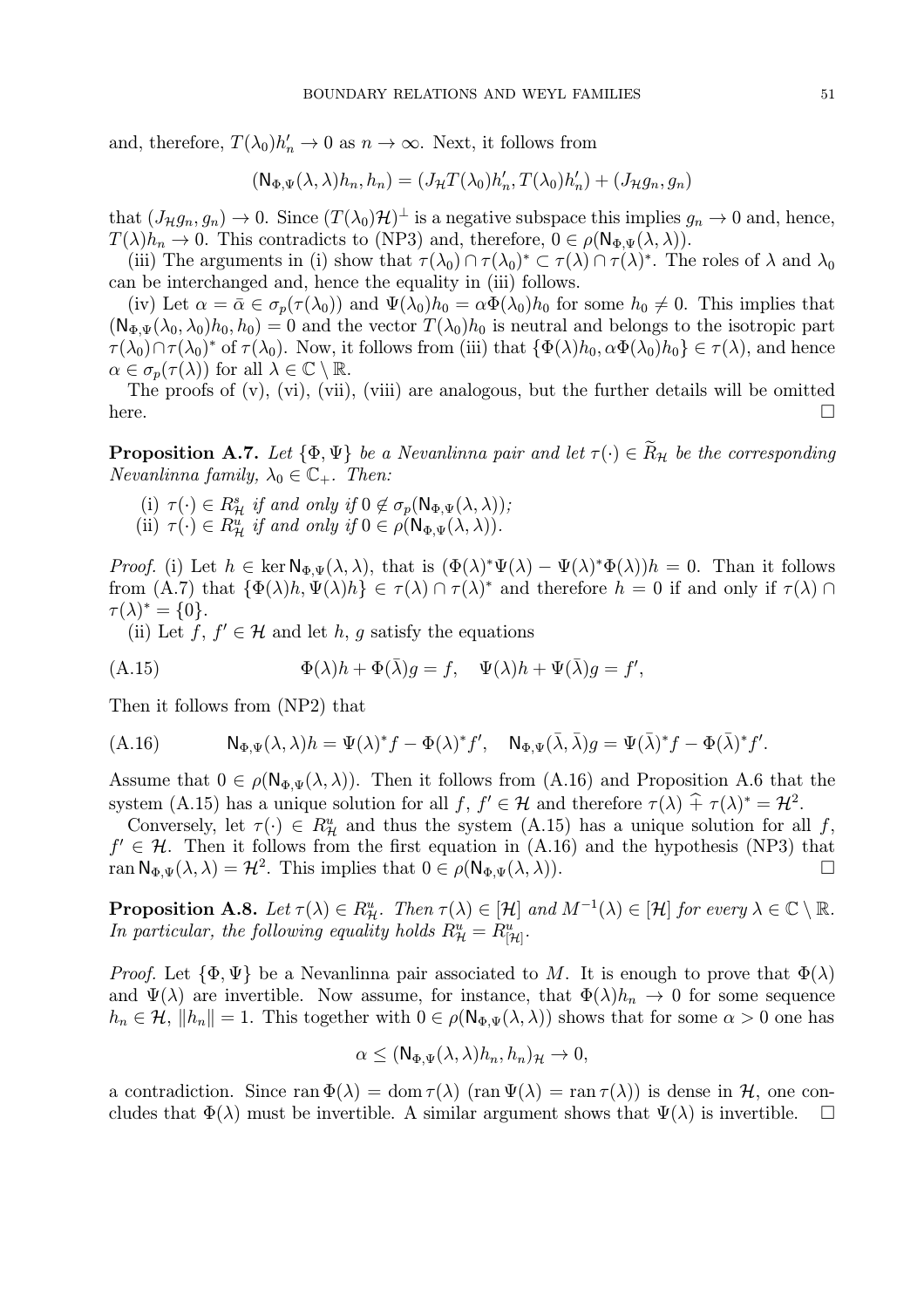#### **REFERENCES**

- [1] N.I. Achieser and I.M. Glasmann, Theorie der linearen Operatoren im Hilbertraum, 8th edition, Akademie Verlag, Berlin, 1981.
- [2] R. Arens, "Operational calculus of linear relations", Pacif. J. Math., 11 (1961), 9—23.
- [3] T.Ya. Azizov and I.S. Iokhvidov, Linear operators in spaces with indefinite metric, John Wiley and Sons, New York, 1989.
- [4] C. Benewitz, "Symmetric relations on a Hilbert space", Lect. Notes Math. 280 (1972), 212—218.
- [5] M.S. Brodskii, Triangular and Jordan representations of linear operators, Nauka, Moscow, 1968.
- [6] Coddington E.A., "Extension theory of formally normal and symmetric subspaces", Mem. Amer. Math. Soc. 134 (1973), 1—80.
- [7] E.A. Coddington and H.S.V. de Snoo, "Positive selfadjoint extensions of positive symmetric subspaces", Math. Z., 159 (1978), 203—214.
- [8] B. Curgus, A. Dijksma, and T.T. Read, "The linearization of boundary eigenvalue problems and reproducing kernel Hilbert spaces", Linear Algepra and Appl., 2000
- [9] V.A. Derkach, S. Hassi, M.M. Malamud, and H.S.V. de Snoo, "Generalized resolvents of symmetric operators and admissibility", Methods of Functional Analysis and Topology, 6, no.3 (2000), 24—55.
- [10] V.A. Derkach, S. Hassi, M.M. Malamud, and H.S.V. de Snoo, "Boundary relations and Weyl families", Rus. Dokl. Acad. Sci., 398 (2004).
- [11] V.A. Derkach and M.M. Malamud, "On Weyl function and Hermitian operators with gaps", Doklady Acad. Nauk SSSR, 293, no.5 (1987), 1041—1046.
- [12] V.A. Derkach and M.M. Malamud, "Generalized resolvents and the boundary value problems for hermitian operators with gaps", J. Funct. Anal., 95 (1991), 1–95.
- [13] V.A. Derkach and M.M. Malamud, "The extension theory of hermitian operators and the moment problem", J. Math. Sciences, 73 (1995), 141—242.
- [14] Dijksma A., de Snoo H.S.V. "Selfadjoint extentions of symmetric subspaces", Pacif. J. Math., 54, no.1 (1974), 71—99.
- [15] W.F. Donoghue, Monotone matrix functions and analytic continuation, Springer-Verlag, Berlin-Heidelberg-New York, 1974.
- [16] F. Gestezy, N.J. Kalton, K. Makarov, and E.R. Tsekanovskii, "Some applications of operator-valued Herglotz functions", Operator theory, system theory and related topics (Beer-Sheva/Rehovot, 1997), Oper. Theory Adv. Appl., 123 (2001), 271—321.
- [17] V. I. Gorbachuk and M. L. Gorbachuk, Boundary value problems for operator differential equations. Translated and revised from the 1984 Russian original. Mathematics and its Applications (Soviet Series), 48. Kluwer Academic Publishers Group, Dordrecht, 1991. xii+347 pp.
- [18] I.S. Kac and M.G. Kreĭn, "R-functions analytic functions mapping the upper halfplane into itself", Supplement to the Russian edition of F.V. Atkinson, *Discrete and continuous boundary problems*, Mir, Moscow 1968 (Russian) (English translation: Amer. Math. Soc. Transl. Ser. 2, 103 (1974), 1—18).
- [19] T. Kato, Perturbation theory for linear operators, Springer Verlag, Berlin Heidelberg New York, 1966.
- [20] M.A. Krasnosel'skiı̆, "On selfadjoint extensions of Hermitian operators", Ukrainian Mat. Zh., 1, no.1 (1949), 21-38.
- [21] M.G. Kreĭn and H. Langer, "On defect subspaces and generalized resolvents of Hermitian operator in Pontryagin space", Funkts. Anal. i Prilozhen. 5, no.2 (1971), 59—71; ibid. 5, no. 3 (1971), 54—69 (Russian) (English translation: Funct. Anal. Appl., 5 (1971), 136—146; ibid. 5 (1971), 217—228).
- [22] M.G. Kreĭn and H. Langer, "Über die Q-function eines π-hermitescher Operators in Raume  $\Pi_{\kappa}$ ", Acta. Sci. Math. (Szeged), 34 (1973), 191—230.
- [23] H. Langer and B. Textorius, "On generalized resolvents and Q-functions of symmetric linear relations (subspaces) in Hilbert space", Pacific J. Math., 72 (1977), 135—165.
- [24] M.M. Malamud, "On the formula of generalized resolvents of a nondensely defined Hermitian operator", Ukr. Mat. Zh., 44, no. 2, (1992), 1658—1688.
- [25] M.M. Malamud and S.M. Malamud, "Spectral theory of operator measures in Hilbert space", S.- Petersburg Math. Journal, 15, no. 3 (2003), 1-77.